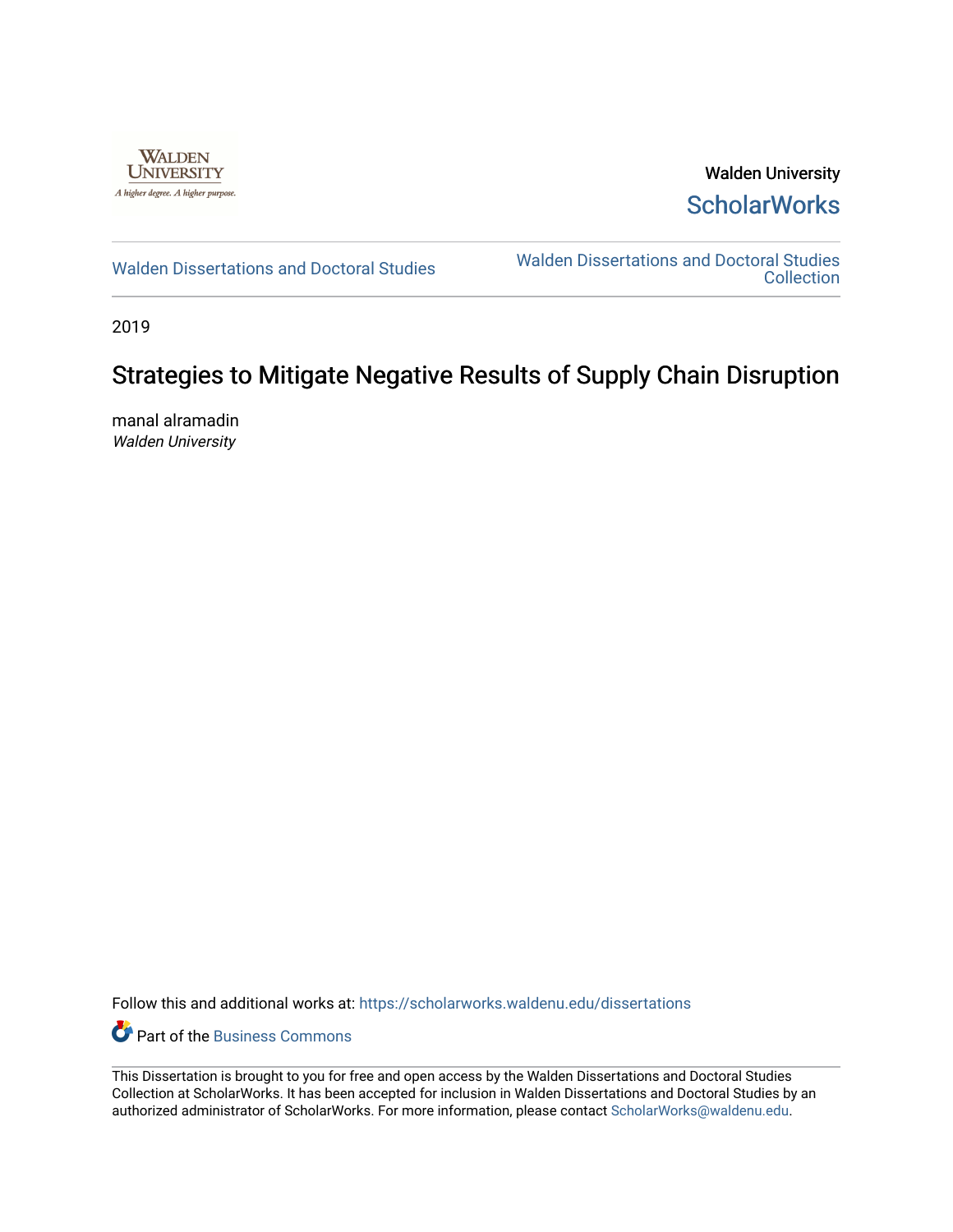# Walden University

College of Management and Technology

This is to certify that the doctoral study by

Manal AlRamadin

has been found to be complete and satisfactory in all respects, and that any and all revisions required by the review committee have been made.

Review Committee Dr. Timothy Malone, Committee Chairperson, Doctor of Business Administration Faculty

Dr. Chad Sines, Committee Member, Doctor of Business Administration Faculty

Dr. Patsy Kasen, University Reviewer, Doctor of Business Administration Faculty

Chief Academic Officer and Provost Sue Subocz, Ph.D.

> Walden University 2019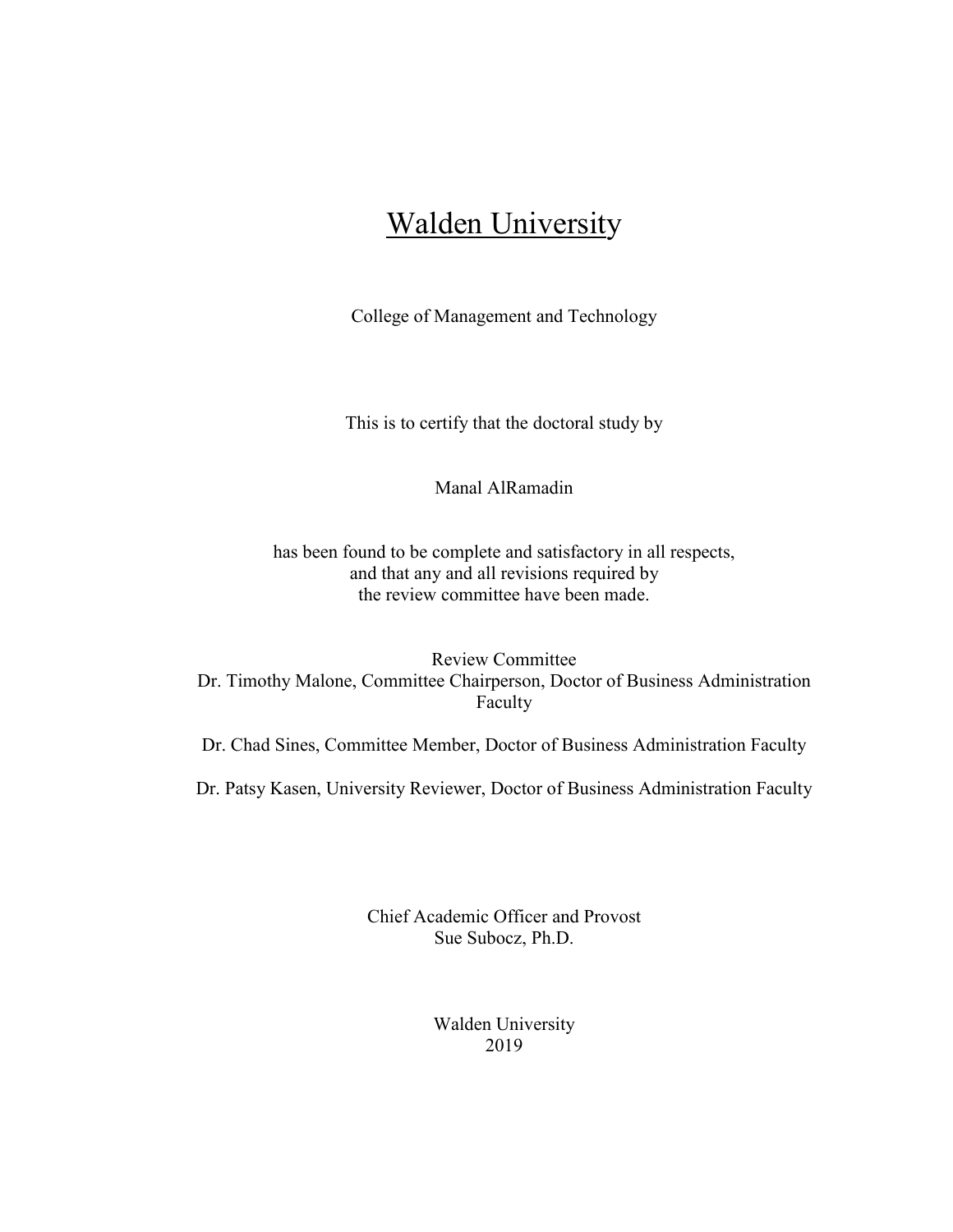# Abstract

Strategies to Mitigate Negative Results of Supply Chain Disruption

by

Manal AlRamadin

MBA, University of Jordan, 2006

BS, University of Jordan, 2003

Doctoral Study Submitted in Partial Fulfillment

of the Requirements for the Degree of

Doctor of Business Administration

Global Supply Chain Management

Walden University

December 2019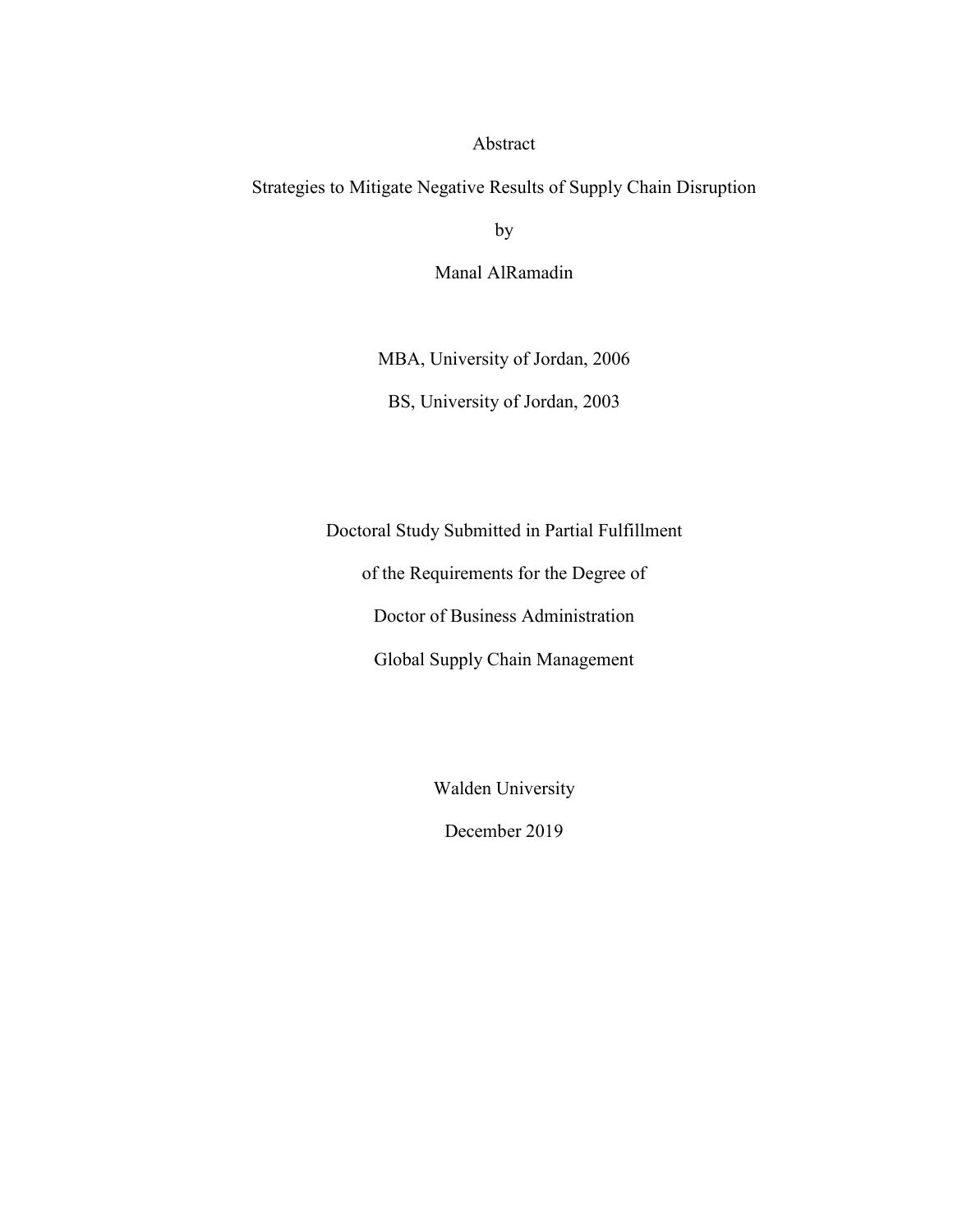Abstract

Supply chains are considered the foundation of the global economy, and businesses with global supply chains usually encounter at least 1 disruption annually. Mitigating the negative impact of disruptions is critical to supply chain managers, as disruptions can negatively impact organizational profitability and performance. Grounded in the resource dependence theory, the purpose of this qualitative multiple case study was to explore strategies organizational and supply chain managers use to mitigate negative results from supply chain disruption. Participants were 4 supply chain managers working in 2 different international organizations located in Jordan, who used effective strategies to mitigate supply chain disruptions. Data collection involved semistructured interviews and a review of organizational documents. Data were analyzed using thematic analysis, and 2 main themes emerged: Developing relationships and collaboration and strategy to identify supply chain disruption. The implications for positive social change include the potential for organizational and supply chain managers to mitigate negative results of supply chain disruptions and improve organizational performance. Sustaining organizational performance promotes the well-being of employees, families, communities, and the economy, which can result in customer satisfaction, business growth, and stable employment.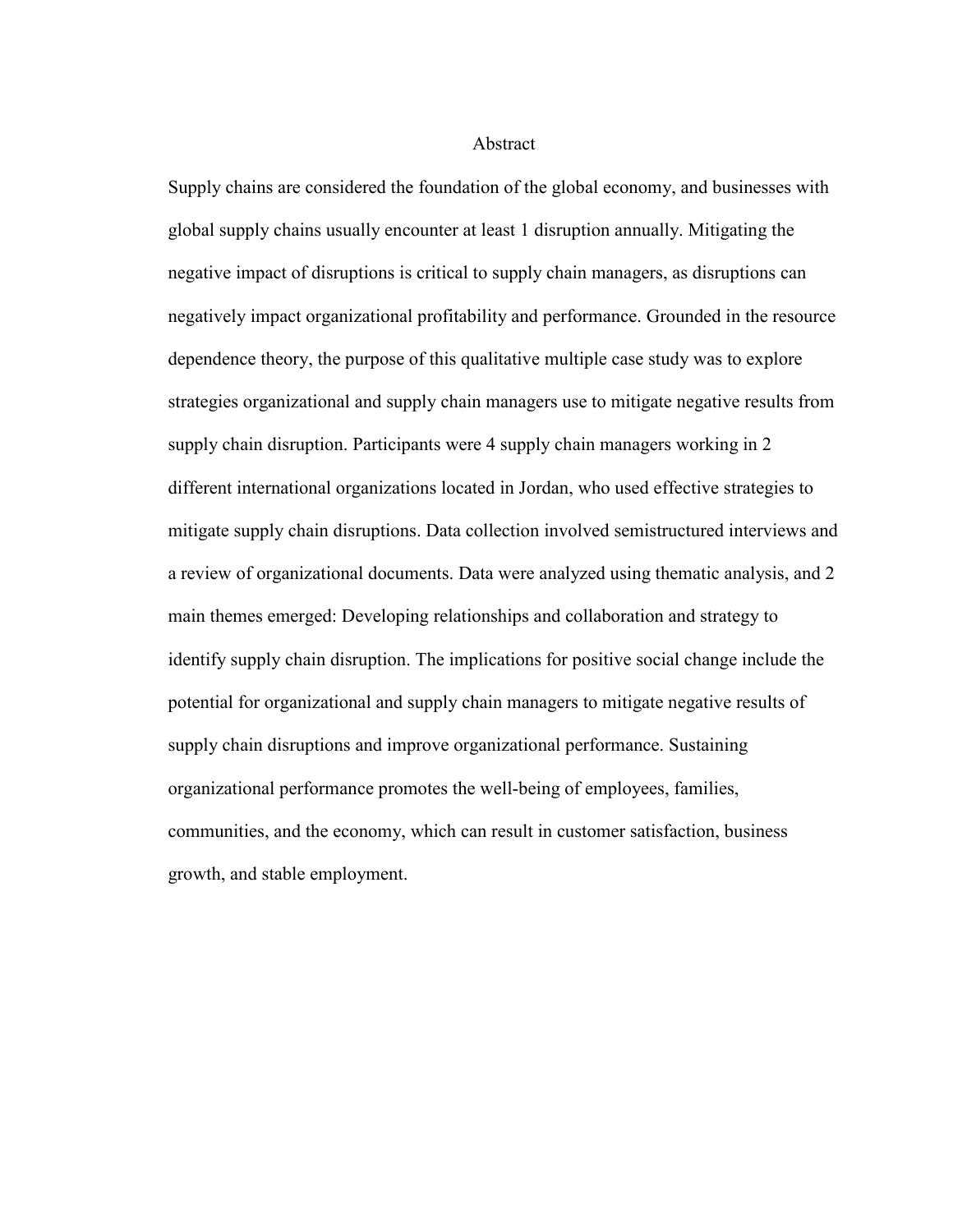# Strategies to Mitigate Negative Results of Supply Chain Disruption

by

Manal AlRamadin

MBA, University of Jordan, 2006

BS, University of Jordan, 2003

Doctoral Study Submitted in Partial Fulfillment

of the Requirements for the Degree of

Doctor of Business Administration

Global Supply Chain Management

Walden University

December 2019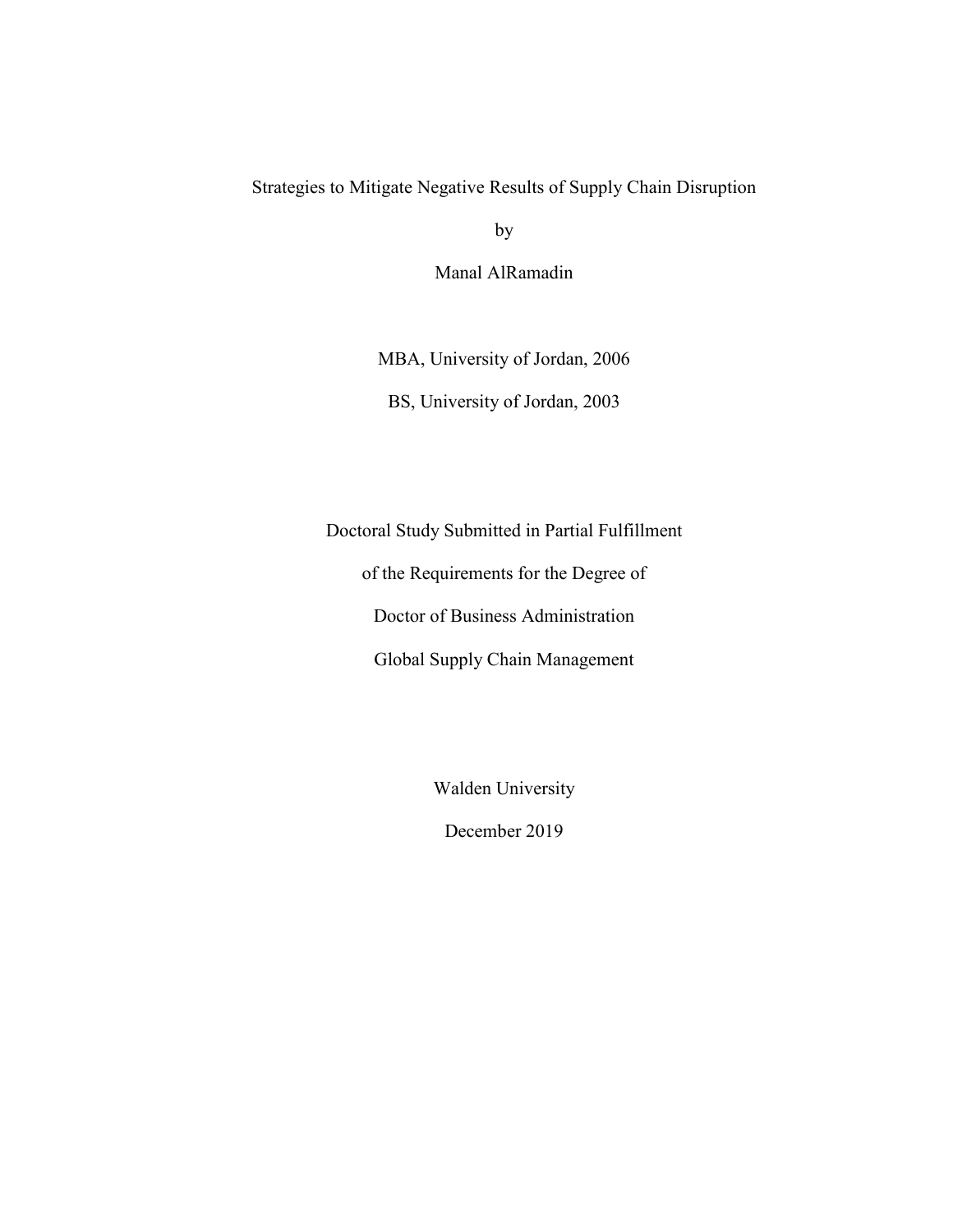# Dedication

I would like to dedicate this academic accomplishment to my dad, Dr. Yahya AlRamadin, and my mom, Asmahan, for their support and encouragement to pursue my education throughout my lifetime. I want to dedicate my dissertation to my husband Omar, and my kids, Mira, Adam and Daniel, for their encouragement, support, and patience throughout my doctoral journey. Their unconditional love, prayers, understanding, and sacrifices throughout this journey encouraged and helped me to finish my doctoral study. Thank you Omar for your support through this experience, I could not have done it without you!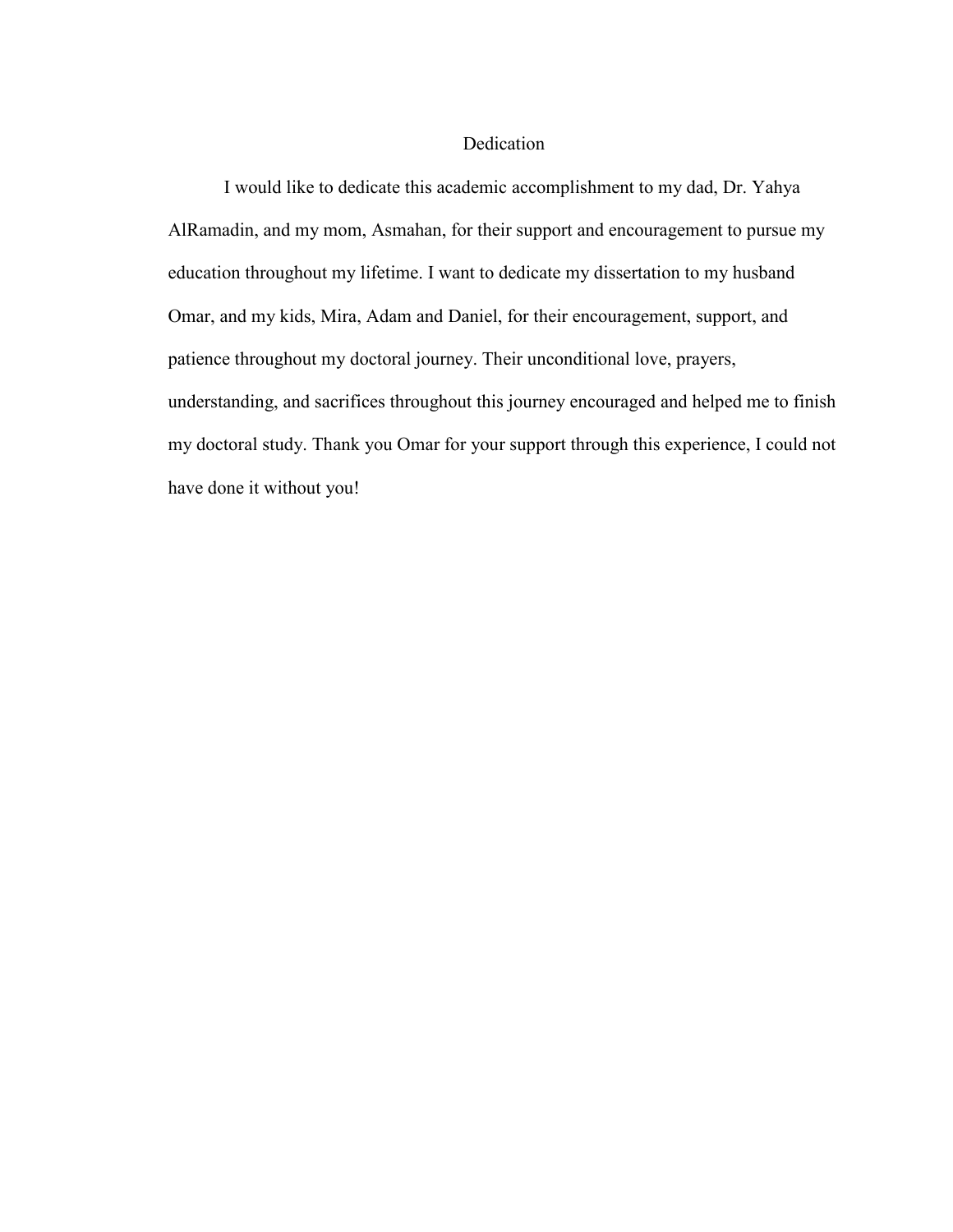## Acknowledgments

I want to express my gratitude and appreciation to all the faculty members of Walden University who have helped and supported me throughout this journey to achieve my goal. I would like to thank my chair for his support and direction, Dr. Timothy Malone. Your help and assistance and your guidance from the beginning of my journey until the end has been extraordinary. I would also like to acknowledge my second chair, Dr. Chad Sines for his guidance and direction throughout my doctoral journey. I would like to acknowledge my URR for the guidance in this doctoral program. I would also like to acknowledge all my family who has supported me throughout this journey. Thank you to everyone.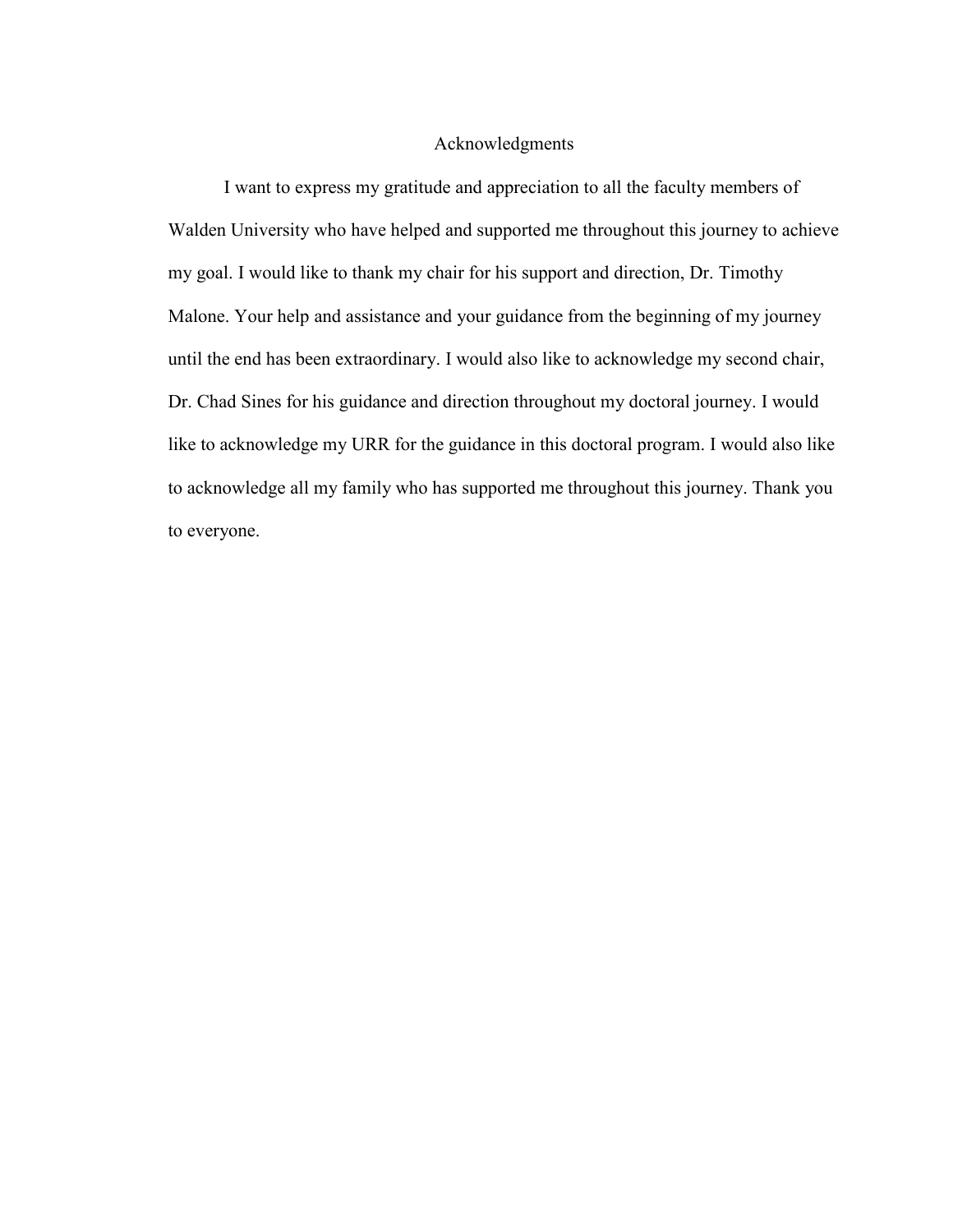# Table of Contents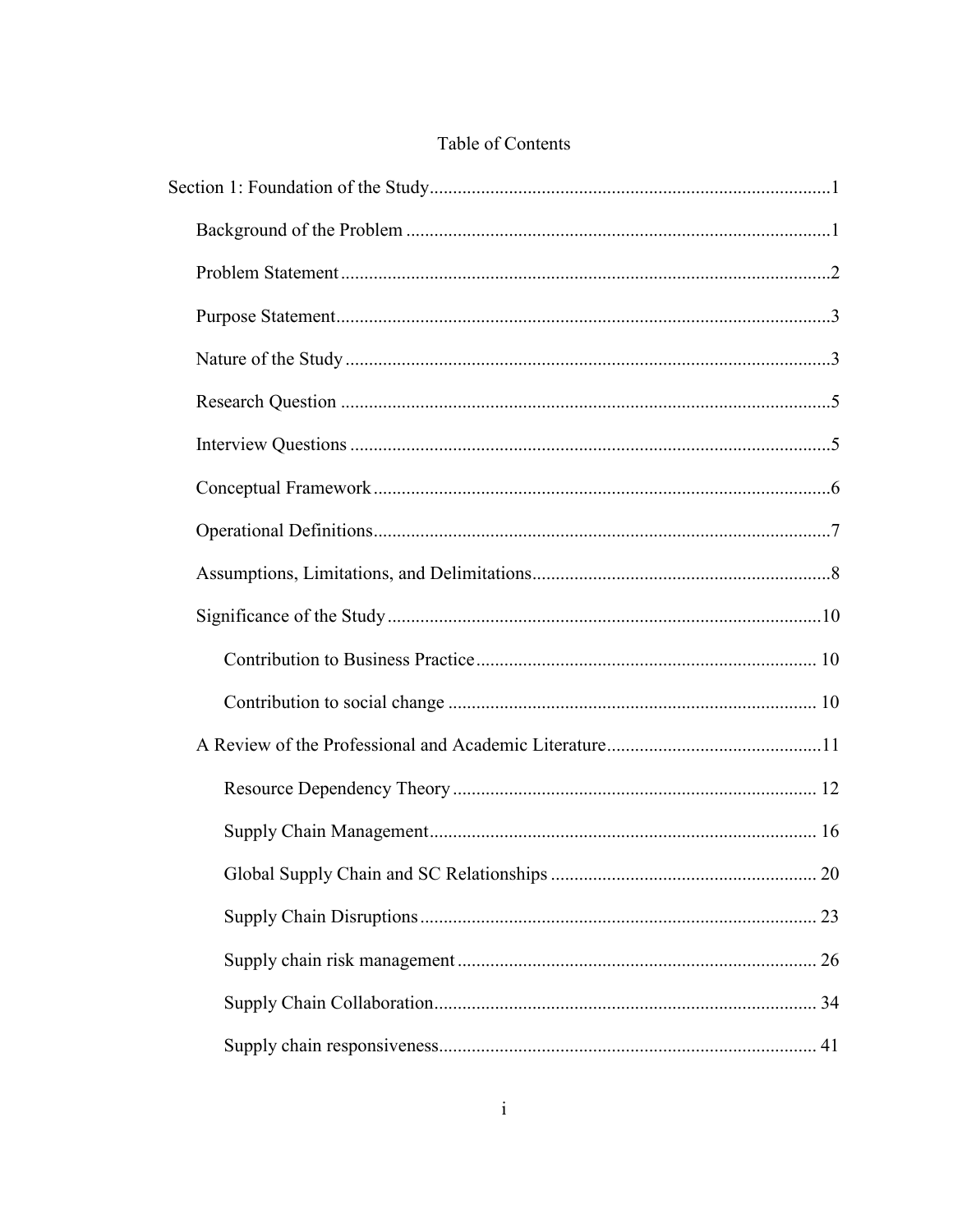| Section 3: Application to Professional Practice and Implications for Change 75 |  |
|--------------------------------------------------------------------------------|--|
|                                                                                |  |
|                                                                                |  |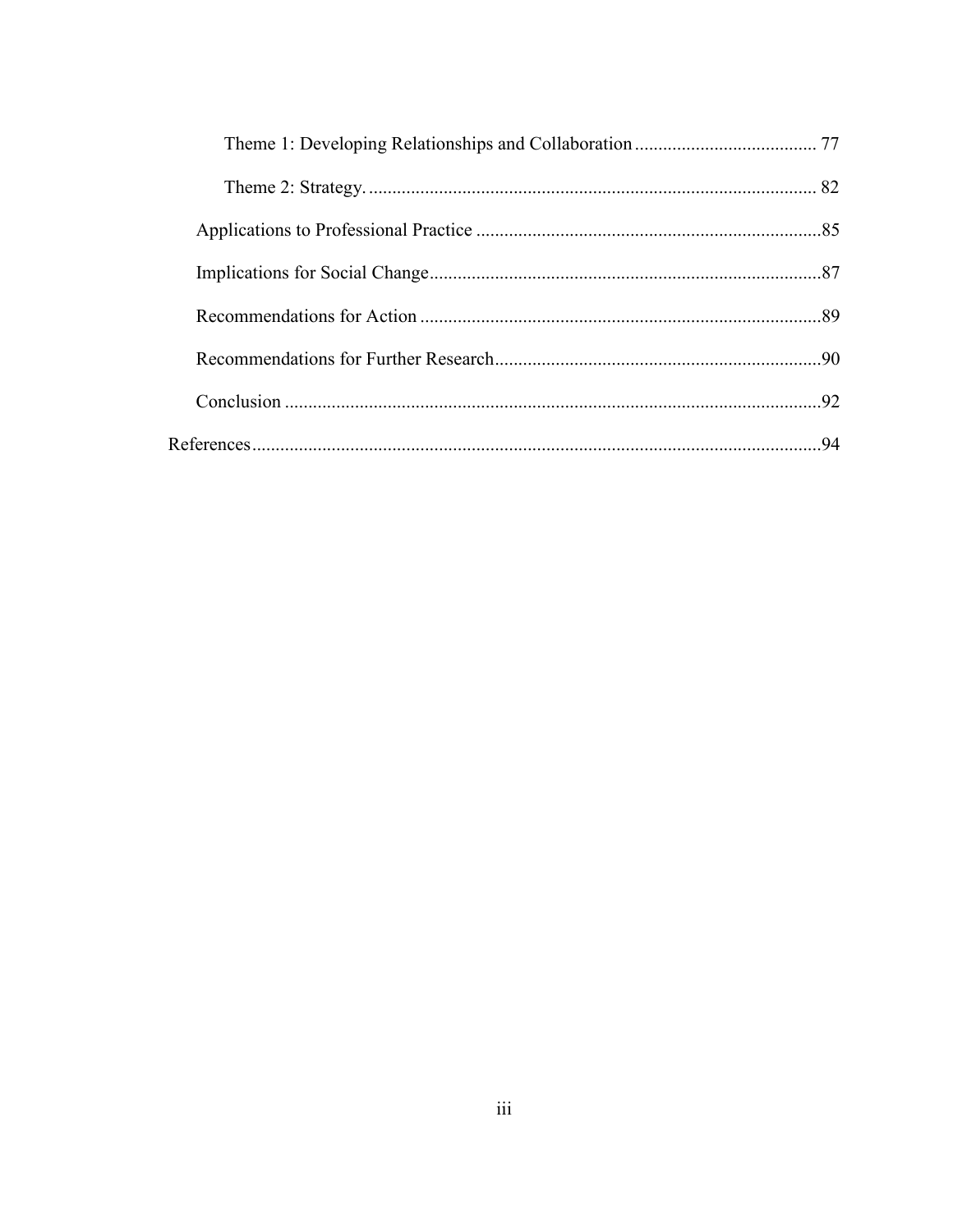#### Section 1: Foundation of the Study

Between 2000 and 2015, supply chains became one of the most critical subjects of management research, and managers started to establish strategies to adjust to supply chain dynamics and to mitigate disruptions (Ivanov, Mason, & Hartl, 2016). Supply chains can be considered the foundation of the global economy, and organizational managers became more interested in supply chain disruptions and how to mitigate risk (Varzandeh, Farahbod, & Jake, 2016). Varzandeh et al. (2016) stated that organizational managers who can respond to supply disruptions efficiently and rapidly obtain an additional advantage over their competitors. The findings from this study may provide insights into effective strategies managers can use to mitigate the effects of supply chain disruptions.

#### **Background of the Problem**

Due to the increased occurrence and the critical effects of past supply chain disruptions, organizational managers and researchers have started to focus more on supply chain disruption and the need to address its risk (Heckmann, Comes, & Nickel, 2015). Additionally, as a result of the increasing difficulty and interrelation of current supply chains, managers find it hard and sometimes impossible to address the nature and description of any uncertain developments (Heckmann et al., 2015). For organizations to be competitive, managers must ensure they are obtaining a cost-efficient, responsive, and flexible supply chain to deliver products with high quality at the right time and place (Milovanović, Milovanović, & Radisavljević, 2017). A supply chain (SC) is an integrated network concerned with the flow of products or services from suppliers to customers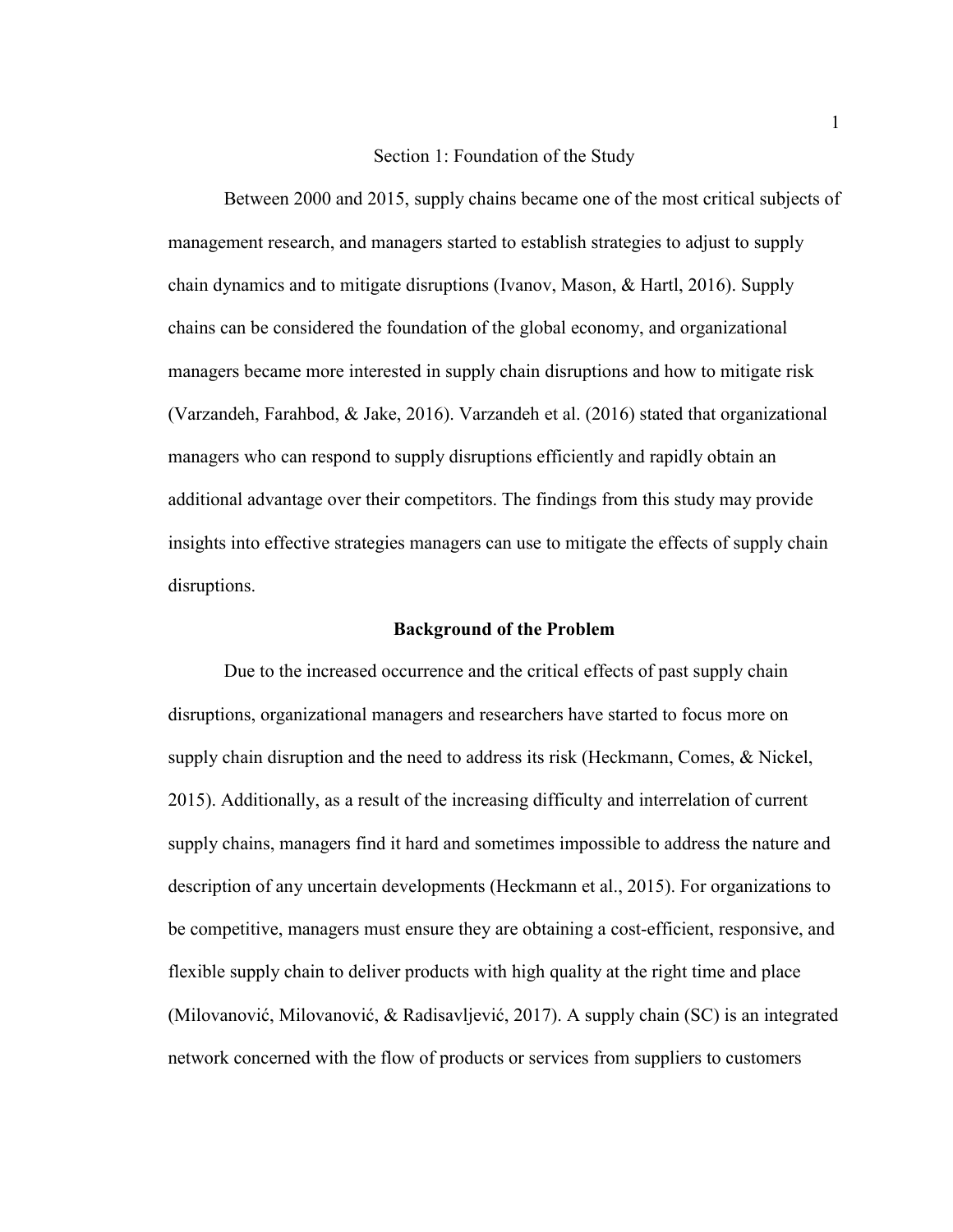(Esmaeilikia et al., 2016). SC disruption occurs when an unexpected incident happened that caused an interrupted flow of products or services in the SC and result in undesirable outcomes for normal SC operations (Tse, Matthews, Tan, Sato, & Pongpanich, 2016). SC disruptions negatively influence organization performance levels, cost, and responsiveness to industry changes (Srivastava, Chaudhuri, & Srivastava, 2015), and managers need to develop strategies to mitigate SC disruption and reduce its outcome (Kumar, Himes, & Kritzer, 2014). Organizational managers are required to ensure efficient responsiveness to costly disruptions (Chopra & Sodhi, 2014) and manage its risk (Parihar & Rahul, 2014) to enhance organizational performance and competitiveness.

Globalization of business increased the complexity of organizational SC management, and customers became more demanding for innovative products at a reasonable price (Milovanović et al., 2017). Therefore, managers have found it increasingly challenging to establish responsive and cost-effective SCs (Milovanović et al., 2017). Organizational managers need to develop effective strategies to control the impact of SC disruption, or the organization can suffer from revenue losses and, sometimes, can close operations (Kumar et al., 2014).

#### **Problem Statement**

The growing complexity of managing an SC has resulted in SC disruptions that negatively impact organizational performance and increase costs (Kamalahmadi & Parast, 2017). According to Alcantara's (2015) supply chain resilience survey of over 519 organizations from 71 countries, 75% of these organizations encountered at least one SC disruption, 15% faced disruptions that cost more than one million euros, and 9%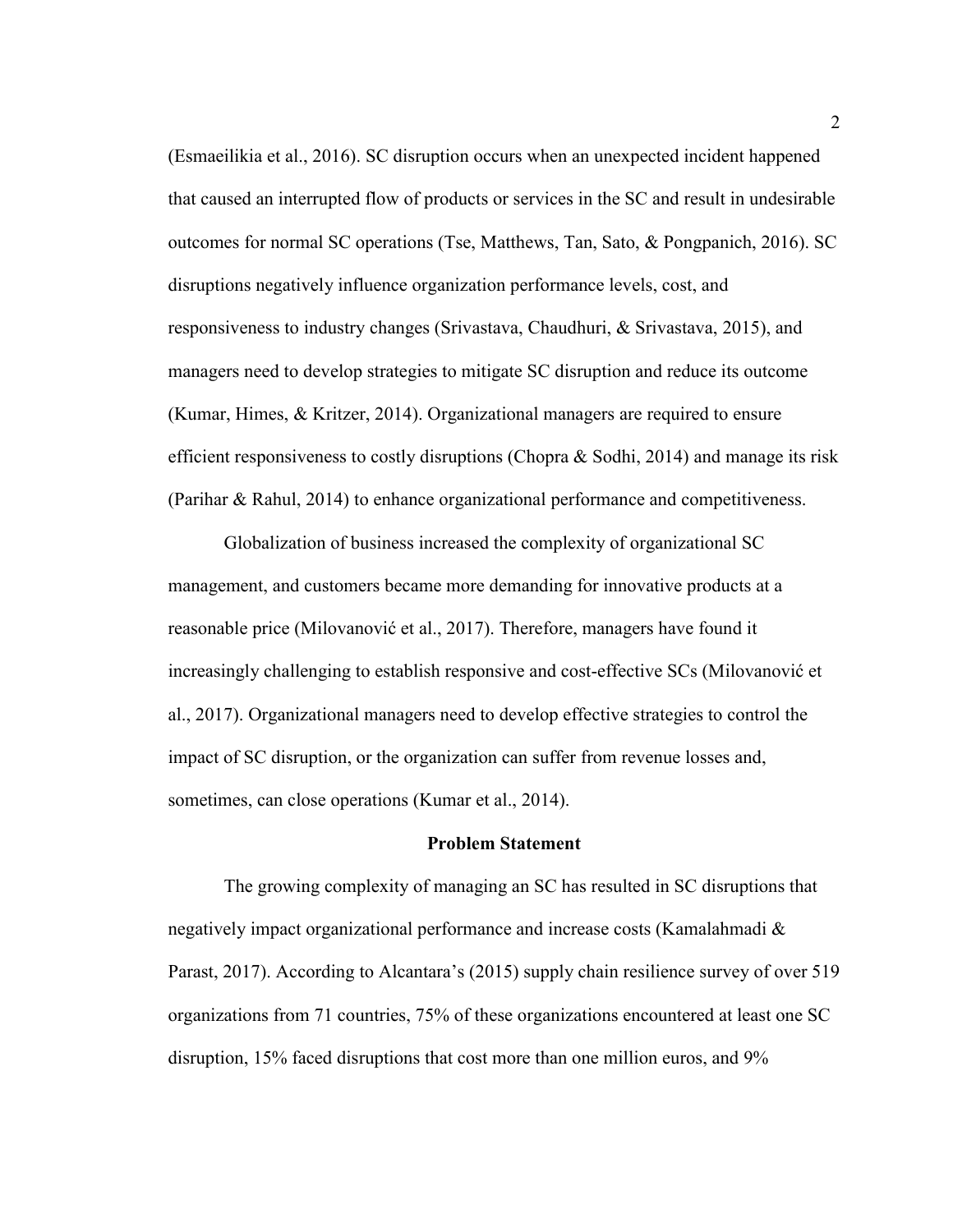addressed a single disruption that cost above one million euros. The general business problem is that some managers lack strategies to mitigate the negative results of SC disruptions. The specific business problem is that some managers in the mining industry lack strategies to mitigate the negative results of SC disruptions.

#### **Purpose Statement**

The purpose of this qualitative multiple case study was to explore the strategies some SC managers in the mining industry use to mitigate the negative results of SC disruption. The target population was four SC managers in the mining industry in Amman, Jordan, who successfully developed and implemented effective strategies to mitigate the negative results of SC disruption. There may be contributions to positive social change by mitigating negative results of SC disruptions, which may allow organizations to maintain success, create more jobs, save resources, and support the welfare of their employees, families, and communities.

## **Nature of the Study**

For the study, I used the qualitative research methodology. The qualitative design provides an in-depth analysis of the descriptive questions (Gerring, 2017). Researchers use the qualitative methodology to explain and explore the meaning of social and human behavior and decisions (Bailey, 2014). Therefore, qualitative methodology was the most appropriate design for this study. The quantitative approach was not appropriate for the study because I am not seeking to test hypotheses and examine variables. Researchers use the quantitative approach to identify, describe, and investigate the relationship between variables (Yin, 2014) and provide a descriptive mathematical analysis (Park & Park,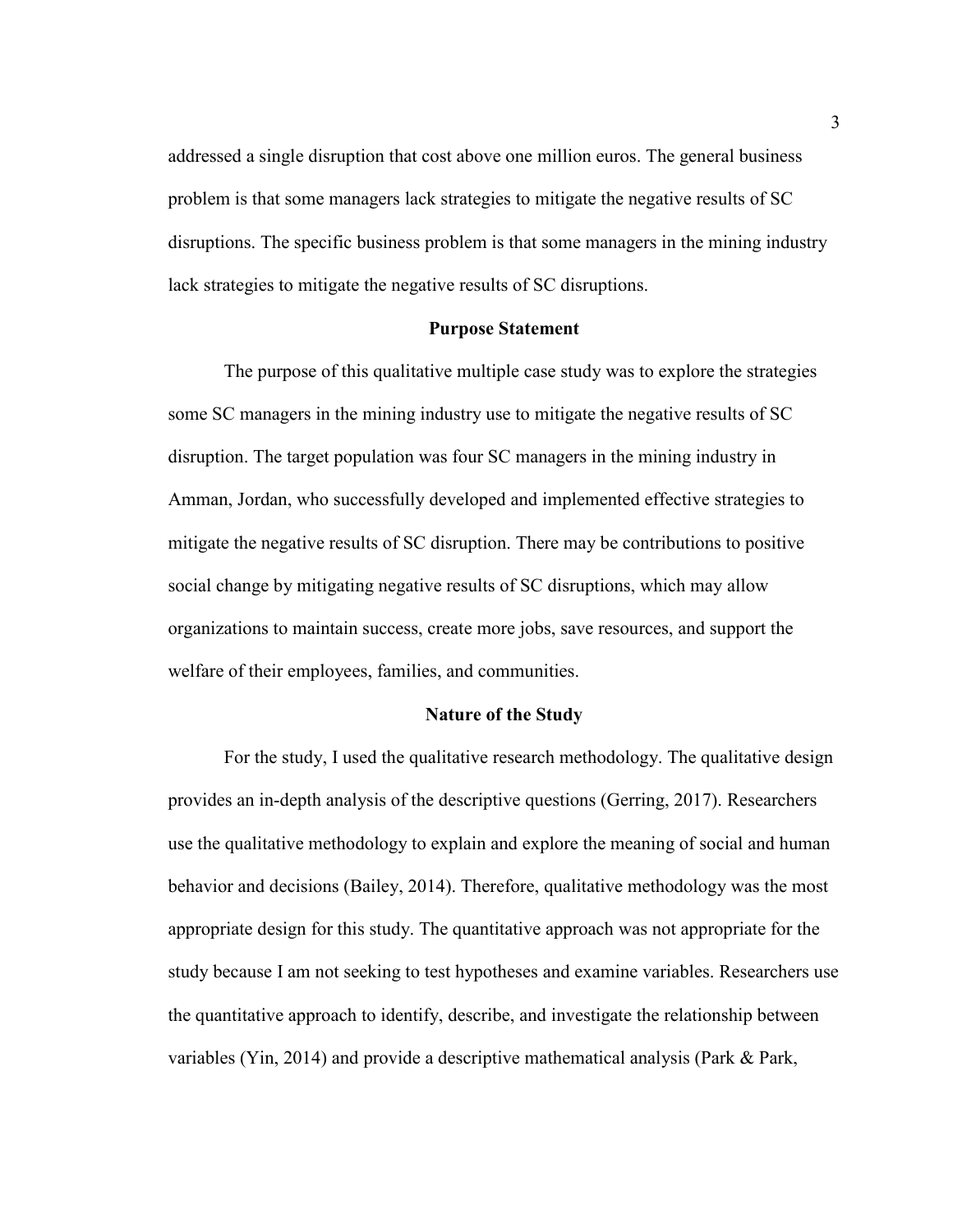2016), which this study did not have. In mixed methodology, there is a need to combine quantitative and qualitative methodologies in the same research when either methodology is insufficient on its own (Turner, Cardinal, & Burton, 2017). Therefore, the mixed methodology was not appropriate for this study because this study did not need a combination of qualitative and quantitative methods for collecting and analyzing the data.

For the study design, I reviewed the following qualitative research designs: (a) case study, (b) phenomenology, (c) ethnography, and (d) narrative design. A multiple case study was the most appropriate design for the study, given the intricate complexity of the subject under investigation and because the study would involve few participants. Researchers use a case study methodology to gain an in-depth understanding of a problem (Yin, 2014) involving complex subjects and few participants (Park & Park, 2016). The phenomenological design was not suitable because the study would not include individual viewpoints and understandings from experiencing one or more incidents. Researchers use the phenomenological design when the research involves studying members for their actual human experience in a major life event (Bentahar & Cameron, 2015). The ethnographic design was not suitable for the study. Researchers use the ethnographic design when studying the cultures of specific groups, how people within groups interact with each other, and how culture affects group member (Kruth, 2015). The narrative study design was not suitable for the study. Researchers use the narrative design to concentrate on the life experiences of individuals over time and analyze their experiences (Garud, Gehman, & Giuliani, 2016).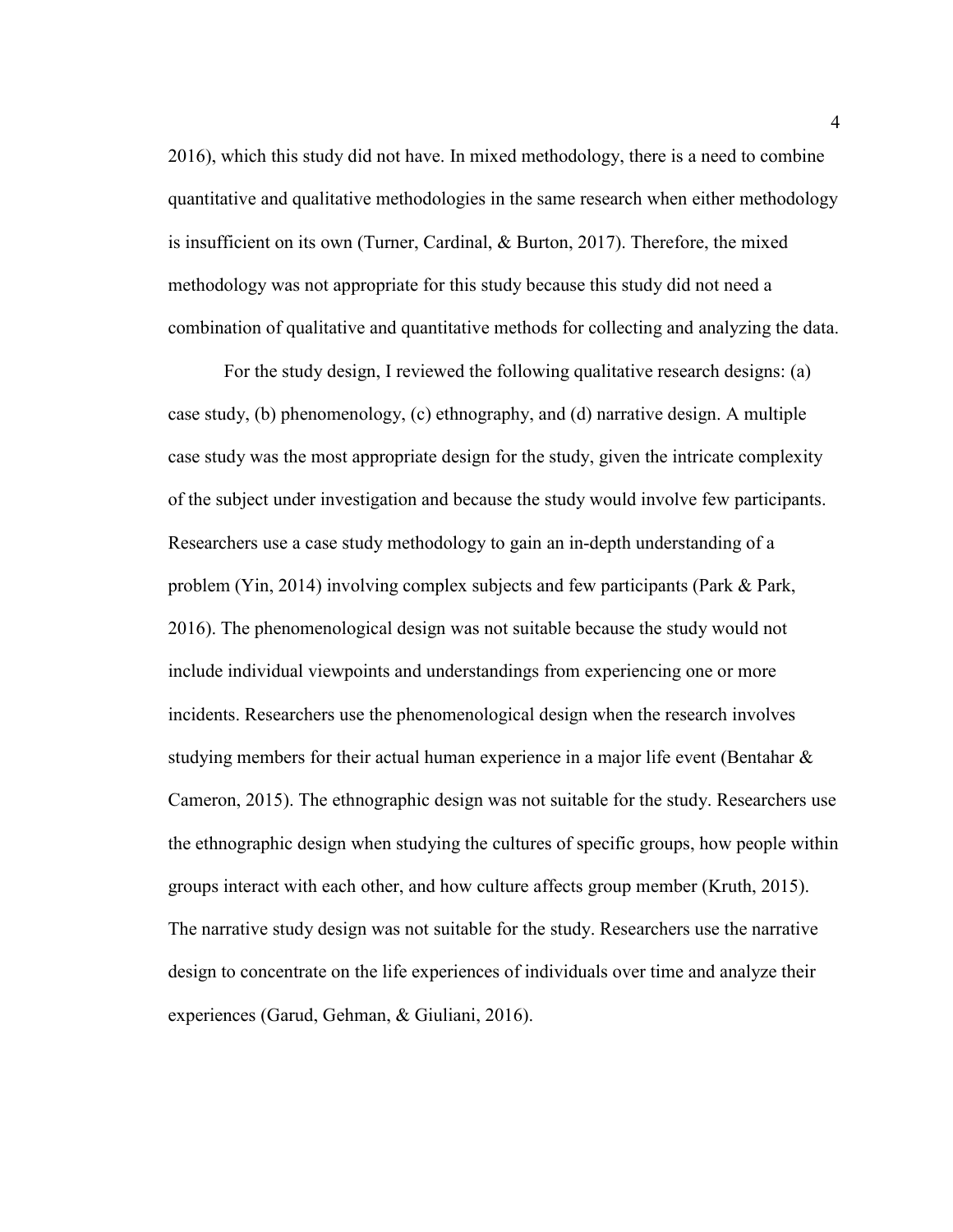#### **Research Question**

The main research question of this study was: What strategies do managers in the mining industry use to mitigate the negative results of supply chain disruptions?

# **Interview Questions**

The following are the interview questions for this study:

1. How do managers in the mining industry define SC disruption?

2. What type of SC disruptions do companies in the mining industry encounter?

3. What processes do you use to identify SC disruption in the mining industry?

4. How have you responded to SC disruption in your organization?

5. What processes have been put in place to reduce SC disruptions in the mining industry?

6. What types of collaboration within the SC do you use to reduce the negative results of SC disruption in the mining industry?

7. How do you align strategies for mitigating SC disruption in the mining industry with SC partners?

8. How do you evaluate the success of the strategies you employ to mitigate the negative effects of SC disruptions in the mining industry?

9. What difficulties have you encountered or you are still encountering in your attempt to reduce or eliminate SC disruption?

10. What additional comments and suggestions can you make regarding SC disruptions in the mining industry?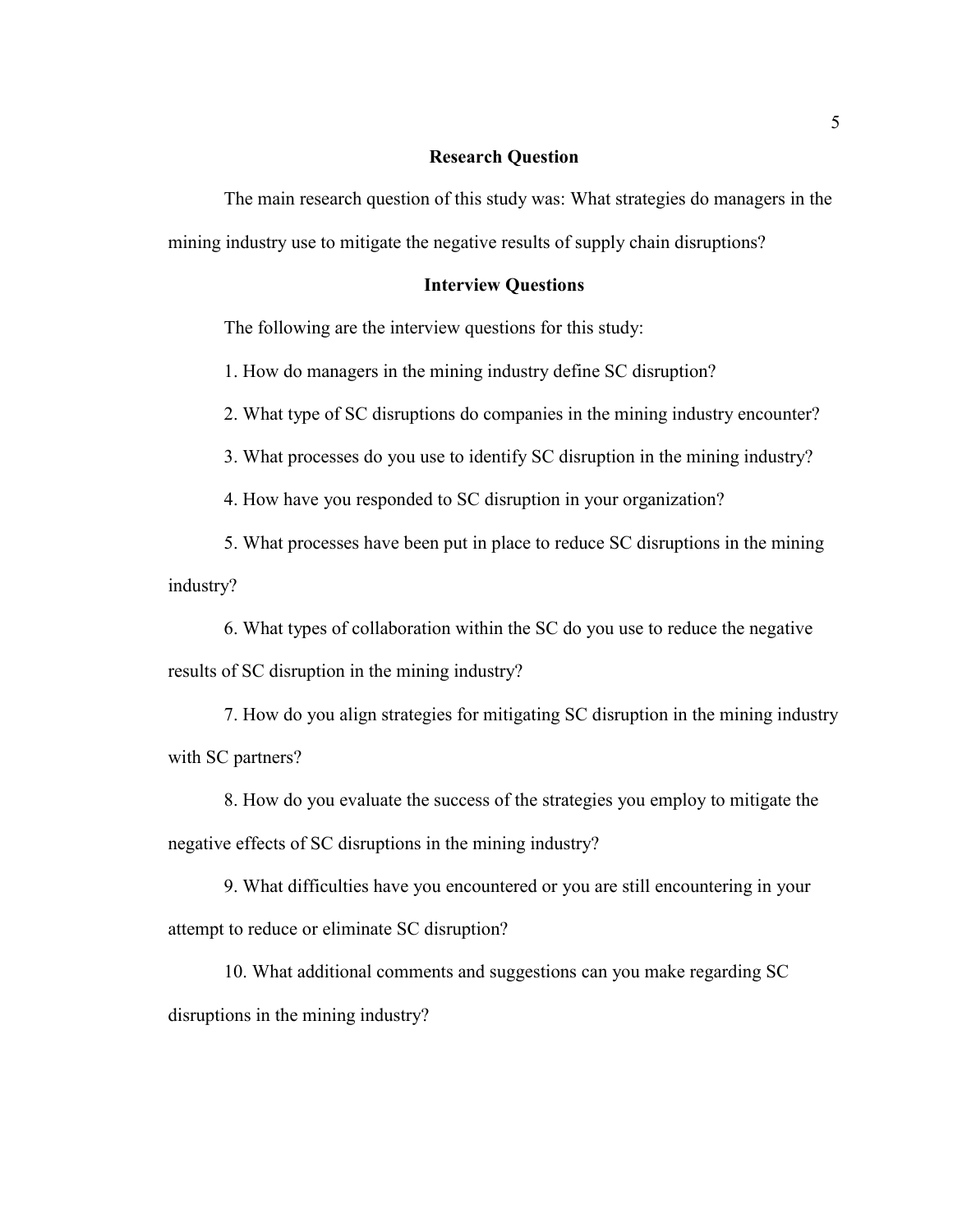#### **Conceptual Framework**

The conceptual framework and the underlying theory for this qualitative multiple case study was resource dependence theory (RDT). Pfeffer and Salancik introduced RDT in 1978. According to the RDT, organization survival depends on managers' abilities to obtain critical resources from the external environment (Pfeffer  $\&$  Salancik, 1978) for a long term (Wolf, 2014). Furthermore, according to RDT, the foundation of organizational performance is its ability and degree of dependence on different resources (Bryant & Davis, 2012). According to Arik, Clark, and Raffo (2016), organizational success depends on an organization's abilities to adjust its structure to obtain the required external resources and reduce its reliance on others for resources. Organizational managers use different procedures to reduce uncertainty in the flow of resources (Klein & Diniz Pereira, 2016), and according to RDT, establishing interorganizational relationships is an appropriate procedure to attain organization resources, maintain dependence, and reduce uncertainty (Pfeffer & Salancik, 2003). In addition, managers seek to increase their organizational dependence by establishing a collaborative relationship with organizational SC partners (Klein & Diniz Pereira, 2016). Resource dependency directions are important to organizations for understanding the difficulty of external dependencies (Malatesta & Smith, 2014). Researchers have use RDT to study and understand the development of interorganizational relationships to decrease uncertainty in the flow of resources (Klein & Diniz Pereira, 2016). According to RDT, managers attempt to manage their resource dependencies by establishing several forms of interorganizational arrangements to direct organizations toward their benefits (Klein &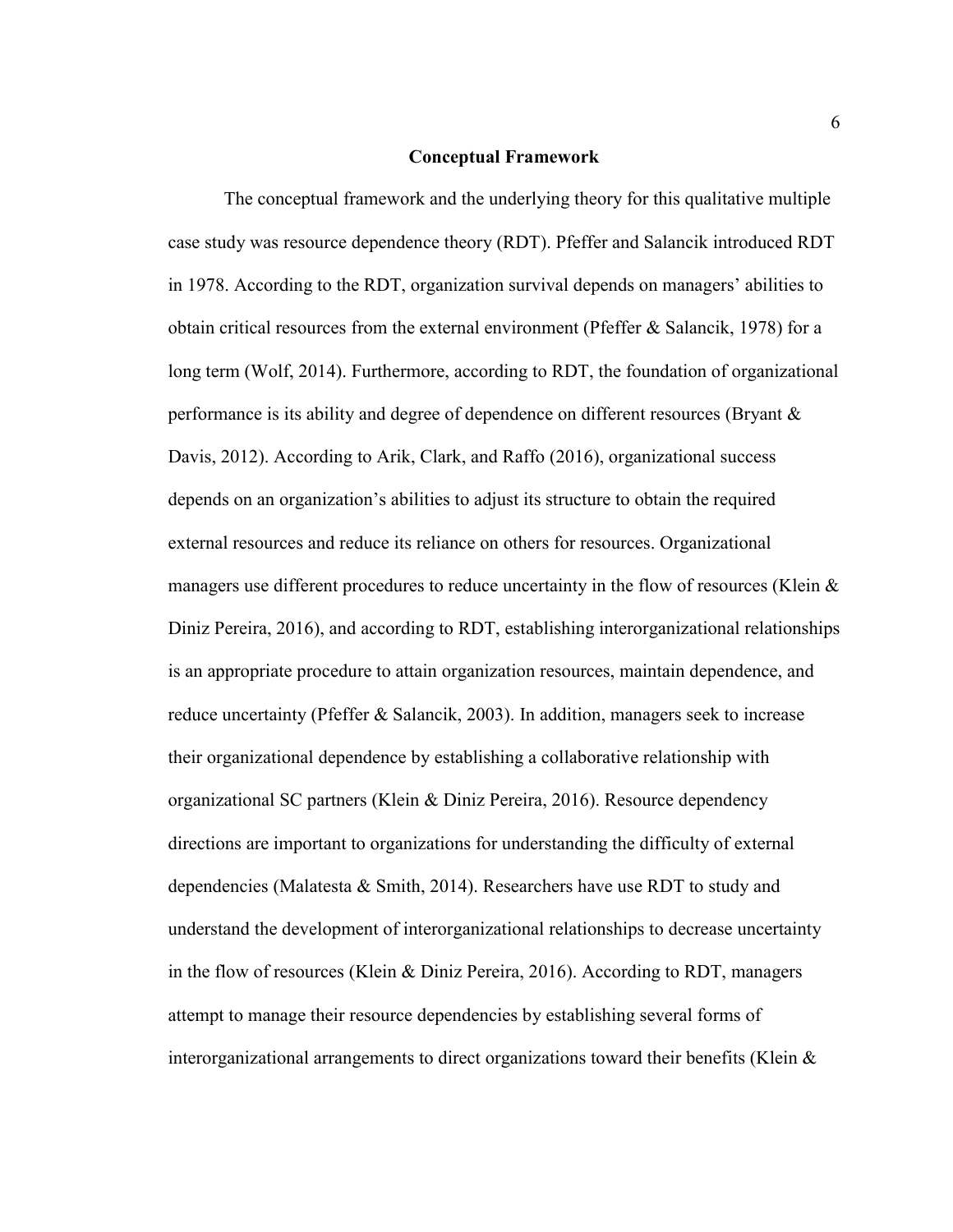Diniz Pereira, 2016). RDT is appropriate for my study because managers leverage customer and supplier relationships to reduce operational uncertainty.

#### **Operational Definitions**

*Global supply chain*: Provides organizations with the ability to encounter new, different customers and markets; attain supplies; increase the discovery of innovative products; and obtain the best products at the best prices (Kim, Park, Jung, & Park, (2018).

*Risk management*: A proactive method that organizational managers use to address, analyze, and control risks and uncertainties within an organization (Cagnin, Oliveira, Simon, Helleno, & Vendramini, 2016).

*Supply chain collaboration*: An interorganizational partnership process in which two or more independent parties work together to organize, align, and fulfill SC operations to operate a value-added method for the fulfillment of mutual goals and benefits (Liao, Ding, & Hu, 2017).

*Supply chain disruption*: An unexpected occurrence causing an interrupted flow of goods or services in the SC and resulting in undesirable outcomes for normal SC processes (Tse et al., 2016).

*Supply chain management*: A combination of processes for efficiently managing the operations of the SC to deliver value to customers and stakeholders and increasing SC performance (Kumar & Kushwaha, 2018).

*Supply chain relationships*: Interorganizational interconnected relationships and collaborations between SC members, which lead to SC responsiveness to market challenges (Skippari, Laukkanen, & Salo, 2017).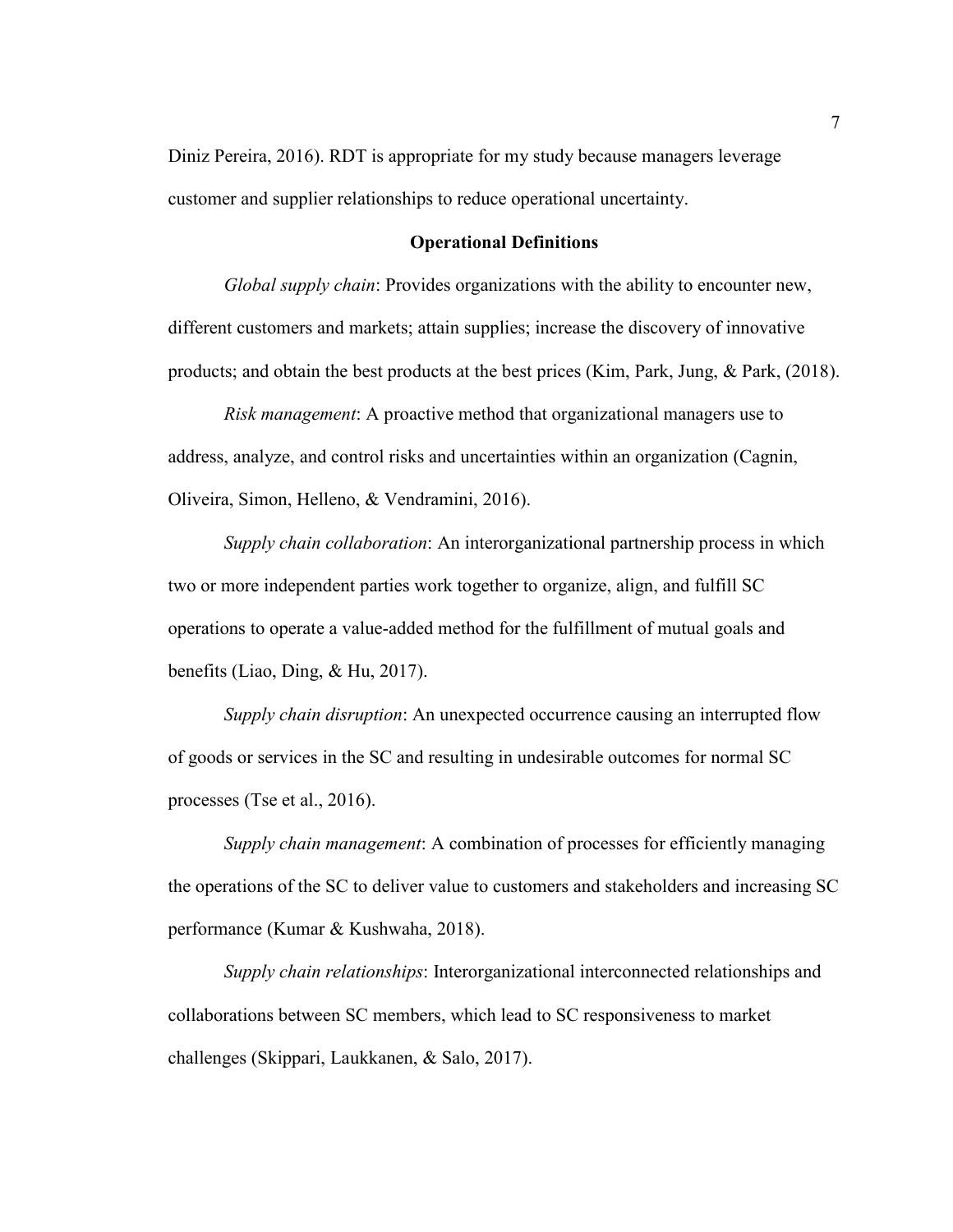*Supply chain risk management*: A collaboration between organization partners and stakeholders and key decision makers to identify and manage the risks and uncertainties of the SC network (Qazi, Quigley, Dickson, & Gaudenzi, 2018).

*Supply chain responsiveness*: The capability of SC managers to satisfy customer orders and adapt to customer order changes within a promised time (Hum, Parlar, & Zhou, 2018).

*Supply chain strategy*: The understanding, development, and operation of design to sustain organizational fit with environmental changes to achieve higher performance (Prajogo, Mena, & Nair, 2017).

## **Assumptions, Limitations, and Delimitations**

In this section, I describe the assumptions, limitations, and delimitations of this study. Assumptions are factors of a study considered out of the researcher's control and all research contains assumptions (Givens, 2008). Limitations are potential weaknesses of research beyond the researcher's control (Givens, 2008). Researchers allocate the delimitations of the study to recognize the boundaries of the study and limit its range (Givens, 2008).

Assumptions are statements or truths that people realize and approve without carrying any evidence (Schoenung & Dikova, 2016). The first assumption in this study was that organizational managers and SC managers were the most knowledgeable and appropriate candidates in a company to identify and explain strategies for mitigating disruptions in the SC. Another assumption was that the study participants would assign sufficient time to participate in the interview process. Additionally, I assumed that the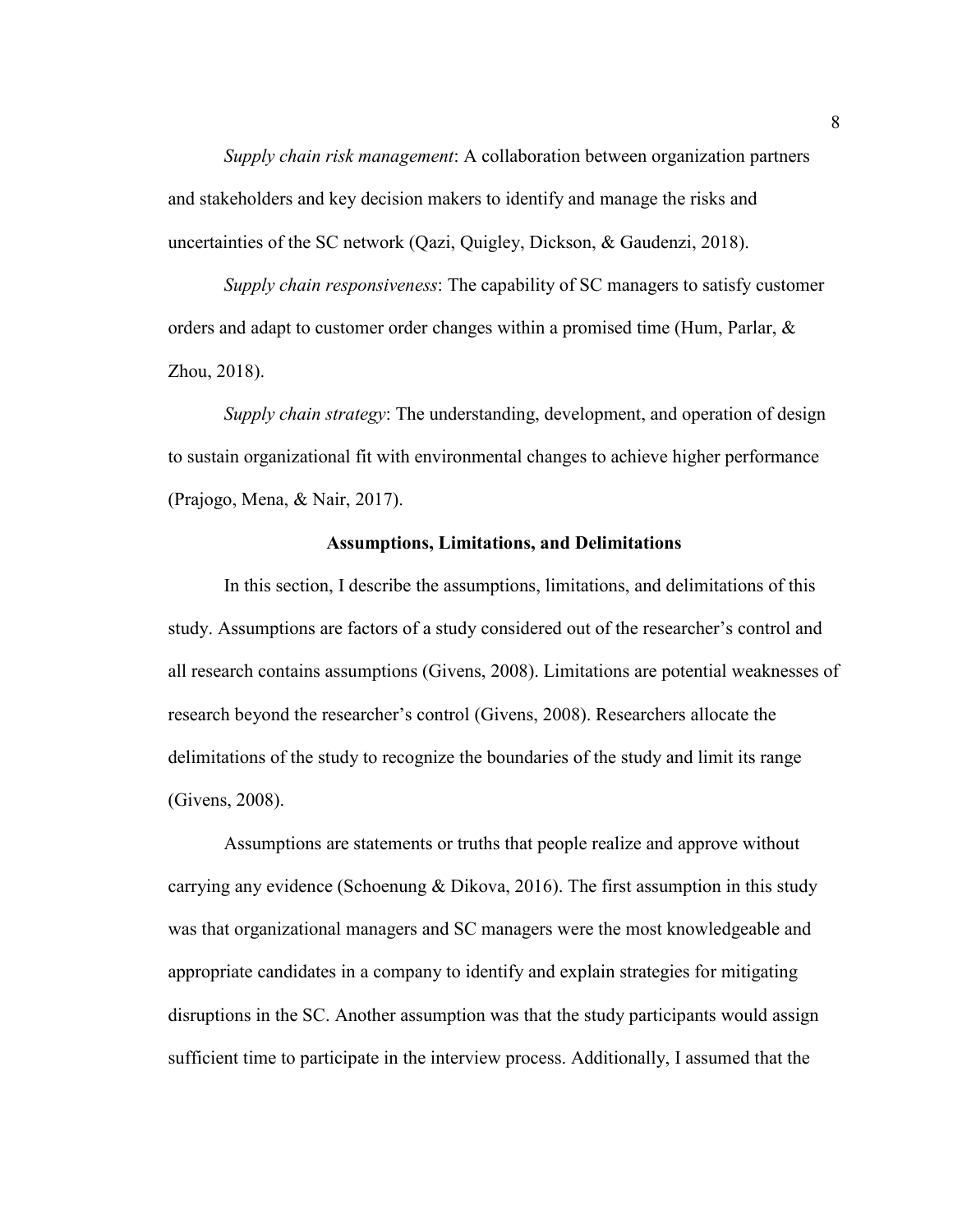interviewees provided honest, accurate, and complete responses to interview questions based on their knowledge and experience regarding strategies to mitigate SC disruption. I depended on organization documents for triangulation and assumed that organizational managers would deliver appropriate documentation.

Limitations are restraints and weaknesses that the researcher cannot control (Yin, 2017). According to Yin (2017), study limitations can influence result transferability. The study was limited to the participants' availability for interviews, their openness and honesty in responses, and their knowledge about the research subject. Although a researcher can manage the study population and sample size, the researcher has no control over the participants' responses and cannot ensure the truthfulness of the them. However, to minimize this limitation, I assured the confidentiality of the participants' personal information, which included their names and the company name. I depended on documentation for triangulation. Therefore, my access to appropriate organizational documents could have been a limitation.

Delimitations represent the boundaries of a study (Givens, 2008) that the researcher uses to limit the scope of the research (Marshall & Rossman, 2016). I chose four organizational and SC managers from two global companies in Jordan, which delimitate the study. I controlled the scope of the study by interviewing only managers with at least 5 years of experience and currently working in the organization and SC sector. Furthermore, the data sources of the study involved interviews and organization documents, which were the most appropriate method for obtaining in-depth descriptions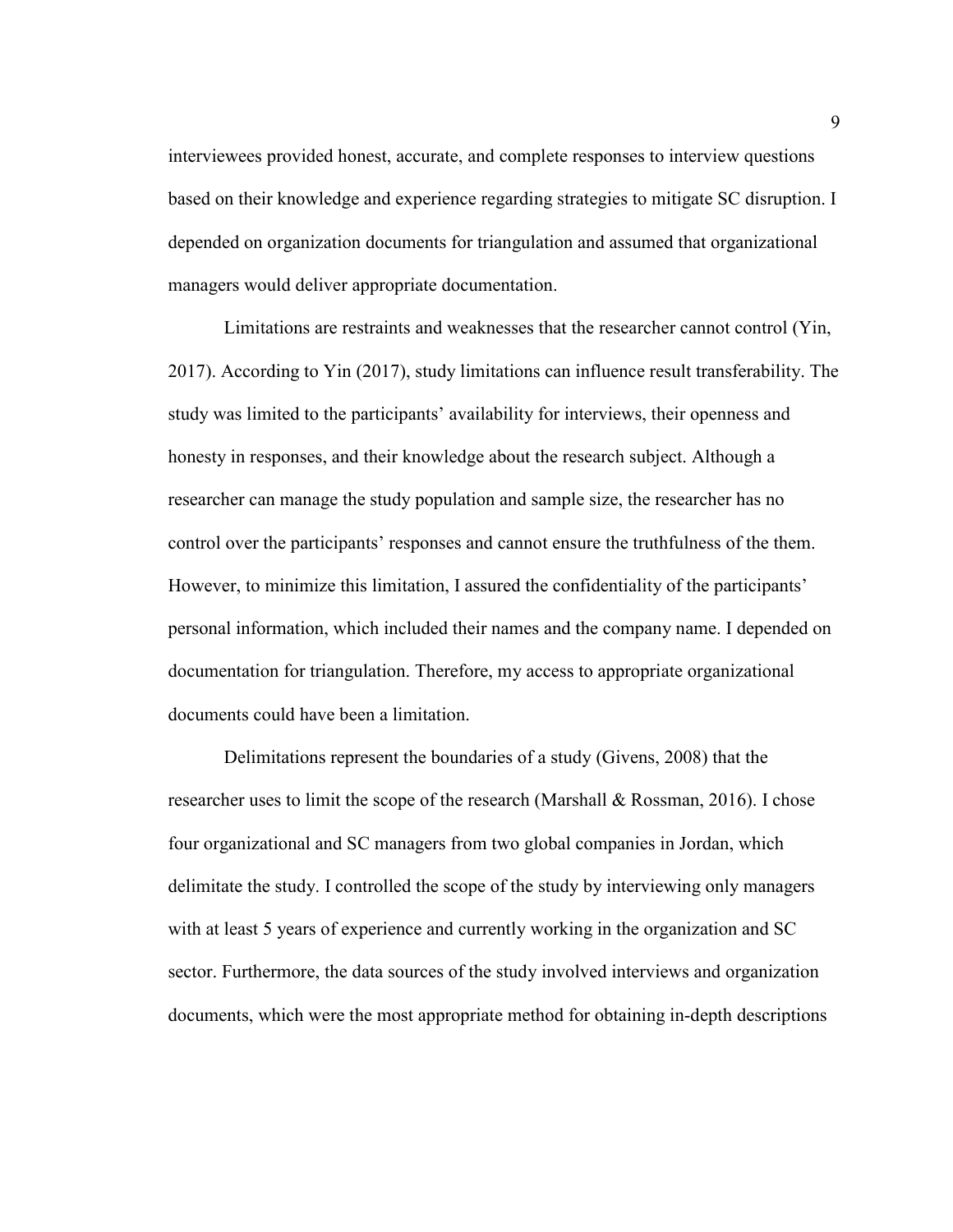of the strategies used to mitigate SC disruption. I conducted this study to gain knowledge of effective strategies to mitigate the negative results of SC disruption.

# **Significance of the Study**

## **Contribution to Business Practice**

The purpose of this study was to explore the strategies managers use to mitigate the negative results of SC disruption. The results of this study may present insight into effective strategies managers in the Jordanian mining industry use to mitigate the negative results of SC disruption. SC disruption can lead to massive losses for organizations and SC partners (Youyu et al., 2017). Effectively managing and controlling SC disruption allows organizational managers to compete in the marketplace and sustain competitiveness (Mellat-Parast & Spillan, 2014). In addition, efficient and successful managing of SC disruptions can improve organizational performance (Parihar & Rahul, 2014). Ignoring disruption risks can lead to negative outcomes, such as financial loss, increased transportation costs, inventory shortages, order delays, and reduction in market shares (Peng, Snyder, Lim, & Liu, 2011). Additionally, a manager's ability to manage an SC influences organizational success or failure (Mellat-Parast & Spillan, 2014). The outcomes of this study may assist SC managers in minimizing the negative results of SC disruptions.

## **Contribution to Social Change**

Society may benefit from the study results regarding the best strategies to mitigate the negative results of SC disruption, which affect organizations, employees, and communities. The social change covers social matters concerning the well-being of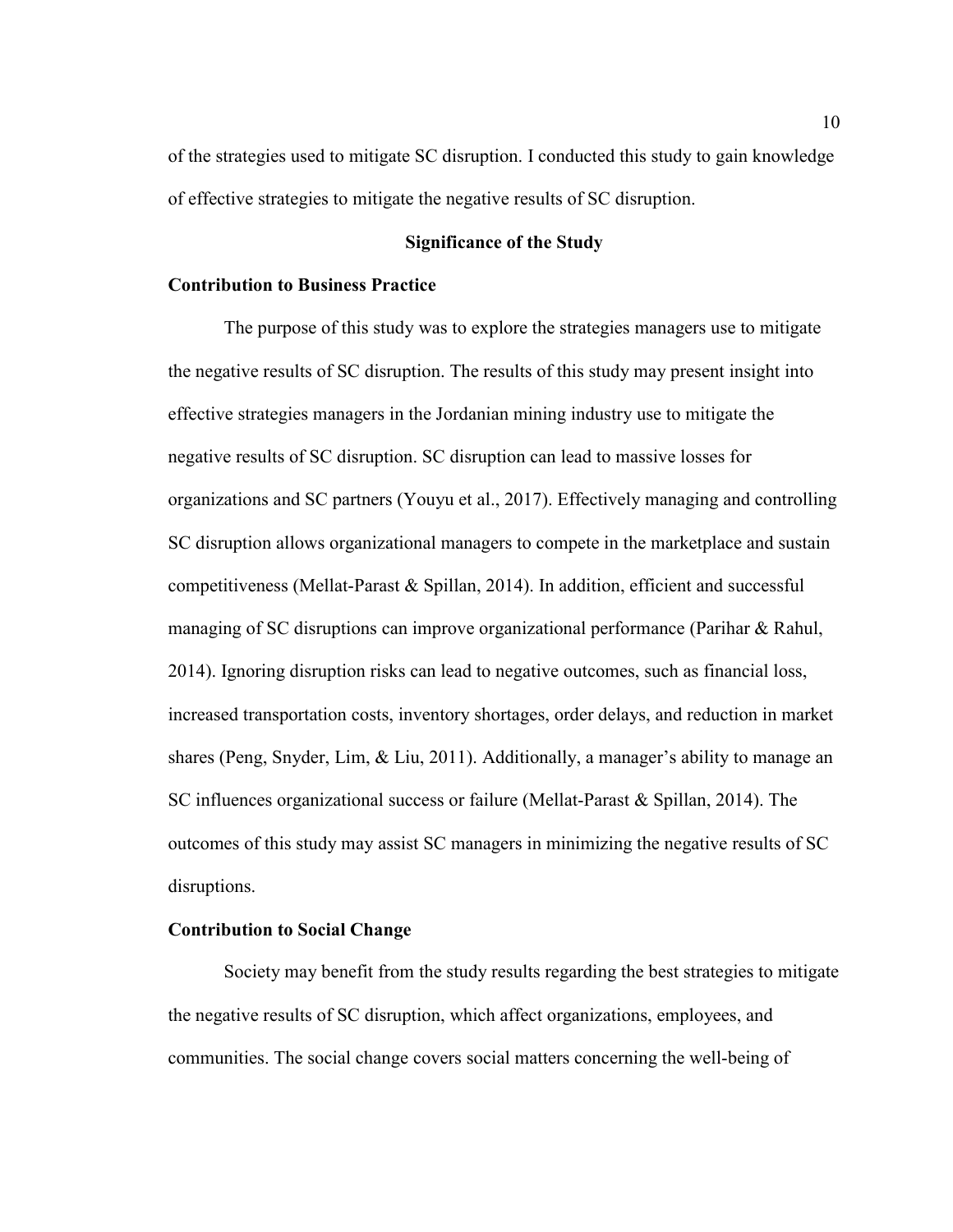individuals, communities, organizations, and society (O'Cass & Griffin, 2015). Deploying effective SC management strategies can save organizational resources and enhance customer value and satisfaction (Omar, Davis-Sramek, Fugate, & Mentzer, 2012). Gaining knowledge about the proper strategies to mitigate the negative results of SC disruption may enhance organizational SC outcomes and may allow a company to compete for more customers and increase employment in the community. Effective SC management strategies may improve control over product costs and reduce cause for price increases (Sekip-Altug & Van Ryzin, 2014). According to Ellinger et al. (2012), the leading SC organizations reveal higher degrees of customer satisfaction and produce higher levels of shareholder value. Successful organizations and managers positively and effectively impact individual lives and social conditions by creating jobs, contributing to environmental sustainability plans, and promoting economic growth (Polonsky, Grau, & Mcdonald, 2016). Organizational managers may integrate social and environmental concerns in organizational strategies, increase organization performance, and enhance customer service (Tseng, Lim, & Wong, 2015). Improving work conditions benefits worker communities.

#### **A Review of the Professional and Academic Literature**

The purpose of this qualitative multiple case study was to explore the strategies SC managers use to mitigate the negative results of SC disruption. The following section includes a review of literature and resources connected to the research subject. I used EBSCOhost, ProQuest in the Walden library database to obtain all scholarly peerreviewed articles related to my research study. I used the following key terms to collect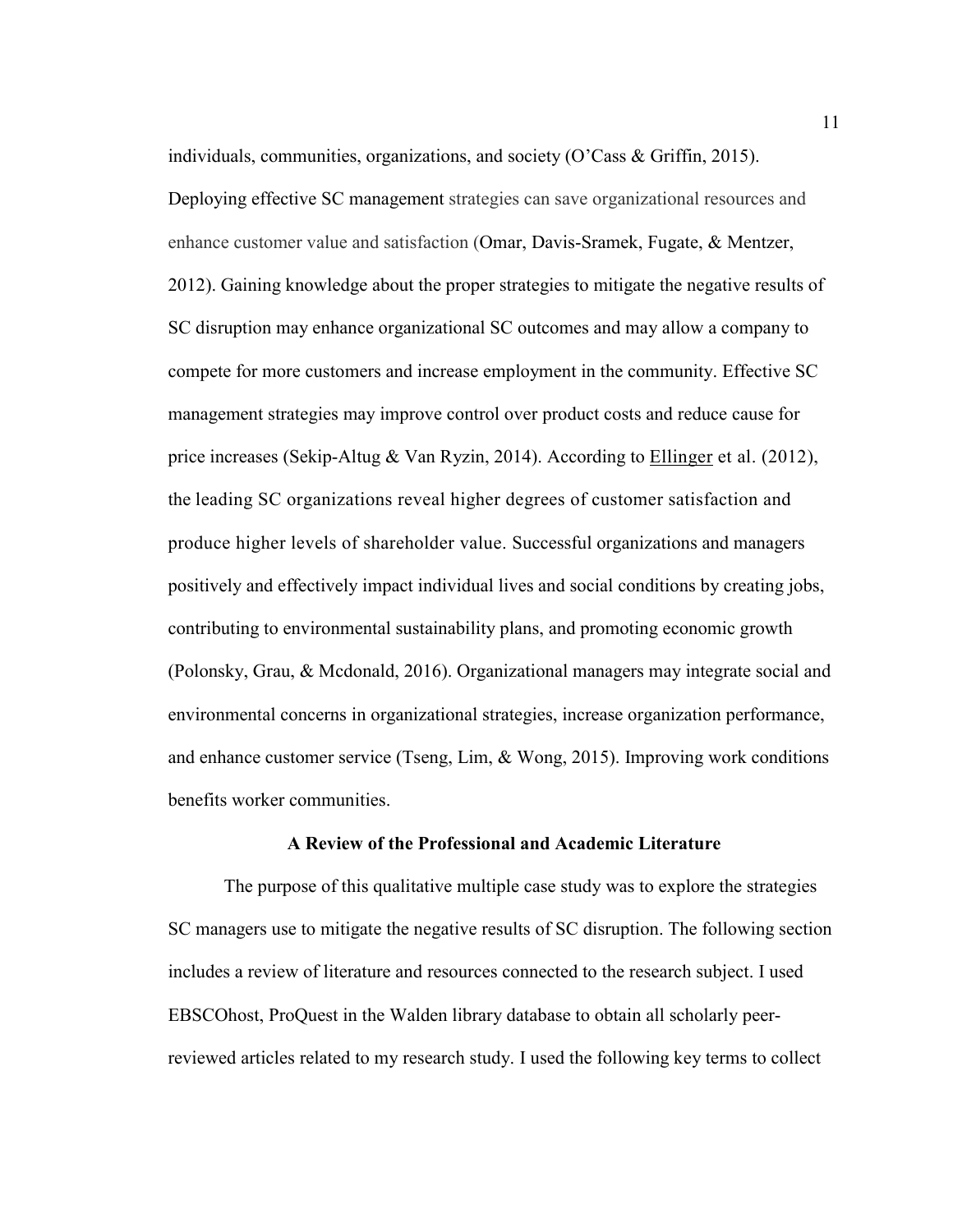the articles for the study literature review: *supply chain management*, *supply chain collaboration*, *supply chain disruption*, *supply chain risk*, *supply chain strategies*, and *supply chain mitigation*. Through the literature review, I provided a comprehensive approach to understand the topic of mitigating disruptions in SCs and to explore the strategies managers use to mitigate SC disruption on business performance. Researchers use a literature review to provide a logical framework for the study and support the study subject (Marshall & Rossman, 2016). The research question of this study is intended to address the strategies managers in the mining industry use to mitigate the negative results of SC disruptions.

## **Resource Dependency Theory**

The theory underlying this study is RDT, which focuses on the organizational manager's ability to obtain external resources (Wolf, 2014). Ulrich and Barney (1984) explained that RDT illustrates a collection of power relations created through the exchange of resources. First, organizations establish internal and external alliances, which develop from social exchanges to influence and control the environment (Ulrich  $\&$ Barney, 1984). Second, organizational managers try to manage the environment's rare and valuable resources, which are critical for the organization's existence (Ulrich & Barney, 1984). Third, managers attempt to gain control over resources to reduce their reliance on other organizations (Ulrich  $\&$  Barney, 1984). This framework can be used by SC managers to develop efficient reactions to SC disruptions. Additionally, RDT is a helpful method for ensuring SC stability. Successful managers need to adjust their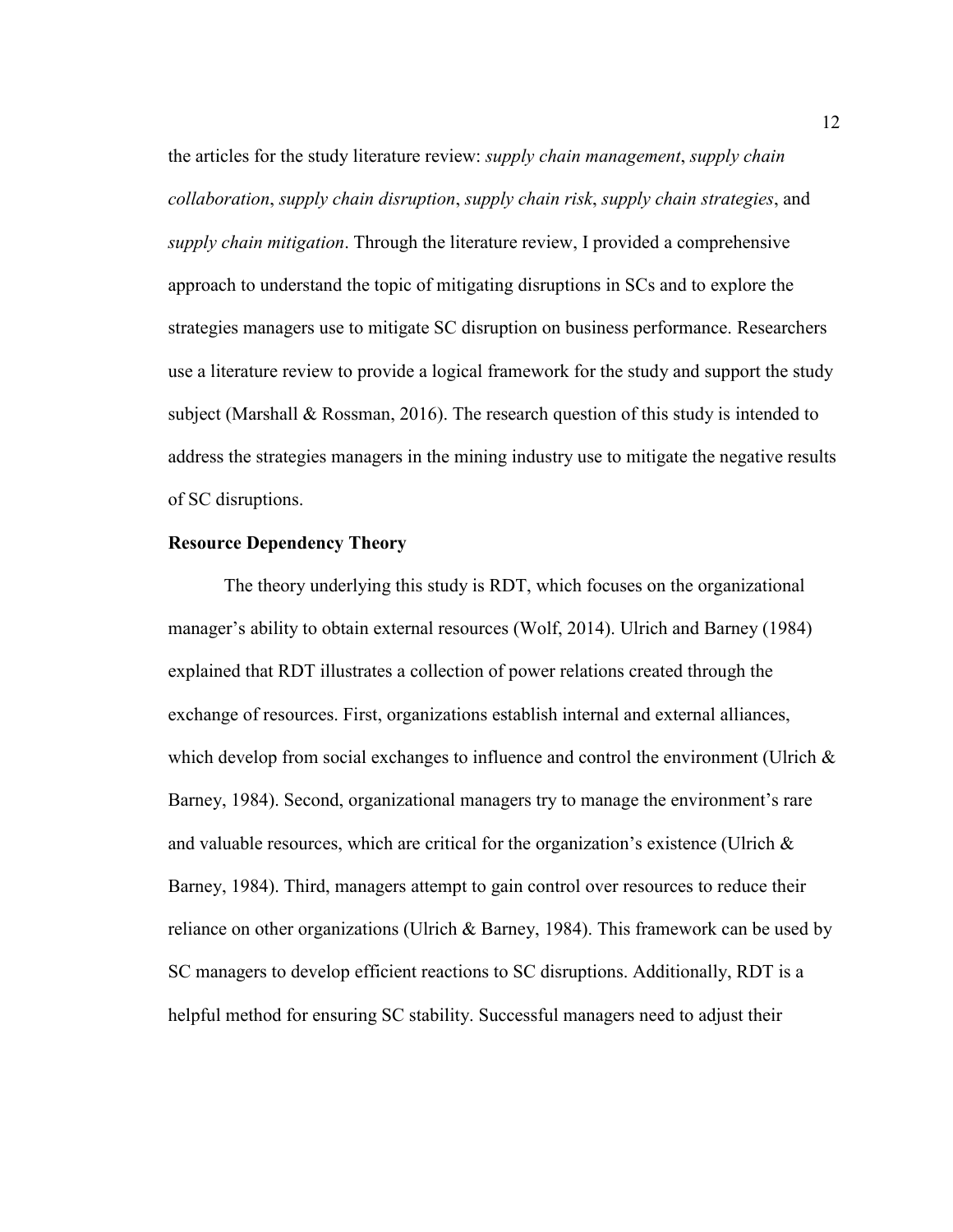organizations' structures and activities to secure the necessary external resources (Arik, Clark, & Raffo, 2016).

According to Pfeffer and Salancik (2003), the foundation of an organization's survival is its ability to secure resources in an uncontrolled environment; otherwise, organizations depend on others to supply the resources they need. Understanding an organization's environment and the barriers to obtaining resources therein allows researchers to develop the procedures that should be performed by organizational managers (Pfeffer & Salancik, 2003). The goal of an organizational manager is to decrease the organization's reliance on other firms for the supply of limited resources (Mwai, Kiplang'at, & Gichoya, 2014). The target of any organizational managers is to decrease organization reliance on other firms by obtaining resources and by responding to market demands (Ntim, Lindop, Osei, & Thomas, 2015). According to RDT, resources are the source of an organization's strength and independence, and organizations are most competitive when they control their resources (Mwai et al., 2014; Arik et al., 2016). Obtaining critical resources is a necessary principle of organizational strategy and tactical management (Mwai et al., 2014). In addition to increasing an organization's independence, obtaining more resources also increases an organization's control over other organizations in the market (Huo, Zhang, & Zhao, 2015). Organizations that control essential resources in the SC decrease their level of dependency on other organizations (Rajesh & Ravi, 2015).

In any environment, an organization faces a level of uncertainty that can be minimized by managers' ability to develop relationships within the SC (Mwai et al.,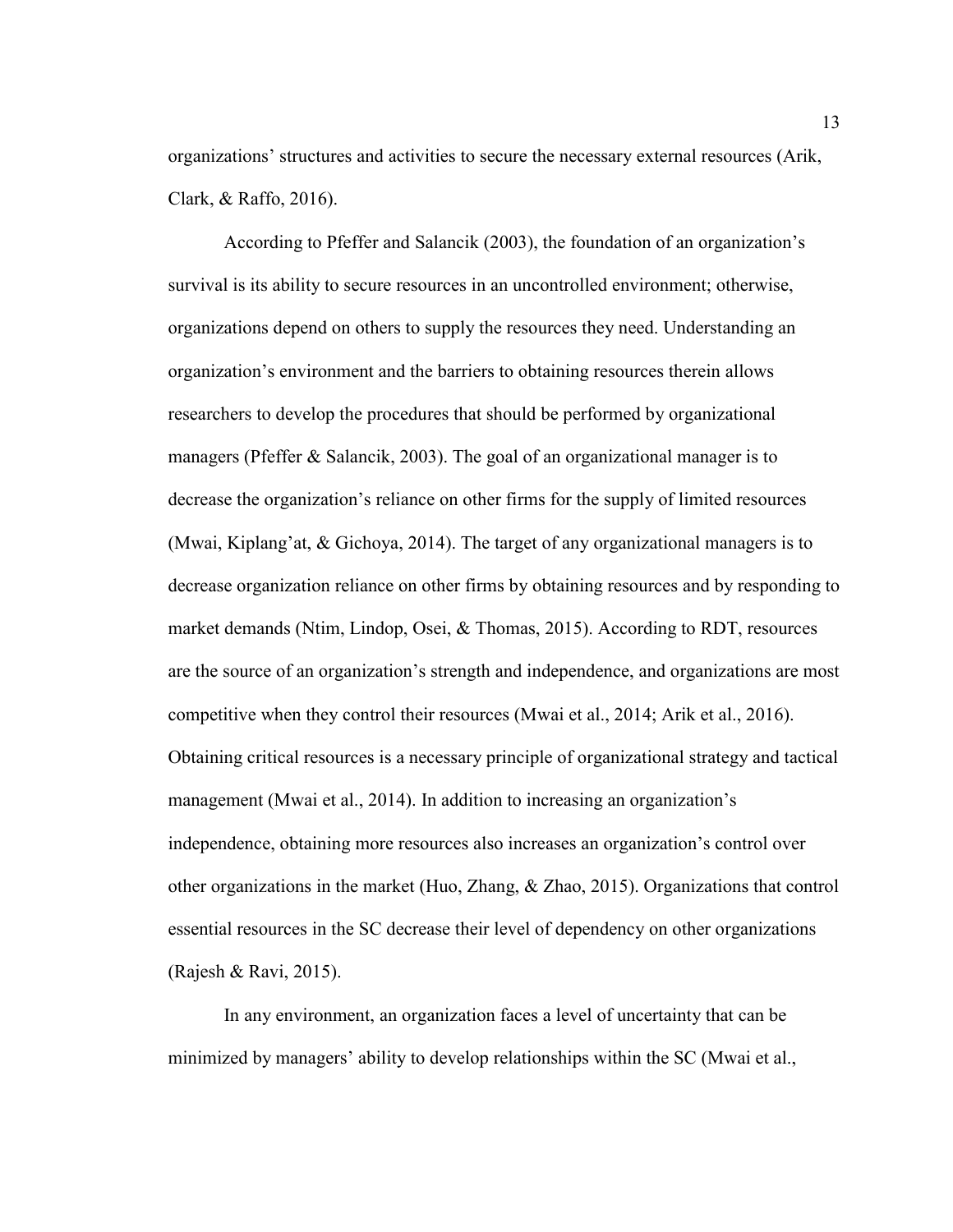2014). Through the development of formal and informal partnerships and obtainment of some resources internally, organizational managers may reduce uncertainty and better control an SC (Ulrich & Barney, 1984). Soosay and Hyland (2015) explain that SC managers work in partnership with external organizations to achieve higher performance and decrease uncertainty in organization resources to meet expectations. The focus of RDT is on managing and controlling external resource supplies to reduce dependency (Bode, Wagner, Petersen, & Ellram, 2011; Pfeffer, 1981). One problem that managers often face in this process is a shortage of resources (Bell, Mollenkopf, & Stolze, 2013). According to Prajogo and Sohal (2013), managing scarce resources affects establishing SC strategies. According to Riley, Klein, Miller, and Sridharan (2016), handling information flows can strengthen firms' risk management capabilities. Managers can create a collaborative communication system to manage and mitigate risk in the SC (Riley et al., 2016). Employing practical information and material flow systems may minimize the uncertainty of an SC meeting management expectations (Riley et al., 2016). Collaboration among SC partners allows managers to maintain flexibility in the SC and to implement change when needed (Riley et al., 2016). Talluri, Kull, Yildiz, and Yoon (2013) suggested that to manage SC disruptions effectively, managers must identify the causes of uncertainty and design an effective SC based on the management of information and material flows. Organizational managers need to maintain reliable relationships between organizations and SC partners (Gadde & Snehota, 2000). Gadde and Snehota (2000) considered a reliable relationship with suppliers a source of competitive advantage (Gadde & Snehota, 2000). Such a stable relationship ensures the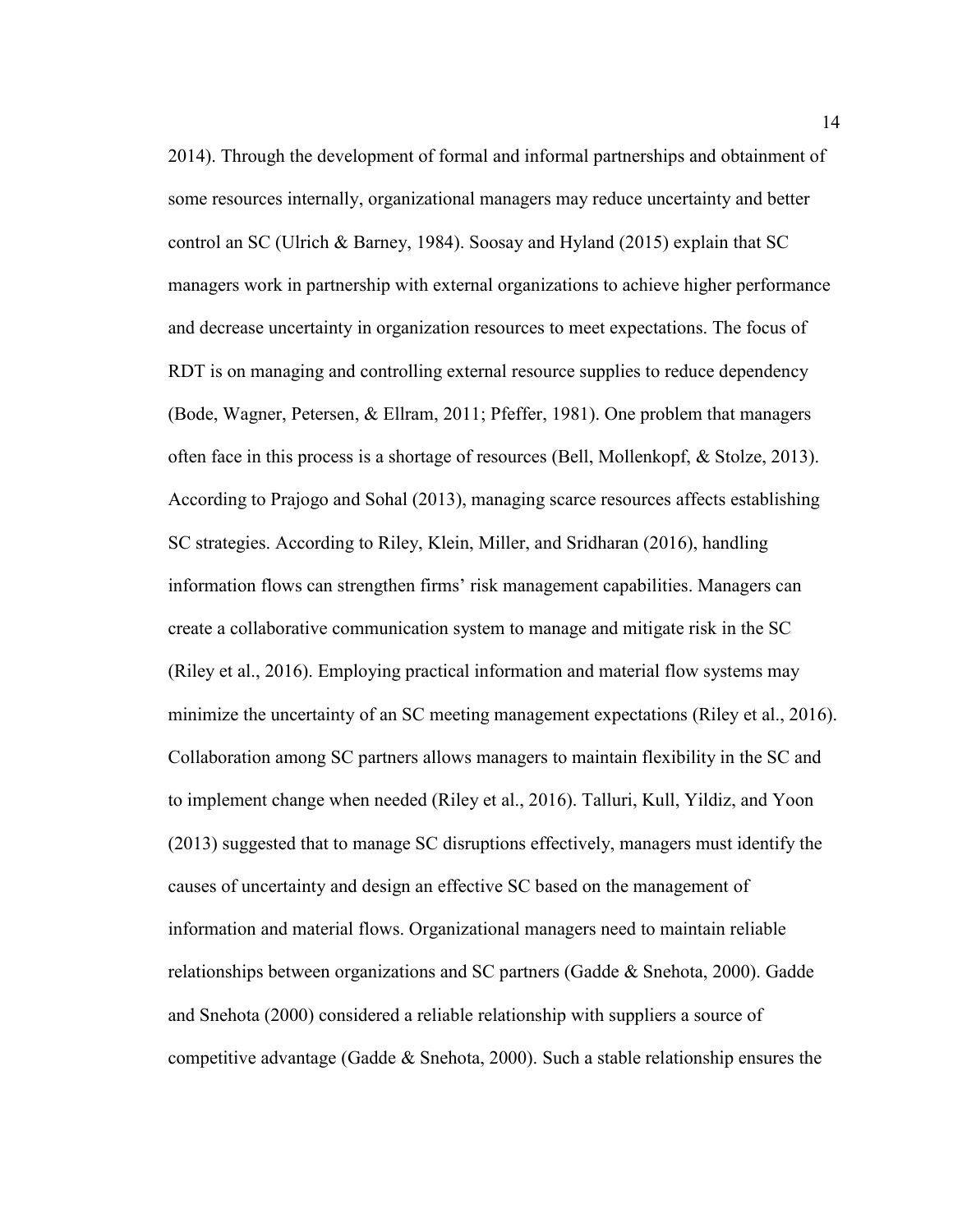availability of the resources that enhance organizational sustainability and reduces any possible disruptions (Greening & Rutherford, 2011).

RDT provides a framework for recognizing the connection between an organization and its environment (Esfahbodi, Zhang, & Watson, 2016). One of the primary hypotheses of RDT is that an organization depends on its environment and its resources for the accomplishment of both short-term and long-term goals (Kisaka & Anthony, 2014; Parastuty, Schwarz, Breitenecker, & Harms, 2015). Organizational managers attain critical resources from external sources outside the organization (Malatesta & Smith, 2014; Nuruzzaman, 2015), which may result in competitive advantage (Green, Toms, & Clark, 2015; Nuruzzaman, 2015). Furthermore, RDT highlights the importance of SCs and the drivers for a sustainable SC (Varsei, Soosay, Fahimnia, & Sarkis, 2014). To compete effectively in today's environment, organizational managers need to create a reliable SC that will deliver high quality, ontime products and services to customers. Maintaining stable and reliable relationships is a fundamental step in developing global supply networks (Tachizawa & Yew Wong, 2014). The process of retaining a stable SC is increasingly challenging, but RDT provides a framework for understanding how an organization can best utilize its environment, resources, and relationships to provide more reliable products with higher quality. Malatesta and Smith (2014) explained that organizational managers can use the resourcebased theory to direct organizational strategy from short-term survival to long-term growth.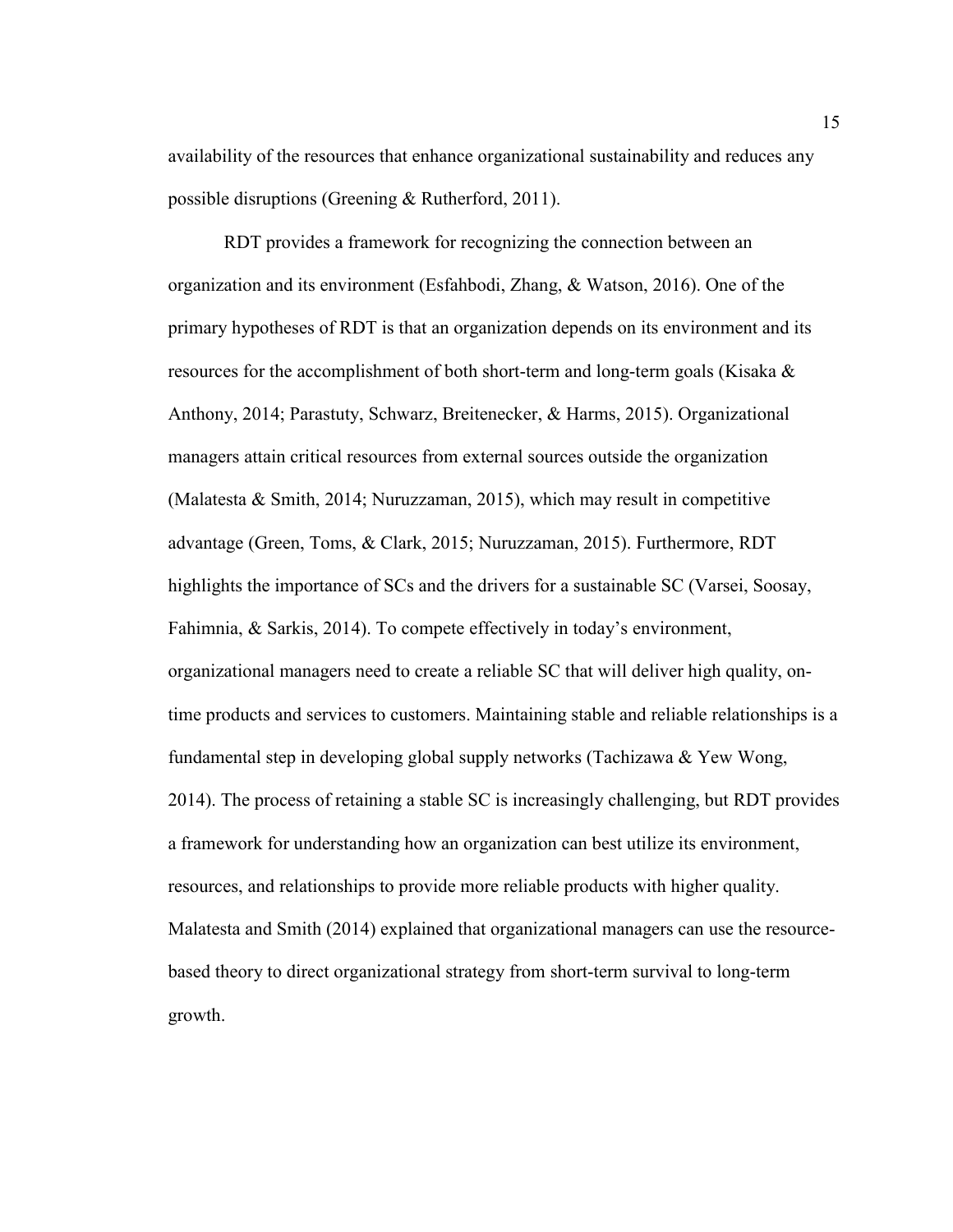### **Supply Chain Management**

A SC is a series of activities involving the flow of products, services, and information from the primary manufacturer to the customer (Kembro & Näslund, 2014). Organizational SC have links both within the organization and outside of it, and organizational managers have less control over the external parts of the SC (Kirovska Josifovska, & Kiselicki, 2016). SC managers must reduce costs, increase flexibility, and improve communications to compete in the global market (Tarofder, Marthandan, Mohan, & Tarofder, 2013). Organizational managers need to use all the resources, tools, and strategies at their disposal to direct material and information flows inside the organization and between SC partners (Pashaei & Olhager, 2015). Therefore, managers must design and organize SC processes to ensure the availability of alternative flows in case of disorder or disruption (Kirovska et al., 2016). SC design refers to decisions concerning operating facilities, information flow, inventory, and transportation in the SC (Prasad, Subbaiah, & Rao, 2014). Because of their dynamic environments and the continuous changes to technology, managers are required to design a flexible SC capable of addressing current and future changes and uncertainties.

SC management is the practice of planning, applying, and managing the operations of a SC efficiently (Kirovska et al., 2016). Organizational managers use SC management to monitor the purchase of raw materials, the transformation of those materials into final products, and the delivery of those final products to customers (Prasad et al., 2014). Kirovska et al. (2016) identify four key advantages of SC management: better control of suppliers, decreased organizational costs, transparent documentation,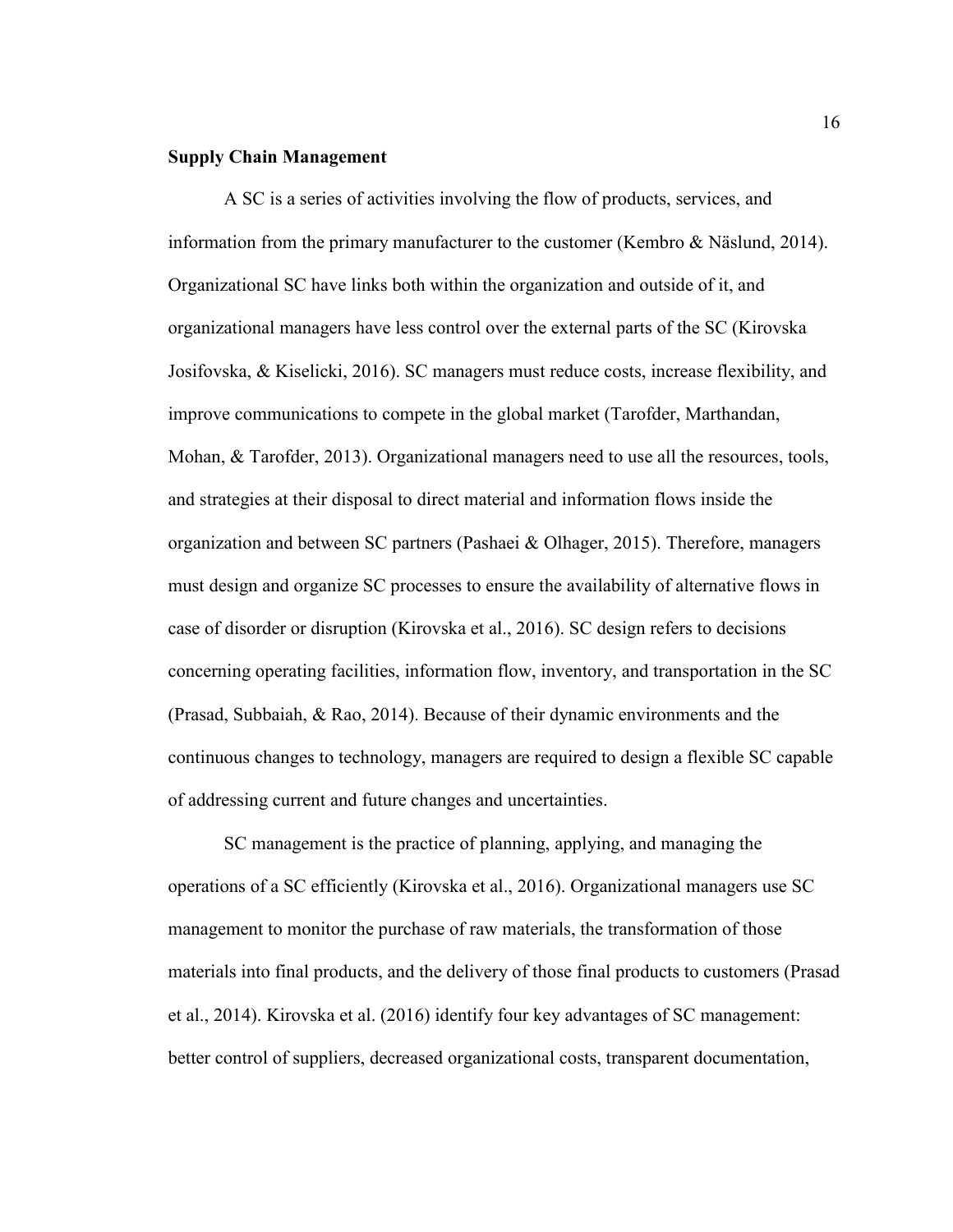and improved working speed. SC management restructures the negotiation and contracting process and ensures a secure and stable relationship with suppliers (Sundram, Chandran, & Bhatti, 2016). Managers deploy SC management to lower organization costs, increases productivity level, and enhance buyer relations (Sundram et al., 2016). Finally, SC management benefits employees in the procurement department by removing unnecessary operations, thus improving efficiency (Kirovska et al., 2016). By using SC management practices, supply chain managers can increase resource efficiency and ensure flexibility (Sundram et al., 2016). Supply chain management process provides a method for coordinating the flow of materials, services, and information among supply chain partners to match the needs of the organization (Kirovska et al., 2016). Sundram et al. (2016) stated that information quality, organizational vision and goals, supply relationships, and information sharing are essential management practices managers utilize to enhance SC performance.

Additionally, Foerstl et al. (2015) stated that organizational managers could more efficiently control uncertainties in the supply chain by using supply chain management. Supply chain management is one of the main sources of competitive advantage (Barros, Barbosa- Póvoa, & Blanco, 2013). According to Mackelprang, Robinson, Bernardes, and Webb (2014), managers need to recognize the relationship between supply chain management and competitive advantage. In addition to creating harmony among supply chain partners, there are other ways to use management processes to optimize supply chain performance. The use of information technology is another important part of SC, as it maintains a reliable relationship among supply chain members through shared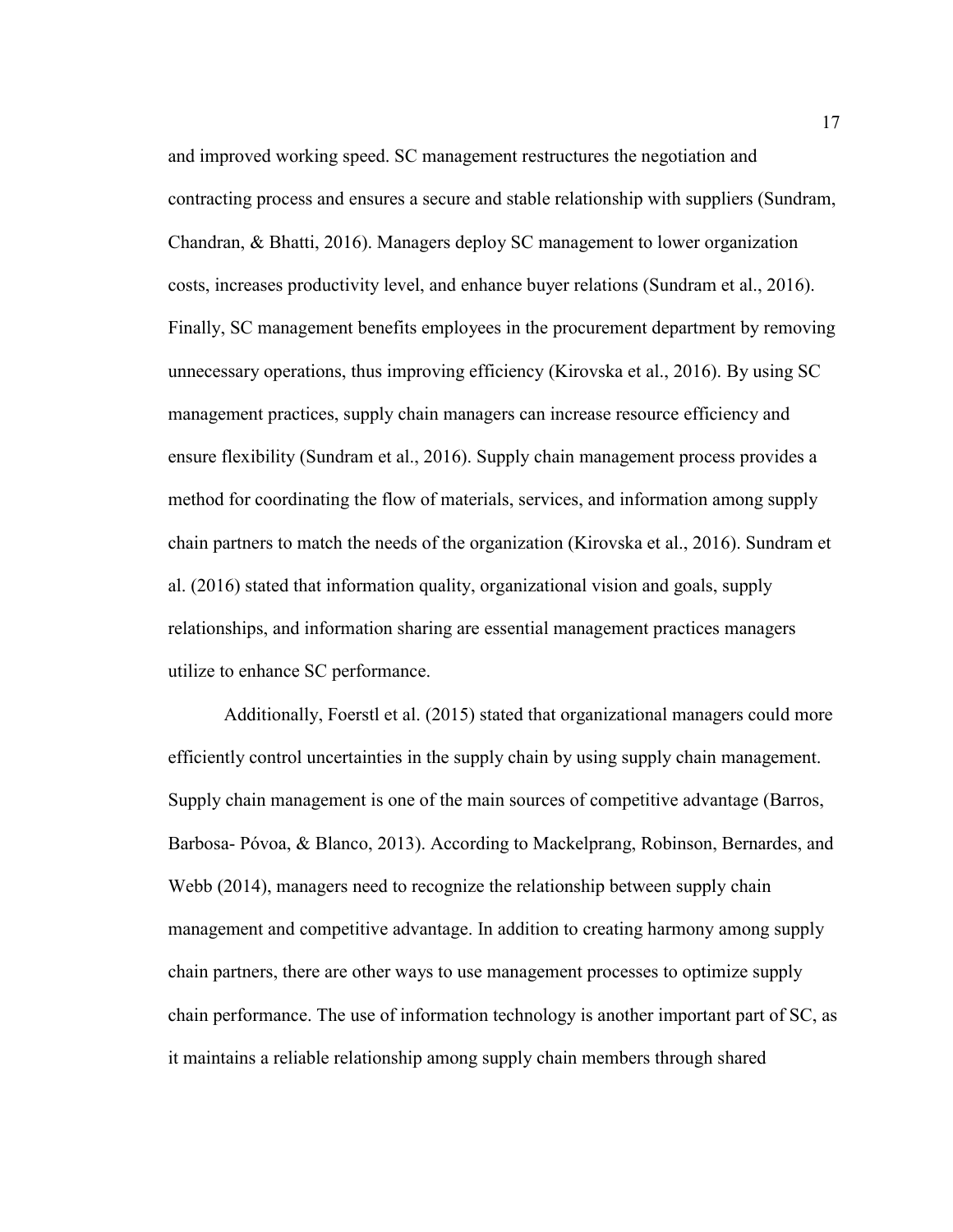information (Levi-Bliech, Naveh, Pliskin, & Fink, 2018). A managers' ability to innovate is an important aspect of leveraging supply chain performance (Lii  $&$  Kuo, 2016), and organizational managers can motivate innovativeness by rewarding the development of new behaviors and practices (Seo, Dinwoodie, & Kwak, 2014). Managers using innovation and information technology practices within supply chain management practices can positively influence supply chain performance (Levi-Bliech et al., 2018).

Effectively managing both the external and internal parts of the supply chain enhances organizational performance and yields a sustainable competitive advantage (Arora, Arora, & Sivakumar, 2016). Therefore, supply chain managers are required to coordinate the activities of suppliers, manufacturers, and distributors to reduce supply chain costs, increase performance and competitiveness, and meet or exceed customer expectation. According to Prasad et al. (2014), supply chain management consists of a series of organized decisions and actions. Managers must focus on coordinating all parts of the supply chain, including individuals, organizations, resources, operations, and technology which occupied in designing, manufacturing, selling, and delivering the products to its users. Additionally, Kirovska et al. (2016) explained that trusted and longterm relationships are a critical element of the supply chain, and Arora et al. (2016) concur that supply chain collaboration and integration practices enhance supply chain harmonization. Any unsuccessful collaboration between external and internal supply chain partners can negatively influence organization performance (Kirovska et al., 2016). Stevens and Johnson (2016) stated that managers need to align supply chain activities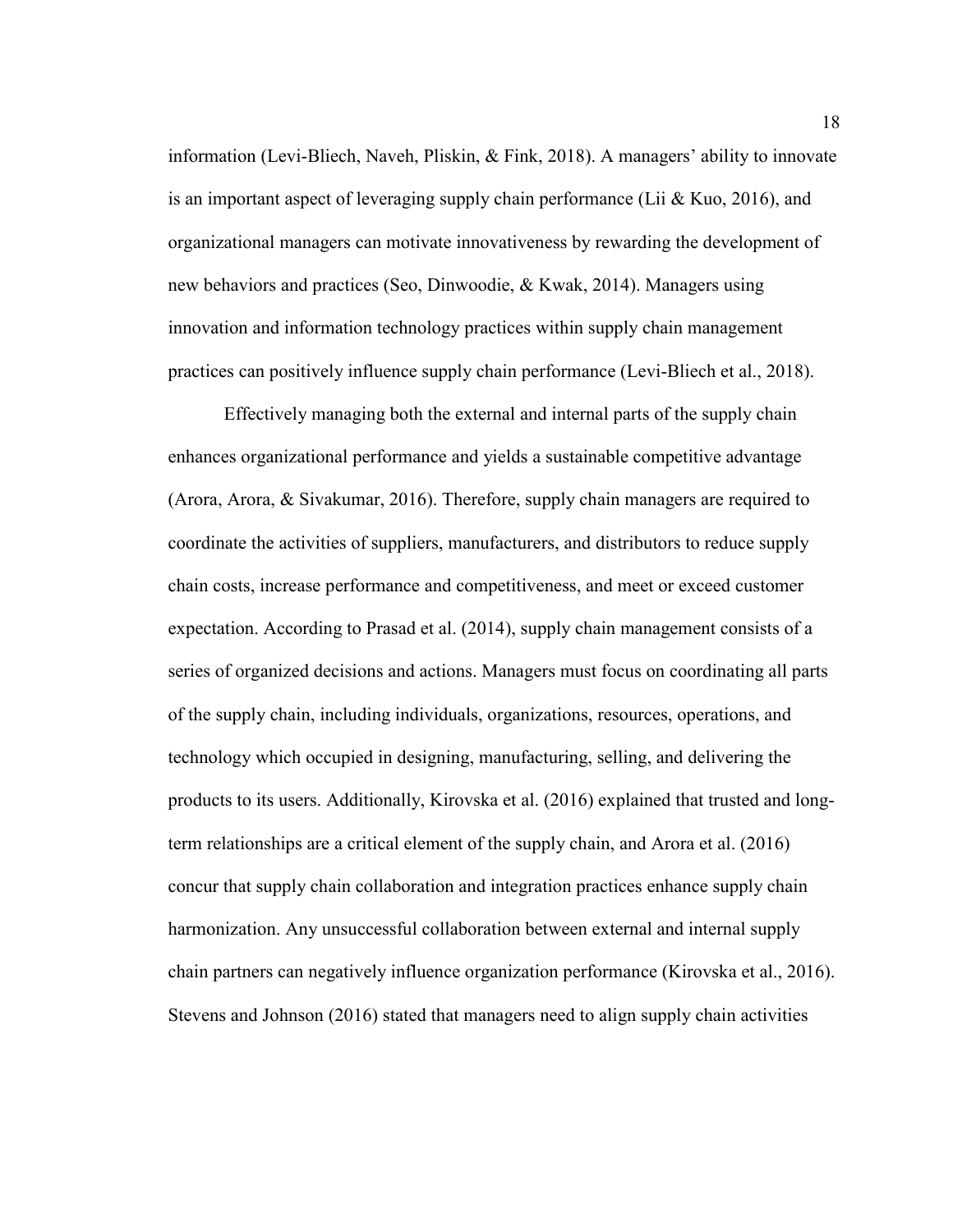with the organization's competitive strategy and objectives to effectively perform in a competitive business environment.

Understanding the importance of managing supply chain relays on the nature and role of the organizational supply chain. Supply chains differ in size, design, and form, affected by technological changes, the appearance of new products and markets, and geographical location (MacCarthy, Blome, Olhager, Srai, & Zhao, 2016). Professionally managing a supply chain adds value to an organization and its market, but to do this, managers need to be aware of supply chains' complexity (Kirovska et al., 2016). Organizations have suppliers that deal with sub-suppliers, distribution centers, and retail outlets, all of which build supply chains (Kirovska et al., 2016). When searching for new opportunities to enhance organizational performance and productivity, managers can open an organization's supply chain to global markets and new SC partners (Kirovska et al., 2016). Supply chain management procedures had a significant AND direct positive influence on supply chain performance (Odongo, Dora, Molnar, Ongeng, & Gellynck, 2016). Ibrahim and Hamid (2014) explained that supply chain management practices, which include information sharing, supplier management, customers, and delivery management and integration, obtain a significant positive effect on supply chain performance. Understanding how globalization, technological knowledge, and changing markets influence the performance of organizational supply chains is critical to all organizational managers. Njegomir and Rihter (2015) stated that organizations with global supply chain usually encounter with one annual supply chain disruption.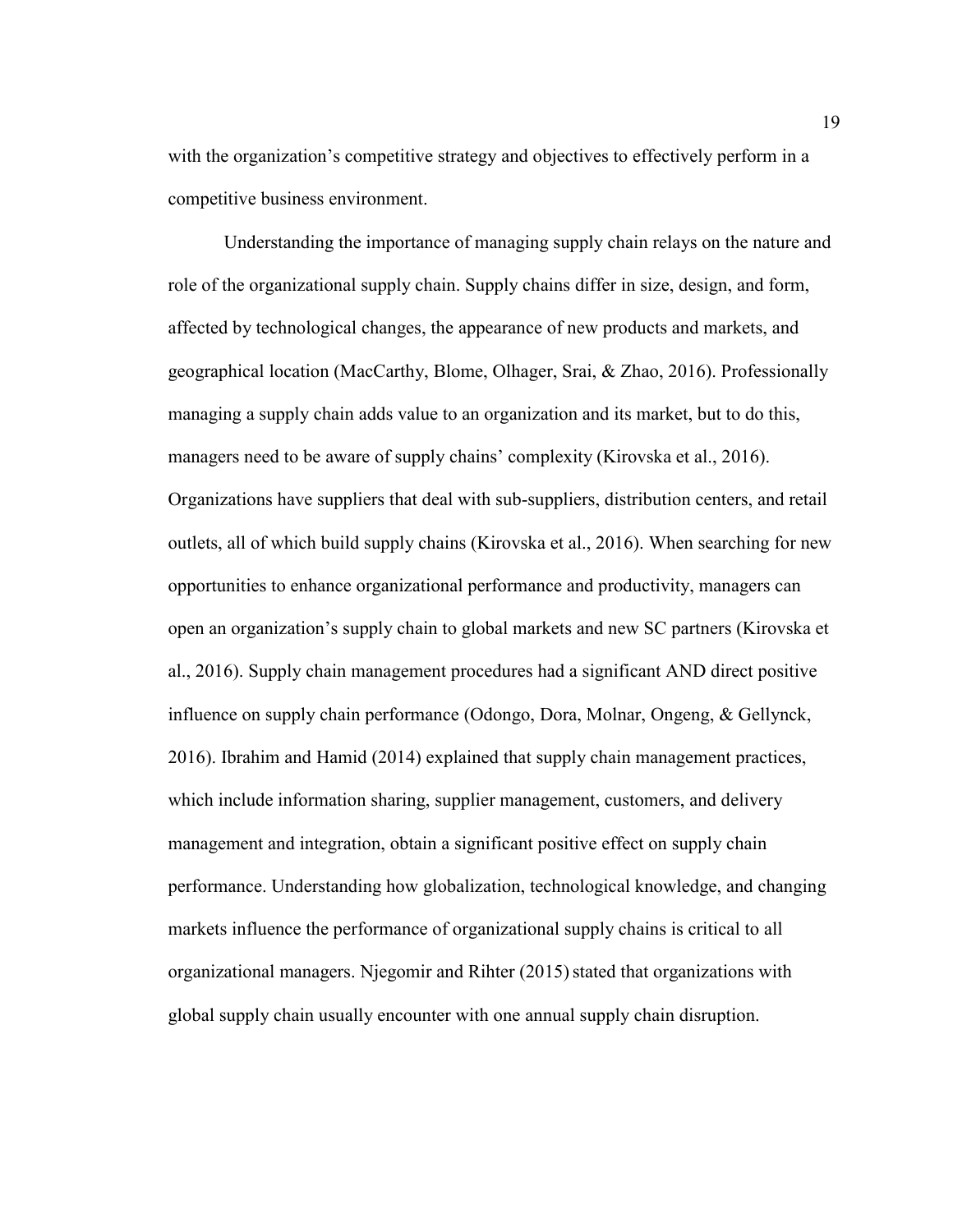Effectively managing supply chain enhances organizational performance and yields a sustainable competitive advantage (Arora et al., 2016). Sustainable SC management indicates how SC managers organize material, information, recourses, and establish plans and decisions basis on the economic, environmental, and social basis (Beske & Seuring, 2014; Tseng et al., 2015). According to Ahmad, de Brito, and Tavasszy (2016), SC managers seek to deploy sustainable SC management procedures to both the organizational SC and SC participants. Sustainable SC management consider method managers utilize to identify the challenges of sustainability risks from organization and value chain perception to enhance sustainable SC performance (Schaltegger & Burritt, 2014). Functional sustainable SC management procedures involve establishing a long-term relationship, a collaboration between SC members, supplier enlargement, and efficient communication between SC members with the support of top management (Wu, Liao, Tseng, & Chiu, 2016). Maintaining a sustainable SC may improve organizational efficiency, products quality, employee satisfaction, new market entree, maintain a superior position in the market and enhance organizational reputation (Ortas, Moneva, & Alvarez, 2014).

#### **Global Supply Chain and Supply Chain Relationships**

Due to globalization and the expansion of SC networks, proper management of global supply chains is an essential step for any organization. A global SC involves several companies in different geographical situations, directed by suitable control and management among different SC partners (Choi, 2018). Choi (2018) states that it is essential for organizational managers to select appropriate SC members and connect them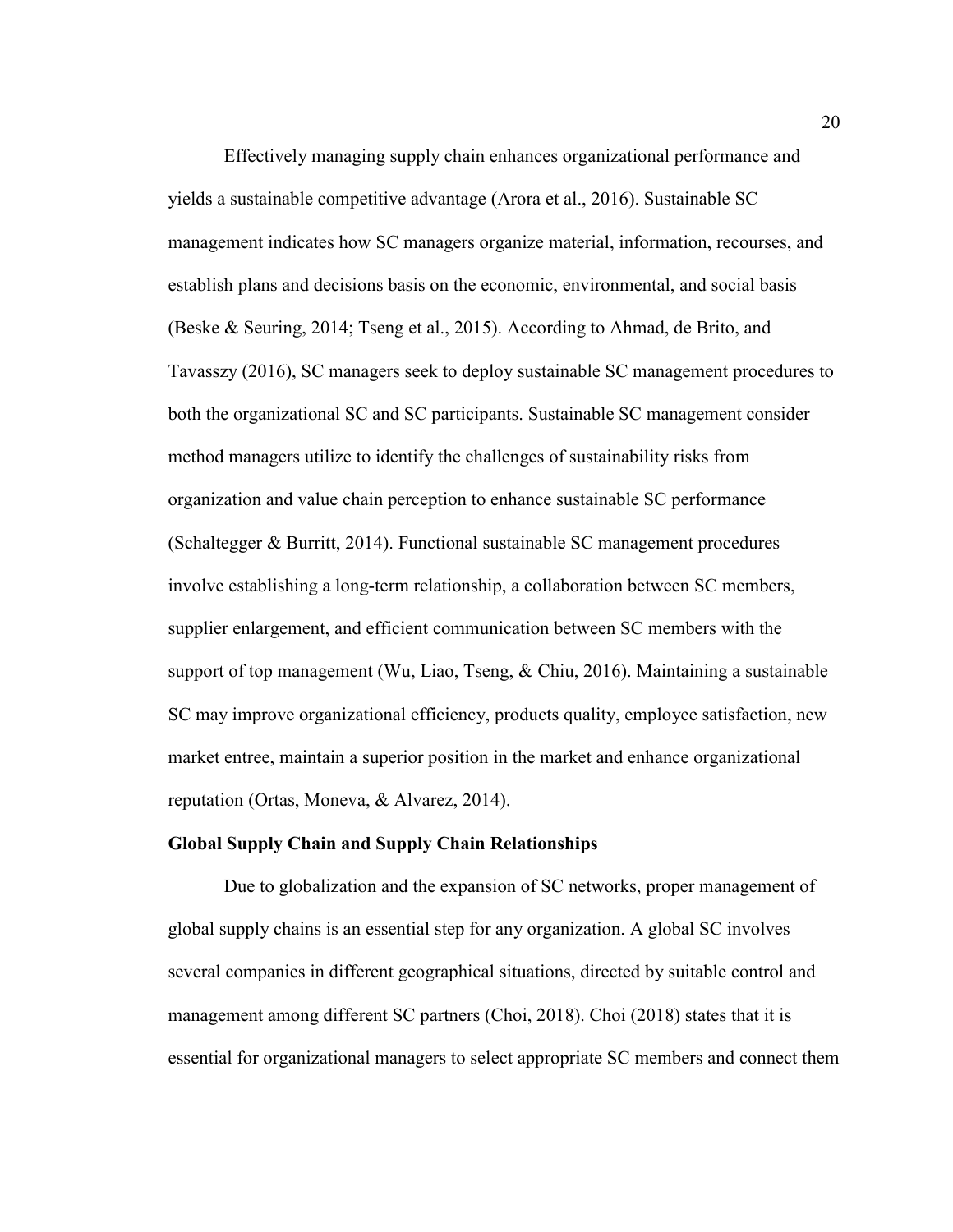through appropriate technological applications to guarantee efficient global SC operations that matched market conditions (Choi, 2018). The global SC is more complicated and difficult to control due to the differences in the culture, language, laws, and currency between each (Fabbe-Costes, Roussat, Taylor, & Taylor, 2014). When entering a new market, managers need to offer an economic reward to a local supplier, which guarantees a contract with higher transaction volumes (Usui, Kotabe, & Murray, 2017).

The high level of competition and uncertainty in the markets force organizational managers to seek to decrease product cost while increasing quality (Usui et al., 2017). Managers need to partner with suppliers in developing economies to create a SC system that provides reliable, high-quality products while reducing operational cost (Usui et al., 2017). Maintaining proper relationships with suppliers may enhance the efficiency of organization operations and strategic decision-making (Usui et al., 2017). An organization with an effective decision-making process boast a higher performance in the global market (Usui et al., 2017). There must exist a close, long-term partnership between the organization and the selected suppliers to elicit supportive behavior (Usui et al., 2017). In addition, managers develop their organization's competitive advantage by obtaining resources internal and external relationships (Usui et al., 2017). Building strong relationships between an organization and its supply chain partners may create a favorable environment for shared benefits and decreased transactional costs (Usui et al., 2017). Usui et al. (2017) stated that organizational managers need to use the long-term relationship as an investment to obtain a high level of control over SC partners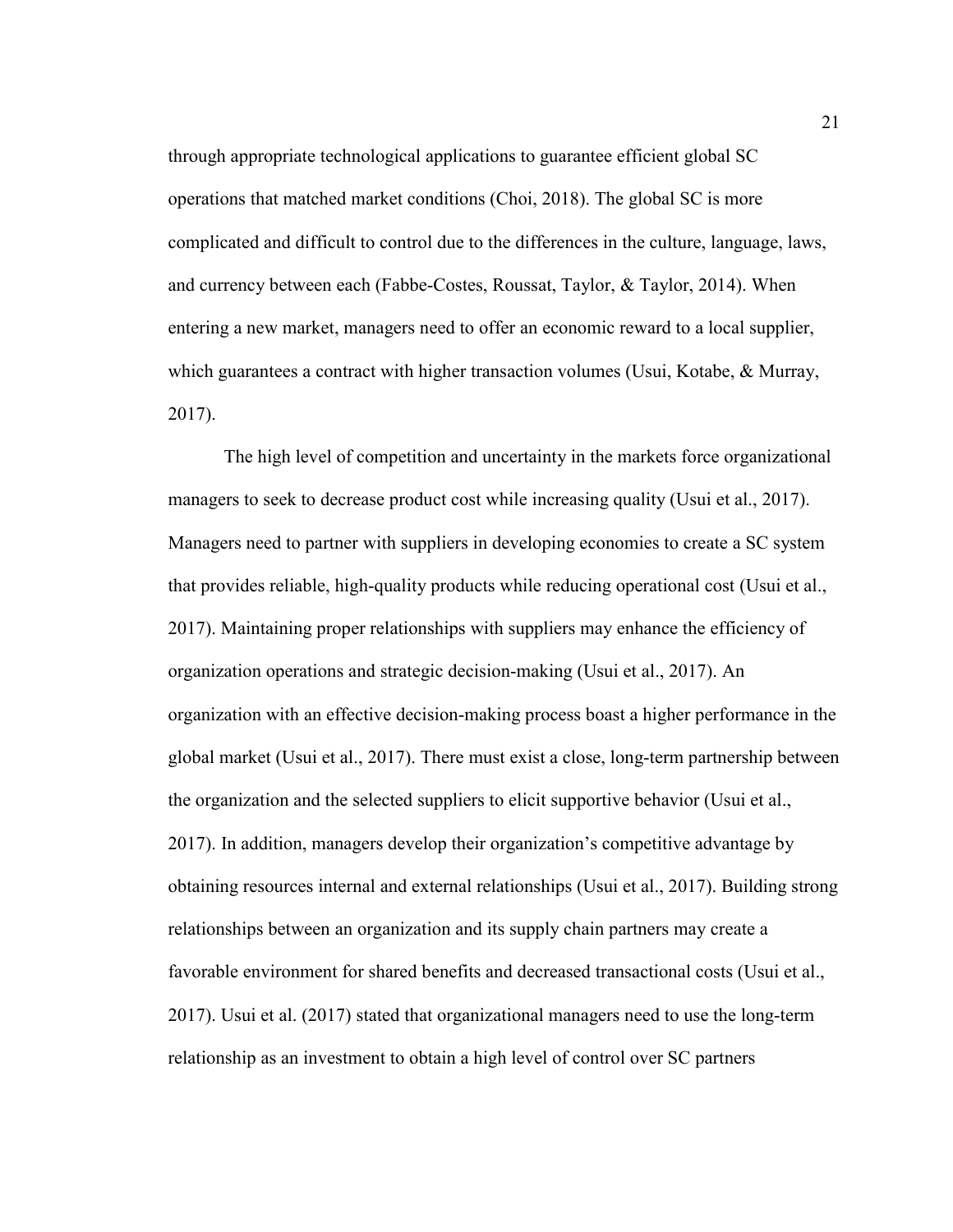relationships. To ensure collaborative relationships with suppliers, managers must exhibit the right level of authority and control (Usui et al., 2017).

Flexible relationships in SC management have three advantages: (a) it offers strategic alternatives for decision making. (b) It helps prevent SC partners from engaging in opportunistic behaviors; and (c) it enhances supplier performance as a result of competition between SC partners (Usui et al., 2017). Usui et al. (2017) explain that having only one partner can result in an inflexible relationship between the organization and its supplier, as it may limit the possible options for both sides. Organizations that maintain control in the market have more opportunities to trade with new partners who hold innovative technology and enhanced conditions (Usui et al., 2017).

Global supply chains are also subject to higher risk than local supply chains, due to the different taxes, exchange rates, customs clearance, transportation prices, and trade difficulties (Steven, Dong, & Corsi, 2014). Managing the flow of the material within the global SC is more complicated than in a local SC (Steven et al., 2014). Managers must understand the critical influence of government stability and infrastructure in countries that are involved in global supply chains (Steven et al., 2014). According to Liu, Wang and Chen (2017), global supply chain managers must learn to consider product cost and quality, and customer reaction, while in the local SC, managers may control the product without these considerations (Liu et al., 2017). The benefit of globalization is that organizational managers with the global SC can attain a higher return compared to the local SC (Huo et al., 2015).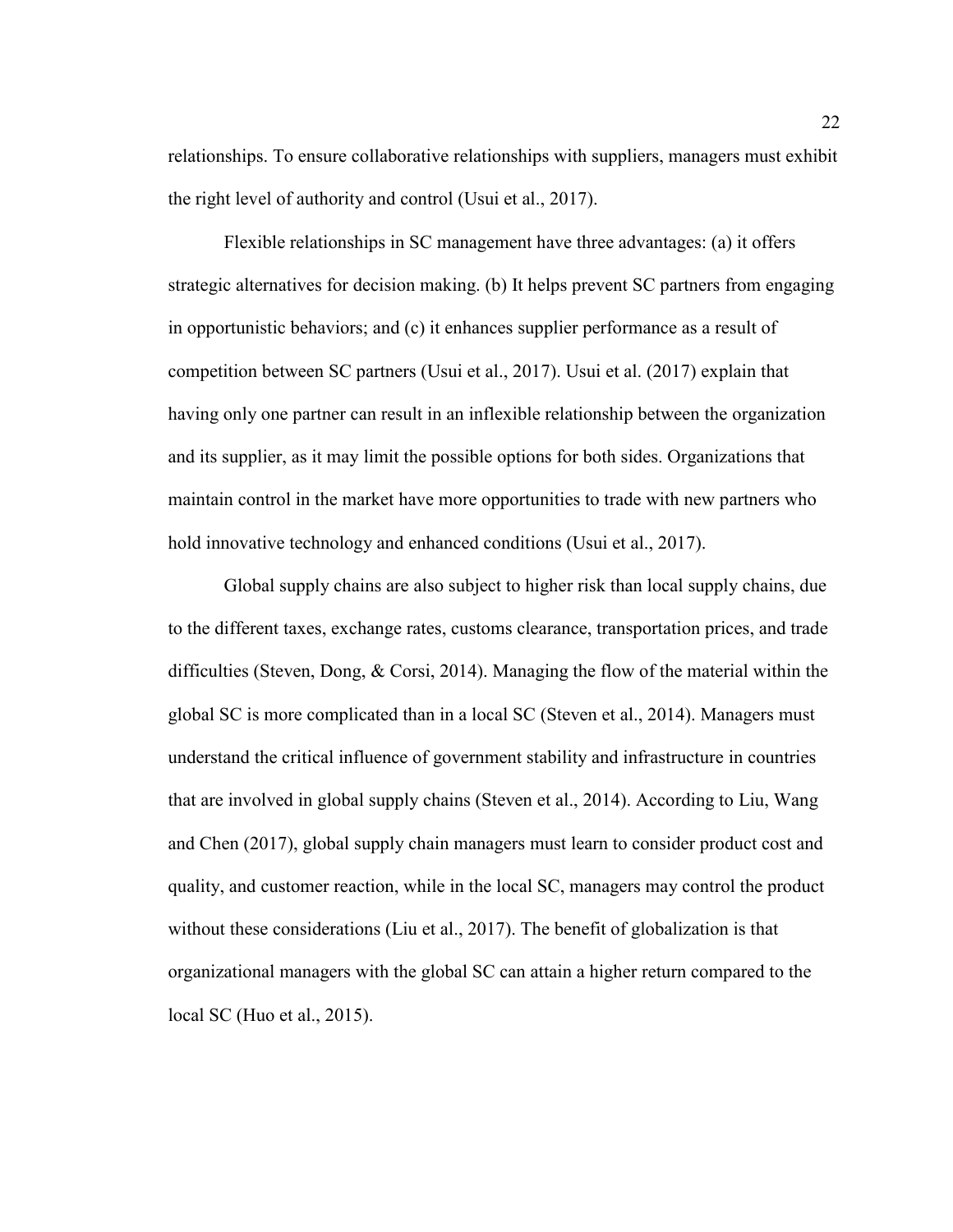Managers operate in globalized markets and expand their networks internationally to obtain a high financial performance, increased market shares, functioning efficiency, and increased brand awareness and availability (Huo et al., 2015). Global supply chains involve four aspects that influence the global environment: (a) global market forces, (b) technological forces, (c) global cost forces, and (d) global political authority and economic forces (Tannous & Yoon, 2018). Local political authority and cost forces influence the local SC (Tannous & Yoon, 2018). Additionally, controlling information within the global SC in is more complicated than in the local SC (Kumar  $\&$  Banerjee, 2014). According to Zhu and Morgan (2018), to understand the influence of global supply chains on organizations, managers need to recognize how to manage the different styles of global SC relations and authority procedures at suppliers' workplaces (Zhu & Morgan, 2018). Global suppliers from different geographical locations operate in conditions different from the local labor market and local institutional frameworks (Zhu & Morgan, 2018). Managers in the global SC must focus on all the factors that affect and influence the global SC network to ensure efficient performance and maintain strong relationships. Sawik (2018) explained that continuous monitoring and evaluating the implemented SC disruption risk management processes is important for all organizations.

#### **Supply Chain Disruptions**

Globalization and international trade may enhance an organization's ability to expand its supply chains while entering new markets, decreasing production costs, and increasing competitiveness. The performance of global supply chains expands SC networks and increase organization exposure to SC disruptions (Bode & Wagner, 2015;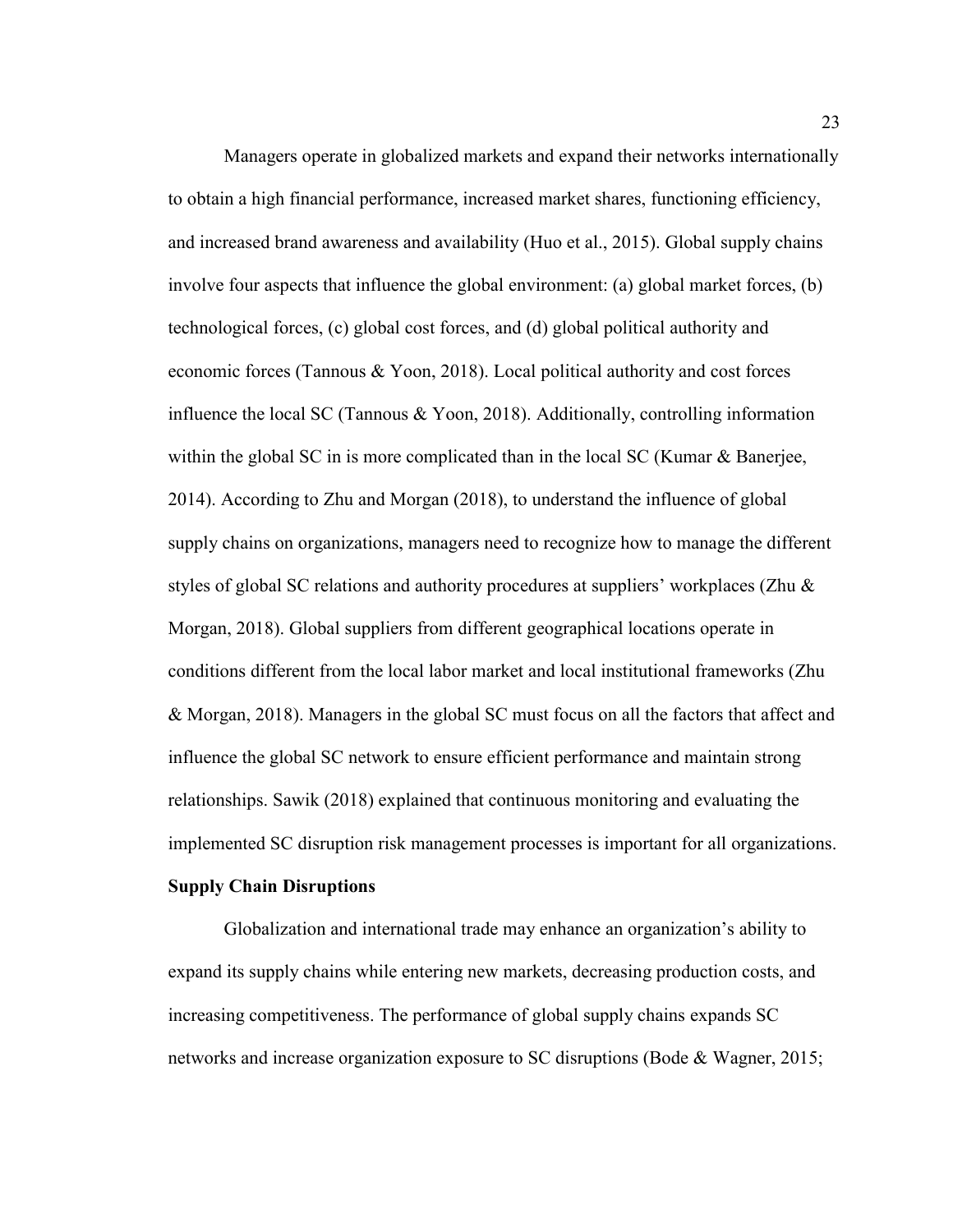Paul et al., 2015). SC disruption has increased in frequency and intensity and led to more significant consequences (Chopra & Sodhi, 2014). SC disruption can include any combination of unintended and unpredictable incidents in the SC network (Bode & Wagner, 2015), from natural disasters like floods, earthquakes, or hurricanes to human actions such as industrial accidents and terrorist strikes (Snyder et al., 2016). Natural disasters and plant fires occur less frequently but exert a critical influence on organizations (Schlegel, 2015). According to Iakovou, Vlachos, Keramydas, and Partsch (2014), the assessed global economic losses of natural and human-made disasters is around \$960 US billion.

SC disruptions might be a result of outsourcing, fluctuations in demand, reduction in inventory, and technological innovations (Konig & Spinler, 2016). Schlegel (2015) explained that SC disruptions could be a result of customer demand instability, bankruptcy, distribution problems, time delay, inventory shortages, and quality problems. Snyder et al. (2016) stated that the just-in-time method had increased supply chains' vulnerability to disruptions when outsourcing. SC disruptions can also result from weak communication between suppliers and manufacturers, labor strikes, government regulations, and industrial accidents (Macdonald & Corsi, 2013). In sum, SC disruption is a commonly unexpected occurrence that can affect the flow of goods or services and cause undesirable outcomes for normal SC processes (Tse et al., 2016).

SC disruptions may affect an organization's procedures, performance responsiveness, costs, and service levels (Srivastava et al., 2015). Additionally, SC disruption may have negative results on SC members (Blackhurst, Dunn, & Craighead,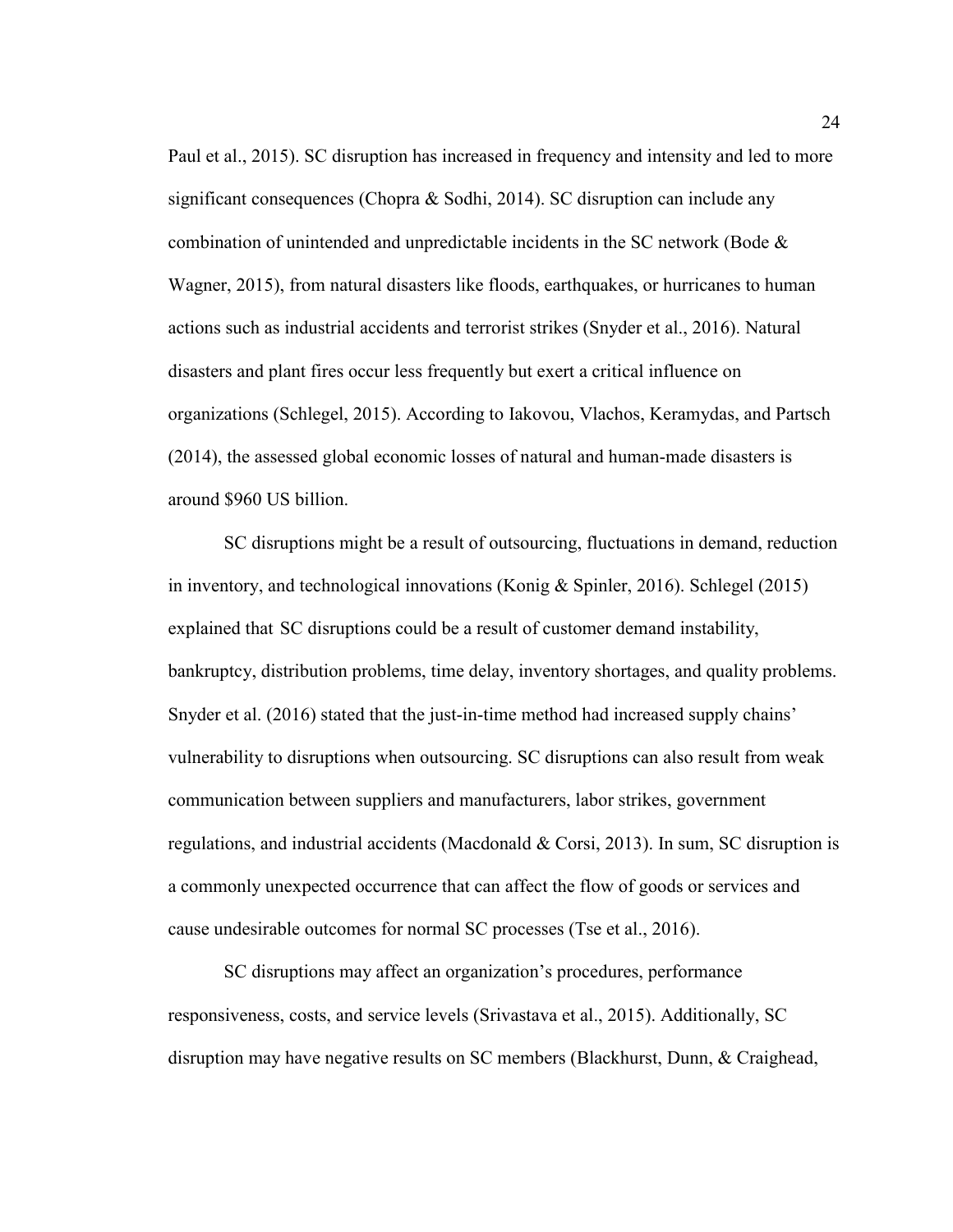2011). These disruptions cause more challenges for SC managers, who must react and respond to disruption effects (Ivanov, 2017). According to Snyder et al. (2016), managers consider SC disruption as an important topic because of its influence on the financial positions of individual organizations and its overall economic impact. In any case, practices surrounding outsourcing and globalization have increased the need for reliable procedures to enhance SC performance and manage disruption risks (Sawik, 2016). These procedures can assist managers in choosing appropriate suppliers, assigning order quantities, and scheduling customer orders in the wake of disruption (Sawik, 2016). It is imperative to try to recognize, forecast, avoid, and manage disruptions (Ivanov, Mason, & Hart, 2016).

Some SC disruptions may be unavoidable; Snyder et al. (2016) state that SC disruptions will exist if supply chains exist. However, successful managers try to identify potential causes that result in SC disruption and sustain effective operations in SC (Scheibe & Blackhurst, 2018). When disruptions spread throughout an organization, negative effects can increase in severity (Scheibe & Blackhurst, 2018). Managers must cultivate the ability to identify potential SC disruptions and proactively address the factors that cause SC disruptions (Scheibe & Blackhurst, 2018), as this will increase the chances of managing disruption and preventing it in the future (Chopra  $\&$  Sodhi, 2014). Managers must maintain relationships with potential suppliers that can help reduce SC disruptions (Sawik, 2017). Without these practices, SC disruption may cause a decline in sales growth, stock returns, and shareholder value (Snyder et al., 2016). The effects of SC disruption may last for as long as two years (Snyder et al., 2016). Additionally, delivery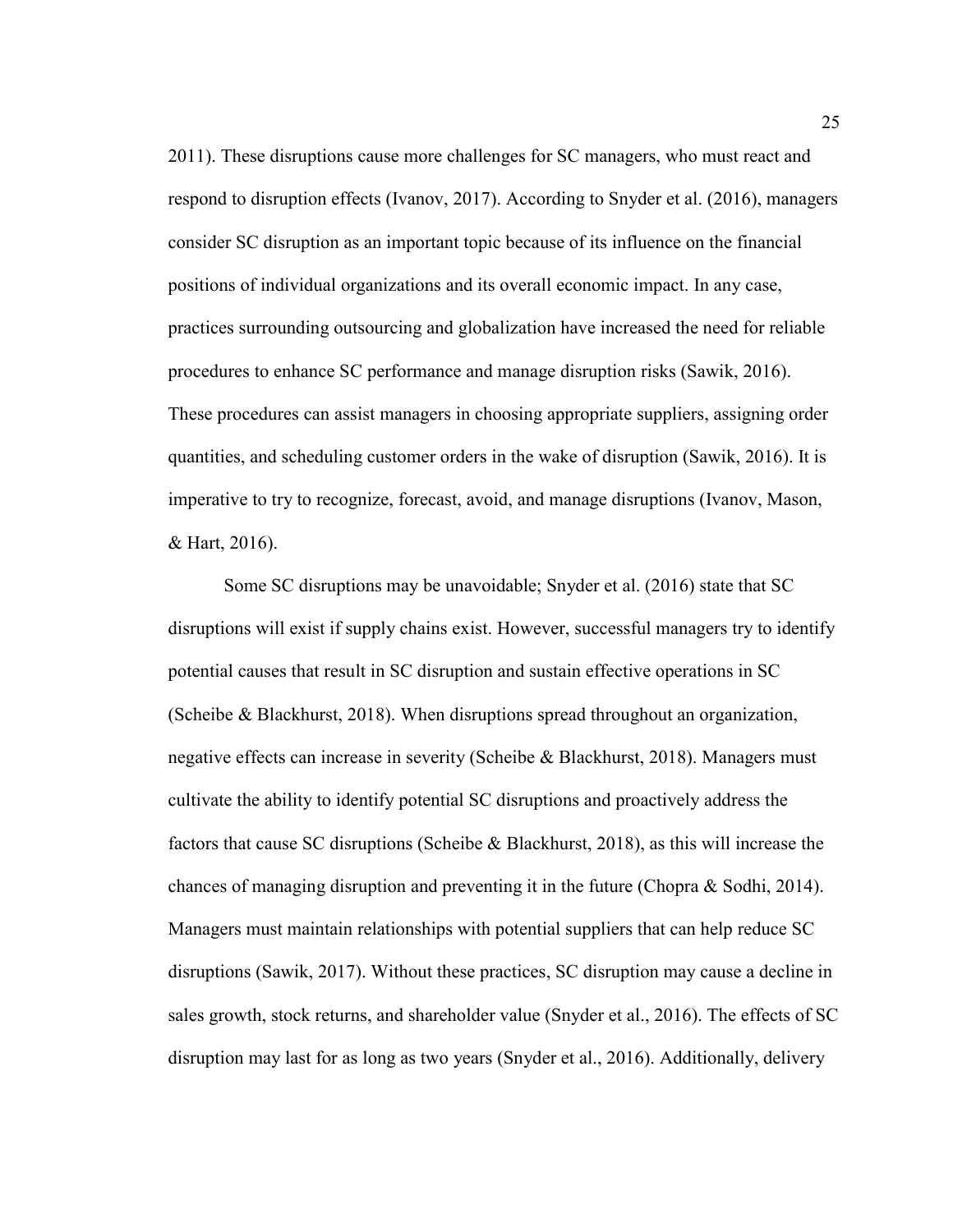performance, business procedures, and demand fluctuations are significant triggers of SC disruptions (Pradhan & Routroy, 2014). In addition to the financial losses, a continued disruption can cause an organization to shut down (Kumar et al., 2014). Schlegel (2015) states that disruption can cause a decline in operating income of up to 107%, 6.9% decrease in sales growth, and 10.66% increase in cost. SC disruptions can negatively affect an organization's brand value and customer loyalty (Chakravarty, 2013), organizational strategies and marketing activities (Zhao, Huo, Sun, & Zhao, 2013). The frequent incidence of SC disruptions requires managers attention to create improved strategies to mitigate the influences of SC disruption.

#### **Supply Chain Risk Management**

Qazi et al. (2018) defined supply chain risk management as the collaboration between organization partners, stakeholders, and key decision makers to identify and manage risks and uncertainties throughout the SC network. Outsourcing, the short life cycles of products, supply base reduction, and just-in-time are some trends organizational managers use, which expose the organization to SC risks (Trkman, Oliveira,  $\&$ McCormack, 2016). SC risk can result from human errors or natural disasters, causing critical concerns for organizations' financial position and operational activities (Rajesh, Ravi, & Rao, 2015). Fan and Stevenson (2018) stated that supply chain risk management (SCRM) consider critical issues that managers need to understand and recognize. Managers use SCRM to create strategies to identify, evaluate, manage, and observe the risks in supply chains (Ho et al., 2015). Managing risk within supply chains requires one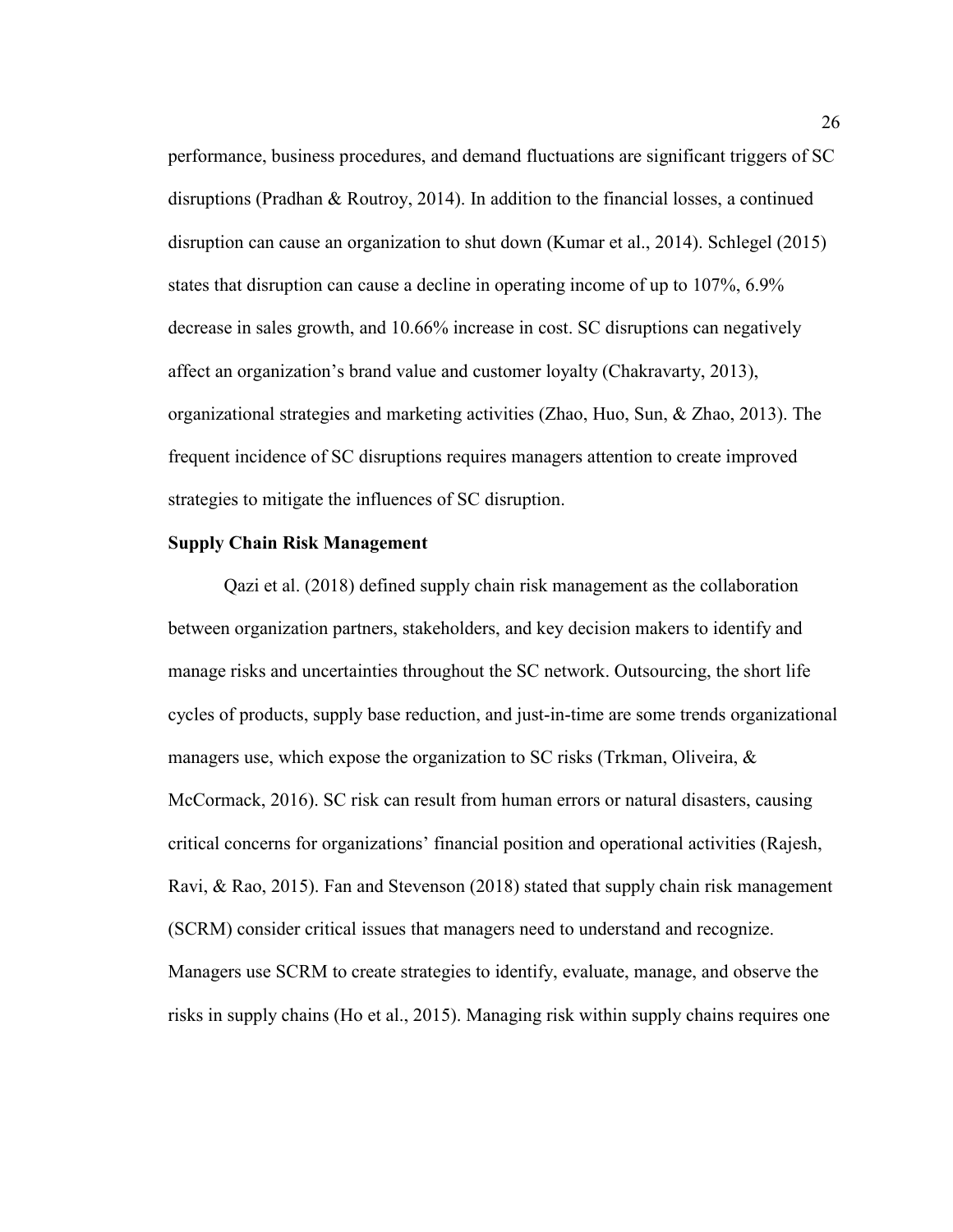to consider important issues in supply chain management, as well as the significance of the actions of supply chain managers.

Uncertainty in organization environment existed in natural disasters and the risks in the organization's process. Uncertainty in organization environment compels organizational managers to consider supply chain risk management as a fundamental aspect of supply chain procedures and networks. Liu, Wang, and Chen (2017) explained that supply chain risk and uncertainty negatively influence organizational performance. Pournader et al. (2016) stated that organizational managers must identify and manage risks in a supply chain; moreover, managers cannot prevent and avoid supply chain disruptions and function in a risk-free environment. Supply chain risk managers may choose prevention and mitigation strategies, depending on the degree of uncertainty and risk in the supply chain (Rajesh et al., 2015). Tse et al. (2016) explained that uncertainty in demand and product quality negatively relate to disruption risk.

Organizational managers must evaluate the risks associated with the organization and establish contingency plans to mitigate the influence of disruptions and maintain organization stability (Cagnin et al., 2016). It behooves managers to control and manage risk in the supply chain to effectively compete in the market and improve the organization's position in the market (Fan  $\&$  Stevenson, 2018). Managers can employ SCRM to decrease organizational costs, increase profitability, organizational stability, and ensure organizational growth (Fan & Stevenson, 2018). Effectively implementing and utilizing SCRM assists organizational managers in obtaining a competitive advantage for their firms (Fan & Stevenson, 2018). Tannous and Yoon (2018) stated that while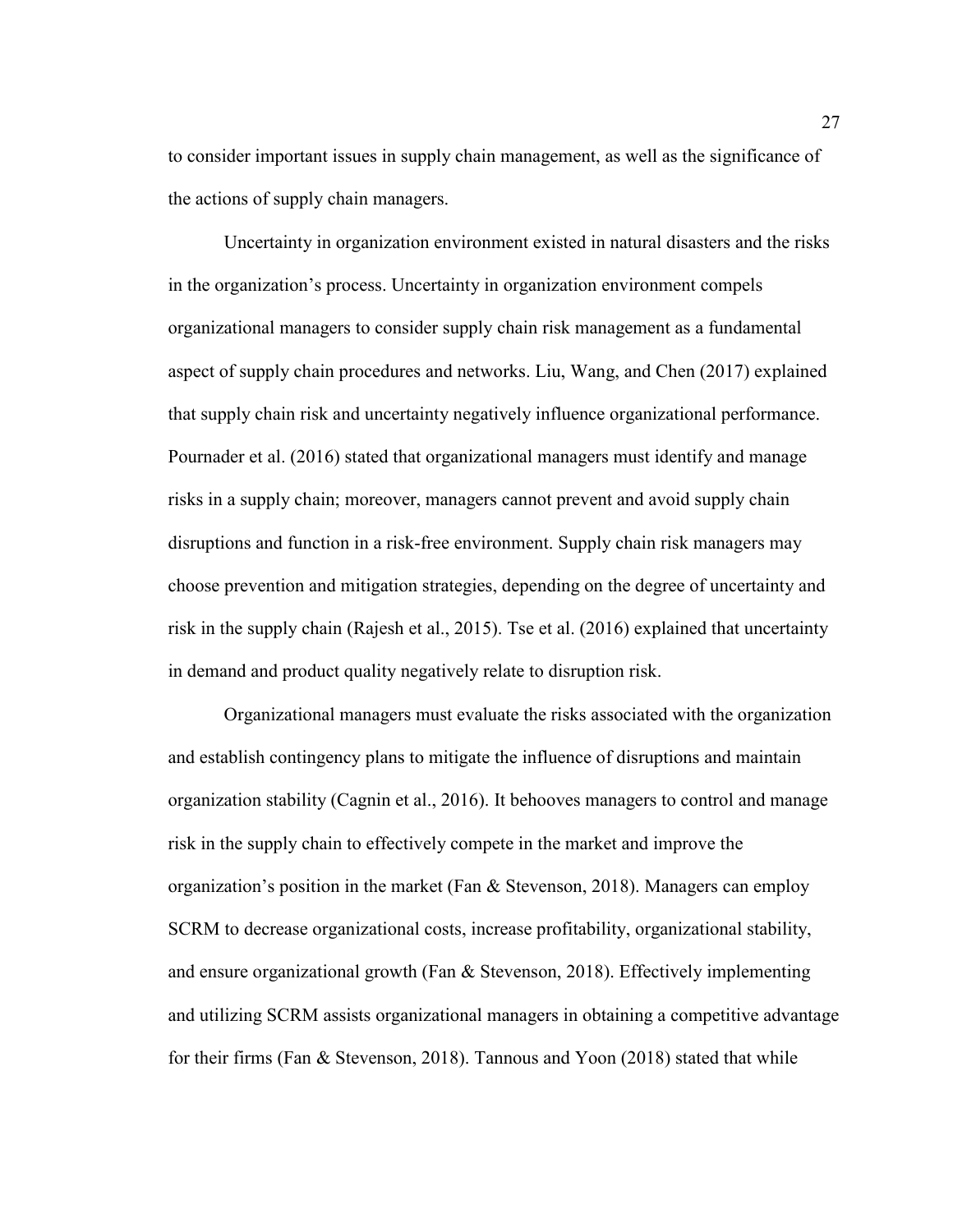targeting for competitive advantage and seeking access to global marketplaces, organizational managers may expose an organization to significant risk. Managers use and adopt an SCRM approach to identify, manage, and control risk and uncertainties in the organization (Cagnin et al., 2016). Organizational managers use supply chain risk management to allocate risk resources, measure risk effects, understand risk factors, and mitigate supply chain risk (Pradhan & Routroy, 2014). Konig and Spinler (2016) stated that risk monitoring and contingency planning is another significant part of supply chain risk management.

Carter, Rogers, and Choi (2015) explained the applied conceptual theory building approach to recognizing six foundational principles about supply chain structure and its limits. The six principles of the supply chain are: (a) the supply chain is a network built of nodes and relations; (b) the supply chain operates as a complex adaptive system. (c) The supply chain is suitable for one particular product and organization; (d) the supply chain involves both a physical supply chain and a supportive supply chain. (e) An organizational manager perspective limits the supply chain, and finally (f) a managers perspective is limited by organization physical distance, cultural distance, and uniqueness (Carter et al., 2015).

According to Konig and Spinler (2016), the main source of risk in the organizational supply chain involves disruption risks and operational risks. Supply chain operational risks involve process, supply, control, and demand risks (Parihar & Rahul, 2014). Disruption risk results from human-made error and natural disasters, so they are more difficult to forecast than operational risks (Konig & Spinler, 2016). Organizational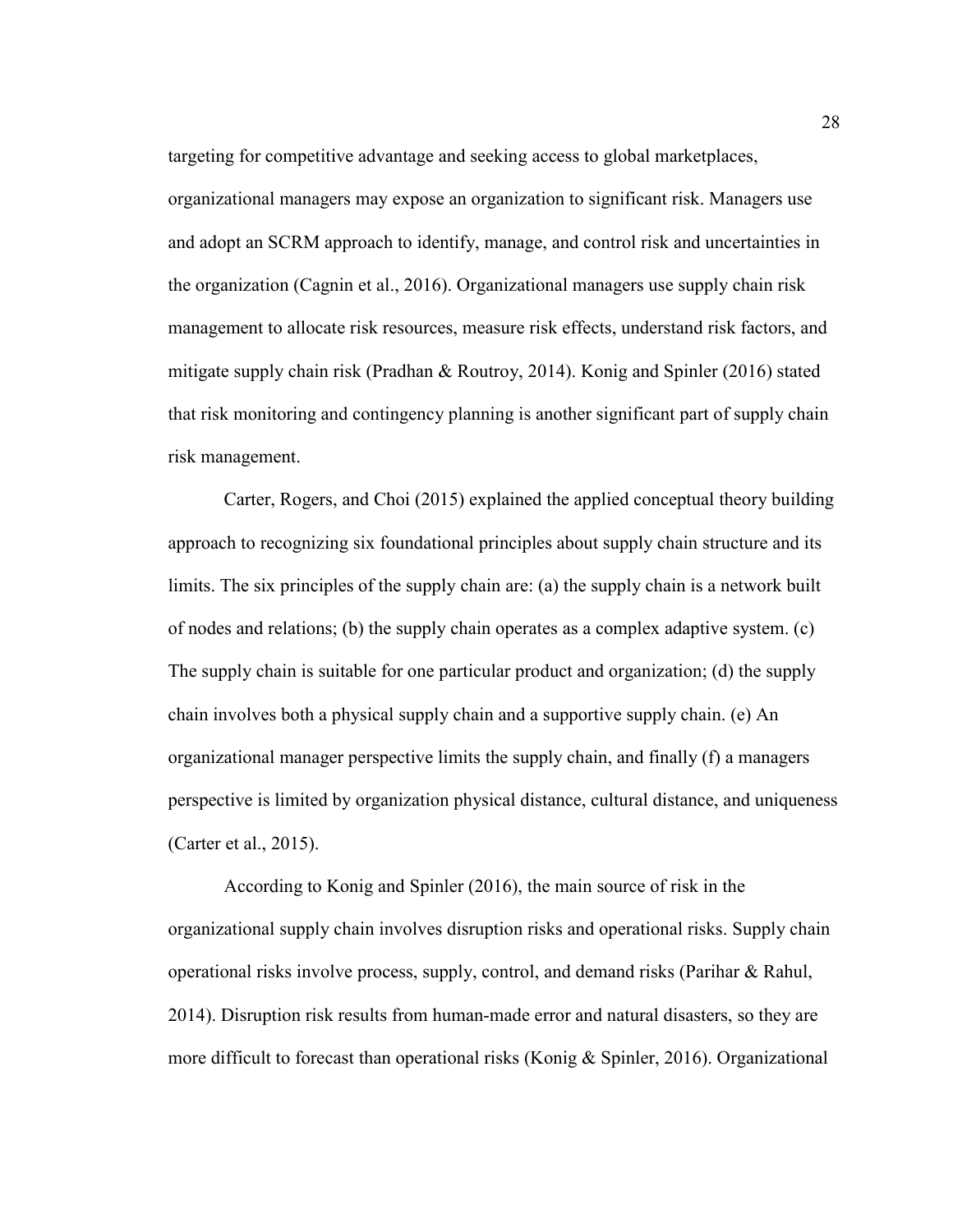managers employ risk management practices to identify and mitigate strategic and operational risks (Boyson, 2014). SCRM is the process of risk identification, assessment, treatment, and monitoring, utilizing internal tools, methods and strategies with external coordination and collaboration of supply chain members, thereby decreasing weakness and increasing profitability (Fan & Stevenson, 2018).

Managers must effectively employ a risk management process to evaluate risk in the organization (Gualandris & Kalchschmidt, 2015). Effectively managing supply chain risk enhances improvement in organizational supply chain performance (Simangunsong, Hendry, & Stevenson, 2016). Gualandris and Kalchschmidt (2015) stated that implementing an effective supply chain risk management practices leads to achieve a competitive advantage, which means that a positive relationship exists between SCRM practice and competitive advantage. Organizational managers must balance supply chain risk management with environmental conditions while creating an organizational competitive advantage (Gualandris & Kalchschmidt, 2015). Managers deploy SCRM to effectively mitigate risk by evaluating risk probability and level and measure disruption influence on a given supply chain (Kaki, Salo, & Talluri, 2015).

Organizational managers must understand and recognize how to control and manage risk in the organization by utilizing supply chain risk management, thereby producing value for the supply chain (Trkman et al., 2016). Supply chain complexity and the uncertainty related to supply chain risk consider the main factors causing difficulties to supply chain managers to accurately identify risk sources (Kumar et al., 2014). Kumar et al. (2014) suggested that multi-sourcing, price and promotion planning, the make-and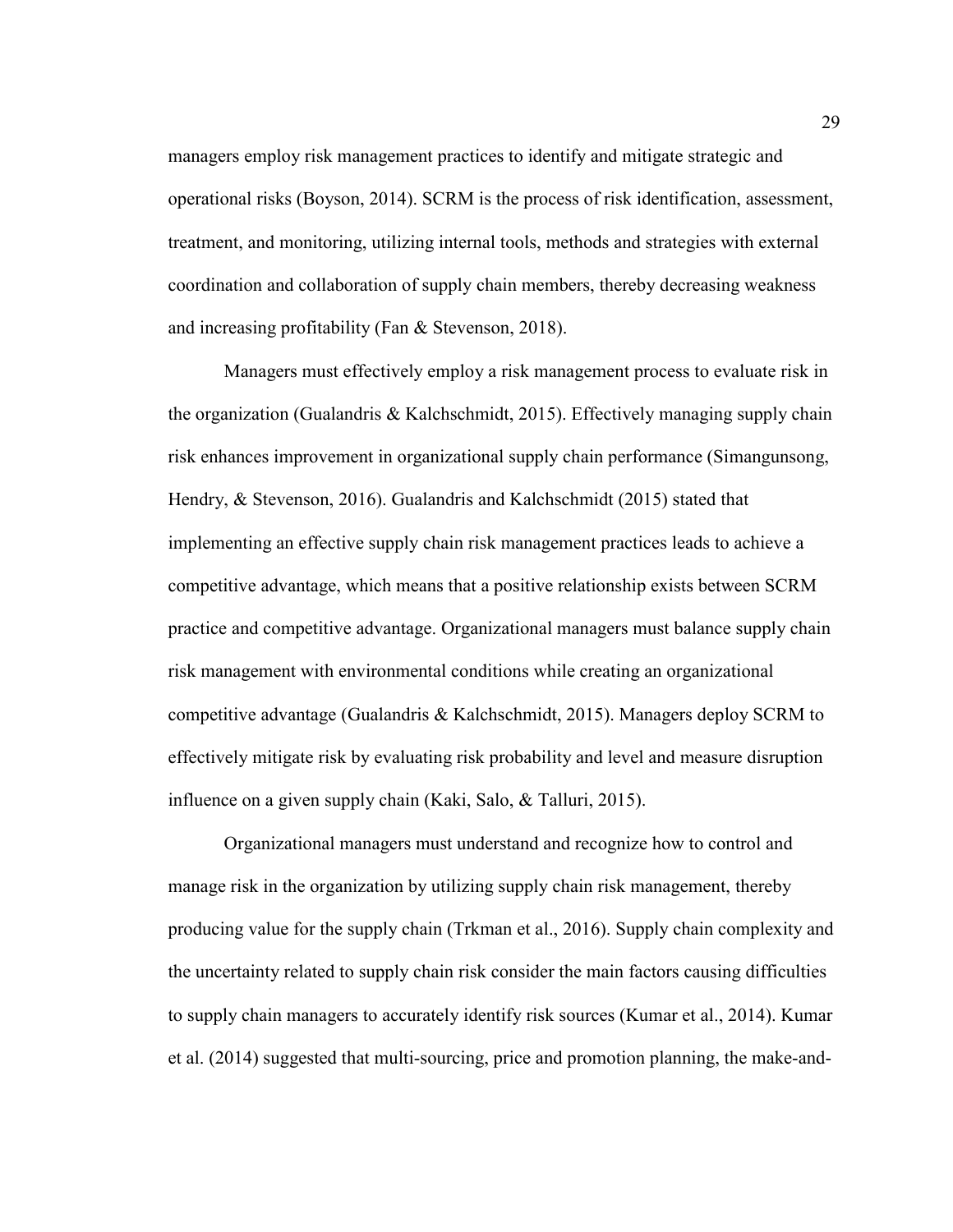buy approach, and assortment planning strategies mitigate supply chain disruption. Chang, Ellinger, and Blackhurst (2015) recommended that supply chain managers need to use a mix of redundancy flexible risk mitigation strategy. Rajesh, Ravi, and Rao (2015) address five of the most useful mitigation strategies to reduce risk influence on the supply chain: (a) obtaining insurance, (b) decreasing bullwhips, (c) increasing resilience, (d) enhancing collaboration and (d) managing revenue.

SCRM may reflect the character of risk management and supply chain management (SCM), which provide a general understanding of SCRM to assist managers in solving business problems (Fan & Stevenson, 2018). According to Giannakis and Papadopoulos (2016), SCRM process includes five sequential steps: (a) risk identification, (b) risk assessment, (c) risk analysis, (d) risk treatment, and (e) risk monitoring. Managers to control SC risk proactively utilize risk identification to address the important risks within the supply chain and identify any future uncertainties to the organization. Neiger et al. (2009) explained that risk identification is a crucial step to manage SCRs successfully. Allocating risk within SC help managers to identify and activate the best risk management action (Fan & Stevenson, 2018). Enyinda, Mbah, and Ogbuehi (2010) stated that managers need an initial judgment in risk identification to assess whether the risk within SC is significant and need more assessment and mitigation actions. Managers must identify risk and understand the factors causing risk in the supply chain to accurately design risk treatment plans (Fan & Stevenson, 2018).

Managers to attain an effective SCRM need an overall, quick, and cost-efficient assessment of supply chain risk management (Zsidisin et al., 2004). Managers must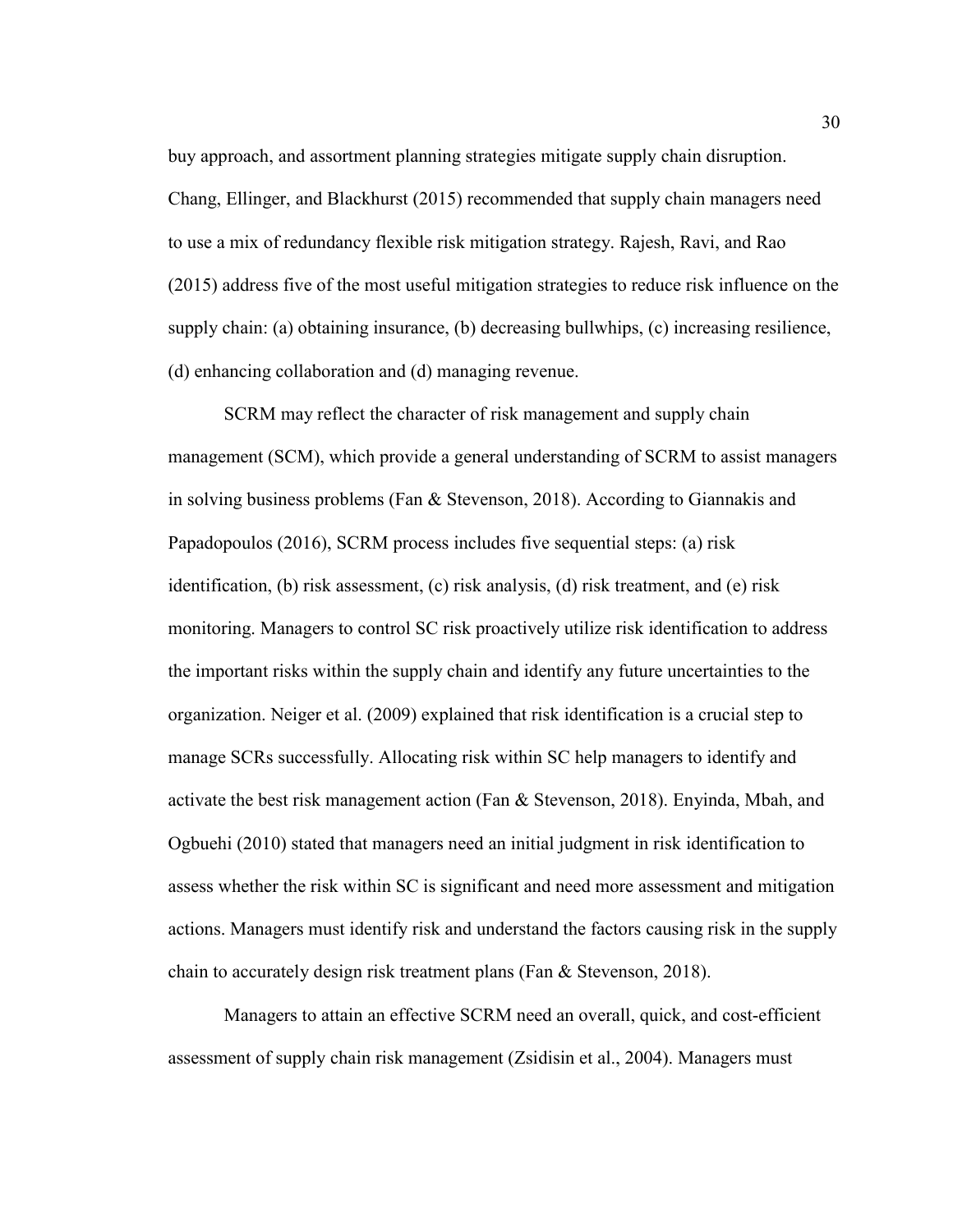prioritize risk, so they may appropriately recognize the most significant risks (Fan  $\&$ Stevenson, 2018). Fan and Stevenson (2018) identify two risk drivers: probability and impact drivers. Probability drivers are competitive pressure with risk-source consequences (Ritchie & Brindley, 2007), which may raise or reduce supply chain exposure to risk (Wagner & Bode, 2006). Impact drivers are situations with riskconsequence implications (Wagner & Bode, 2006) that influence the amount of loss (Fan & Stevenson, 2018). Some risk drivers are partnerships and other close relationships (Li et al., 2015; Chen, Su, & Ro, 2016), which may both be probability and impact drivers (Fan & Stevenson, 2018). Managers can measure risk within SC by using data, professional judgment, and formats (Cohen & Kunreuther, 2007), additionally, managers can use formal or informal and quantitative or qualitative methods (Zsidisin et al., 2004). Gaudenzi and Borghesi (2006) stated that risk assessment is subjective to researchers and managers own understanding of what creates the risk and the nature of relationships within SC.

In risk assessment, managers need to focus on SCR prioritization (Fan & Stevenson, 2018). According to Tsai et al. (2008), using both objective data and subjective perception can enhance the effectiveness of risk estimation and assessment. Risk prioritization assists managers in choosing the appropriate risk treatment plan, matching organization resources and evaluating the degree of supply risks (Guertler  $\&$ Spinler, 2015) and apply effective risk management activities (Sarker et al., 2016). Researchers consider risk as a connected and scatter incident within SC and obtain interrelationships with other risks, which can influence an organization (Kayis & Karningsih,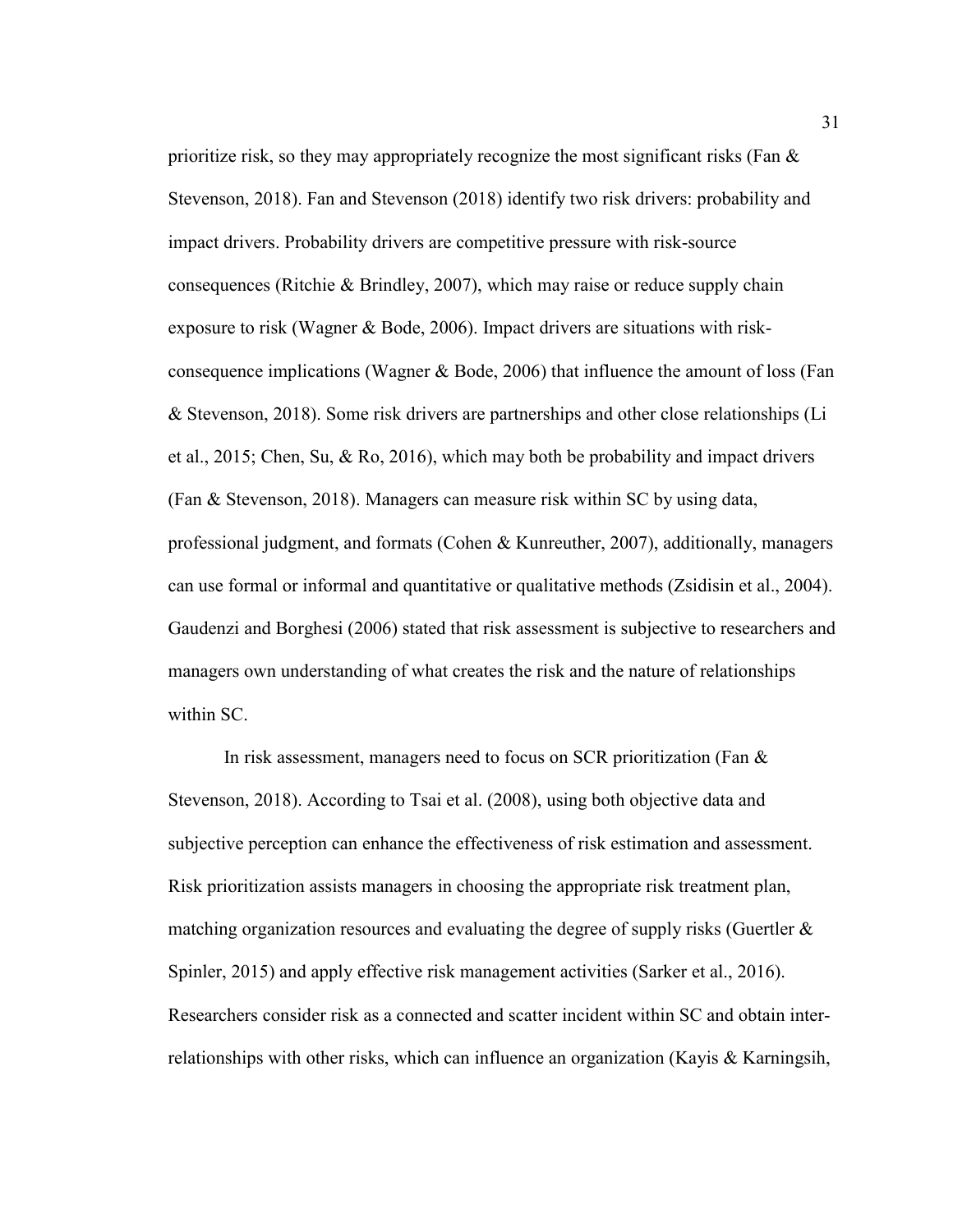2012). Understanding risk effects and inter-relationships assists managers with risk prioritization and to evaluate the criticality of supply risks (Guertler & Spinler, 2015).

Furthermore, managers with the ability to understand risk and relationships can provide risk treatment plans (Chopra & Sodhi, 2004), and implement effective risk management activities. Venkatesh et al. (2015) stated that the main concept is to identify the most serious risk that can lead to multiple risks causing a critical effect on SC. Sarker et al. (2016) stated that different types of dependencies exist among risks in SC, the positive dependence, where eliminating one risk assists in mitigating one or several risks. However, negative dependence exists when removing one risk may produce one or several other risks.

Organizational managers are unable to avoid and deal with all possible risk, so they must consider risk treatment as an investment for the organization (Fan  $\&$ Stevenson, 2018). Fan and Stevenson (2018) provide five general risk treatment types: risk acceptance, avoidance, transfer, sharing, and mitigation. Additionally, Fan and Stevenson (2018) stated that there is no standard level of how much risk managers should accept depending on a manager's ability to become involved in risky behavior and acknowledge the result of decisions related to the risk at hand (Park & Park, 2016). Managers must continuously monitor and follow risk within their organization to guarantee the results of risk remain controlled and do not increase (Aqlan & Lam, 2015). Organizational managers attempt to avoid and mitigate risk in the supply chain, reducing or removing the source of the risk (Aqlan  $\&$  Lam, 2015). For example, if supply is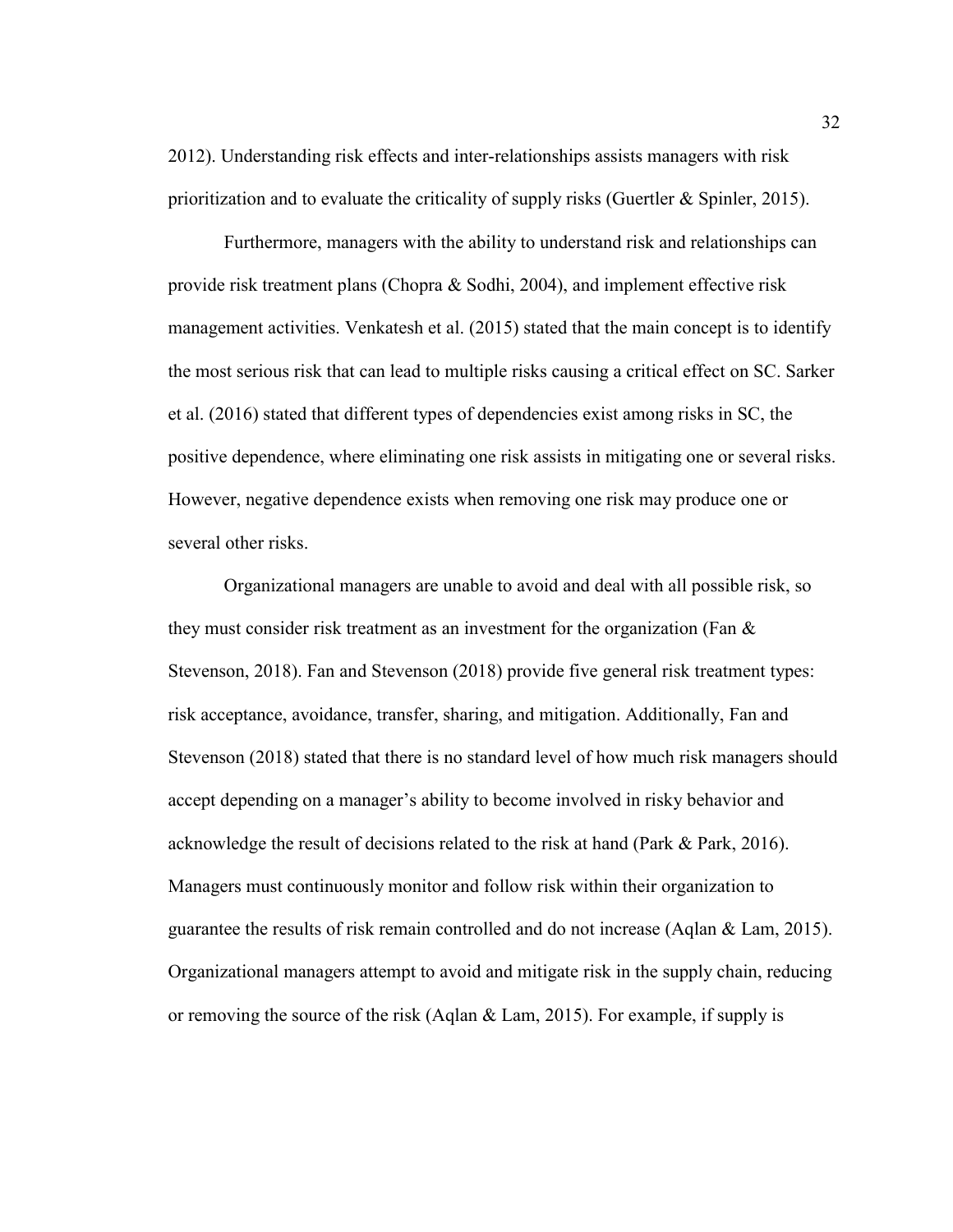untrustworthy, organizational managers can terminate products, suppliers, or markets (Hajmohammad & Vachon, 2016).

In case of an unexpected disruption, organizational managers and suppliers may suffer from different types of risk and financial difficulty, producing supply shortage and a loss to the organization and the whole supply chain (Li, Zhen, Qi, & Cai, 2016). Organizational managers try to transfer business disruption risks through business disruption insurance (Li et al., 2016) as a method of risk transfer. Managers use risk transfer to the relocated responsibility for disruption risk to a different party than the organization (Diabat et al., 2012). However, Aqlan and Lam (2015) explained that risk transfer is more appropriate for disruption risks with a small probability and high impact (natural disasters and terrorist attacks) than for operational risks with a high probability and low impact. Additionally, managers attempt to share disruption risk with other parties in SC. Buzacott and Peng (2012) stated that risk could be shared by obtaining agreements to outline responsibilities for any potential changes related to risks and by developing relationships (Camuffo, Furlan, Romano, & Vinelli, 2007). Risk transfer and risk sharing are suitable for dealing with a low probability and high impact risk to decrease the costs (Lai, Debo, & Sycara, 2009) and boost customer service levels (Scheller-Wolf and Tayur, 2009). Furthermore, managers try to reduce risk to an acceptable level, for both the probability of risk to happen and its consequences (Norrman & Jansson, 2004). Aqlan and Lam (2015) consider mitigation strategies to be appropriate for operational risks with high probability and low effect.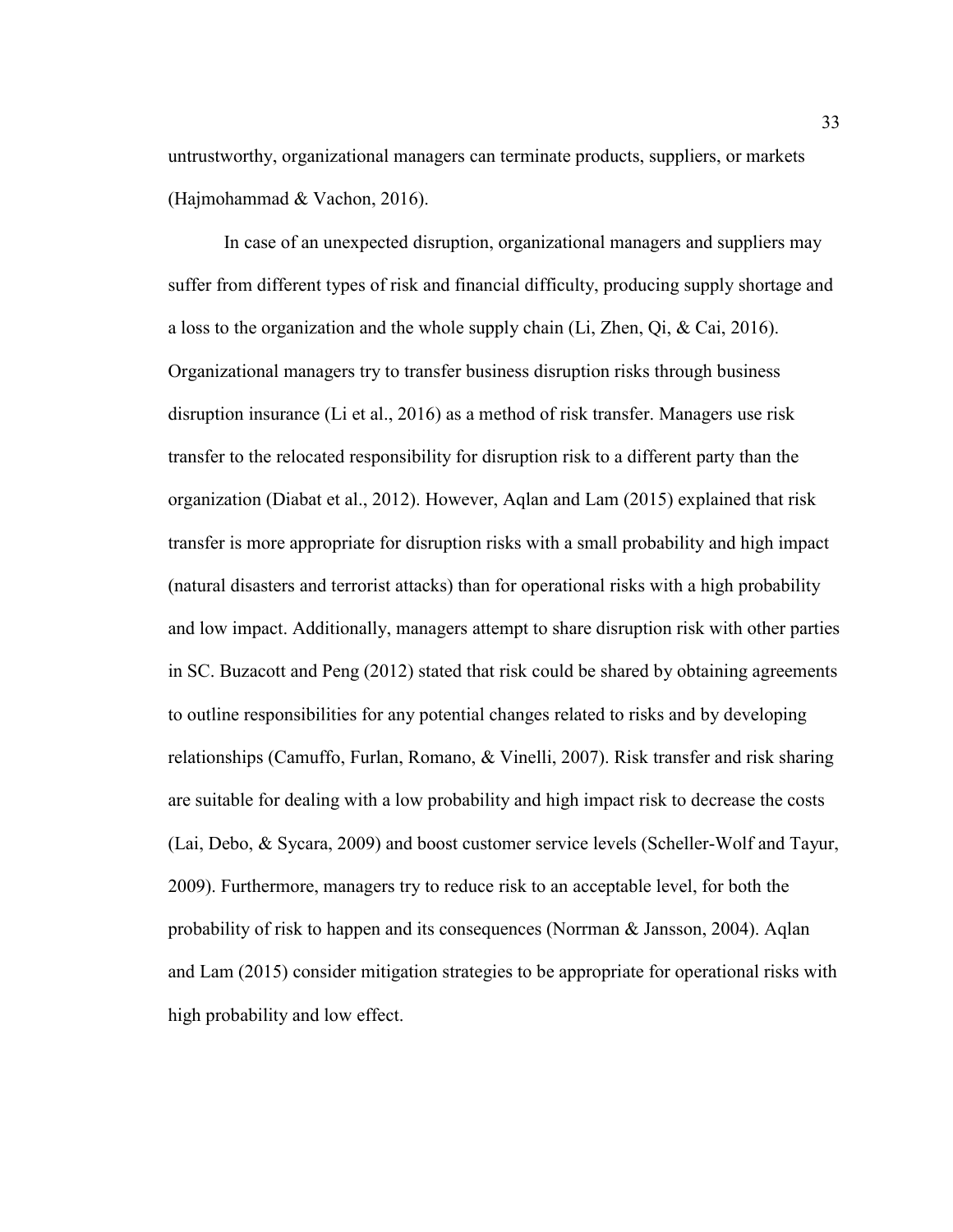The selection of a risk mitigation strategy depends on the given organization's budget and risk type (Tummala & Schoenherr, 2011). Forming relationships and enhancing collaboration within the supply chain can improve the effectiveness of an SCRM (Hallikas & Lintukangas, 2016). Few researchers have emphasized how managers can utilize effective relationships to manage probable SCRs (Chen et al., 2016). Managers deploy SCRM to ensure organization profitability (Faisal et al., 2007), save costs (Manuj & Mentzer, 2008), and generate value (Trkman et al., 2016). Organizational managers need to continuously monitor risk in the supply chain, as well as assess the source of the risk and strategies deployed to control risk. Talluri et al. (2013) stated that managers are obtaining effective strategies within all risk types directly to increase supply chain responsiveness. Organizational managers should recognize, understand, and control risks to attain competitive advantage. Managers who are deploying supply chain practices can enhance customer satisfaction by decreasing the possibility and severity of supply chain risk. Fan and Stevenson (2018) explained that organizations with limited resources need to address the best process and time to utilize these resources to avoid risk and reduce their scarceness.

#### **Supply Chain Collaboration**

Supply chain collaboration described interorganizational partnership process in which two or more independent parties work together to organize, align and fulfill supply chain operations to operate a value-added method for the fulfillment of mutual goals and benefits (Liao et al. 2017). Supply chain collaboration represents the organizational relationship among supply chain members to align supply chain processes, share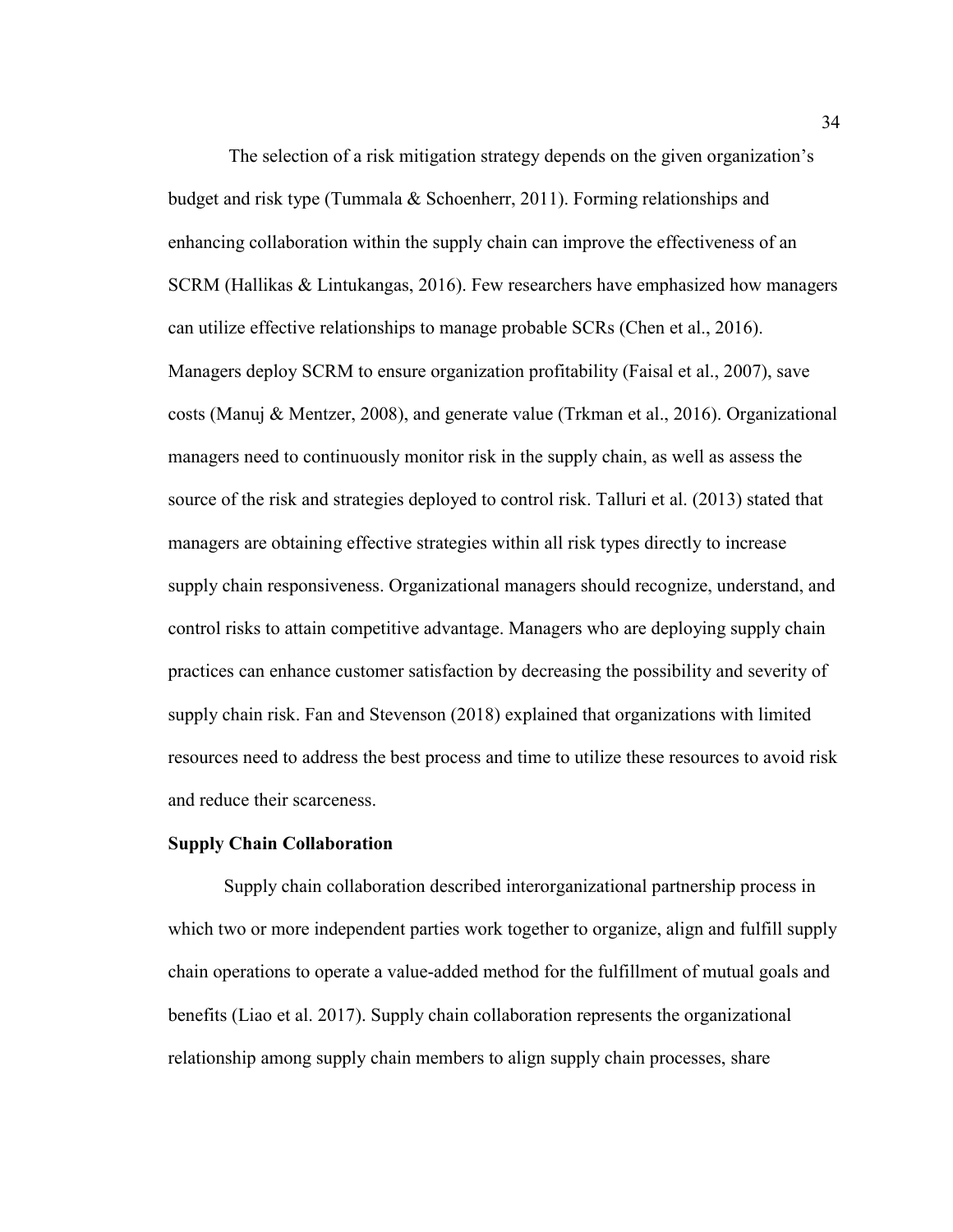information, and establish a value-added procedure (Hofer et al., 2014). Supply chain collaboration is summarized in the interactive coordinated decision-making process, information sharing, two-way communication, and goal sharing (Scholten & Schilder, 2015). Arora et al. (2016) stated that collaboration includes essential elements as coordination, adaptation, establishing a relationship, and share benefits and outcomes within supply chain members. Managers are seeking for more integrative and collaborative efforts due to evolving technologies, the need to cope with high demand uncertainties, and the need to share costs and risks (Kache & Seuring, 2014).

Supply chain collaboration consider a method to enhance an organizations' performance along with organizations' supply chains (Panahifar, Byrne, Salam, & Heavey, 2018). Kache and Seuring (2014) declared a direct positive relationship between the collaboration within the supply chain members and the overall supply chain performance. Panahifar et al. (2018) explained that supply chain collaboration constitutes an effective method for organizational managers to implement in order to overcome organizational challenges in a competitive environment. In supply chain collaboration, organizational managers and SC partners exchange information to make mutual or tactical decisions to gain more benefits from collaborating (Panahifar et al., 2018). According to Panahifar et al. (2018), a positive correlation exists between supply chain collaboration and an organization's performance. Liao et al. (2017) stated that collaboration constitutes an essential method in any environment to complete assignments and accomplish common objectives. Organizational managers need to work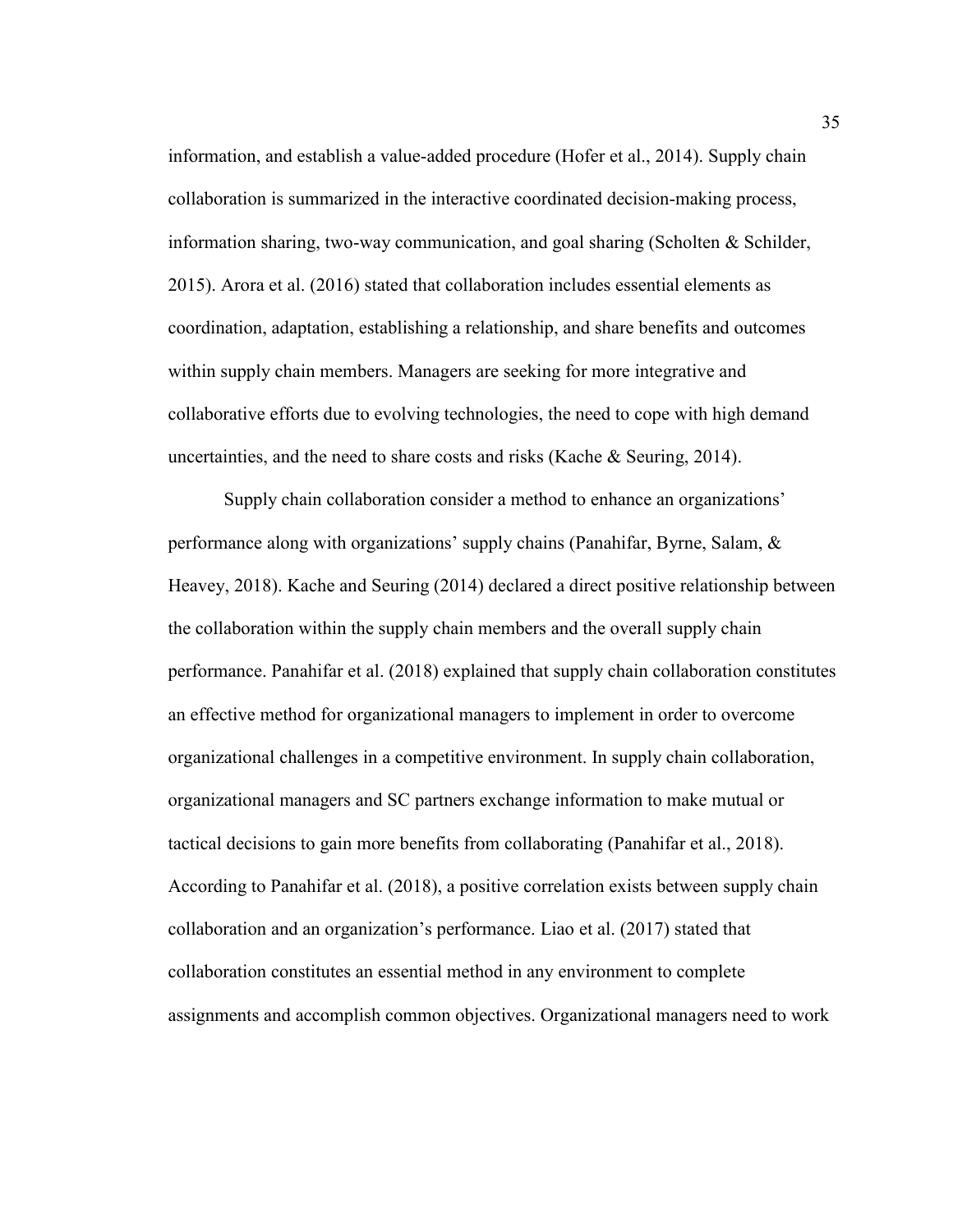together and collaborate to obtain better resources and gain more access to limited resources (Liao et al., 2017).

Collaboration constitutes an important approach to supply chain management, as organizational managers are required to collaborate with other organizations and search external environments for opportunities to guarantee that the supply chain will be effective and responsive to dynamic market requirements (Liao et al., 2017). Organizational managers attempt to attain superior supply chain collaboration to control their suppliers' and customers' resources and information (Masten & Kim, 2015). Managers with superior supply chain collaboration can achieve a stronger competitive position in the market (Masten & Kim, 2015). Additionally, organizational managers utilize supply chain collaboration to lower organizational uncertainty, attain a competitive advantage, and maintain organizational success (Aggarwal & Srivastava, 2016). Wu & Chiu (2018) explained that supply chain collaboration is a significant process to achieve smooth coordination among SC partners, which affects organizational performance. Supply chain collaboration methods promote the sharing of information among SC partners (Panahifar et al., 2018), which guarantees a faster response to changes in the market, increased organization flexibility and reduces inventory, transportation, and manufacturing costs (Hofmann, 2017; Gunasekaran, Subramanian, & Rahman, 2017). Arora et al. (2016) explained that collaboration has three elements: (a) coordination, (b) adaptation, and (c) relationship building. The major forms of collaboration are strategic alliances, joint ventures, networks, and cooperative procedures (Soosay & Hyland, 2015). Managers seek to increase SC collaboration to manage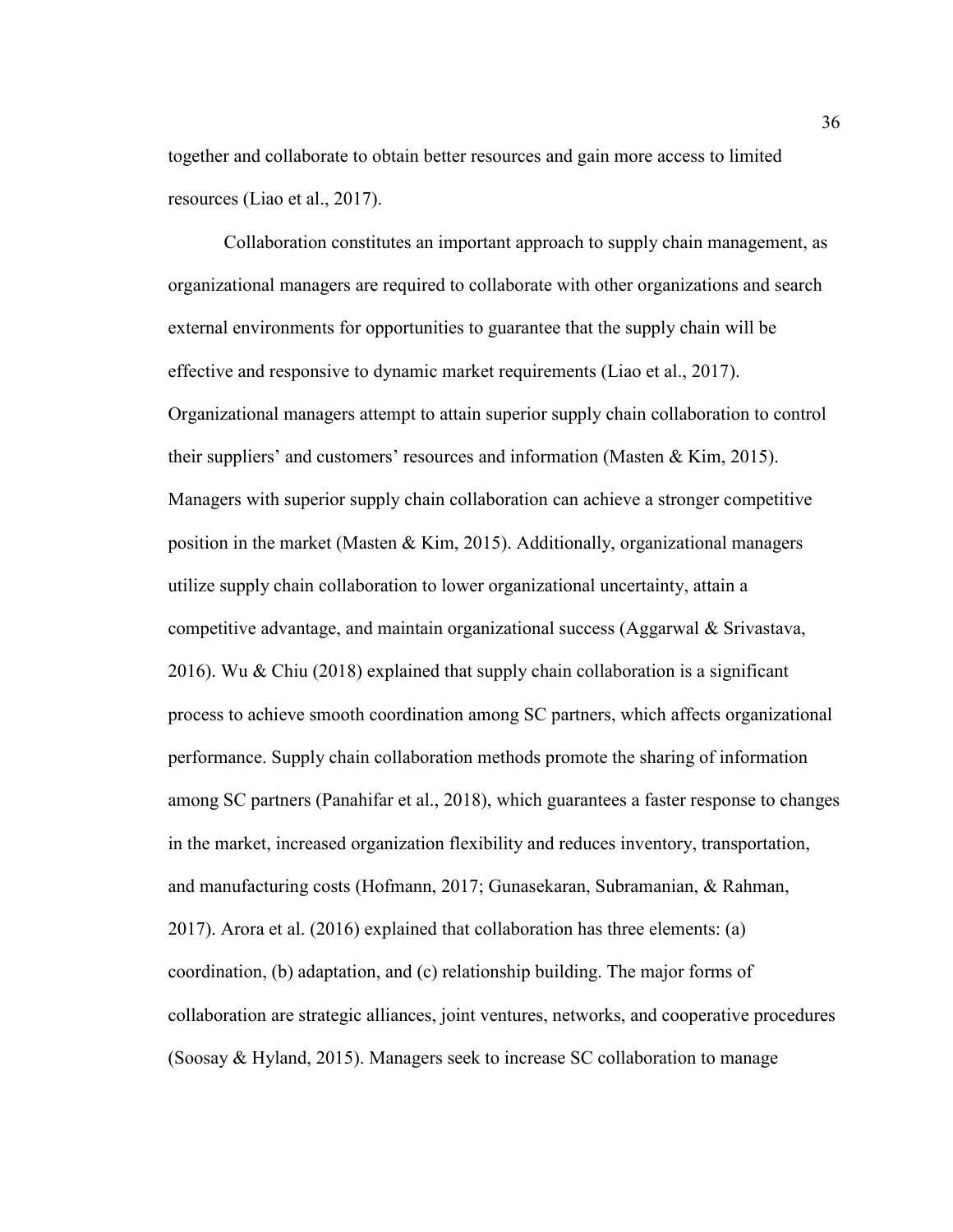demand uncertainties and share costs and risks (Kache & Seuring, 2017). Managers utilize SC collaboration to enhance service levels, improve customer satisfaction, gain access to resources, locate opportunities, and obtain advanced knowledge and information (Kumar & Banerjee, 2014). Soosay and Hyland (2015) explained that supply chain collaboration enhances and improves organization performance because of sharing the resources, capabilities, and procedures among supply chain partners. Furthermore, Zhu, Krikke, & Caniëls (2016) consider collaboration as a valuable strategy manager can utilize to react to supply chain disruptions and mitigate its effects quickly.

Panahifar et al. (2018) identified four critical enablers to form SC collaboration: ensured the sharing of information, level of trust, information accuracy, and readiness. Panahifar, Byrne, and Heavey (2015) highlight the importance of forming a secure sharing of information in SC collaboration, as it influences the trust between SC partners. Organizational managers are required to balance information sharing and the security of strategic information to attain the best collaboration within SC (Panahifar et al., 2018). Soosay and Hyland (2015) believed that the foundation of any collaboration is the trust among partners and their ability to share the rewards and risks, which results in better profitability and performance for the organizations. Additionally, trust constitutes the main enabler of collaboration and emphasizes the value of social relationships in a partnership (Panahifar et al., 2018).

Supply chain collaboration through information-sharing delivered different advantages for an organization's partners, such as the enhancement of forecasting accuracy, improvement in customer service quality, and building strong relationships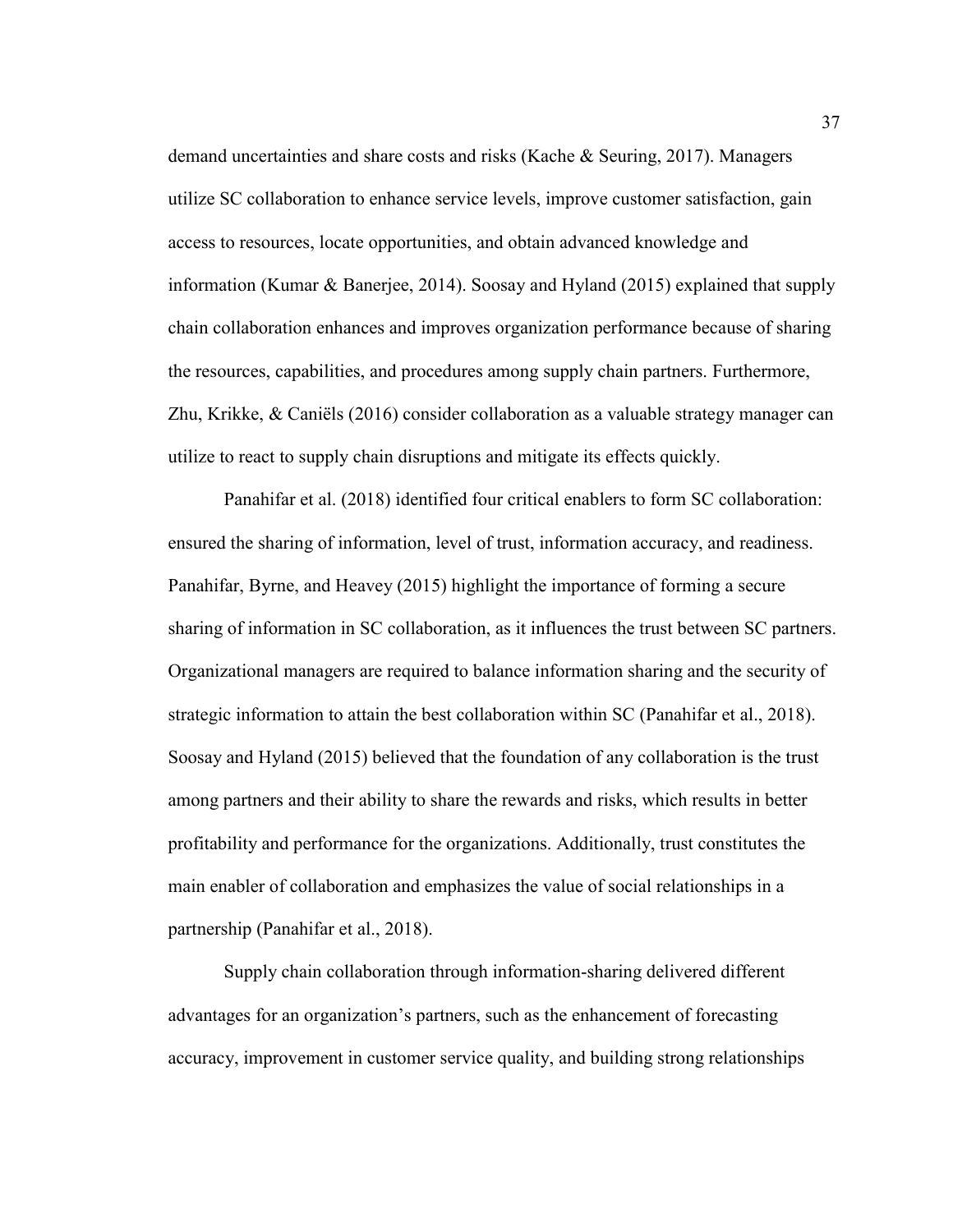between partners (Panahifar et al., 2018). Fu, Ionescu, Aghezzaf, & De Keyser (2016) identified information accuracy as a valuable sign of information quality in collaborative planning. Furthermore, inventory, demand, forecasts, production, and shipment information need to be accurate and timely to ensure an effective SC collaboration (Panahifar et al., 2018). Panahifar et al. (2018) stated that effective collaboration depends on information readiness and SC partners' ability to communicate effectively. Researchers define information readiness as the data available to organizations from their partners within SC (Panahifar et al., 2018). In addition, researchers claimed that information readiness could significantly improve the level of trust (Panahifar et al., 2015). Organizational managers need to enhance information security to encourage SC partners to share their accurate information in a secure environment (Panahifar et al., 2018). Managers are required to ensure the secure sharing of information, information accuracy, timely sharing of information, and information readiness to improve the success of SC collaboration, increase the level of trust among partners, and build trustful relationships (Panahifar et al., 2018).

Managers attempt to obtain an effective collaboration within the supply chain to improve the organization's performance, sales growth, customer satisfaction, and overall operational performance (Panahifar et al., 2018). Durach, Wieland, Jose, and Machuca (2015) consider trust and communication important aspects of supply chain collaboration and supply chain readiness. Revilla and Knoppen (2015) explained that effective communication, positive past collaboration, and personal bonds are the foundation of trust between buyers and their suppliers (Revilla & Knoppen, 2015). Furthermore, the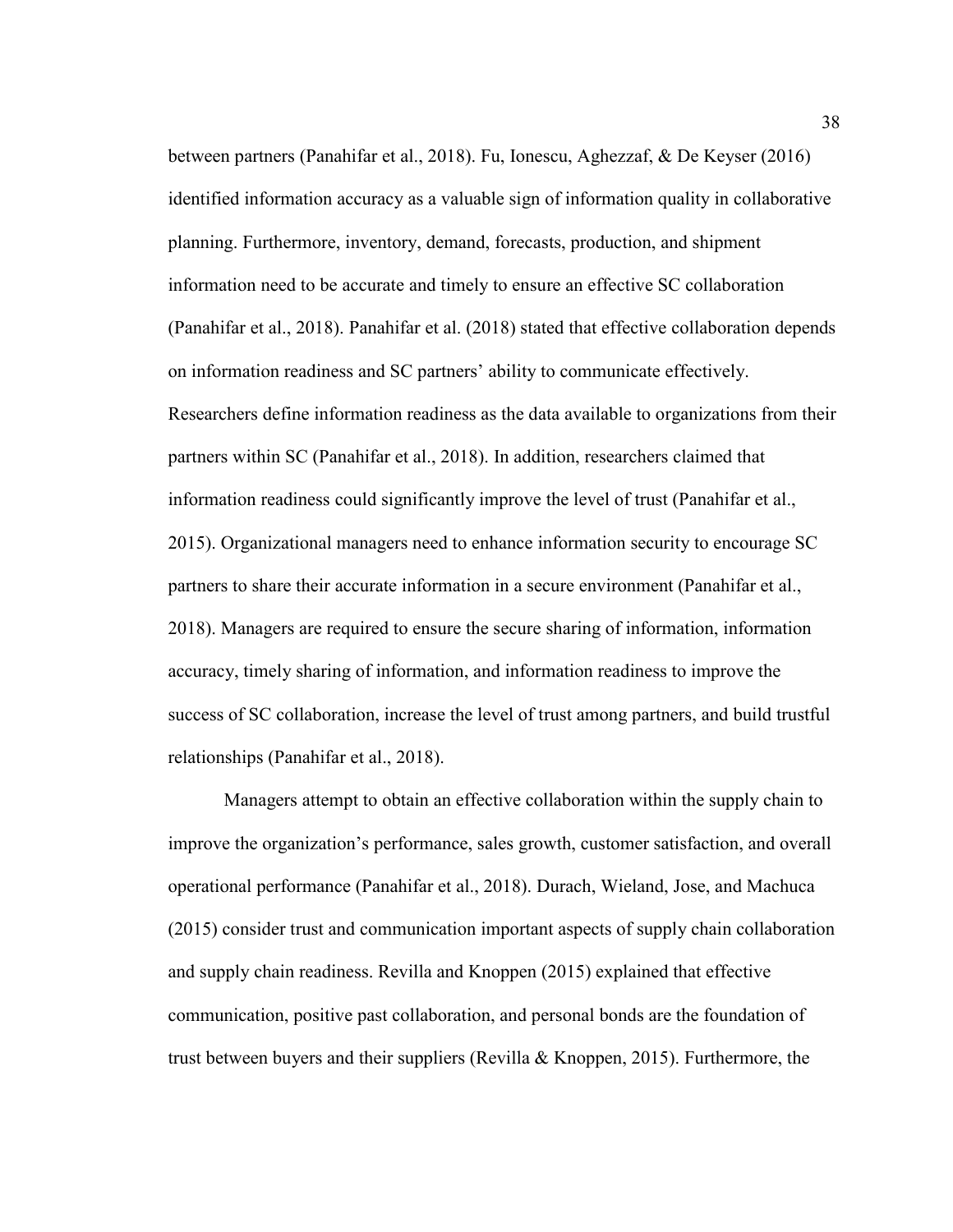amount of information shared among supply chain partners depends on the level of trust (Soosay & Hyland, 2015). Managers' ability to share information and benefits among SC partners shapes and affects supply chain collaboration and constitutes the main element of collaborative relationships (Zhu et al., 2016). Fawcett, McCarter, Fawcett, Webb, and Magnan (2015) stated that the absence of collaboration among supply chain partners results from conflicts among SC partners' strategies, low trust, resistance to sharing information, and weak systems connectivity. According to Liao et al. (2017), supply chain information-sharing constitutes a significant external element that influences the effectiveness of a manager's ability to deploy innovative techniques in the organization's supply chain. Additionally, the amount of information shared by supply chain partners through collaborative relationships may enhance the effectiveness of supply chain capability (Liao et al., 2017). Organizational capability describes organizational managers' ability to allocate, use, and integrate both internal and external resources and information (Liao et al., 2017).

According to Aggarwal and Srivastava (2016), the basic forms of supply chain collaboration are supplier selection, joint planning, and information sharing. Furthermore, supply chain efficiency and waste reduction are the major outcomes of collaboration (Aggarwal & Srivastava, 2016). Aggarwal and Srivastava (2016) explained that developing collaborative practices results in benefits for buyers and sellers and the whole industry. Interorganizational relationships maintain a critical role in reducing the influence of supply chain uncertainty (Teller, Kotzab, Grant, & Holweg, 2016). Organizational managers seek to establish and sustain coordination of the supply chain to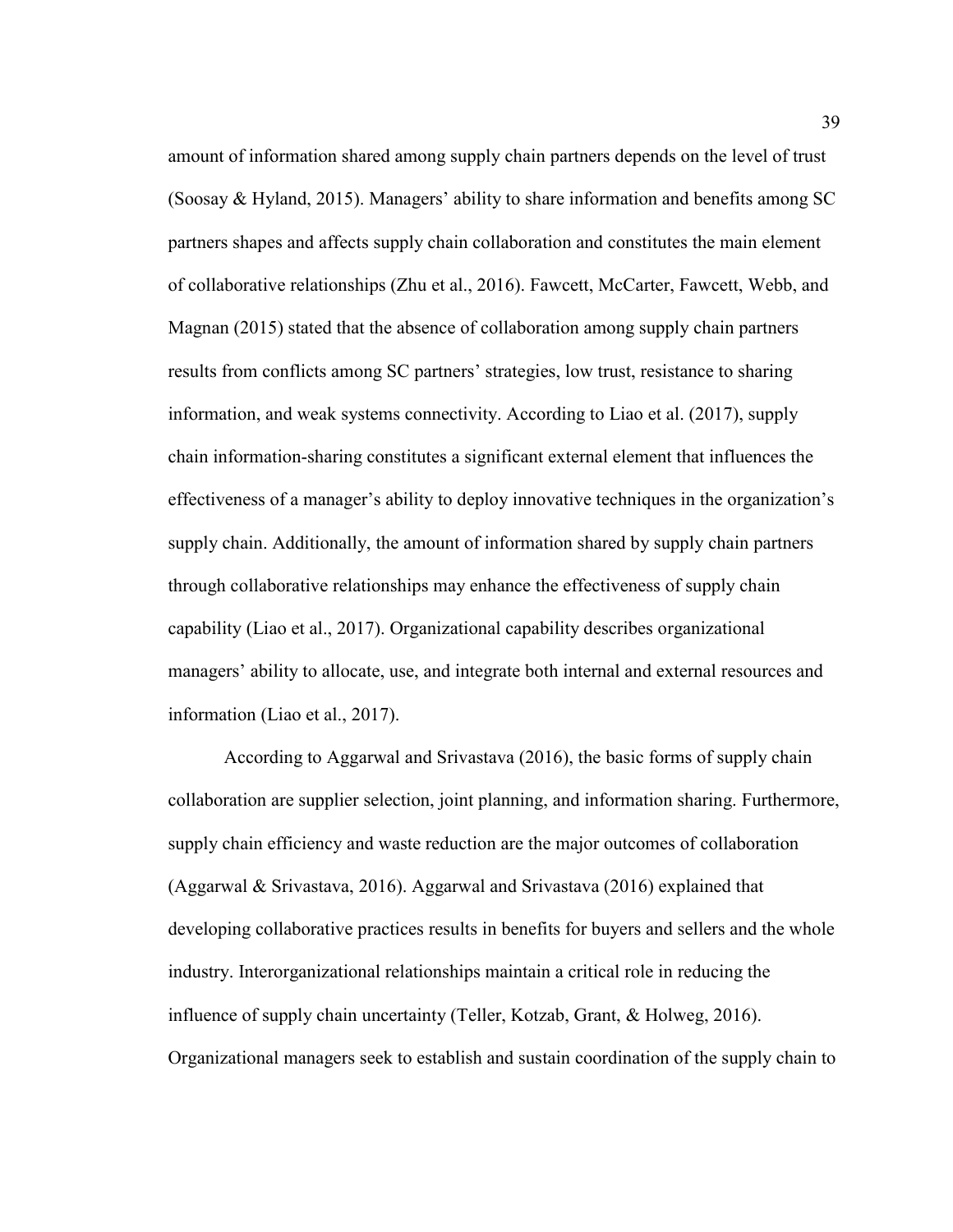decrease organizations uncertainty and increase access to essential resources (Dries, Gorton, Urutyan, & White, 2014). According to Storer, Hyland, Ferrer, Santa, and Griffiths (2014), managers utilize strategic supplier partnerships to plan and develop supply chain responsiveness effectively. Teller et al. (2016) stated that key supplier relationship management is the main variable that influences the implementation of supply chain management within the organization. Qrunfleh and Tarafdar (2013) identified a direct relationship between supplier partnerships and supply chain responsiveness.

SC innovation can reinforce the organizations' supply chain capability to attain competitive advantage (Liao et al., 2017). Innovation in supply chain collaboration provides an information-transparent platform, which managers utilize to compete effectively in a competitive market (Liao et al., 2017). SC partners deploy innovation in supply chain collaboration to produce product differentiation, meet the market demand more quickly, produce high-quality products, provide a fast delivery system, enhance workflow efficiency, and simplify production procedures, all of which boosts organizations' competitiveness (Liao et al., 2017). Managers develop supply chain integration to manage the supply of raw materials, improve the inventory management system, and reduce production costs (Liao et al., 2017). Liao et al. (2017) stated that managers could utilize innovation in supply chain collaboration to improve a firm's competitive advantage through supply chain capabilities. Organizational managers seek to utilize collaboration in innovation and new product development to accomplish several advantages, such as providing services or products at a lower cost, with high quality and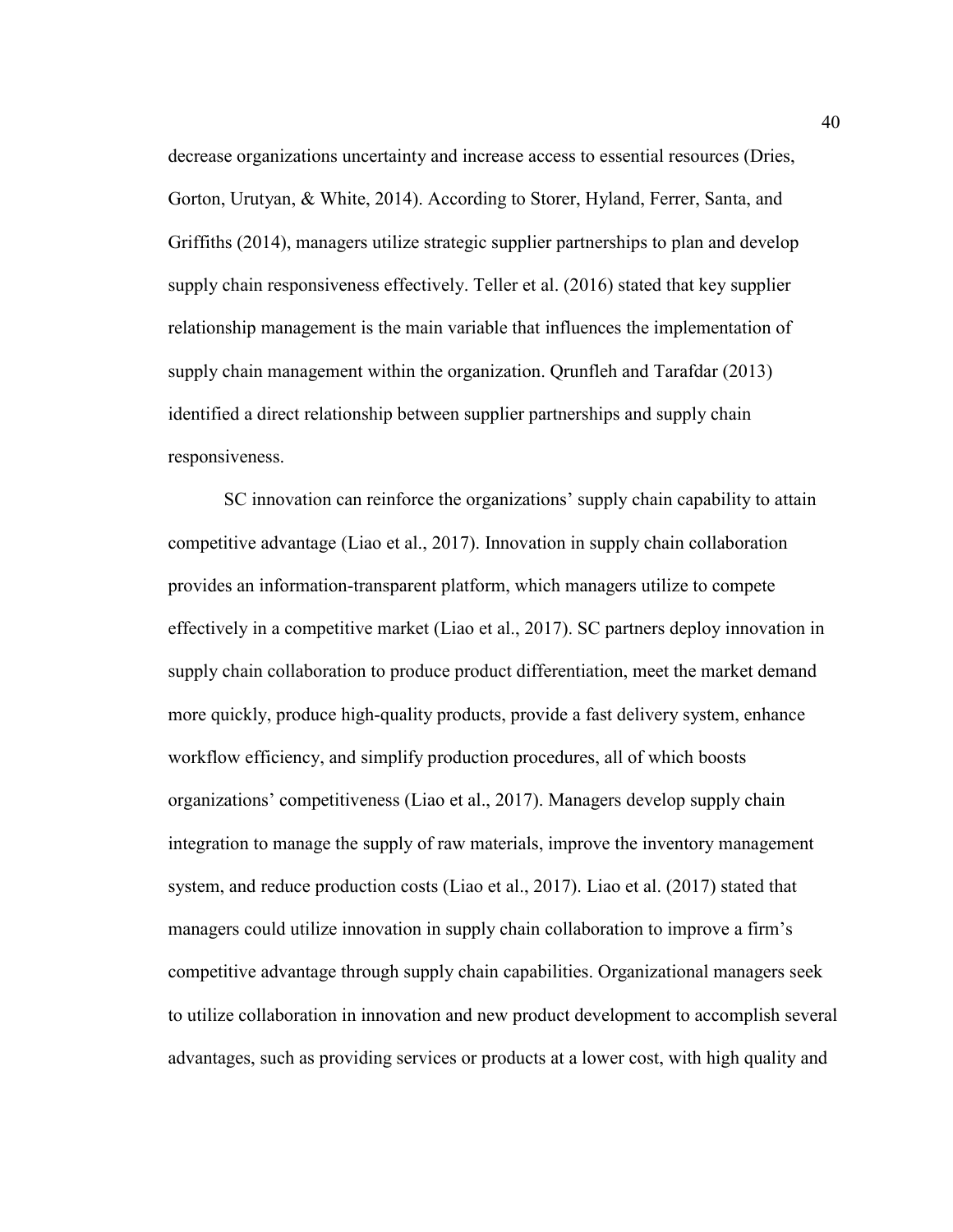reduced cycle time, and obtaining effective procedures (Soosay & Hyland, 2015). Knoppen, Johnston, and Saenz (2015) asserted that managers' ability to recognize and utilize innovations and take advantage of collaboration results in a significant capability for collaborative organizations.

## **Supply Chain Responsiveness**

SC are considered an essential aspect of an organization's environment to coordinate different business units and match supply with demand (Hum, Parlar, & Zhou, 2018). Globalization imposed several challenges and increased the complexity of supply chains and supply chain management, affecting supply chain responsiveness to satisfy customer demands (Hum et al., 2018). Hum et al. (2018) defined supply chain responsiveness as the possibility of satisfying a customer's order within a quoted leadtime. Managers need to decide the appropriate balance between SC efficiency and responsiveness to accomplish a strategic fit and align the organization's SC design with their competitive strategy (AlHusain, & Khorramshahgol, 2018). Organizational managers seek and attempt to be responsive as needed by the market while trying to be efficient at the same time (AlHusain, & Khorramshahgol, 2018). According to Taylor and Vachon (2018), responsiveness involves such topics as quantity, diversity, time, innovation, and service level, where efficiency concerns such matters as reducing cost and lowering waste. Singh (2015) describe SC responsiveness as SC's ability to be flexible and quickly respond and adjust its products, features, volume, and delivery to changes in the market. Organization's SC performance relies on the performance of the entire value chain partners (Singh, 2015). Organizational managers to maintain a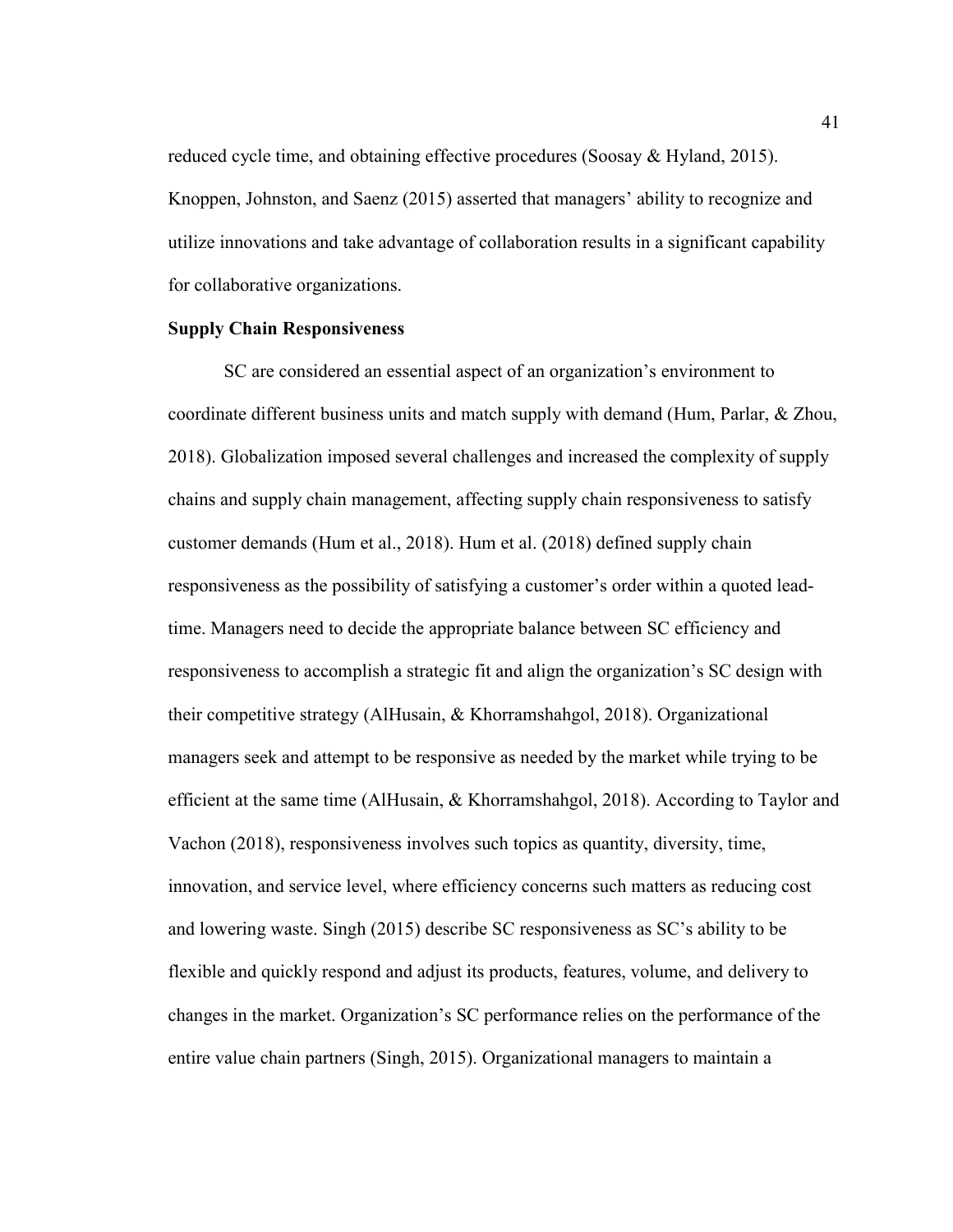responsive supply chain need to obtain a coordinated method to supply chain management and recognize when it is essential to eliminate non-value adding activities in SC (Singh, 2015).

Supply chain comprises multipart structures, and managers are required to evaluate and boost the organization's capability to fulfill customer needs within a specific time and cost (Hum et al., 2018). SC managers seek to control product manufacturing, assembly, inspection, and delivery before satisfying customers' requirements (Hum et al., 2018). Organizational managers seek to ensure the achievement of organizational responsiveness, which allows organizations to promptly detect any market changes, redesign organizational procedures to match new market needs, share information among organizational partners, gain the most advantage from information processing systems, make new products and process technologies before competitors do (Singh, 2015). Managers need to understand and acknowledge organizational conditions and environments, which impact the organization's ability to react to environmental change promptly. Additionally, managers utilize SCM to direct SC partners to ensure SC responsiveness (Singh, 2015). Managers with a responsive SC are better able to reduce the organizational lead time and service reliability and ensure a quick and flexible response.

Supply chain design or strategy is the process of managing organizational resources to fit SC capability and matching competitive organizational strategy and to balance between SC efficiency and responsiveness (AlHusain & Khorramshahgol, 2018). SC design mainly focuses on the general structure of the SC network and on what each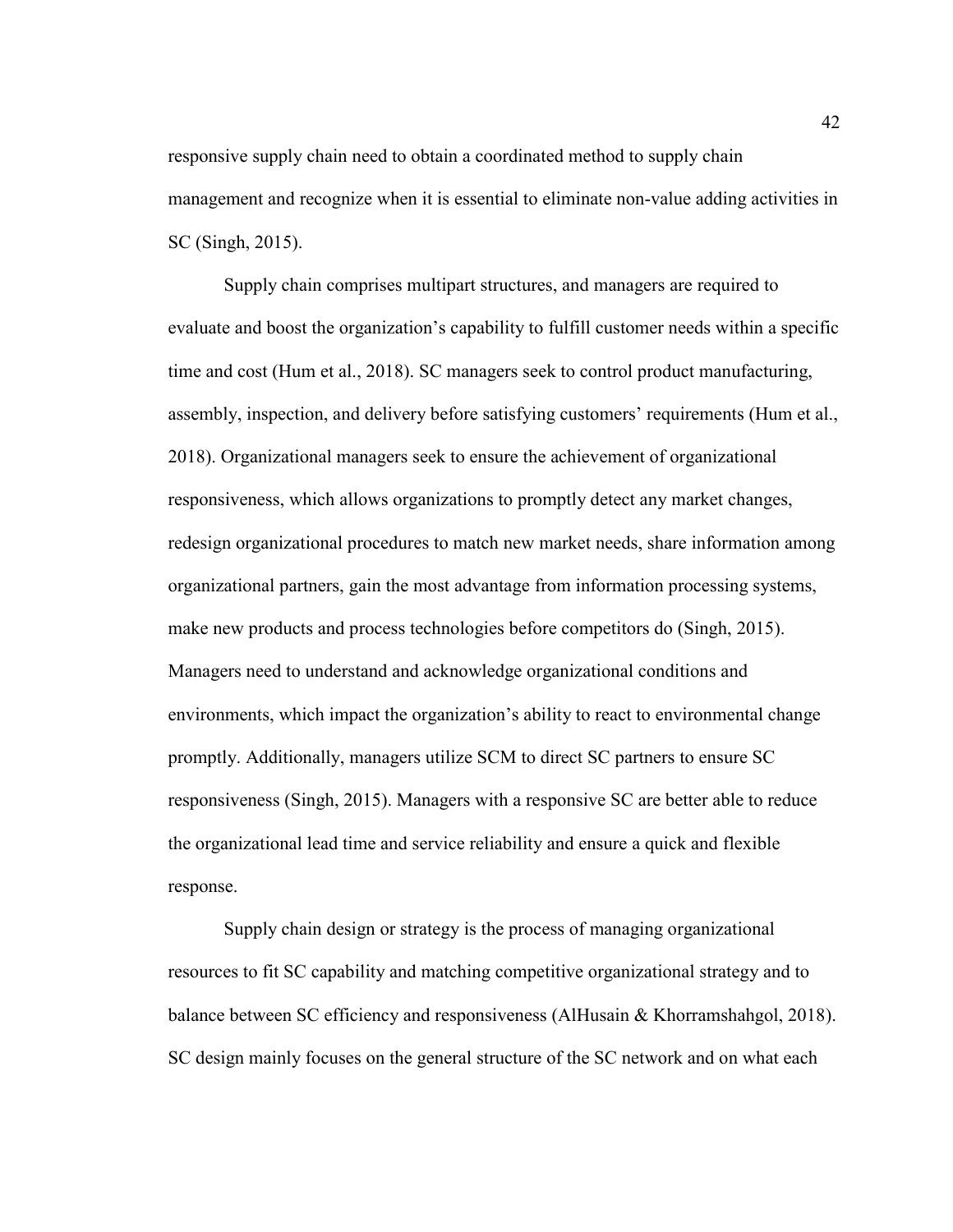different stage of the SC will accomplish (AlHusain, & Khorramshahgol, 2018). Prasad et al. (2014) explained that supply chain design focus on the decisions concerning operating facilities, information flow, inventory, and transportation in the supply chain. The standard decisions in SC design focus on which products to produce, factory location and size, transportation method, inventory level, and trade-offs between them (AlHusain, & Khorramshahgol, 2018). Organizational managers seek to design a sustainable supply chain, where the manager's goals are to decrease basic costs, any potential sources of losses (Samet, Bouzembrak, & Lefèvre, 2017). Additionally, researchers verified the effectiveness of SC design by the alignment level between organizational goals and competitive strategy to satisfy customer demands (AlHusain, & Khorramshahgol, 2018). AlHusain and Khorramshahgol (2018) categorized SC drivers into logistical and crossfunctional. Logistic SC drivers concern the factory, inventory, and transportation, while cross-functional drivers include information, sourcing, and pricing (AlHusain,  $\&$ Khorramshahgol, 2018).

Responsiveness is one of the fundamental performing features that organizational managers are required to deal with, a factor that arises from today's dynamic markets (Moyano-Fuentes, Sacristán-Díaz, & Garrido-Vega, 2016). Organizational managers seek to ensure the achievement of organizational responsiveness, which allows organizations to notice any market changes directly, redesign organizational procedures to match new market needs, share information among organizational partners, gain the most advantage from information processing systems and make new products and process technologies before competitors do (Singh, 2015). Organizational managers are forced to respond to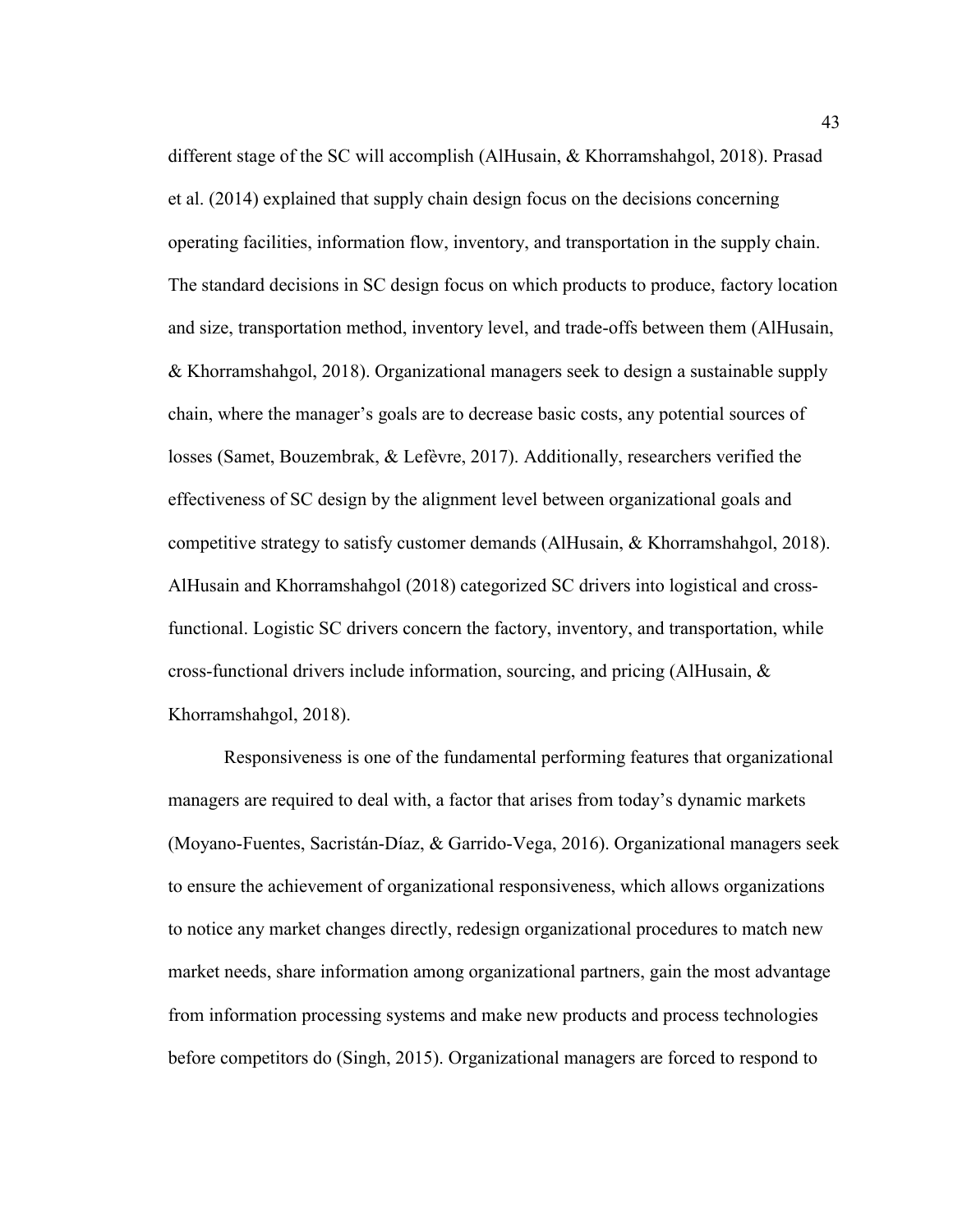changing customer requests because of increasing product variety, shortening life cycles, demanding competition, and the global marketplace. Therefore, responsiveness to customer requests constitutes a critical competitive factor in the current business environment (Danese, Romano, & Formentini, 2013). Moyano-Fuentes et al. (2016) identify responsiveness as the ability to provide customers with the right products at the right time, which is the primary objective of any supply chain. The supply chain performs the central role in organizational performance and achieving a flexible and more speedy supply chain is an important factor in improving responsiveness, which is considered the most significant competitive capability in today's dynamic environment (Moyano-Fuentes et al., 2016). Organizational managers need to understand that creating value for the organization depends on the manager's ability to manage and smooth out the integration and alignment of internal organization processes and the processes between different partners (Moyano-Fuentes et al., 2016). Managers need to enhance their ability to resolve any possible conflicts with external trading partners and to understand the effect of internal integration on external integration (Moyano-Fuentes et al., 2016). Managers can utilize the positive effects that result from internal integration to improve integration with suppliers and customers (Moyano-Fuentes et al., 2016). Seth and Panigrahi (2015) supported the work of Moyano-Fuentes et al. (2016) as managers face many challenges that result from customized customer demands, product variety, packaging presentations, and the need to quickly produce products or services without compromising quality and delivery.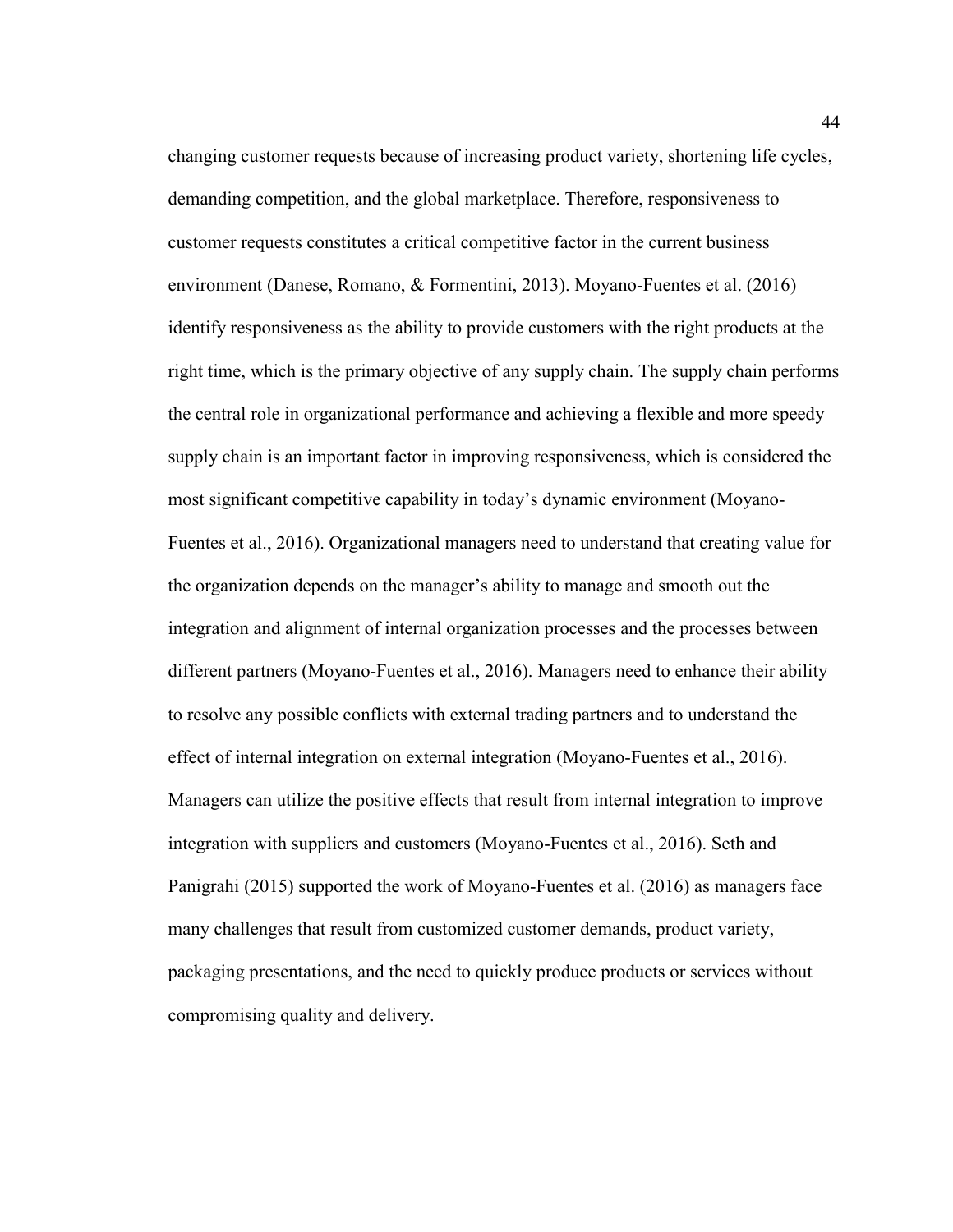Supply chain responsiveness (SCR) is a crucial factor in the dynamic fluctuating market due to the product's short life cycle, changing customer preferences, availability of upgraded alternatives products, product proliferation, and inventory issues due to different package sizes and service level requirements. Singh (2015) explained that the globalized economy, product lifecycle, changing customer demands, and the decrease in lead time increases the need to achieve a responsiveness supply chain. Therefore, an organizational manager's ability to quickly respond to changes in the external environment is a crucial factor in an organization's performance (Singh, 2015). Organizational managers need to control internal operations effectively to enable SC responsiveness to market requirements and changes (Singh, 2015). Singh (2015) identified top management dedication, development of strategies and resources, technology, risk-and-reward sharing as the main drivers for a responsive SC. A manager's ability to control the drivers of the supply chain can be utilized to benefit the organization's inventory management, lead time reduction, and agility (Singh, 2015).

Organizational managers need to effectively deploy coordination strategies to help in managing organization interdependency, reduce uncertainty, and improve performance (Kumar & Kumar Singh, 2017). Singh (2015) explained that top management commitment, strategy development, resource development, technology, and risk-and-reward sharing are the main drivers for a responsive SC. Additionally, collaboration, information sharing, and the involvement of suppliers and customers in decision making can assist in improving the coordination of the supply chain (Kumar & Kumar Singh, 2017). Kumar and Kumar Singh (2017) explained that managers' ability to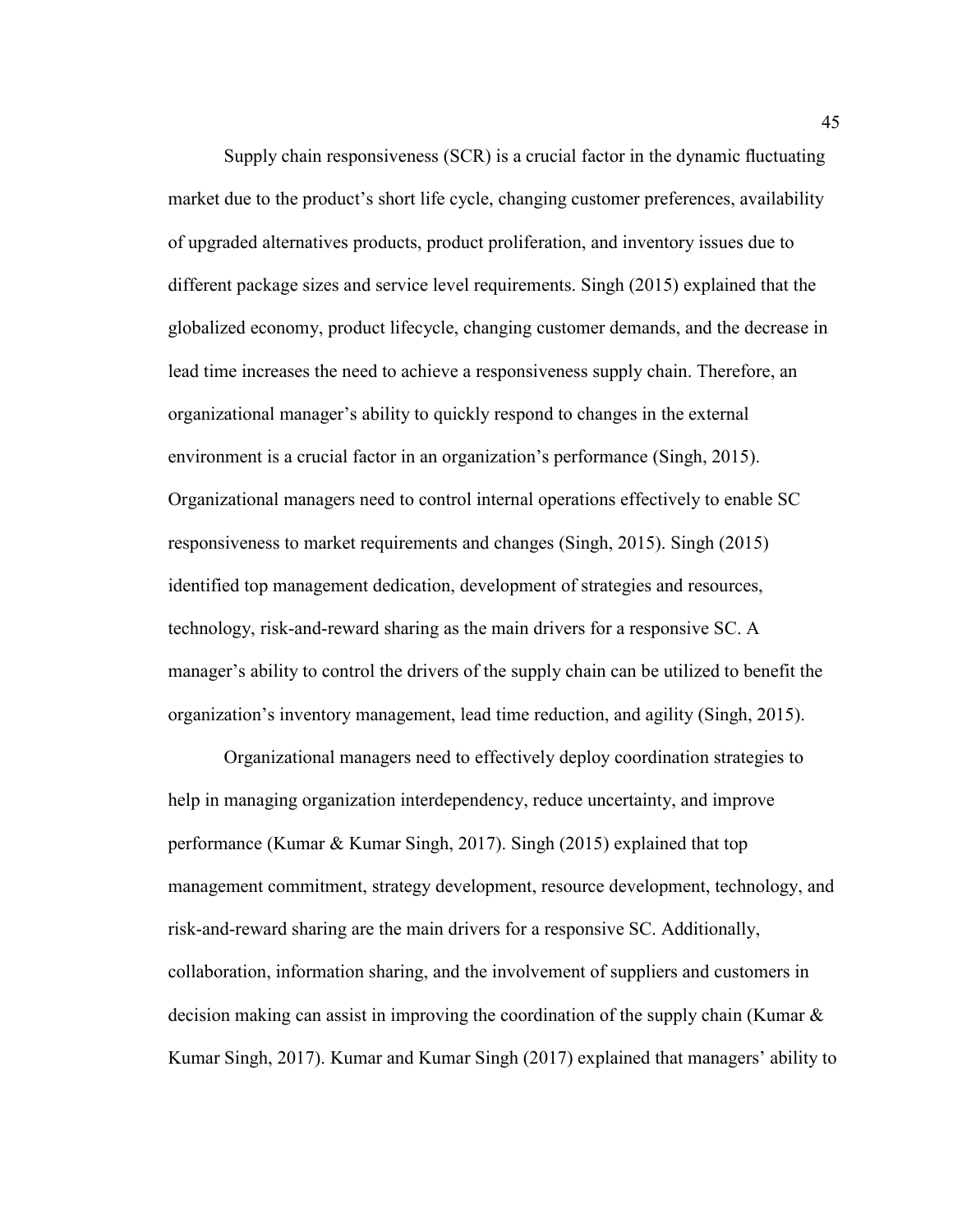effectively coordinate cross business activities is a critical step to prevent productions delays, increase in costs, and quality problems. According to Sahu, Datta, and Mahapatra (2016), there is an increased need for more agility in supply chains to increase the importance and frequency of supplier and partner assessment and benchmarking decision making. Sundram et al. (2016) stated that the association of strategic supply partnerships, information sharing, customer relations management, and SCP assists managers to effectively implement the different modules of supply chain management practices for supply chain integration and performance. In addition, Gunasekaran et al. (2016) acknowledged that information and communication technologies are crucial significant resources for the success of global supply chain networks.

Due to the dynamic environment and the continuous change in customers and market requirements, organizational managers need to maintain a responsive SC, and as a result of a lack of responsiveness in the SC, managers may not be able to sustain competitiveness (Singh, 2015). According to Morita, Machuca, Flynn, & Pérez de Los Ríos, (2015), organizational managers need to improve the four SC strategy plans: shorten lead time, increase JIT control, improve the quality, and stabilize demand, which will allow the organization to maintain high competence over time. Singh (2015) explained supply chain lead time as the time the SC spent to process the raw materials and semi-finished or finished products to arrive at the final products and deliver them to customers, which includes supplier lead time, manufacturing lead time, distribution lead time, and logistics lead time. Researchers highlight the importance of lead time because of its ability to create a competitive advantage in the SC by reducing inventory levels and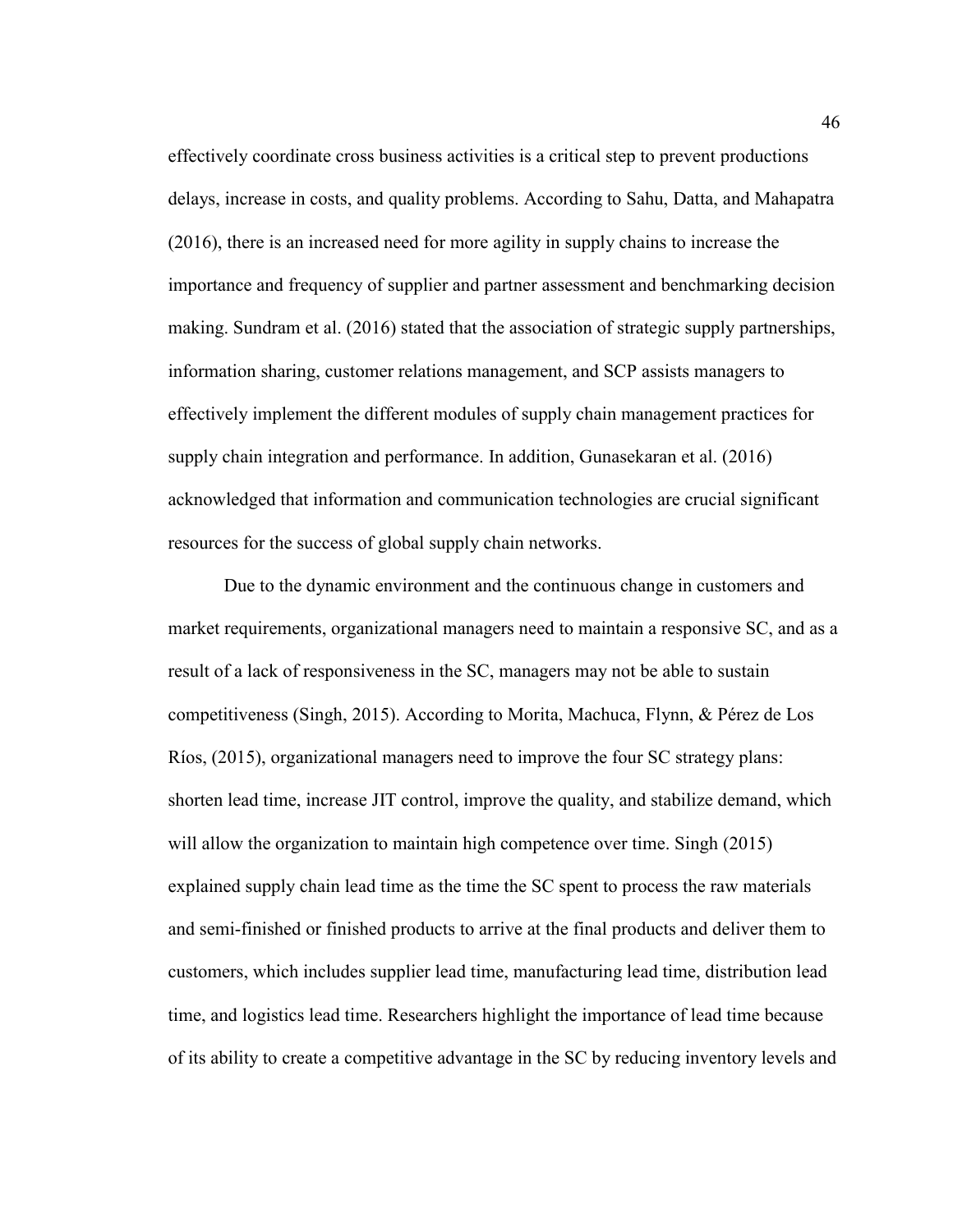costs and enhancing service and product quality delivered to customers (Singh, 2015). Singh (2015) also explained the importance of mutual trust among SC partners and riskand-reward sharing and how it affects SC coordination, information sharing about inventory, demand, and product quality. According to Li et al. (2015), by utilizing information sharing and risk sharing managers can improve an organization's financial performance. Information sharing effectiveness method result forms the SC partners' relationship length and supplier trust, while risk sharing is strengthened by understanding SCRM (Li et al., 2015).

Singh (2015) identified several factors to maintain a responsive SC: top management commitment, strategy development, resource development, trust development, information sharing between SC partners, risk and reward sharing, collaborative decision making, use of IT technology, coordinated SC, inventory management, lead time reduction, mutual vision and goals and long-term relationships among SC partners. However, Thatte, Dhumal, and Agrawal (2018) stated that SC responsiveness consists of three parts: (1) order construct operations system responsiveness, (2) logistics process responsiveness, (3) and supplier network responsiveness. Researchers describe operations system responsiveness as the organizational manufacturing system's ability to identify changes in customer demand (Thatte et al., 2013), react to changes in product volume, act rapidly in response to unexpected incidents, and effectively accelerate emergency or unexpected customer orders and requests (Thatte et al., 2018). Additionally, researchers identify supplier network responsiveness as the ability of an organization's suppliers to implement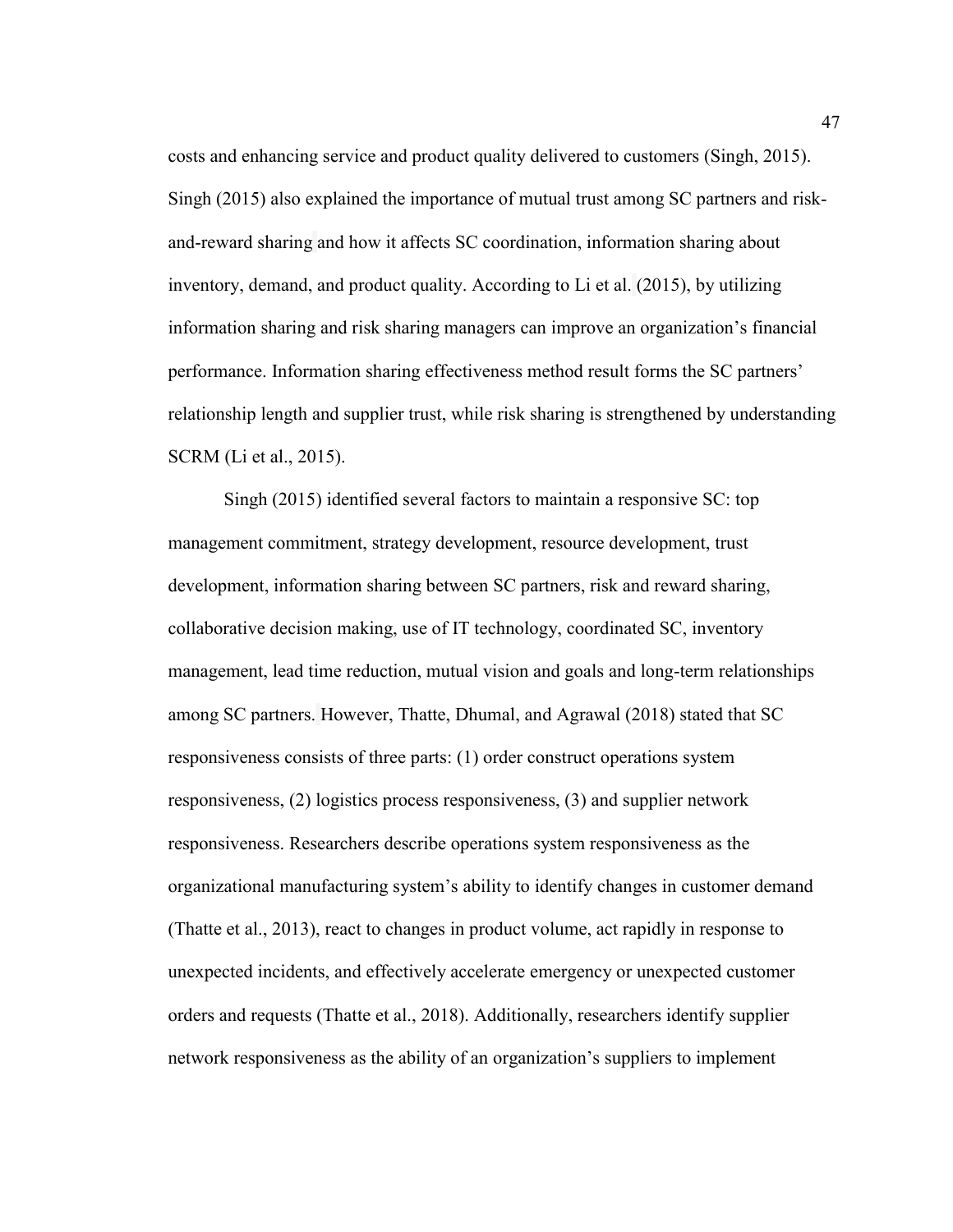changes in response to the organization's demand (Thatte et al., 2013). Thatte et al. (2018) explained that an organization's ability to quickly respond to customer demand mainly depends on suppliers' reaction time to effect volume changes.

The major factor in maintaining responsiveness in the SC is to acquire responsive and flexible partners upstream and downstream in the SC (Christopher & Peck, 2004). Thatte et al. (2018) explained that to obtain a competitive advantage, managers need to rapidly meet changes in customers' demands and needs regarding product volume and mix, product differences, and the ability to provide a new product. However, to obtain a competitive advantage, managers need to ensure the presence of responsiveness in all stages of the SC, starting from raw material to delivery of the final product to customers. Organizational managers seek to choose suppliers who can provide new products quickly and create the required changes, which will result in a responsive SC. Managers need to understand and acknowledge organizational conditions and environments, which impact the organization's ability to react to environmental change promptly. Additionally, managers utilize SCM to direct SC partners to ensure SC responsiveness (Singh, 2015). Managers with a responsive SC are better able to reduce the organizational lead time and service reliability and ensure a quick and flexible response.

## **Supply Chain Vulnerability**

Vulnerability in supply chains is among the most pressing concerns organizational managers are currently facing (Kurniawan, Zailani, Iranmanesh, & Rajagopal, 2017). Wagner and Neshat (2012) defined supply chain vulnerability as the susceptibility or introduction to a disruptive incident in the supply chain. Managers need to attain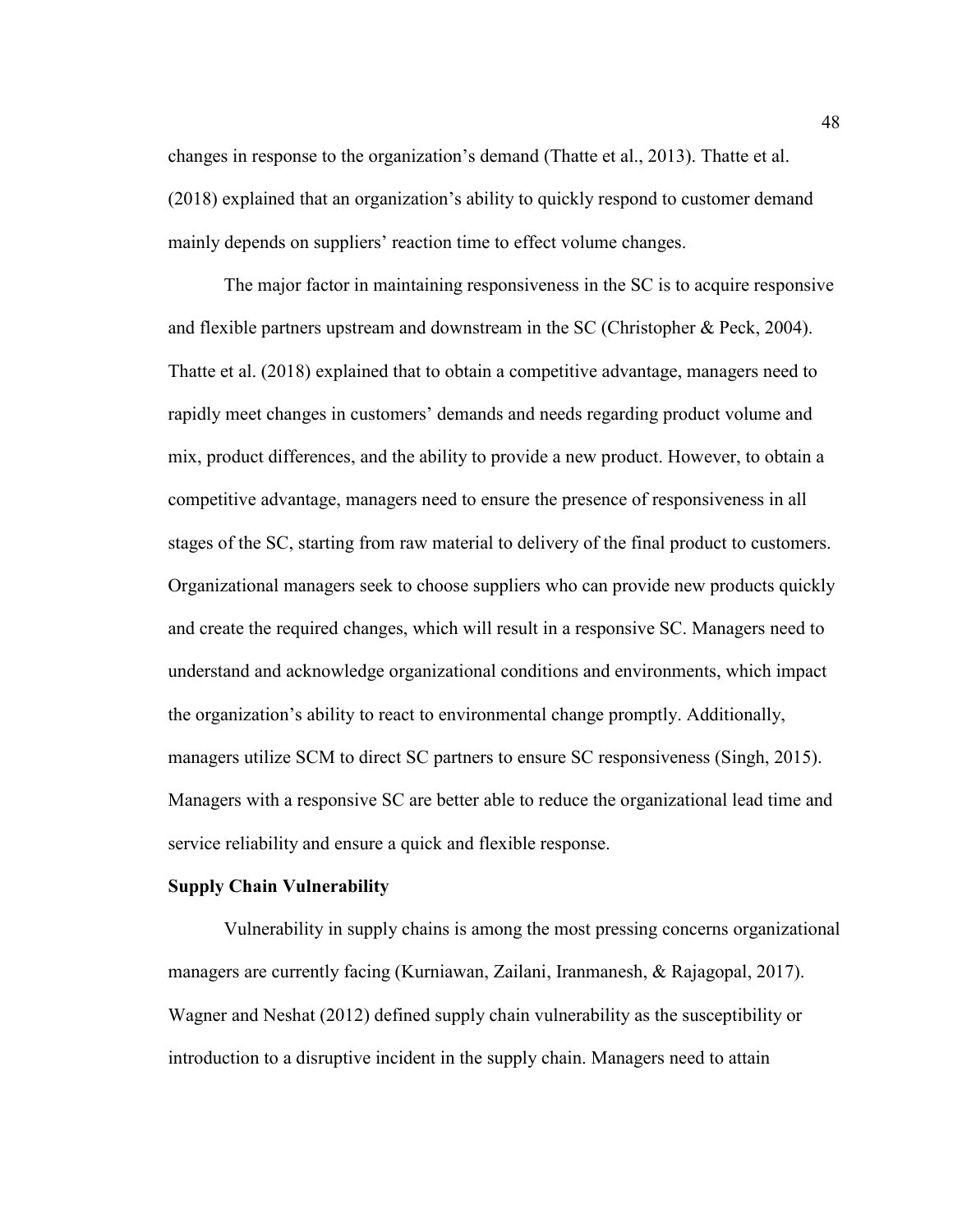strategies and procedures to understand how unexpected disruptions in the supply chain begin and expand (Blackhurst, Rungtusanatham, Scheibe, & Ambulka, 2018). In addition, organizational managers and supply risk managers are required to recognize the negative impact of supply chain disruption on the flow of goods and services (Blackhurst et al., 2018). According to Ambulkar, Blackhurst, and Grawe (2015), supply chains are vulnerable to disruption, and managers seek to establish a level of resilience to gain the desired level of recovery in the SC quickly. Risks, uncertainty, and disruption exist in all activities required to obtain products and services and deliver them to final customers, which may influence organization ability to provides customers' demands (Kurniawan et al., 2017).

Due to the complexity, unpredictable nature, and largeness of the SC, organizational and supply chain risk managers need to obtain approaches to understand and allocate unexpected disruptions in the supply chain effectively (Blackhurst et al., 2018). Globalization, just in time method, outsourcing increase organization dependence on outside resources were managers obtain less control over, which increase organization vulnerability to disruption and affect SC partners (Neureuther & Kenyon, 2009). Additionally, Global sourcing, lean management, and high level of dependence on suppliers and customers consider the main drivers of SC vulnerability (Kurniawan et al., 2017). Establishing a collaborative relationship with different suppliers assist managers in avoiding sole sourcing as it increases the vulnerability by decreasing flexibility in the SC (Neureuther & Kenyon, 2009). Kurniawan et al. (2017) stated that to lower vulnerability consequences, managers need to develop and embedded vulnerability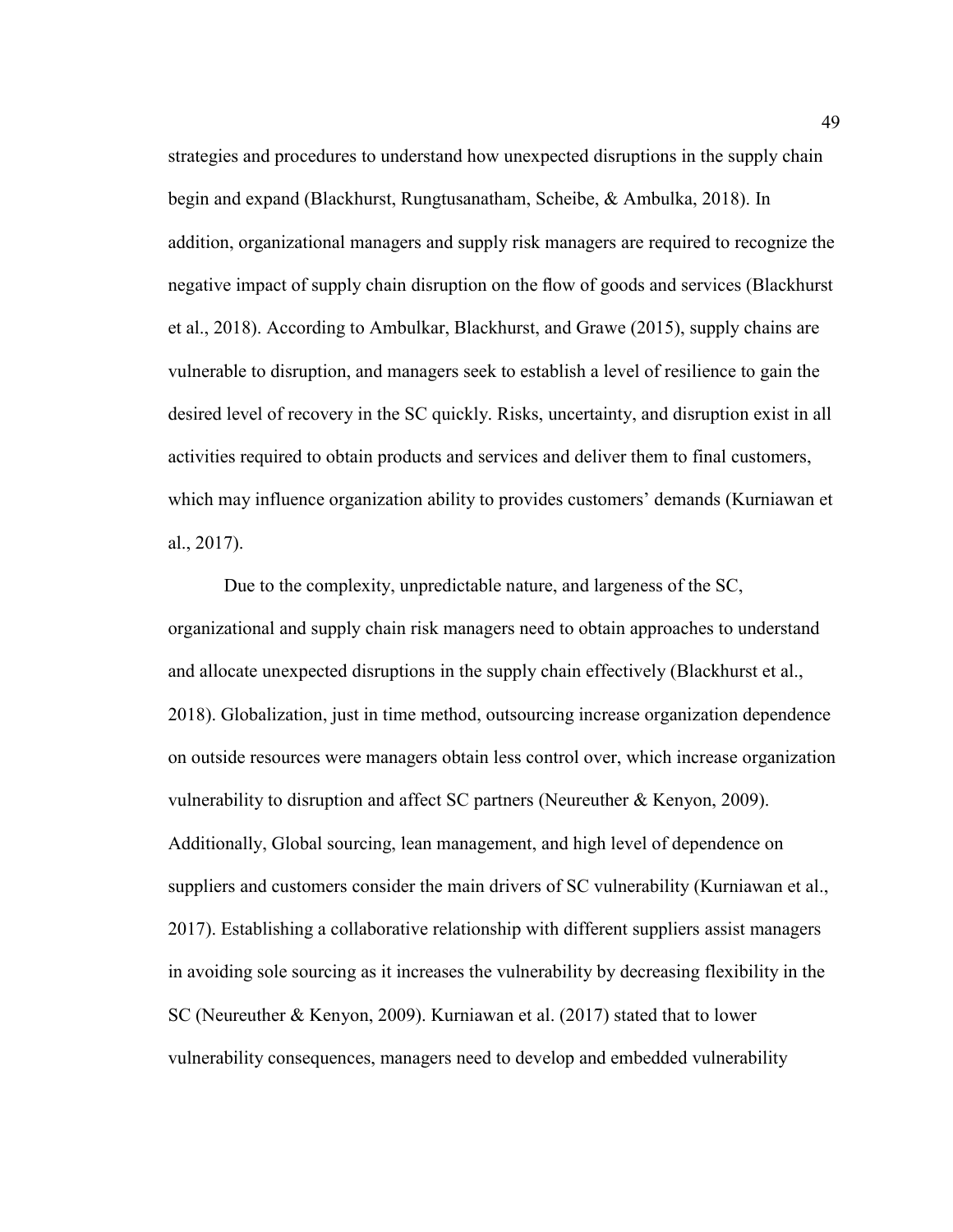mitigation strategies within supply chain development. Organizational managers need to obtain an appropriate mitigation strategy to identify the source of risks, the drivers of supply chain vulnerability, and measuring its results (Kurniawan et al., 2017).

The high level of uncertainty in supply and demand and the complexity and interconnected nature of supply chains reduce managers ability to gain control over vulnerabilities in SC (Mizgier, Jüttner, & Wagner, 2013). Blackhurst et al. (2018) explained that understanding supply chain vulnerability is fundamental for managers to reconfigure SC structure and relationships and relocate capacity and resources to lower the risk and effects of disruptions. Disruption of node failure is a specific type of disruption, which occurs when a node in the SC stops to manufacture, distribute, or deliver products (Blackhurst et al., 2018). Organizational managers need to recognize the influence of risk and uncertainty on SC activities and develop appropriate mitigation strategies to control them and sustain organization stability (Kurniawan et al., 2017). In the occurrence of disruption, managers need to allocate which node in the SC is directly affected, and all the possibilities for disruption spread (Blackhurst et al., 2018). Blackhurst et al. (2018) stated that managers need to visualize the SC and analyze areas of vulnerability.

Managers are required to obtain a deep understanding of SC structure, connectivity and design to gain a better ability to recognizing the vulnerable locations in the SC before a disruption occurs (Pettit, Croxton, & Fiksel, 2013). Understand supply chain structures and points of vulnerability allow managers to make effective decisions on the allocation of resources and SC restructuring (Blackhurst et al., 2018).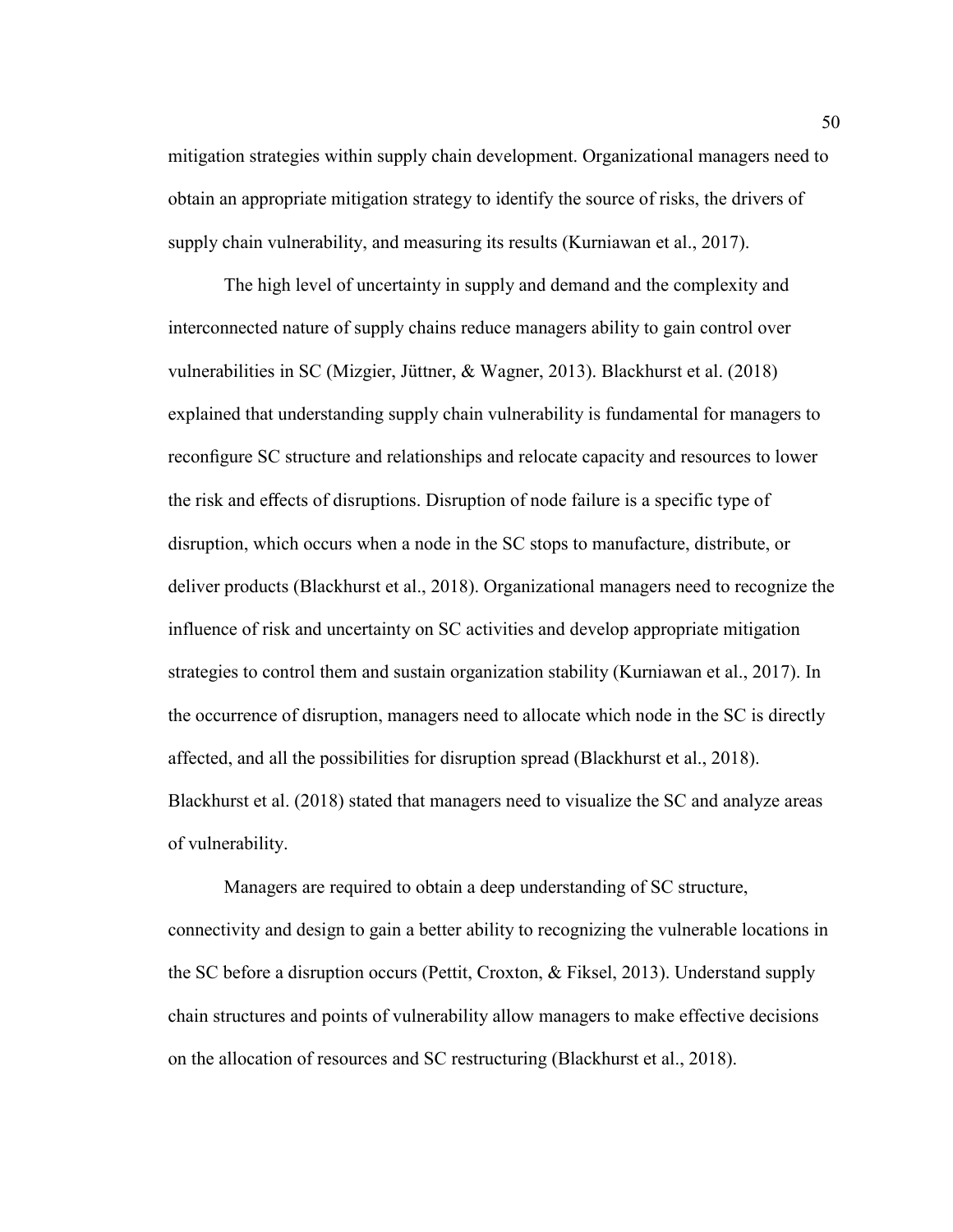Additionally, it is important and essential to understand and be aware of the structure of the supply chain and its vulnerability to disruptions (Mizgier et al., 2013). According to Bode and Wagner (2015), SC design affects organizational supply chain vulnerability to disruption. SC managers face indirect risk because the sources of the risk spread through supply chain partners and managers are often unable to control it (Kurniawan et al., 2017).

# **Transition**

In this study, I intend to discuss the strategies organizational managers can utilize to mitigate the negative results of supply chain disruption. In Section 1, I presented the foundation and background of the study, problem statement, purpose statement, the nature of the study, and the research and interview questions. Other important parts of section 1 include the conceptual framework, operational definitions, the significance of the study, and (e) review of the academic and professional literature. In Section 2, I will state the research purpose, method, and design. I will explain the role of the researcher, participants, population, and sampling procedures, and ethical research concerns. Section 2 also will cover data collection techniques and analysis method and reliability and validity. At the end of Section 2, I will provide a summary of the main issues discussed in this section. In Section 3, I will present and discuss the study findings, explain the implications for social change and professional practice, and finally offer recommendations for future research.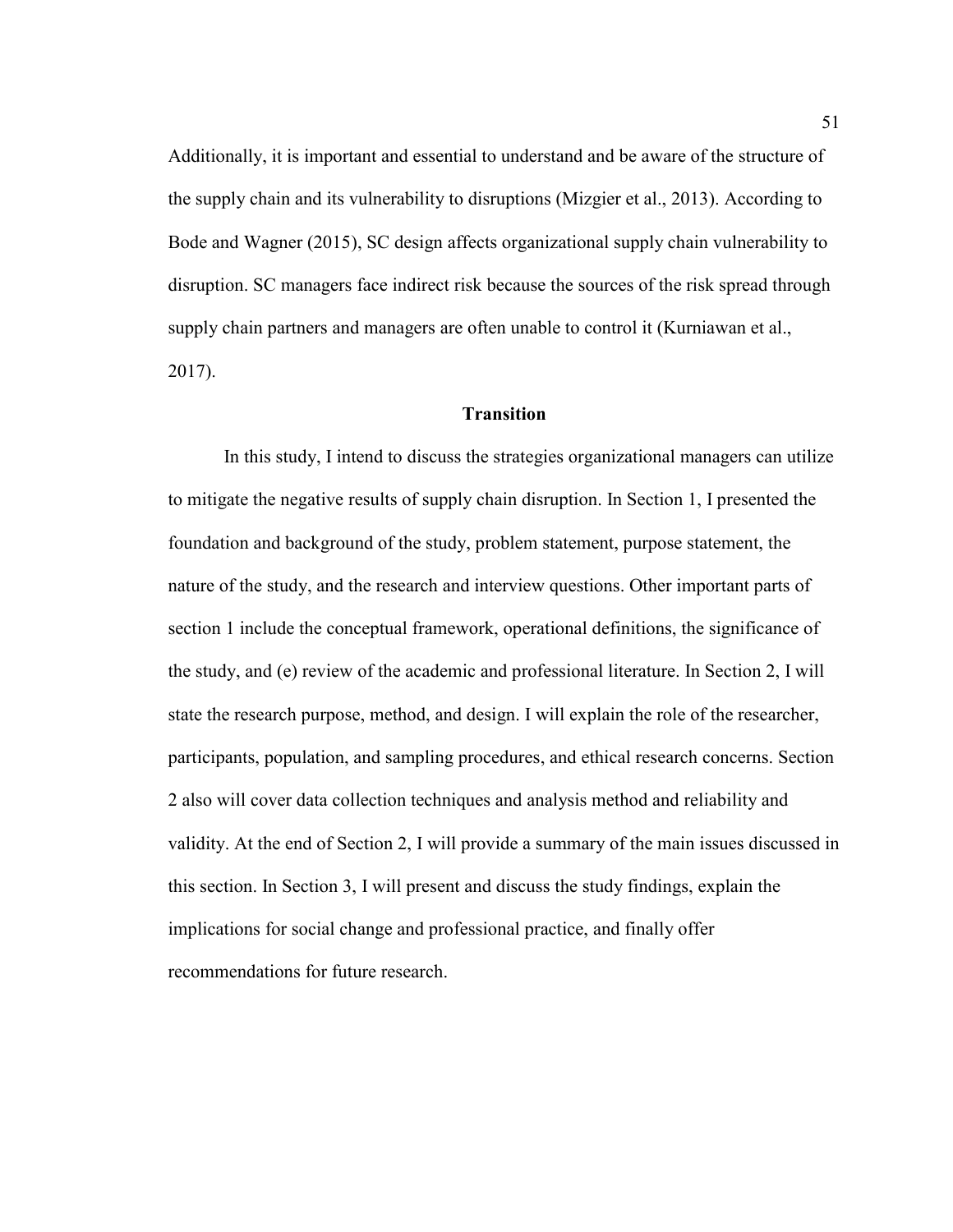#### Section 2: The Project

Section 2 contains the purpose statement, the role of the researcher, participants, research method and design, and the study population and sampling. Additionally, I explain the data collection instruments and techniques, data organization techniques, and analysis. Finally, I explain the research ethical, reliability, and validity, and end with a transition and summary.

## **Purpose Statement**

The purpose of this qualitative multiple case study was to explore the strategies some SC managers in the mining industry use to mitigate the negative results of SC disruption. The target population was four SC managers in the Jordanian mining industry located in Jordan, who successfully developed and implemented effective strategies to mitigate the negative results of SC disruption. There may be contributions to positive social change by mitigating negative results of SC disruptions, which may allow organizations to maintain success, create more jobs, save resources, and support the welfare of their employees, families, and communities.

#### **Role of the Researcher**

In qualitative research, the researcher is the key instrument of the study and must remain unbiased (Bryman & Bell, 2015; Dikko, 2016). Yin (2015) stated that quantitative research is the process of collecting, analyzing, and validating qualitative data. My role as the researcher was to design the case study, review the literature, establish an interview framework, conduct the interviews, collect and analyze the responses, and verify and report the findings. In this study, I was the primary data collection instrument; I sought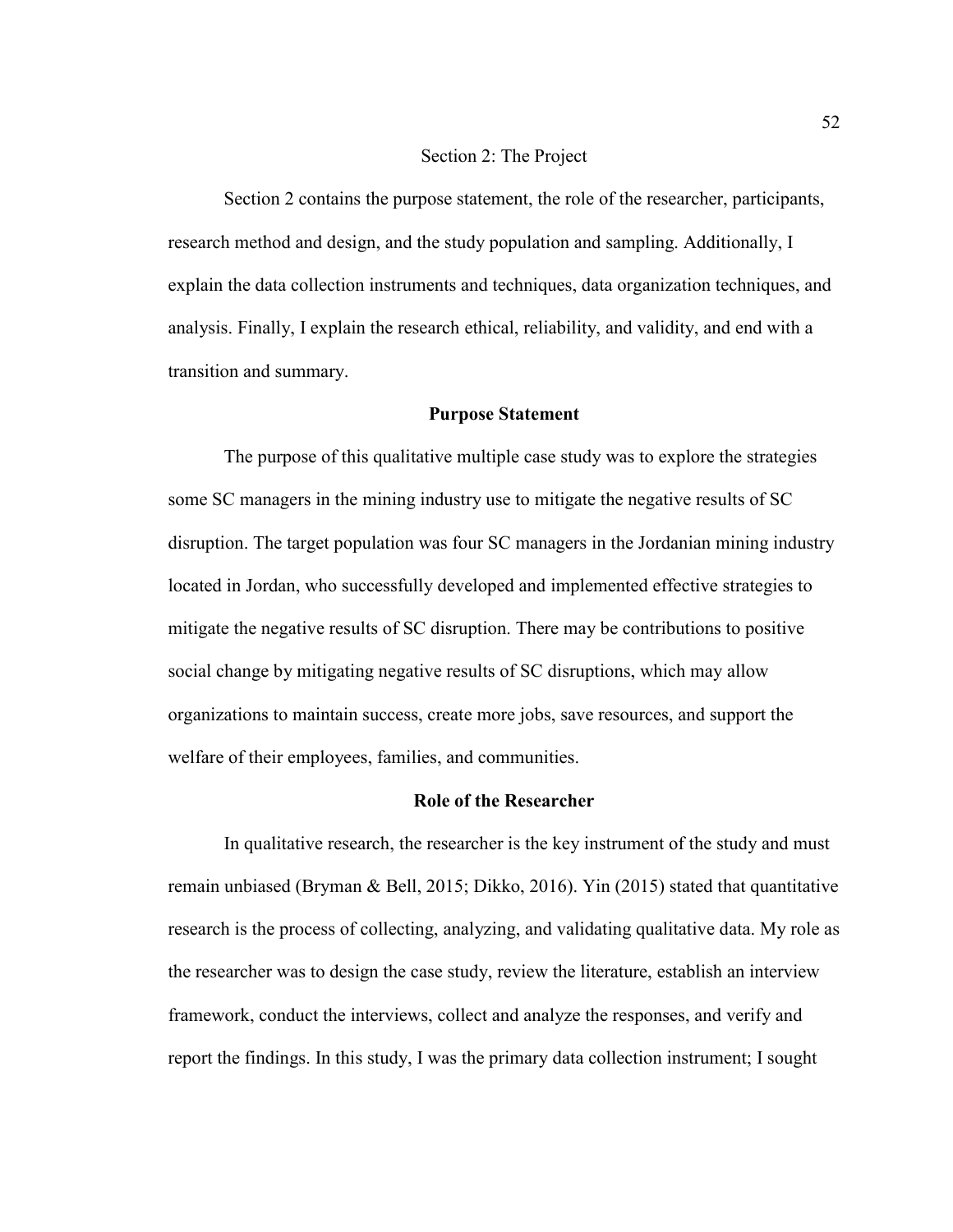permission and approval before applying the research. To collect data from the participants, I used semistructured interviews with individuals from two companies in the mining industry in Jordan. I designed the study to match the guidelines of the Walden University Institutional Review Board (IRB).

I interviewed organizational managers and gathered secondary data materials to obtain primary information. McCusker and Gunaydin (2015) explained that researchers use interview protocols to attain conformity and increase the reliability of the study instrument. I used a semistructured interview protocol, following the same steps with each participant, to gather quality data that aligns with the research question. I began each interview with approximately 10 open-ended questions. I interviewed participants from different experience levels and views to increase the validity of the study. I selected participants with the same position and with an international focus. As a researcher, I used the same interview framework to direct the participants to share their knowledge of global SC and to avoid influencing their responses. Edwards (2017) stated that using the same interview framework allows a researcher to avoid influencing the response of participants. Tunarosa and Glynn (2017) stated that researchers use an interview protocol to ensure the consistency of the research and to remain within the designed interview framework. Additionally, researchers create an interview protocol for validity and reliability (Merriam & Tisdell, 2015). Researchers create the interview protocol for a semistructured interview to ensure the interview questions align with the research questions (Castillo-Montoya, 2016).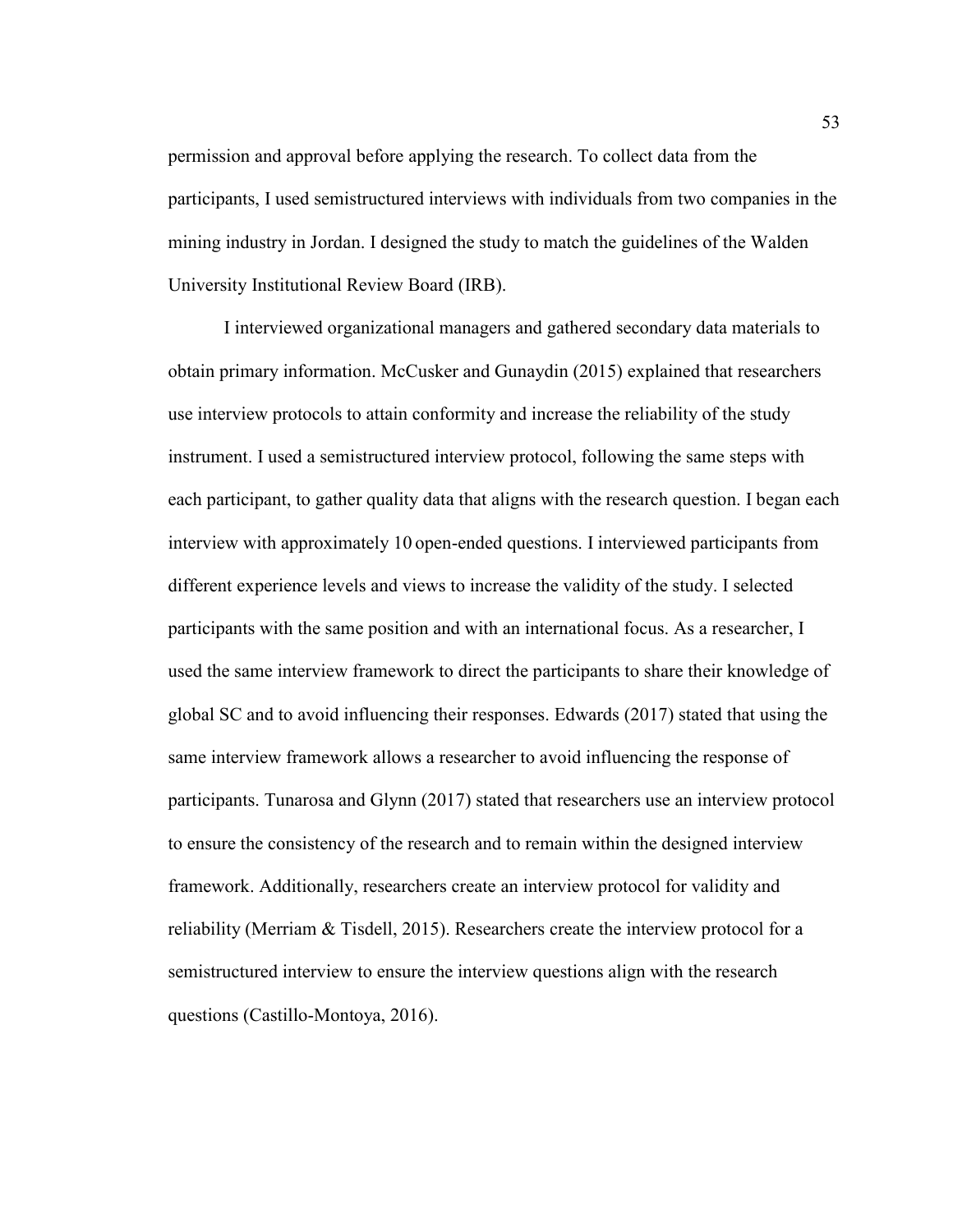To ensure an ethical framework for my research, I followed the Belmont Report (National Commission for the Protection of Human Subjects of Biomedical and Behavioral Research, 1979). Researchers use the Belmont Report as a guideline to prevent harm and increase positive results and fairness for all participants. Researchers need to treat all research participants with the same ethical considerations regarding their rights, requirements, benefits, and privileges (Brody, Migueles, & Wendler, 2015). Researchers also need to respect participants' requests and views and protect their privacy (Dasgupta, 2015; Hull & Wilson, 2017). Additionally, researchers need to show transparency and trust to increase the quality of the research, which benefits practitioners and society (Hull & Wilson, 2017). I followed the Belmont Report rules by respecting the participants' views, using consent forms with all participants, and maintaining the confidentiality of the participants during the research (Burdon & Harvey, 2016).

When researchers collect and interpret data, they need to ensure that their personal experiences do not bias the process (Smith & Noble, 2014). Biases result from a researcher's experience with the subject under investigation (Berger, 2015). Recording the collected information in a journal and frequently reviewing that information with a peer will assist researchers in identifying and mitigating biases (Berger, 2015). Member checking is another method I used to identify possible bias in the interpretation and results (Madill & Sullivan, 2017). I do not possess any current or past personal or professional experience or relationships with the target population. I have never worked in global SC. However, the increasing challenges I experienced in the industry guided me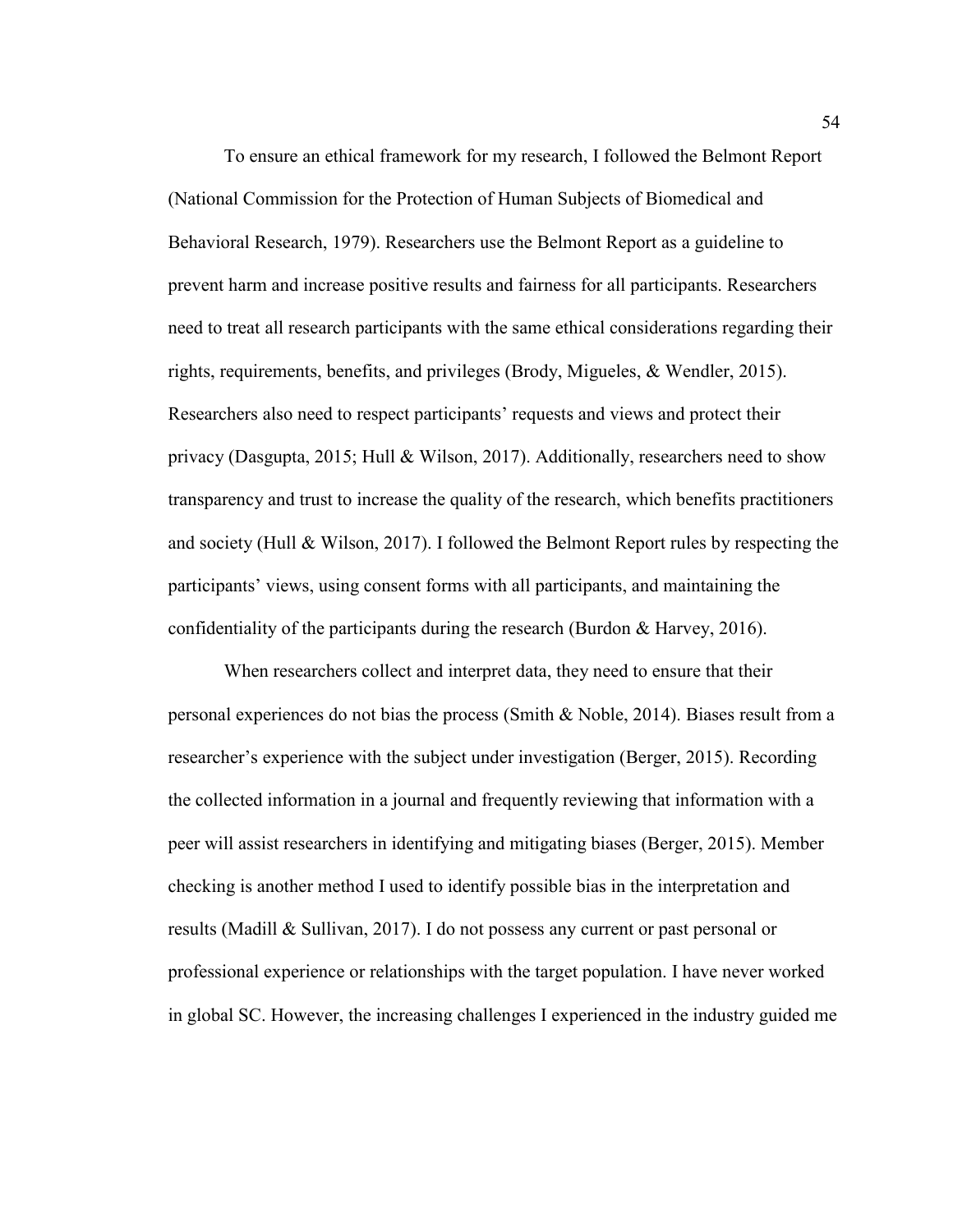to explore this study. Identifying personal experience and opinions helps a researcher recognize personal bias (Noble & Smith, 2015).

# **Participants**

For this study, I planned to choose participants using the purposive sampling approach. Researchers use purposive sampling to ensure that they choose participants with the most appropriate information and knowledge (Saunders, Lewis, & Thornhill, 2015). The measure of suitability for my study was managers who have been using successful strategies to mitigate the negative results of SC disruption. I started by obtaining permission from Walden University IRB and meeting ethical requirements. The IRB approval number is 04-04-19-0639477. After obtaining approval from IRB, I contacted the participants' organizational managers through e-mail to arrange appointments to gain access to the eligible participants (Dasgupta, 2015). The potential participants needed to be SC managers with at least 2 years' experience and full-time employment. All potential participants received information regarding the study's benefits, risks, and confidentiality via a consent form.

To provide and achieve successful qualitative research, researchers need to establish a relationship with participants (Marshall & Rossman, 2016). Researchers develop a relationship with participants to encourage them to participate and complete the study (Saunders et al., 2015). As part of the interview protocol, researchers need to develop an appropriate environment for the interview, including time and location (Skouloudis et al., 2017). Gagnon, Jacob, and McCabe (2015) stated that interview time and location are essential to a successful interview. In addition, researchers need to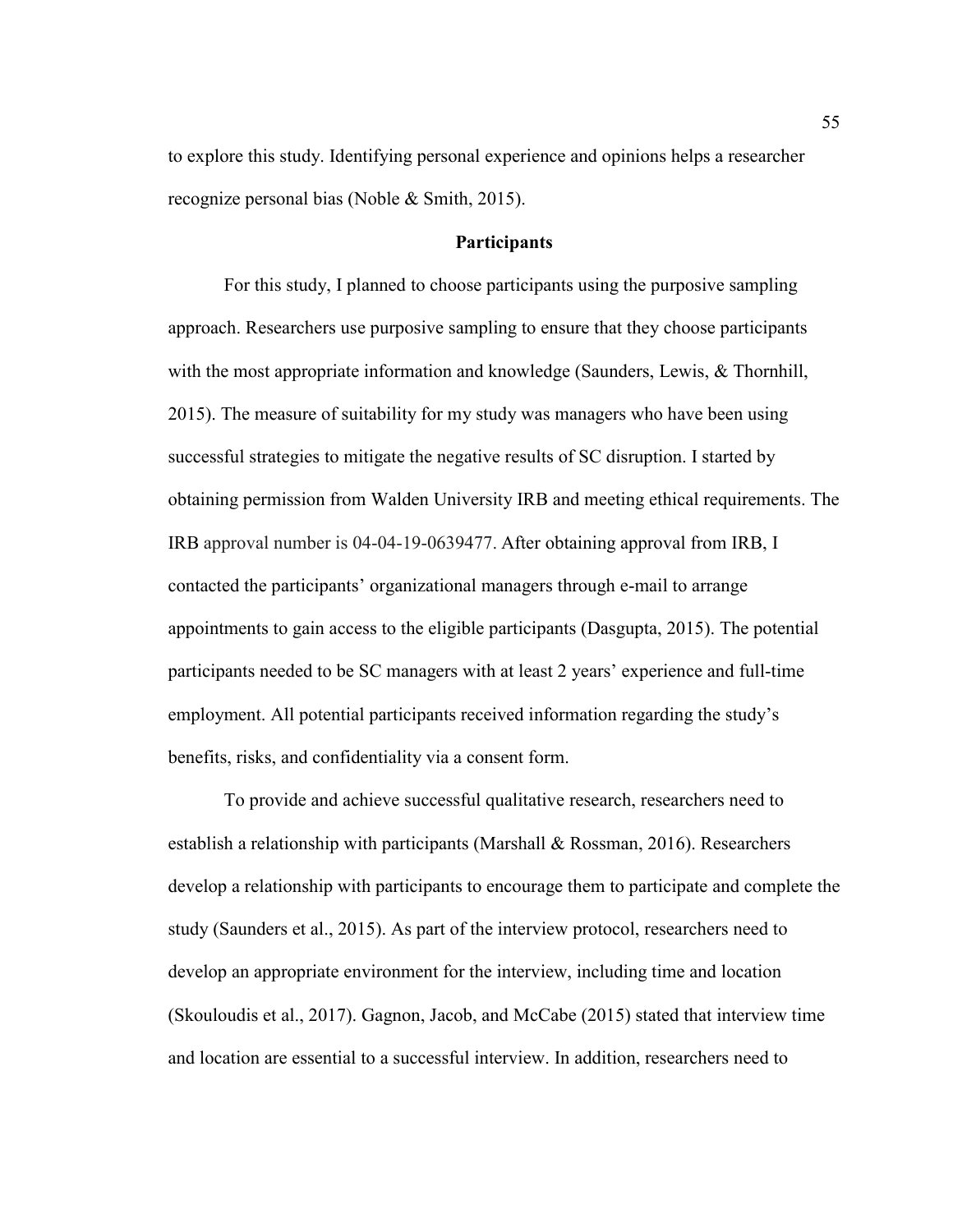provide a flexible interview environment to allow participants to freely express their knowledge and experience (Burdon & Harvey, 2016). Participants should know that they have the right to withdraw from the study at any time (McCusker & Gunaydin, 2015). I secured the gathered data from the interviews in a personal safe and will retain it for 5 years, and then it will be shredded.

## **Research Method and Design**

## **Research Method**

For the study, I used the qualitative research methodology. The qualitative design provides an in-depth analysis of the descriptive questions (Gerring, 2017). Researchers use the qualitative methodology to explain and explore the meaning of social and human behavior and decisions (Bailey, 2014). Therefore, qualitative methodology was the most appropriate design for the study. The quantitative approach was not appropriate for the study because I was not seeking to test a hypothesis or examine variables. Researchers use the quantitative approach to identify, describe, and investigate the relationship between variables (Yin, 2014). In this study, I did not use the quantitative approach because I was not studying relationships between variables. A mixed methodology is used to combine quantitative and qualitative methodology when neither methodology is sufficient alone (Turner et al., 2017). Qualitative methodology alone was most desirable for this study.

Qualitative researchers use this method to observe and understand an experience (Merriam & Tisdell, 2015). Qualitative research merges observation, documentation, and interviews to gather data (Midgley  $&$  Wilby, 2015). Additionally, the qualitative method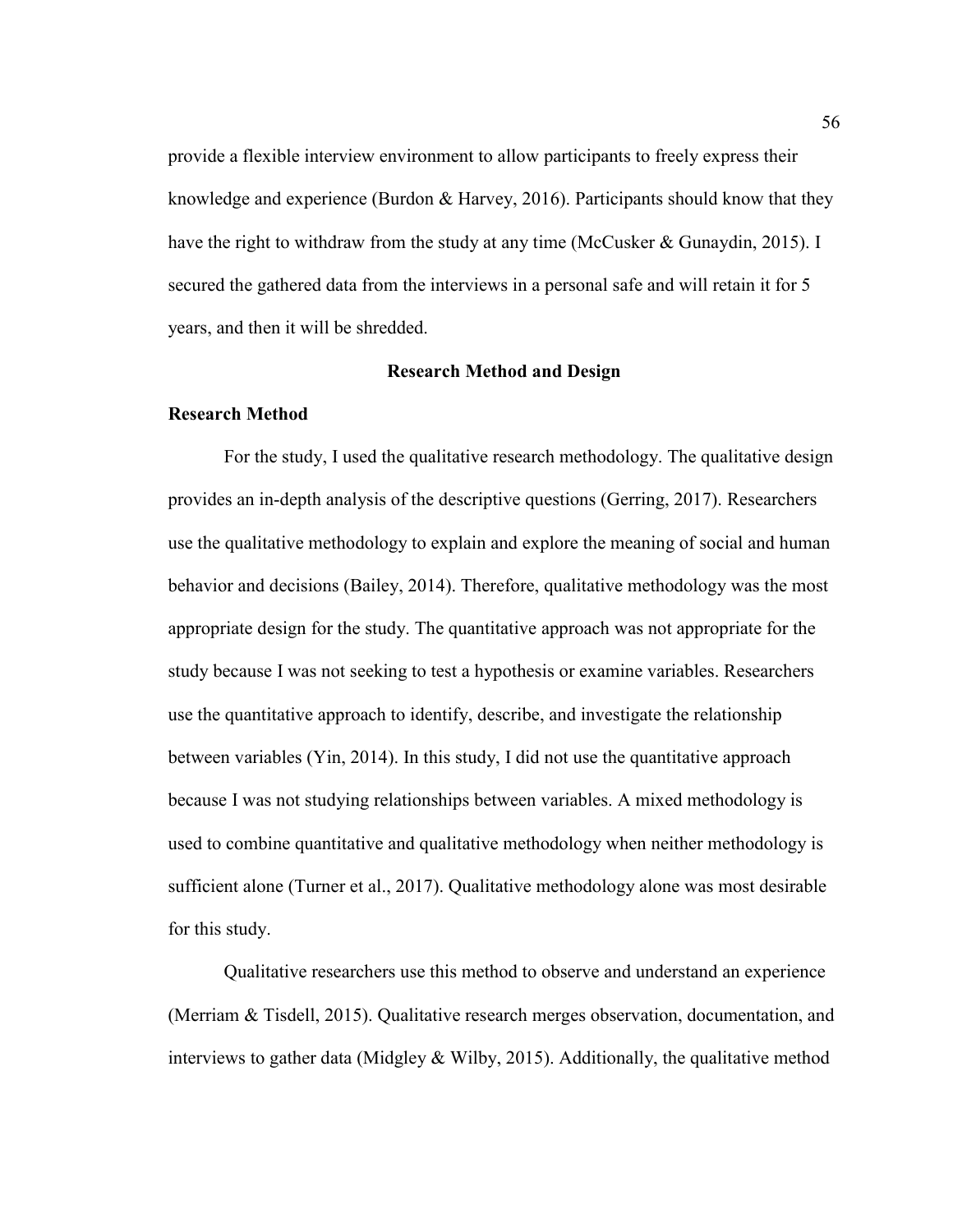allows participants to describe their understanding of their experience in their own words (Midgley & Wilby, 2015). The qualitative research method is more appropriate for focusing on human and organizational activities and reflects the individuality of the human experience (Mertens & Hesse-Biber, 2015). Tomos et al. (2015) stated that the qualitative method is an efficient methodology for studying a business problem based on human experiences and observing people in their natural locations (Lach, 2014). Qualitative research provides a better understanding of problems because of its deeper level of discovery and understanding (Bratucu & Bratucu, 2015).

### **Research Design**

For this study, I reviewed the following qualitative research designs: (a) case study, (b) phenomenology, (c) ethnography, and (d) narrative design. A multiple case study is the best design for the study, given the intricate complexity of the subject under investigation and the use of few participants. Researchers use a multiple case study to gain an in-depth understanding of a problem involving complex subjects and few participants (Park & Park, 2016; Yin, 2014). A phenomenological design was not suitable for the study because the basis of this study was not individual viewpoints. Researchers use the phenomenological design when the research involves studying members for their existing human experience in a major life event (Bentahar & Cameron, 2015). The ethnographic design was also not suitable for the study because researchers use the ethnographic design to focus on the cultures of specific groups, how people within groups interact with each other, and how culture affects the groups' member (Kruth, 2015). The narrative study design was not suitable for the study because this study was not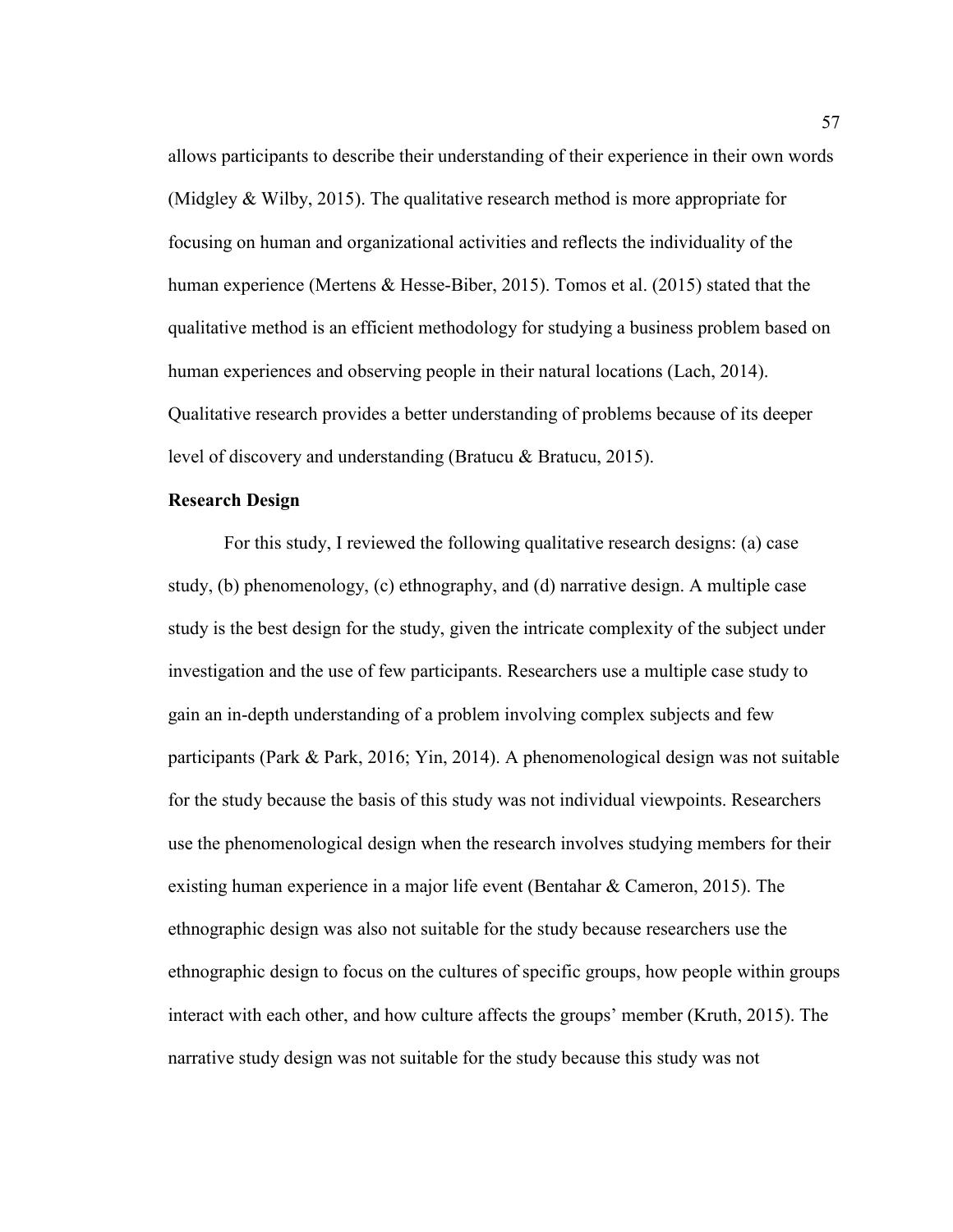concentrating on the life experiences of individuals over time or analyzing their experience (Garud, Gehman, & Giuliani, 2016).

The multiple case study is an in-depth investigation of experience or a topic within its natural environment without any restrictions (Cacheche, Santos, Santos, & Akabane, 2015; Merriam & Tisdell, 2015; Runfola et al., 2017). Researchers use multiple case studies to expand their understanding of a subject and capture its individuality (Hyett et al., 2014). Mertens & Hesse-Biber (2015) stated that the case study design is the most appropriate design in business research. Case study research provides in-depth, a general explanation of the phenomenon in its real location (Abro, Khurshid, & Aamir, 2015). Because of this, a multiple case study is the most appropriate design for my study.

In qualitative research, researchers focus on a single topic and ask the study participants the same questions in all interviews (Fusch & Ness, 2015; Hennink, Kaiser, & Marconi, 2017; Saxena, 2017). To achieve data saturation, a researcher will continue asking questions and obtaining information until no new ideas or information appear (Gladwell, Badlan, Cramp, & Palmer, 2015). Member checking is a method that researchers use to ensure the consistency of the study information through the confirmation of the data by the participants (Anderson, 2017; Birt, Scott, Cavers, Campbell, & Walter, 2016; Varpio, Ajjawi, Monrouxe, O'Brien & Rees, 2017). I will use member checking by allowing the participants to confirm my interpretation and understanding of their interview responses. Researchers confirm the interpreted information to obtain accurate information to enhance the reliability and credibility of the study (Fusch & Ness, 2015; Merriam & Tisdell, 2015; Muir, 2014).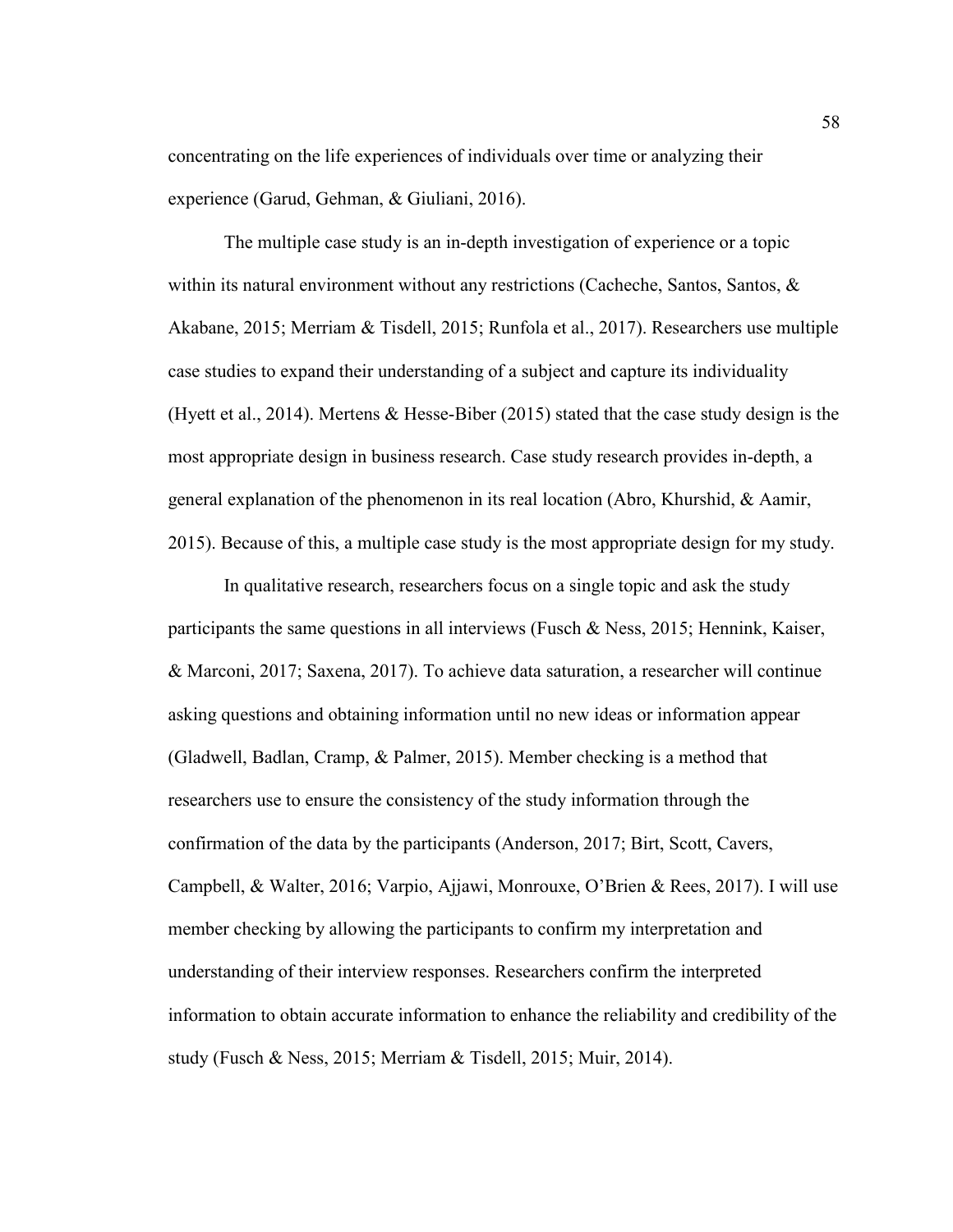### **Population and Sampling**

The target population is SC managers in the Jordanian mining industry. I will purposively choose SC managers based on their experience and knowledge of the global SC and those who have successfully implemented strategies to mitigate the effect of SC disruption. Researchers are required to decide the appropriate number of participants, the specific requirements for those participants, and the proper interview protocol for a study (Etikan, Musa, & Alkassim, 2016). McCusker and Gunaydin (2015) explained that the target of sampling is to identify the appropriate sample that matches the research design. Researchers use purposeful sampling to identify the most appropriate participants who have the required experience and knowledge to answer all the interview questions about the subject under examination (Boddy, 2016; Carman, Clark, Wolf, & Moon, 2015). In purposive sampling, researchers select specific participants who match specific criteria to achieve and deliver the goal of the research (Bryman & Bell, 2015). Gligor, Holcomb, and Stank (2013) defined purposive sampling as a nonprobability sampling method that researchers use to select individuals who can provide useful insights regarding the subject investigated in a study. Participants in a purposive sample provide more data about the subject under investigation (Tunarosa  $& Glynn, 2017$ ). A purposive sampling includes participants with unique and independence experiences and knowledge. Participants from the purposive sample add more value and richness to the study (Suen, Huang, & Lee, 2014). Suen et al. (2014) considered purposive sampling an appropriate process for a qualitative case study because the researchers can obtain the best information about a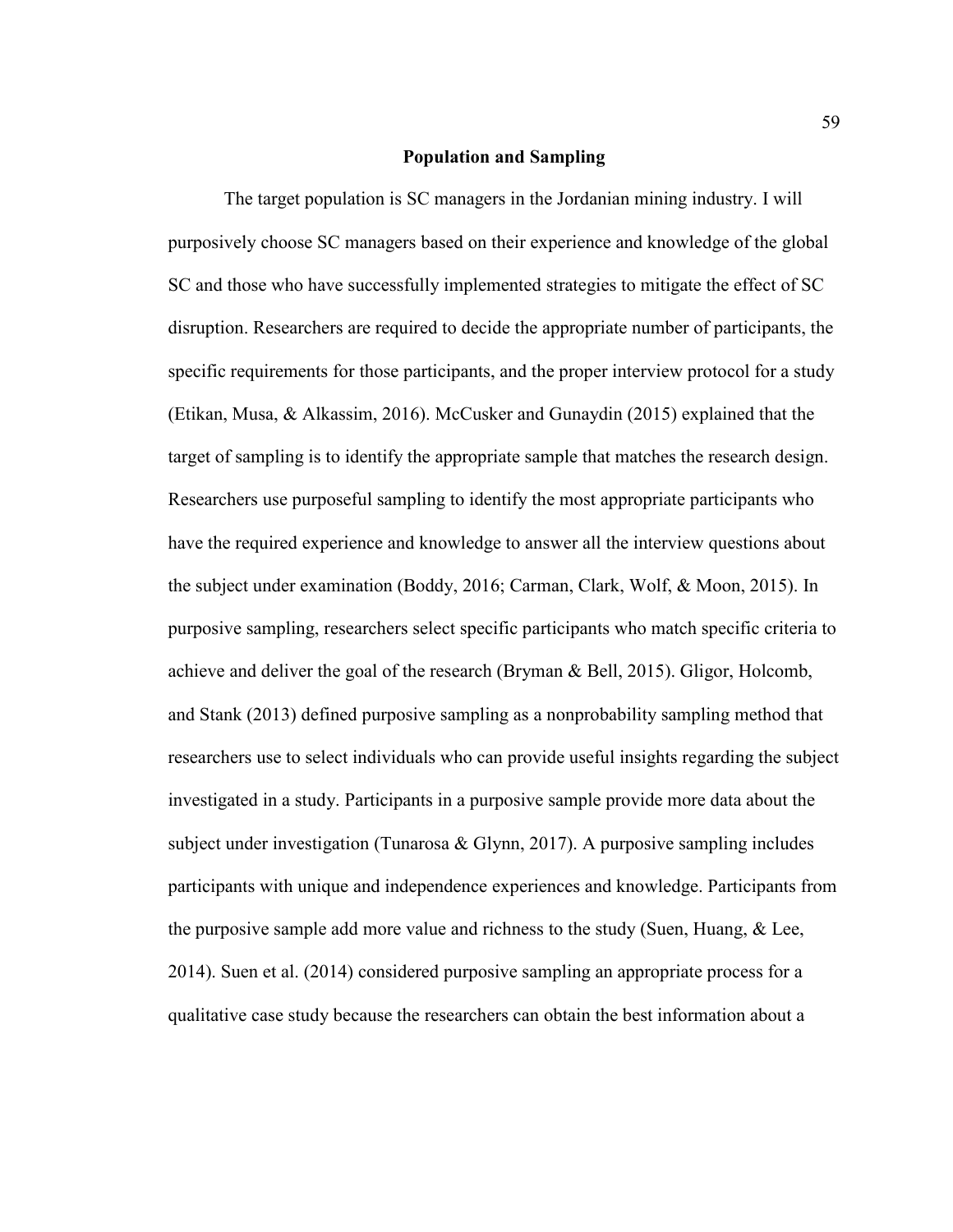certain topic from participants (Elo et al., 2014). Researchers with purposive sampling need to use their judgment to select the sample (Elo et al., 2014).

Researchers need to address the number of participants in order to obtain all the required information; however, it needs to be limited to allow the researcher to perform a detailed coding process in a limited time (Gheondea-Eladi, 2014; van Rijnsoever, 2017). Malterud, Siersma, and Guassora (2016) stated that researchers need to consider the purpose of the study as the main driver to determine the sample size. According to Gibbs, Shafer, and Dufur (2015), researchers need to be practical when deciding the sample size; a suitable sample considers a central issue and increases the credibility of the study analysis and reporting. Yin (2014) stated that a sample size of three participants might be acceptable to reach data saturation. Researchers in qualitative research attempt to gather a satisfactory amount of information to understand the research subject (Gentles, Charles, Ploeg, & McKibbon, 2015).

Data saturation is a method that researchers use to determine a suitable sample size for the research (van Rijnsoever, 2017). Researchers reach data saturation when they cannot obtain any new information from interviews, member checking, and document reviews (Fusch & Ness, 2015; Hennink et al., 2017; van Rijnsoever, 2017). Data saturation is an instrument researcher employ to ensure the sufficiency and quality of the collected information (Marshall et al., 2013). Researchers consider saturation as an essential element in qualitative research because it ensures a full representation of A study under investigation (Gergen, Josselson, & Freeman, 2015).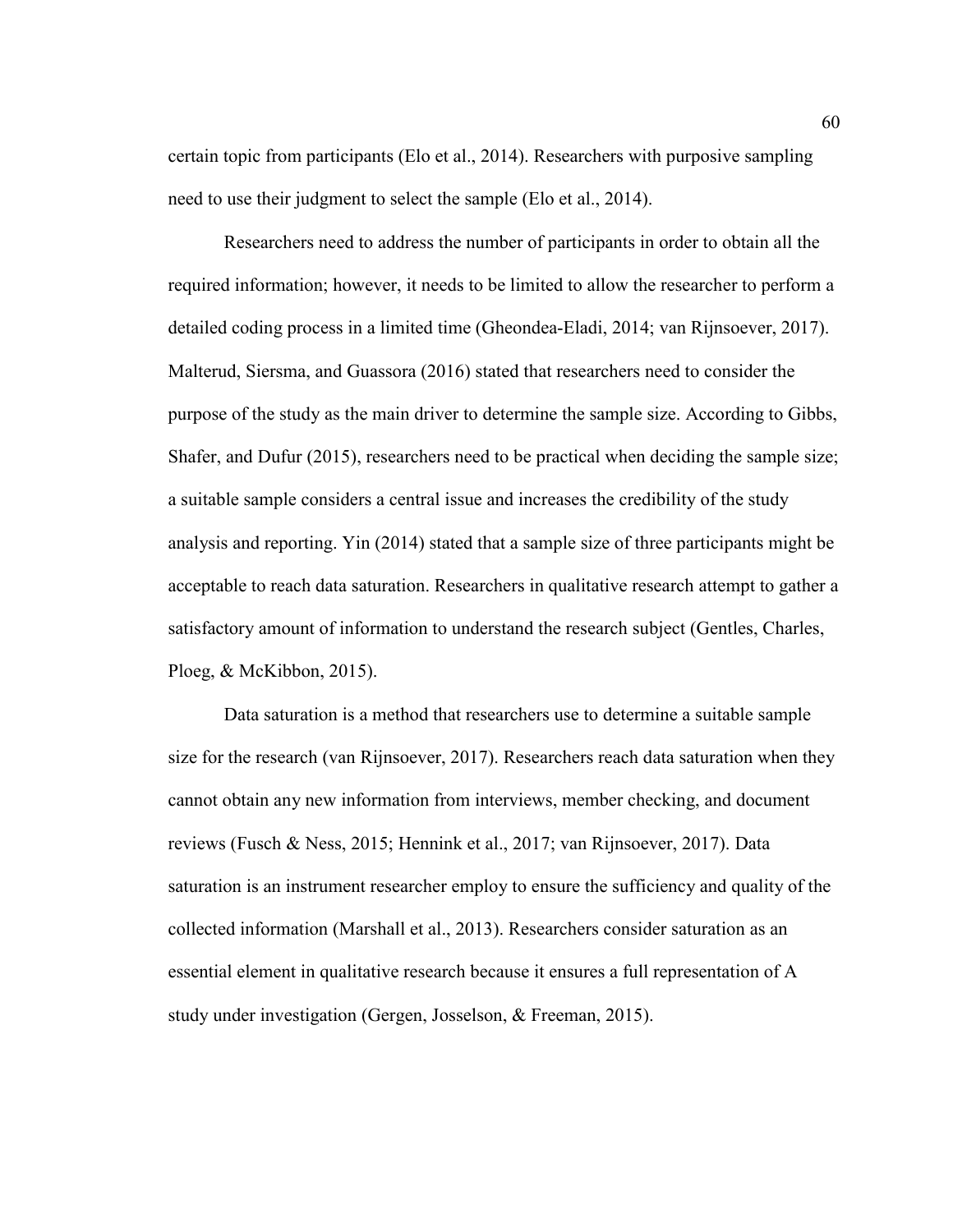To confirm data saturation in the research, I intend to use member checking after conducting my preliminary analysis and interpretation of the interviews. Member checking allows participants to confirm the accuracy of my interpretation of their responses in follow up interviews (Chih-Feng, Ching-Jung, Walters, & Ching-Yieh, 2016; Harvey, 2015; Simpson & Quigley, 2016). During the first interview, researchers obtained in-depth information. The second interview is a follow-up, and the third interview offers a chance for member checking (Abro et al., 2015). When conducting the interview, researchers need to ensure the privacy of the participants and provide a secure location that is also convenient (Yin, 2014). Interview location and space are essential features of the interviewing process (Gagnon et al., 2015; Moore, 2015; Taylor et al., 2015).

### **Ethical Research**

I conducted this study after obtaining approval from the Institutional Review Board and follow Walden University's IRB guidelines. The standards for IRB approval include reducing risks to participants, the validation of risk versus benefit, documentation, voluntary consent of participants and participant confidentiality and an ethical subject (Blackwood et al., 2015). In any research, the safety and confidentiality of the participants is an essential element (Ellis, 2016). The roles and responsibilities of a researcher are to guard the secrecy of the participants by assigning them numbers or different names; this process encouraged them to participate in the study (Edwards, 2017). The university research ethics committees are responsible for the supervision and review of research proposals concerning human participants (Gallagher, Mcdonald, &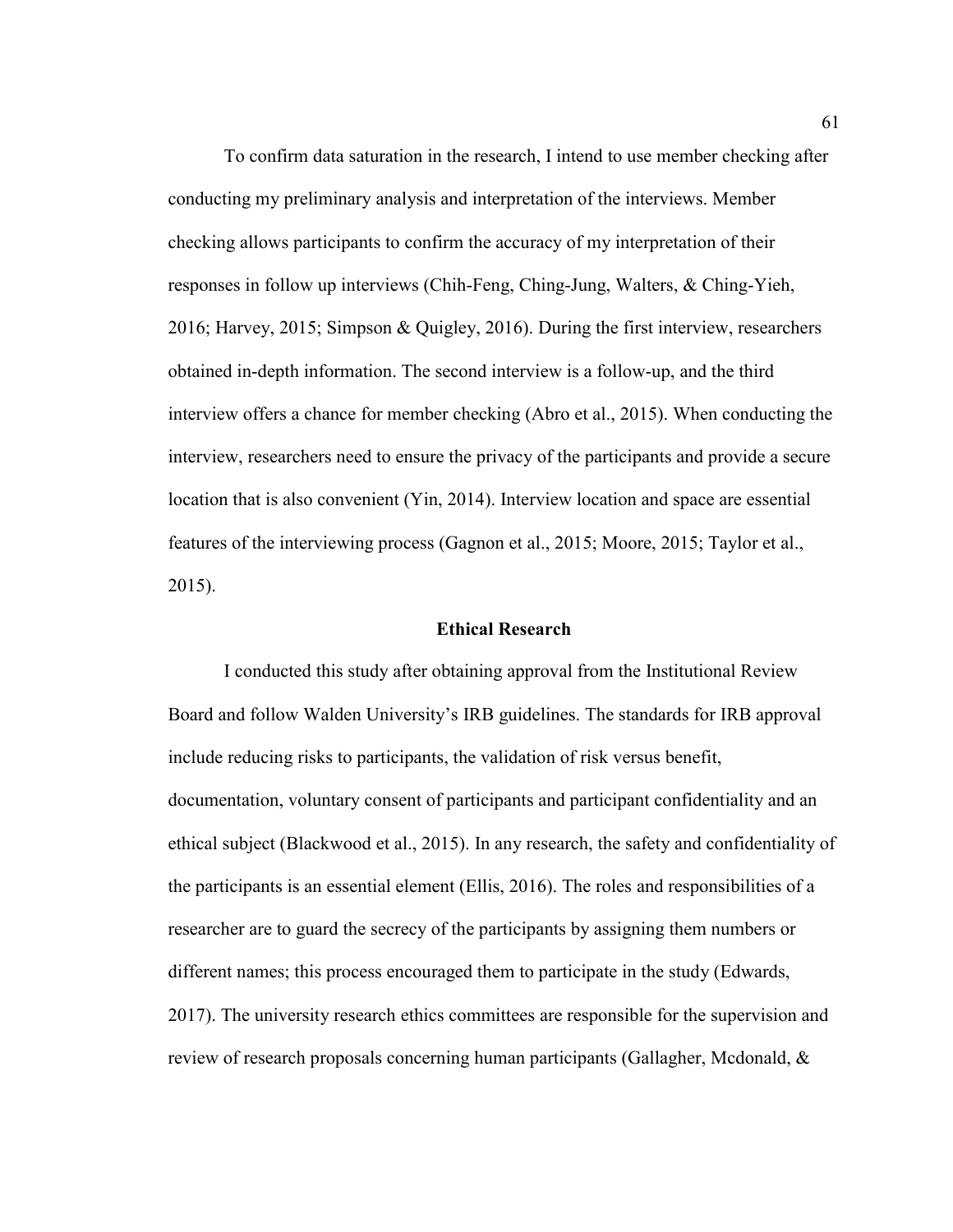Mccormack, 2014). After obtaining the IRB approval, I asked the participants for their email addresses. Then I sent them an electronic invitation to participate in the study. The e-mail contained a description of the purpose of the research and its benefits (Gibbs et al., 2015). In addition, the email provided extra information on how to maintain the participants' and their employer's privacy. I sent the participants informed consent, which ensures both the protection of the participant and the transparency of the study (Yin, 2014). I informed the participants that their participation is voluntary, and I did not provided any compensation. I also notified the participants that they can withdraw from the study at any time. After obtaining the acceptance of my proposal, I scheduled a faceto-face interview with the participants. Participants are required to sign and return an informed consent form to ensure they agree to participate in the study voluntarily and that their identities will remain confidential and private (Marshall & Rossman, 2016; Dasgupta, 2015; Midgley & Wilby, 56 2015). Researchers need to ensure that they will secure the identity and privacy of the participant (Hiriscau, Stingelin-giles, Stadler, Schmeck, & Reiter-theil, 2014). I notified the participants that I saved all written information in a safe in a secure place for 5 years, and after 5 years, I will destroy all the information. The American Psychological Association guidelines and the law highlight the importance of maintaining confidentiality (Rosales, 2014). Researchers are not allowed to publish the name or any other identifying descriptions of the participants to maintain confidentiality (Adinoff, Conley, Taylor, & Chezem, 2013).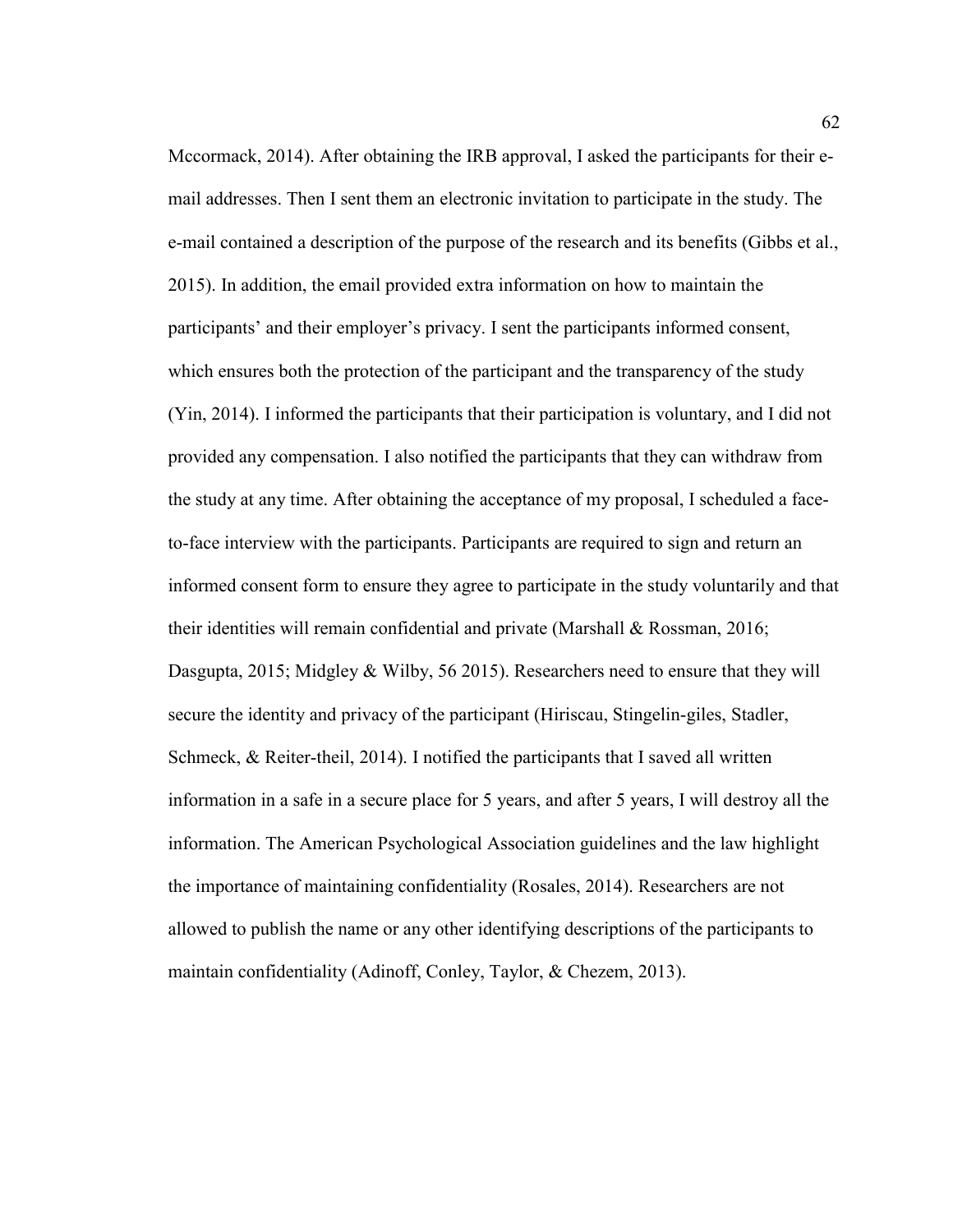#### **Data Collection Instruments**

In a qualitative study, the researcher is the primary data collection tool (O'Sullivan, 2015; Cypress, 2017). For the study, I will be the primary data collection tool. Researchers gathered qualitative information by using open-ended questions and combining it with secondary information (Baillie, 2015; Merriam & Tisdell, 2015; Morse, 2015). I collected information by conducting semi-structured interviews and reviewing organizational materials to obtain general data about the subject. I conducted face-to-face semistructured interviews to gather the research information. I used the same open-ended questions to guarantee the consistency of all interviews. During the study, researchers need to observe their personal biases and win participants' trust during the research process (O'Sullivan, 2015).

Researchers use an interview protocol to improve the trustworthiness of their studies (Amankwaa, 2016; Castillo-Montoya, 2016), by ensuring the alignment between research questions and interview questions and process (Castillo-Montoya, 2016). Interview protocols cover the study information, details for information collection, and the interview process (Yin, 2014). Researchers use interview protocols to ensure the transparency, consistency, and reliability of the interview process (Amankwaa, 2016; Edwards, 2017). Additionally, the researcher needs to have a clear understanding of the purpose of the study and stay aligned during the interview and data collection stage (Abro et al., 2015; Ellis, 2016).

I conducted an individual, face-to-face semistructured interviews to ensure the personal privacy of the participants and to maintain the personal element of the research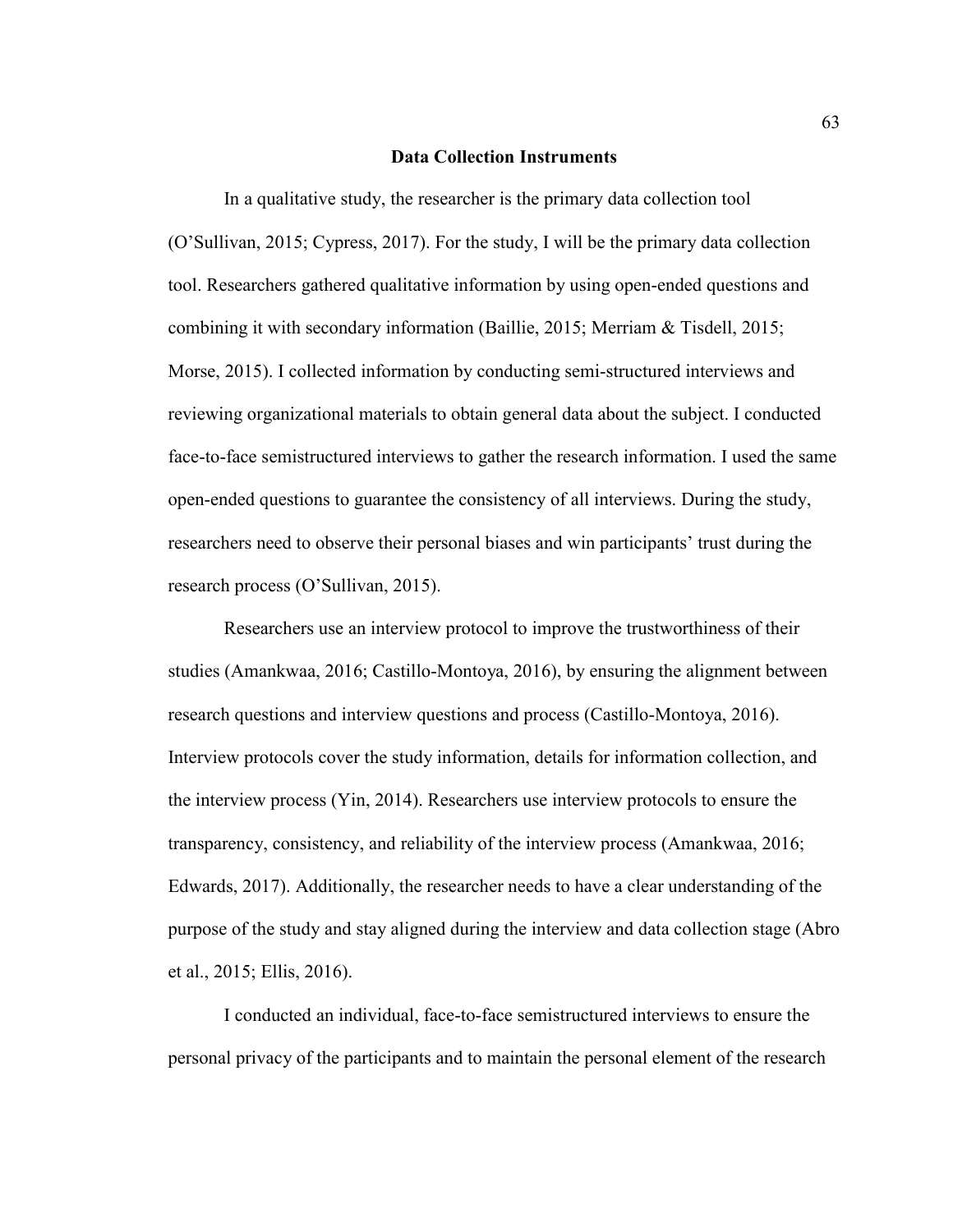(O'Sullivan, 2015). In the semistructured interviews, I asked open-ended questions to allow participants to explain and share their knowledge, the point of view, and experience in their own words. Participants needed to feel important and appreciated during the study (Saunders et al., 2015). Researchers consider semistructured interviews to be the most effective technique to obtain a richer understanding of the participant's experiences and effectively address the research question (Midgley & Wilby, 2015).

Researchers use member checking to ensure the credibility and validity of the collected data; many other researchers utilize member checking in their research for the same reason (Pushnoi, 2015; Hadi & Closs, 2016). Member checking provides an opportunity for the study participants to re-evaluate the interpretation of their data to ensure accurate and effective interpretation (Dasgupta, 2015; Burdon & Harvey, 2016). Triangulation is another process that researchers deploy to validate the study findings through multiple sources of information, entities, theories, or to use a different method for data collection (Dasgupta, 2015). For my study, I used a different source of data triangulation, including observation and semistructured interviews, to increase the study reliability and accuracy of the collected data.

The member checking process starts after the researcher finishes the interviews, the interpretation and summarizing of the collected data (Caretta, 2016; Gledhill  $\&$ Harwood, 2014; Rieck, 2014; Wiens, Kyngäs, & Pölkki, 2016). Researchers followed up with participants to perform member checking to ensure data saturation and accuracy (Chih-Feng et al., 2016; Harvey, 2015; Simpson & Quigley, 2016). In my study, I used a digital voice recorder with all participants throughout the interviews to confirm the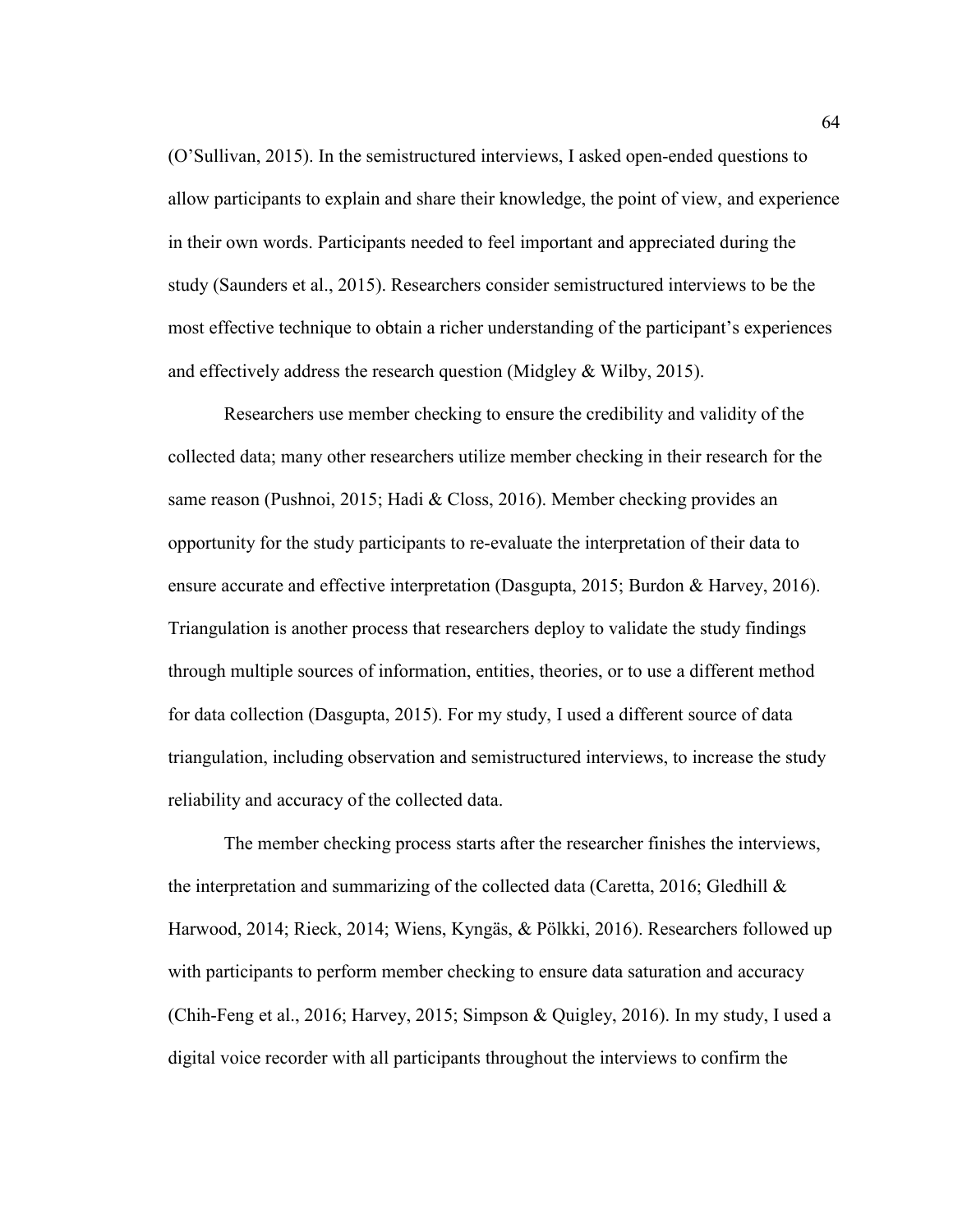trustworthiness of the study and coding. Researchers use digital recordings in interviews to obtain a method of auditing and validity (Nordstrom, 2015). For the member checking, I conducted a follow up interviews with the study participants.

# **Data Collection Technique**

In this study, I was the main data collection instrument. I collected information through in-depth and open-ended questions in semistructured interviews. I reviewed organizations documents. The following research question guided the interview questions: What strategies do managers in the mining industry use to mitigate the negative results of SC disruptions? In qualitative research, the researcher decides the data collection techniques that best align with the theoretical framework and the purpose of the study (Merriam & Tisdell, 2015). Data collection involves obtaining permission to conduct the research, establishing a strategy for sampling, identify an appropriate method for recording information, data storage, and the expectation of ethical conduct (McCusker & Gunaydin, 2015). Qualitative researchers must choose the most appropriate data collection techniques that will best describe the subject under investigation (Hammer & Berland, 2014).

In a qualitative study, researchers mainly perform face to face interviews, audio recordings, and recording the collected data (Merriam & Tisdell, 2015; Morgan, Pullon, Macdonald, McKinlay, & Gray, 2017; Setia, 2017). Researchers conduct interviews because they offer more flexibility to direct and rephrase the interview questions for extra information when something different or new appears during the interview process (Bryman & Bell, 2015; Tunarosa & Glynn, 2017). Marshall and Rossman (2016)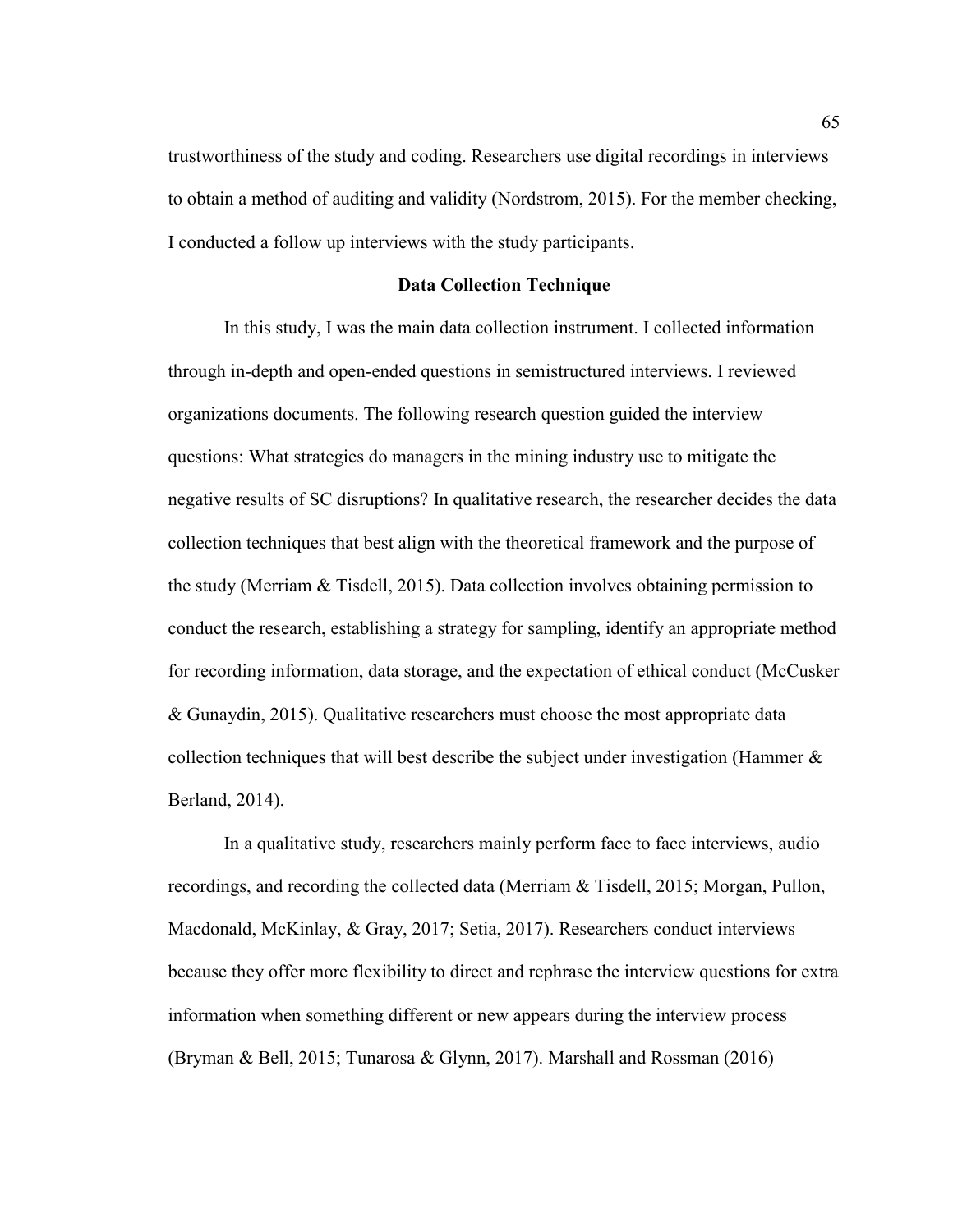explained that interview questions improve the study of human issues and behaviors. Additionally, researchers use interview questions as guidelines and as references (Saunders et al., 2015). Before conducting an interview, researchers need to make sure that the study participants understand the purposes of the study and interview (Merriam & Tisdell, 2015). Researchers need to ensure the participants understand that they are volunteering without any restriction and can withdraw anytime they want (Yin, 2015). Additionally, researchers must acknowledge the participants of the audio recording and obtain their approval (Vincent & Blandford, 2017).

Ibrahim and Edgley (2015) stated that open-ended questions are appropriate for qualitative interviews because they explore participants' experiences, standards, and knowledge, and gathered rich, descriptive data (Yin, 2015). Researchers need to select proper participants who have an adequate amount of information to enhance the richness of the study (Onggo & Hill, 2014). During the interview, researchers need to select exploratory questions where an additional explanation may add richness to the information and study (Merriam & Tisdell, 2015). Researchers need to ask the interview questions within an appropriate time frame, or the participant may feel pressured (Merriam & Tisdell, 2015). Face-to-face and semistructured interviews boost qualitative research's validity and trustworthiness (Deakin & Wakefield, 2014). Semistructured, face to face interviews allow researchers to achieve an in-depth understanding of a topic and provide flexibility with participants to personally exchange information in a secure place (Dong et al., 2016; Merriam & Tisdell, 2015).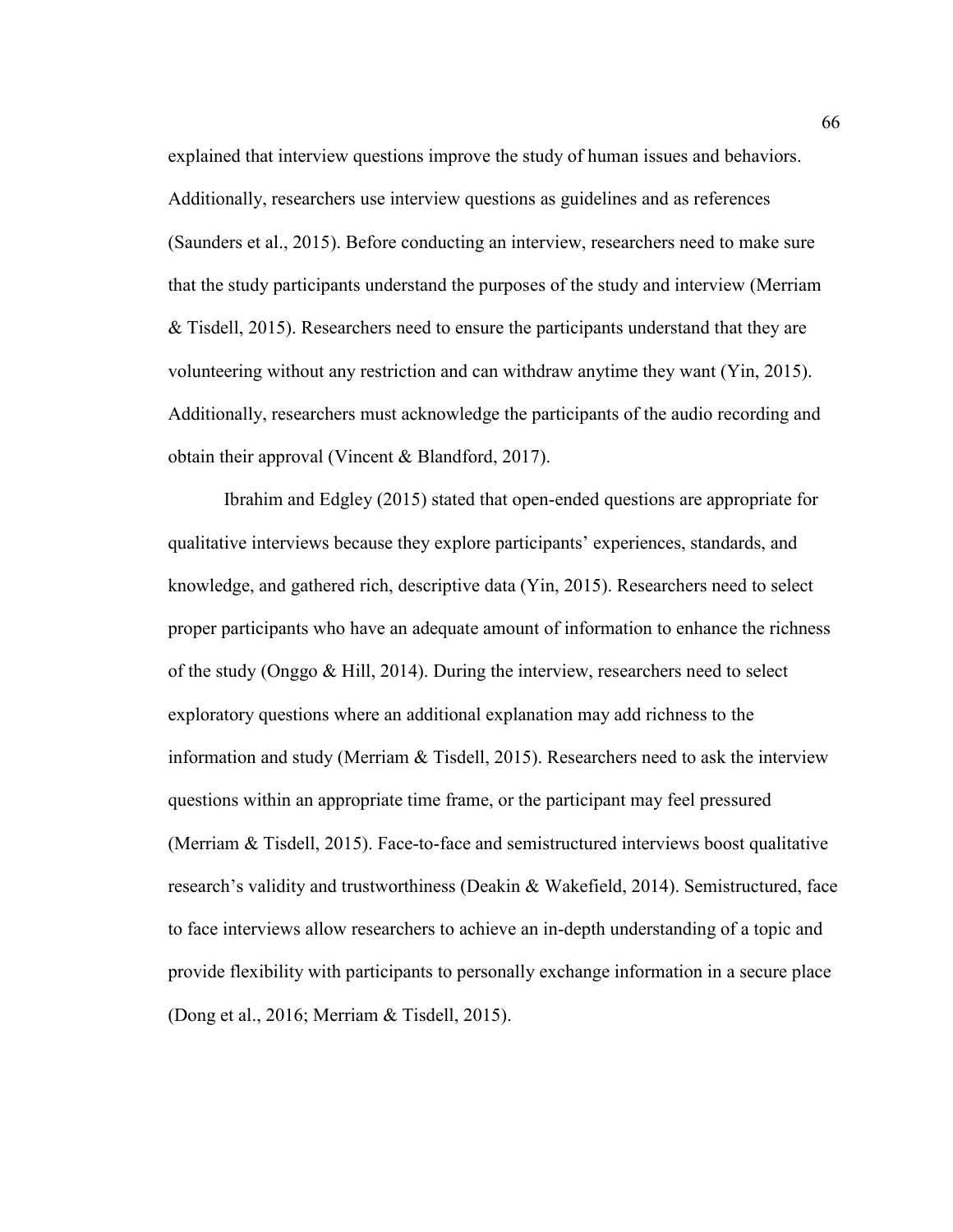Researchers depend on member checking to enhance the credibility of the interview data (Amankwaa, 2016; Connelly, 2016). Researchers utilize member checking to increase the reliability and validity of the collected data (Anderson, 2017; Birt et al., 2016; Malagon-Maldonado, 2014). After performing the interview, researchers give the study participants an interpreted summary of the interview transcripts to review and send back to the researchers, which summarize the member checking (Birt et al., 2016; Kornbluh, 2015; Madill & Sullivan, 2017). For this study and after obtaining the IRB approval, I contacted the study participants, explain the purpose of the study, ensure that they understand their rights and the requirements, then let them sign the informed consent form. After that, I started the questioning process. I informed the study participants that I recorded the interview and that I took notes.

## **Data Organization Technique**

In qualitative research, researchers use different devices to record interviews (Cypress, 2017; Nordstrom, 2015; Scheel-Sailer, Post, Michel, Weidmann-Hügle, & Baumann Hölzle, 2017). Qualitative study information includes audio, transcripts, notes, video, or any documents gathered during the study (Baškarad, 2014; Merriam & Tisdell, 2015; Yin, 2015). Researchers use computer-aided qualitative data analysis software (CAQDAS) to help organize the unstructured qualitative data (Chowdhury, 2015; Merriam & Tisdell, 2015; Yin, 2014). Researchers enhance the research trustworthiness when they are transparent during the research process (Amankwaa, 2016; Connelly, 2016; Cypress, 2017).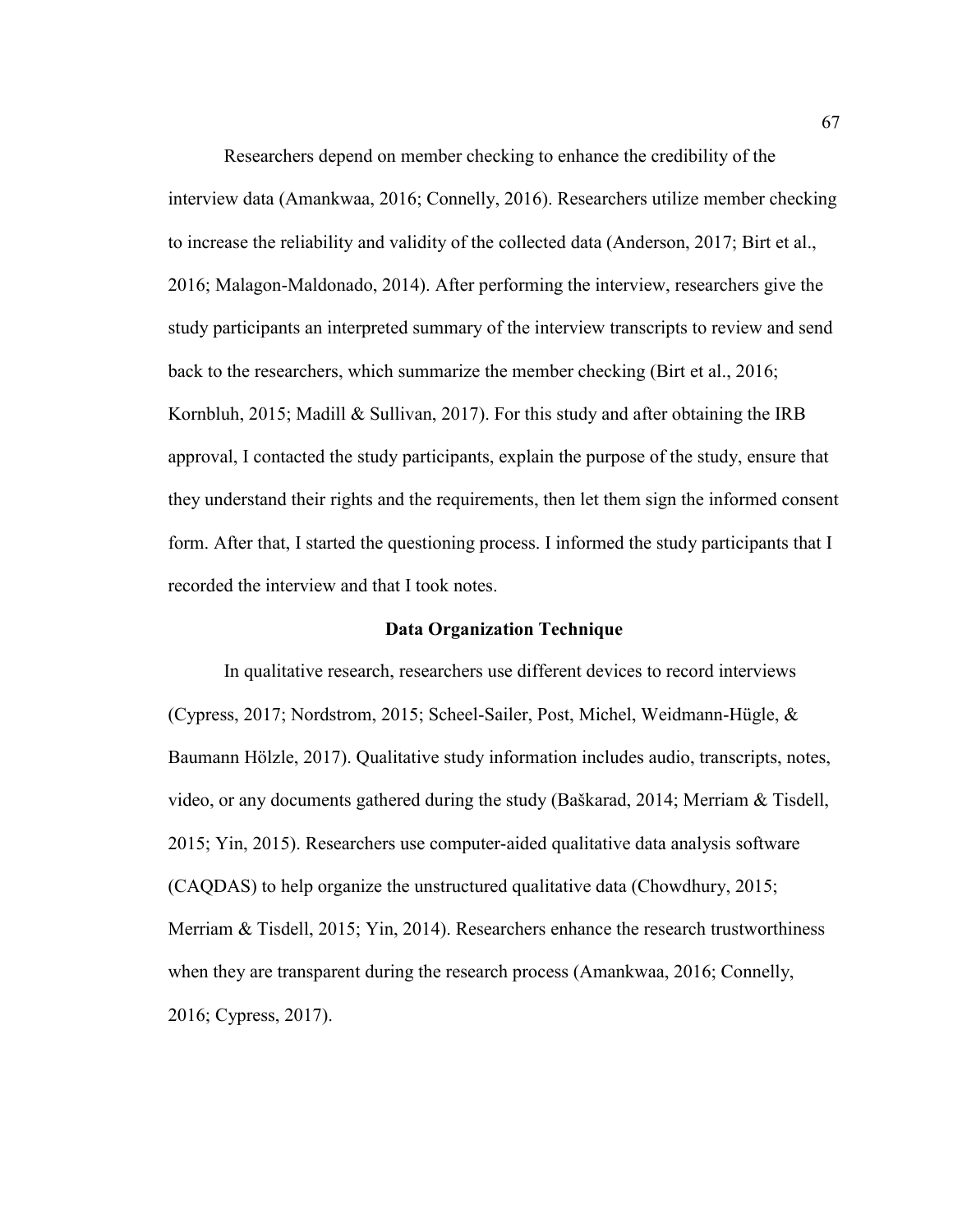In the study, I used NVivo 11 to code the interview transcripts. Ferreira, Moreno, Brandao, and Cerqueira (2016) explained that NVivo and Atlas.ti accomplish the same purpose of qualitative data analysis. Researchers recommended NVivo and Atlas.ti for qualitative analysis (Kaefer, Roper, and Sinha, 2015). NVivo stores and organizes the collected data for easy referencing (Mertens, & HesseBiber, 2015). I also used a voice recorder during the interview. When using the voice recorder, I created one electronic file for each recording, which represents one interview. I provided different names for each participant to ensure privacy, confidentiality, and to track the data. I saved the collected data in printed and written forms in a secure place for five years. I used my personal computer to save all collected data, protected by a password.

#### **Data Analysis**

For this study, I used computer software NVivo to create a coding system and other documentary analyses. Researchers perform data analysis by identifying and assessing the importance of all the collected information (Yin, 2014). The data analysis process includes searching, coding, organizing, and modeling the data interpretation to evaluate its significance (Sinkovics, Penz, & Ghauri, 2008; Xu & Storr, 2012). Researchers use computer software as a tool to assist them in the analysis process. However, researchers need to sustain their creativity, sociological assessments, and common sense during the interpretation process (Klüber, 2014). Researchers use NVivo software to enhance the data analysis process through data management, data entry, visual forms, and reporting (Bazeley & Jackson, 2015).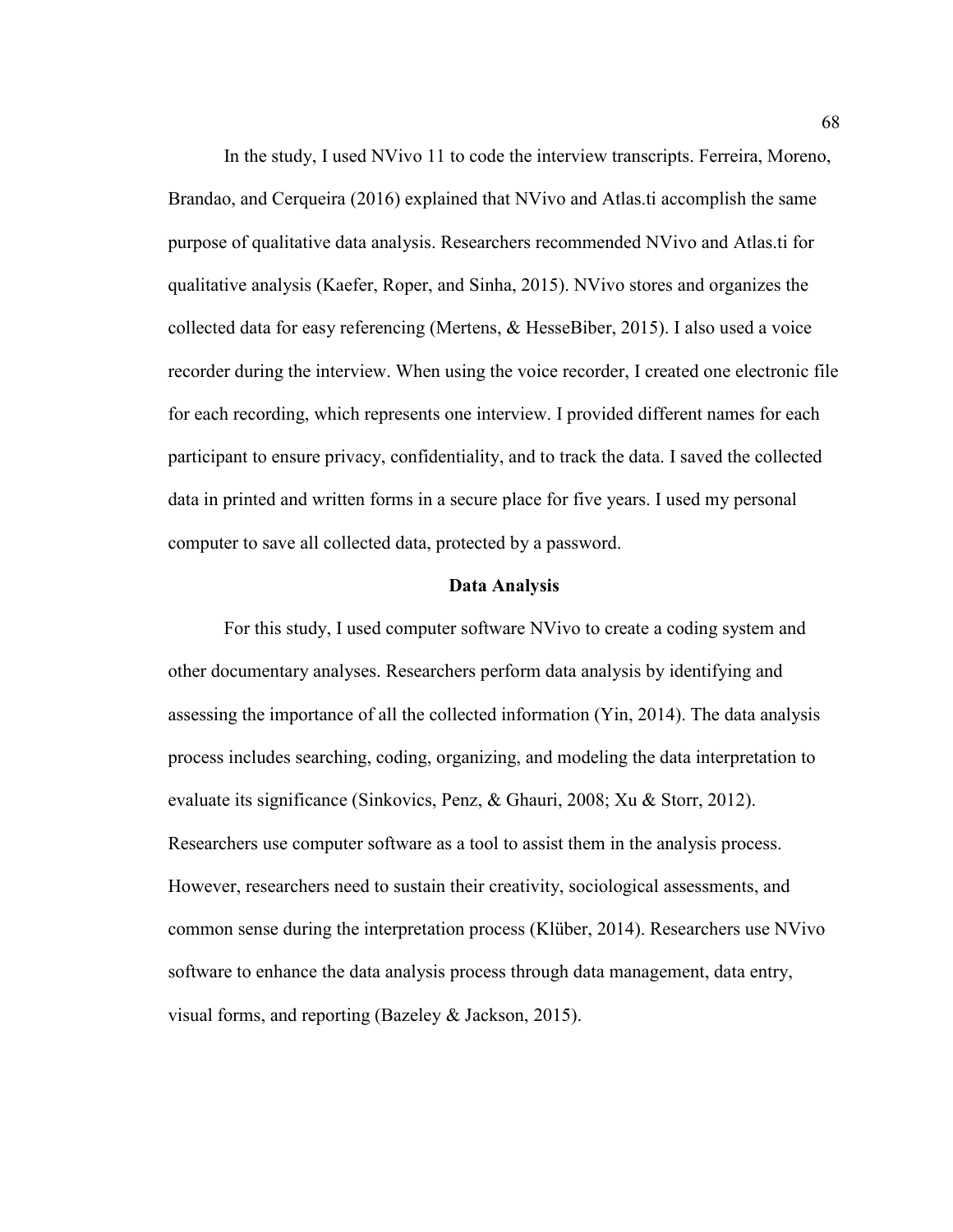For this multiple case study, I collected data from open-ended questions in a semistructured interview besides organizational documents, member checking, and research notes. I used the triangulation method as a part of data analysis. McCusker and Gunaydin (2015) defined triangulation as the process of utilizing two known topics to discover an unknown third point. In qualitative research, researchers use the methodological triangulation procedure to assess case study data (Yin, 2014). Researchers validate the results of the data collection process from multiple data sources involving interview responses, personal notes, member checking, and organizational materials, which increase the validity of the study (Dasgupta, 2015; Kern, 2016).

Researchers use methodological triangulation in qualitative multiple case studies because it allows the researcher to verify the study data from a different source (Edwards, 2017). Researchers use methodological triangulation to obtain a complete picture of the topic than use a single type of data (Gibbs et al., 2015). For the methodological triangulation, I will use within-method. Within-method uses two or more data collection techniques for the same study. Researchers can enhance the study results by triangulation obtained from the confirmation of the results using different sources (Abro et al., 2015; Mertens & Hesse-Biber, 2015).

Yin (2015) suggested the five-phase cycle: (1) compiling, (2) disassembling, (3) reassembling, (4) interpreting, and (5) concluding data. For this study, I followed Yin's suggestions to analyze the study data. Compiling is the process of organizing primary data in a meaningful way and is the first step in data analysis (Essary, 2014). In the disassembling step, I grouped and labeled the words and phrases into themes to find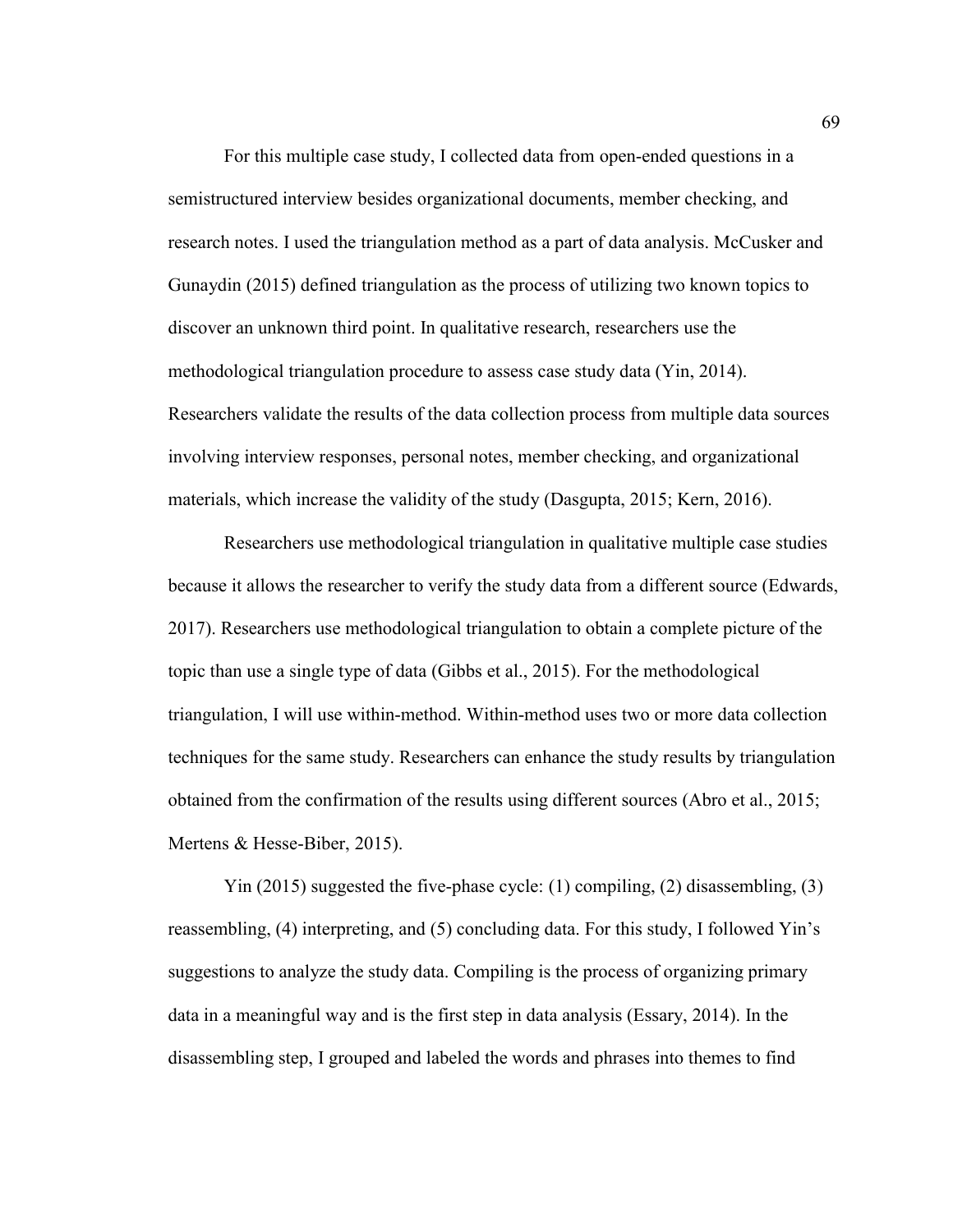meaning before reassembling it (Bengtsson, 2016). I used Nvivo software to code and produce an emerging theme from the coding process (Essary, 2014). Reassembling is the third phase, which includes placing the data together in related coding categories (Bengtsson, 2016). Yin (2014) stated that researchers need to group the data in order of significance to answer the research question. Researchers attain data saturation once there are no new themes obtained from the data (Hennink et al., 2017). I continued reassembling the data until I reach data saturation. The fourth step is interpreting. After I reassemble the data into themes, I offered a detailed interpretation of the differences and similarities of patterns that will appear. Yin (2015) explained that the interpreting step is the basis of the qualitative study. I used Nvivo software to assist in the interpretation of the data. I used the member checking technique to ensure interpretation accuracy. The final step is concluding data. Researchers in the conclusion step can communicate and display their findings and draw conclusions (Yin, 2014).

 In the study, I used NVivo software to code the interview transcripts. I used NVivo to arrange, analyze, and attain themes of the collected data. Mertens and Hesse-Biber (2015) stated that researchers have successfully used NVivo to identify the relations in the data and obtain new understandings, address mutual patterns by examining consistencies, convergences, and differences in data. Woods et al. (2016) stated that researchers utilize NVivo for its ability to evaluate nodes within a complex matrix. Establishing a database of the study data is one of the essential aspects of the study (Yin, 2015). Additionally, Bryman and Bell (2015) stated that there is a need to use an interview procedure to code each interview separately and identify a common coding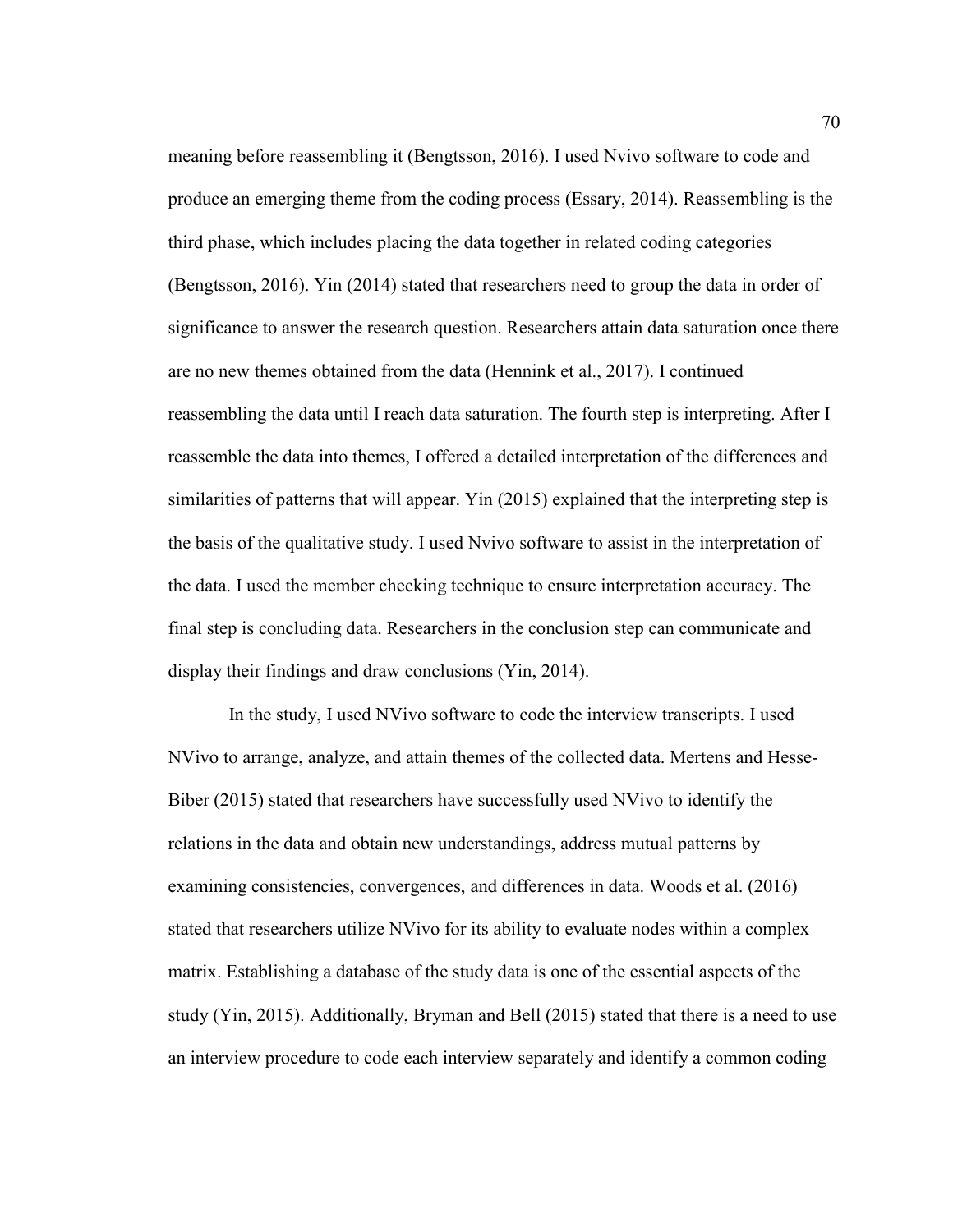framework for all the data. Researchers combine the study data to achieve a better understanding of the topic, which is more appropriate than using each source separately (Abro et al., 2015).

## **Reliability and Validity**

Reliability and validity reflect the accuracy and correctness of the research (Gheondea-Eladi, 2014). Researchers need to ensure that the qualitative research process is consistently reliable and valid (Cypress, 2017; Leung, 2015; Noble & Smith, 2015). Reliability means that data and processes within the study are dependable (Leung, 2015). Validity relates to the suitability of the researcher's selections, including methodology, instruments, processes, and data (Leung, 2015). Researchers use reliability, integrity, transferability, and confirmability to achieve the trustworthiness of a qualitative study (Cope, 2014; Hadi & Closs, 2016; Yin, 2014).

# **Reliability**

Reliability refers to the consistency of individual researchers (Ellis, 2016). Reliability of research includes an in-depth explanation of the data collection procedures, analysis, and interpretation (Sotiriadou et al., 2014). Dasgupta (2015) and Grossoehme (2014) stated that to enhance reliability, researchers need to record the study data accurately. Researchers need to use the same procedures in all participant interviews without changing any processes (Tunarosa  $\&$  Glynn, 2017). Using more than one sources to collect data is a standard process in qualitative research. Methodological triangulation can enhance the reliability of the collected data (Eriksson, 2013; Nilsson, Castro, Rivas, & Arts, 2015). Data triangulation involves using various sources of information to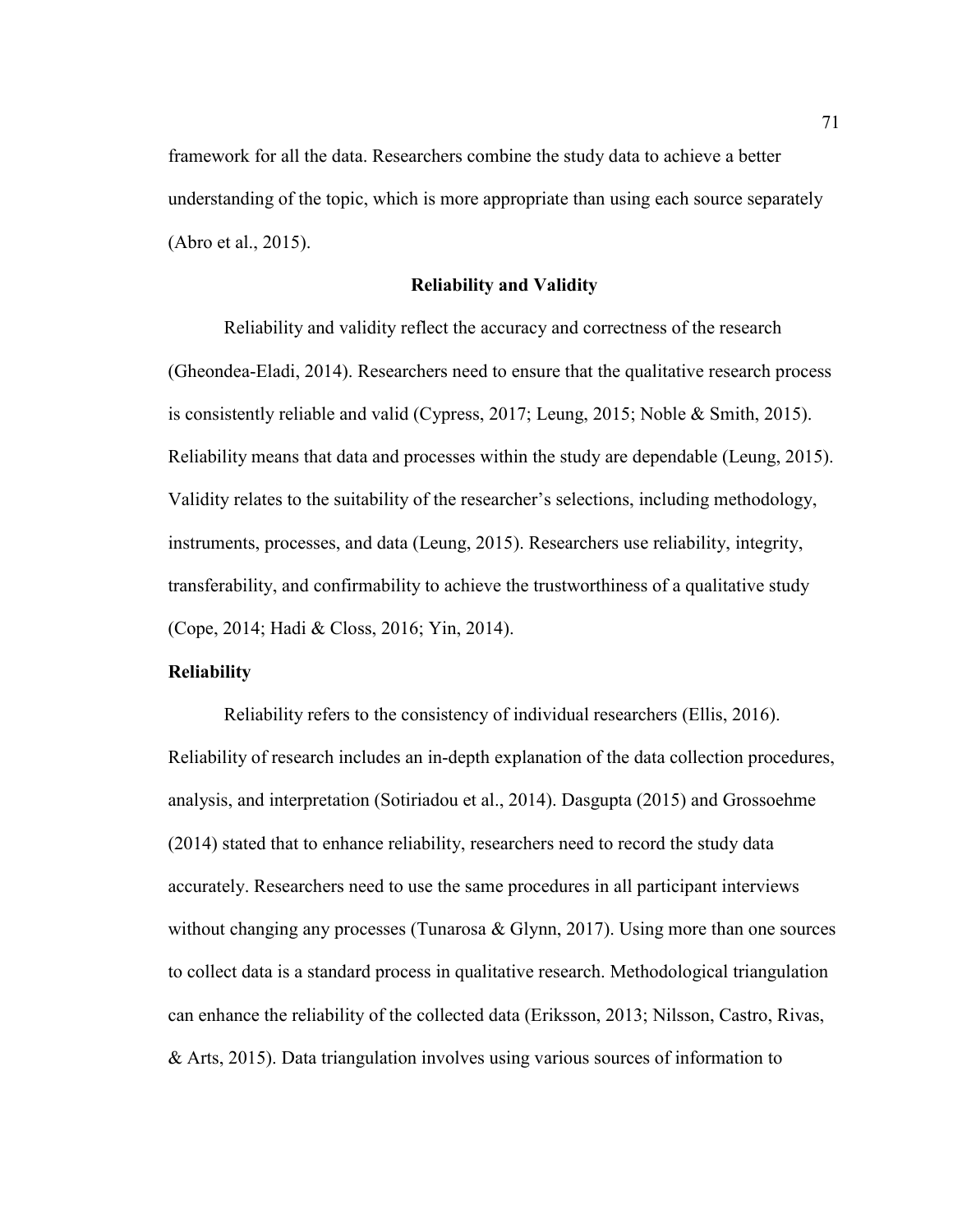increase the strength of the study (McCusker & Gunaydin, 2015). Researchers collect data from different participants because each participant provides different perceptions and has had different experiences (Gibbs et al., 2015). Member checking and data saturation is another important method to ensure the reliability of THIS study. Data saturation is essential for research quality and improves the reliability of the study (Fusch & Ness, 2015). Furthermore, using software programs helps the investigative process of coding and analyzing the data and make it more accessible to researchers. Therefore, it increases the study credibility, replicability, and importance (Sinkovics et al., 2008). **Validity** 

 Validity indicates that the study is credible, which refers to the realistic and convincing nature of the researching process (Burdon & Harvey, 2016). To ensure research credibility, researchers need to deploy member checking to allows participants to correct mistakes in interview interpretations (Dasgupta, 2015). Member checks provide a chance for the participant to deliver additional information or clarify their responses (Bryman & Bell, 2015). Researchers use dependability, credibility, transferability, and confirmability to report the trustworthiness of qualitative research (Cope, 2014; Hadi  $\&$ Closs, 2016; Yin, 2014). Cypress (2017) explained that researchers deliver dependability via the clarity of research procedures, analysis, and conclusions. Researchers identify the potential bias and limitations of the study to increase the dependability of the study (Cypress, 2017). Additionally, researchers provide clear and visible procedures in the research methods to enhance the study dependability (Cypress, 2017; Hadi & Closs, 2015; Noble & Smith, 2015). Researchers consider data saturation as another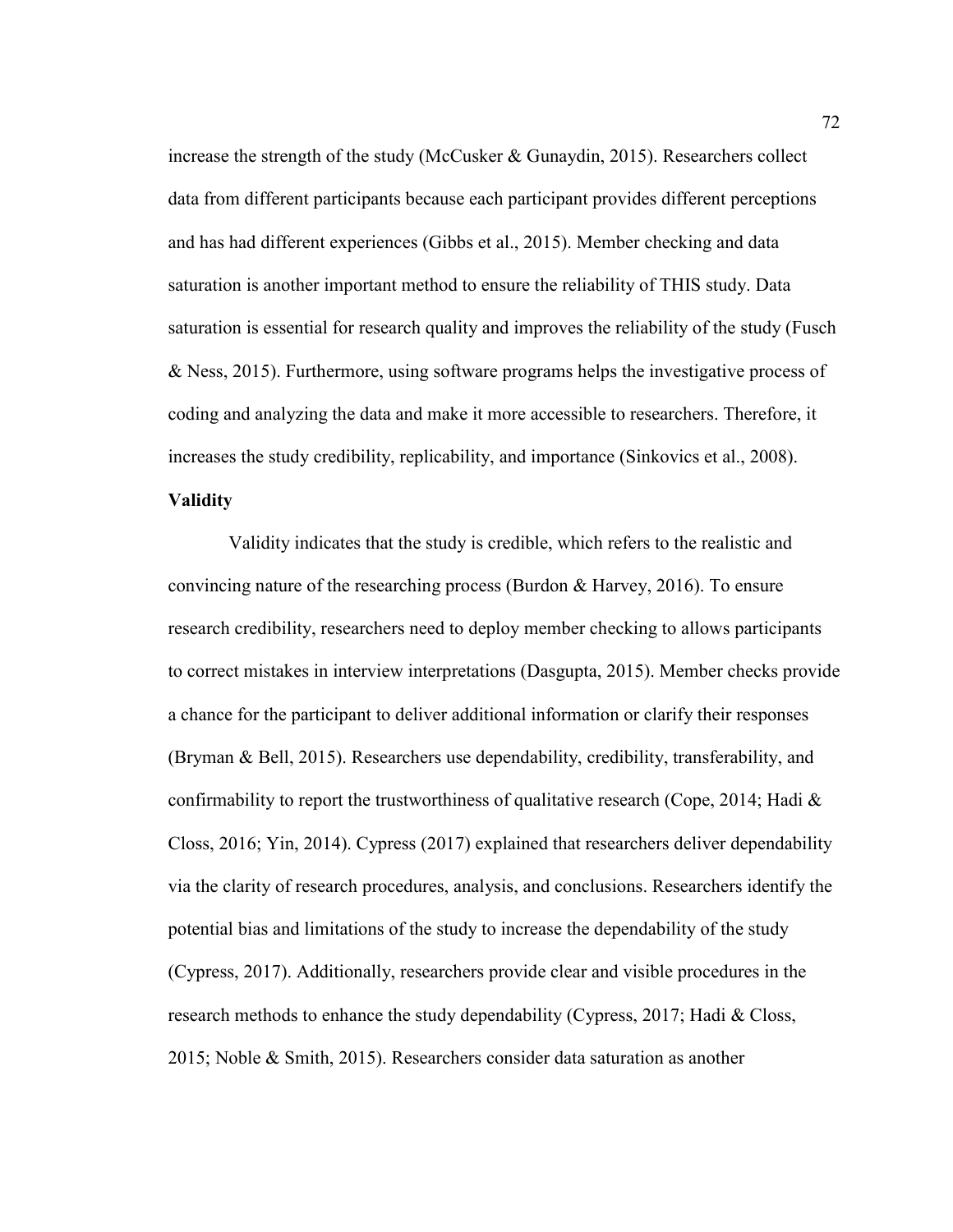identification of the validity of the study (Anderson, 2017; Constantinou, Georgiou, Perdikogianni, 2017; Noble & Smith, 2015).

Qualitative researchers focus on ensuring credibility in their research because bias can affect researchers' interpretations (Cypress, 2017; Leung, 2015). Researchers use methodological triangulation, member checking, and continued observation to ensure the study's credibility (Fusch & Ness, 2015; Hadi & Closs, 2016). Additionally, confirmation is another method to ensure reliability by comparing and opposing the data collected from different sources (Dasgupta, 2015). Researchers use methodological triangulation to enhance data confirmability (McCusker & Gunaydin, 2015), and member checking to ensure the accurate interpretation of participant responses (Amankwass, 2016; Connelly, 2016; Hadi & Closs, 2016). Qualitative researchers can increase the transferability of the findings by having a transparent research process, following the study protocols, and ensure data saturation (Cypress, 2017; Goldberg & Allen, 2015; Nickasch et al., 2016). The ability to transfer the study into a different framework allows for its evaluation (Gibbs et al., 2015). Transferability of the research can assist other researchers who use a similar framework to obtain the same results in the future (Dasgupta, 2015).

### **Transition and Summary**

In Section 2 of the study, I explained the purpose statement, the role of the researcher, and the study participants. Next, I started the research method and design, population, sampling, ethical research, data collection instruments, data collection technique, data organization techniques, and data analysis. I did not start gathering data until I obtained IRB approval. After receiving IRB approval, I followed an interview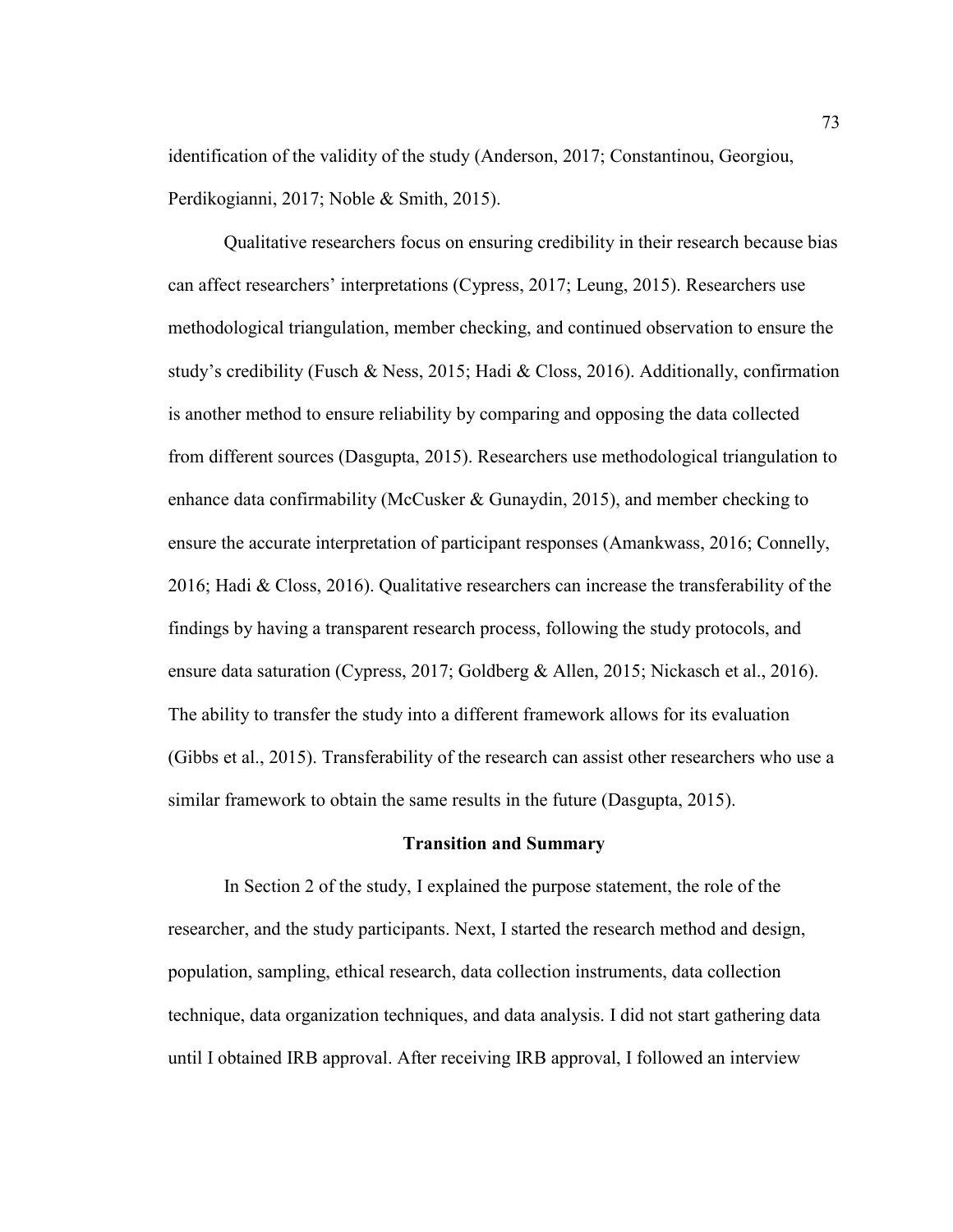protocol to collect data through interviews and the evaluation of organizations documents. I concluded Section 2 by explaining how I ensured the study reliability and validity.

Section 3 will summarize the data analysis process, the interpretation of the interviews and documents review data and explain how the conceptual framework is correlated to the findings. In Section 3, I will present the study's findings, deliver an application to professional practice, state the implication for social change, study recommendations, recommendations for further research, study reflections, and my conclusion.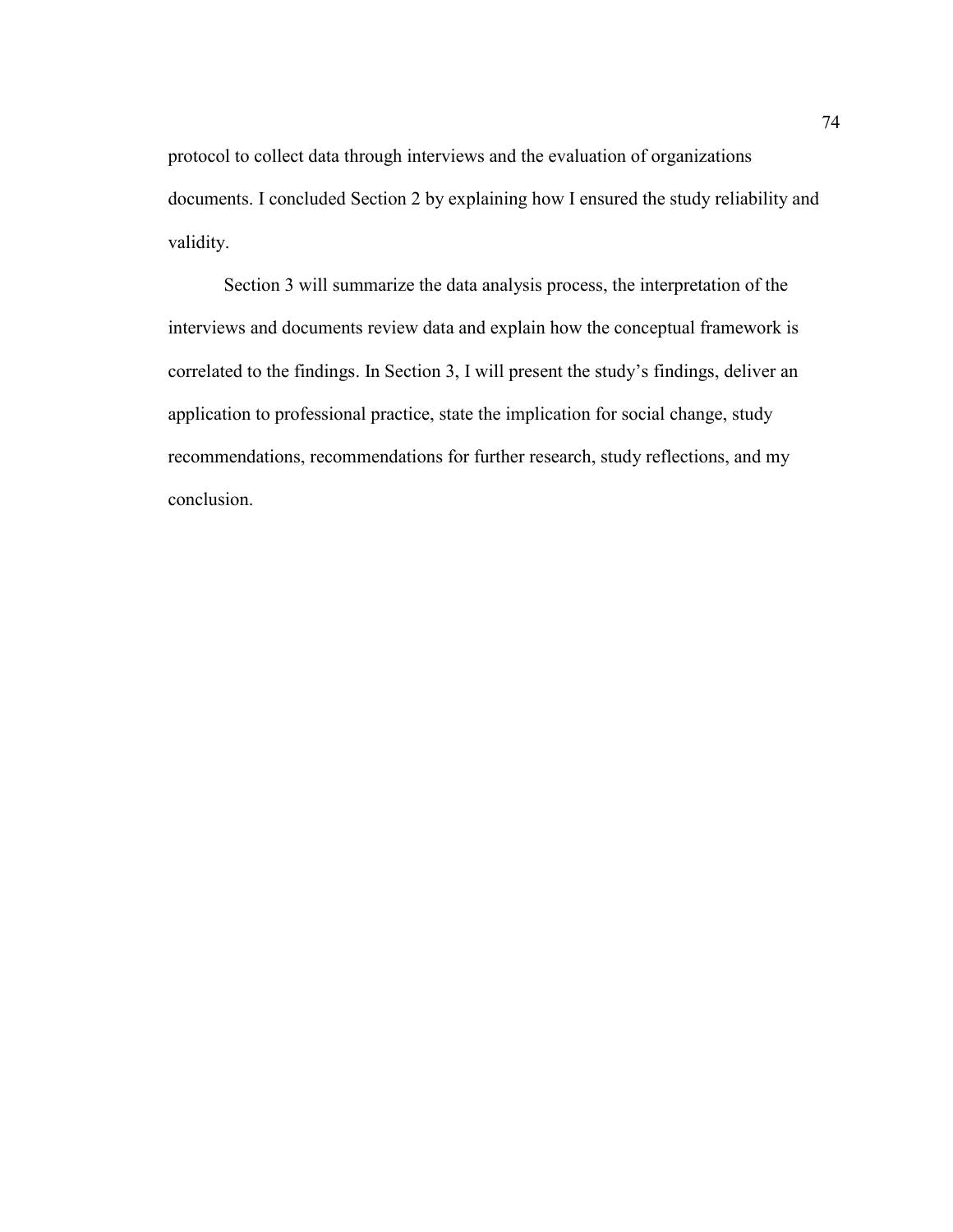Section 3: Application to Professional Practice and Implications for Change

# **Introduction**

The purpose of this qualitative multiple case study was to explore the strategies SC managers in the mining industry use to mitigate the negative results of SC disruption. The conceptual framework and the underlying theory for this qualitative multiple case study was RDT. The data came from manager interviews and company documentation. Using purposeful sampling and semistructured interviews, I collected data from four SC managers from a global manufacturing company located in Jordan. Each study participant provided answers to 10 interview questions, along with documentation related to the study topic. The main question of this study was: What strategies do managers in the mining industry use to mitigate the negative results of SC disruptions? The findings showed the methods and strategies the organizational managers used to mitigate the negative result of SC disruption successfully.

All four managers interviewed had global SC experience of at least 3 years. I selected the participants based on their managerial status and work experience and the location of the businesses. One of the central responsibilities of managers is to compete effectively by overcoming the many challenges of the global environment (Ibrahim, Zailani, & Tan, 2015). Complexity in the global SC causes more difficulties for organizational managers to organize their supply chains and adjust to changes in the markets (Hearnshaw & Wilson, 2013). I analyzed the data using NVivo. Researchers use NVivo to organize, analyze, and code different data types from different sources to categorize data in themes (Castleberry, 2014). Using the software and my notes, I was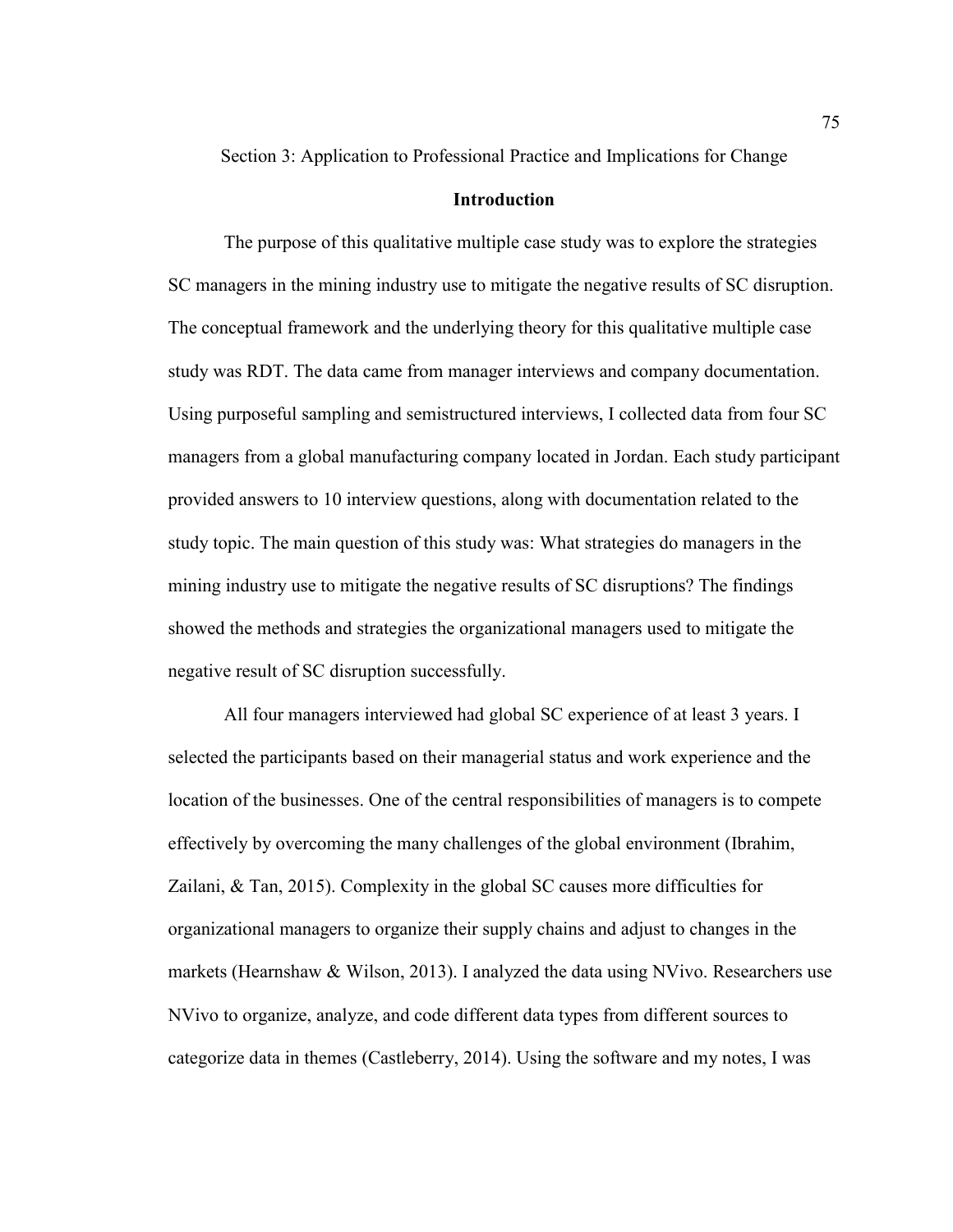able to identify two main themes: (a) developing relationships and collaboration, and (b) sourcing strategy. To ensure the accuracy of my transcript, I conducted follow-up member checking with participants. I used triangulation as a part of data analysis. Researchers use methodological triangulation to obtain a more complete picture of the topic than using a single type of data resources (Gibbs et al., 2015).

# **Presentation of the Findings**

In this qualitative multiple case study, I conducted face-to-face, semistructured interviews with four organizational managers to answer the research question: What strategies do managers in the mining industry use to mitigate the negative results of SC in disruptions? Organizational managers chose the interview location, interviews did not exceed 50 minutes, and member-checking discussions did not last more than 20 minutes. I used a purposive sampling approach to collect information from four organizational managers regarding their experiences with strategies used to mitigate the negative results of SC disruptions. After conducting each interview, I transcribed the data to a transcript and conducted a follow-up interview to validate the information through member checking until I reached data saturation. After conducting member checking and reaching data saturation, I started analyzing data and developing themes, which related to the research question and the conceptual framework.

The findings from organizational manager interviews revealed two themes. The first theme that emerged was collaborations and building relationships between organizations and vendors and suppliers. Retaining a long-term secure relationship is essential to the success of an organization because it produces effective communication,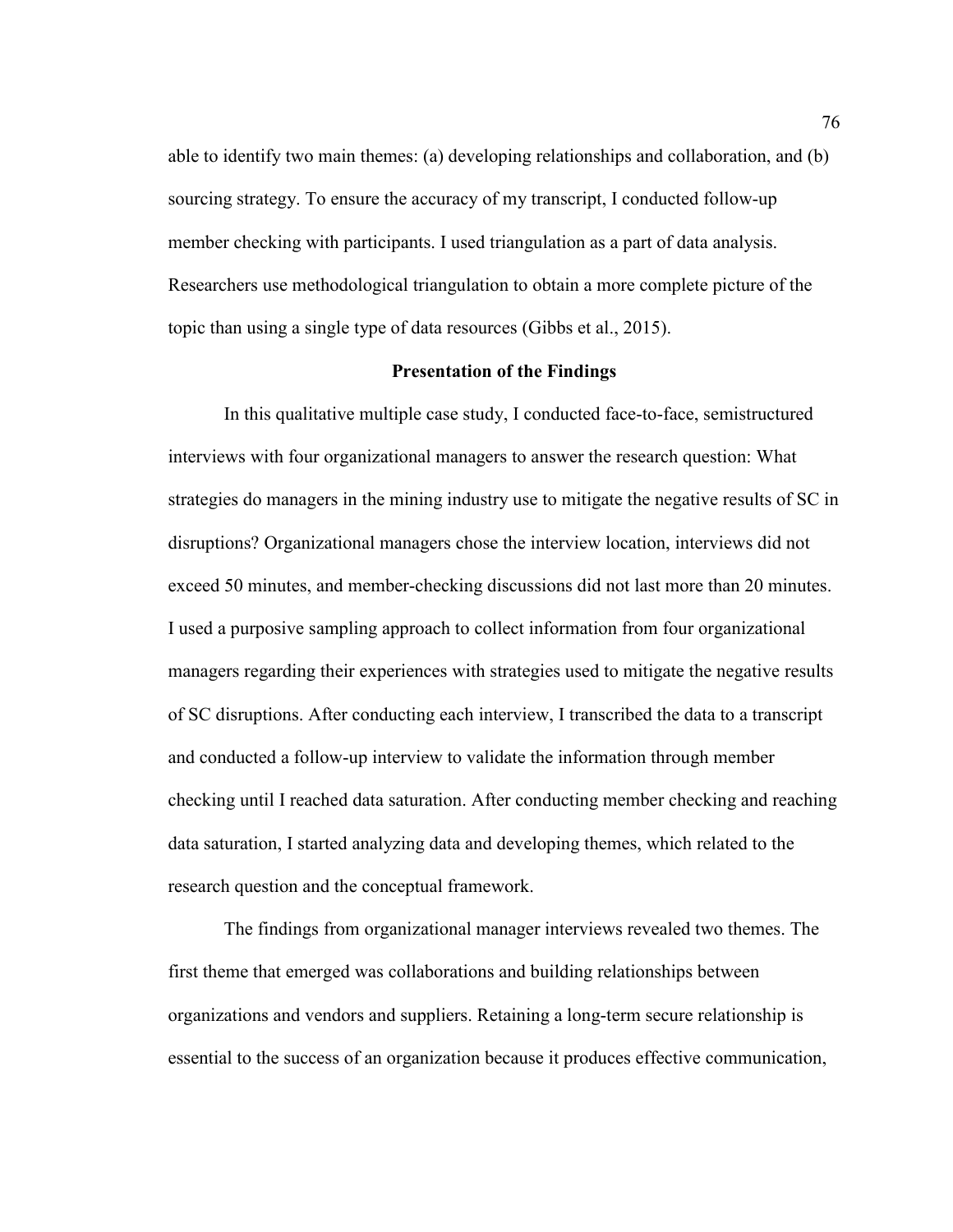improved information sharing and trust, decreased cost and cycle time, and enhanced customer satisfaction (Yang, 2013). Organizational managers need to create business relationships with vendors and suppliers while ensuring customer satisfaction. The second theme of the data was the strategies organizational managers use in the outsourcing process, supply process, and demand process and the strategic sourcing process to identify SC disruption. Esfahbodi et al. (2016) stated that during a disruption, organizational managers need to continuously use strategies to help with communicating and maintaining relationships with vendors and suppliers.

## **Theme 1: Developing Relationships and Collaboration**

Developing relationships and maintaining collaboration among SC members may decrease SC disruptions based on responses to Question 5. The four participants explained that establishing relationships with suppliers and vendors is beneficial in maintaining productivity and increasing profits during a SC disruption. Four organizational managers stated that maintaining long-term relationships with multiple suppliers and vendors may provide a secure source of organizational resources. Trust was another essential aspect between suppliers and vendors and the organization.

Managers 1 and 2 focused on the idea of having mutual benefits between suppliers, vendors, and organization. The study participants explained that the mutual benefits between supplier and organization result from long-term contracts that maintain suppliers' resources from equipment and human resources for a long time. Additionally, both managers explained that building relationships and signing long-term contracts with vendors and suppliers protect the company from SC disruption and lessen their effect.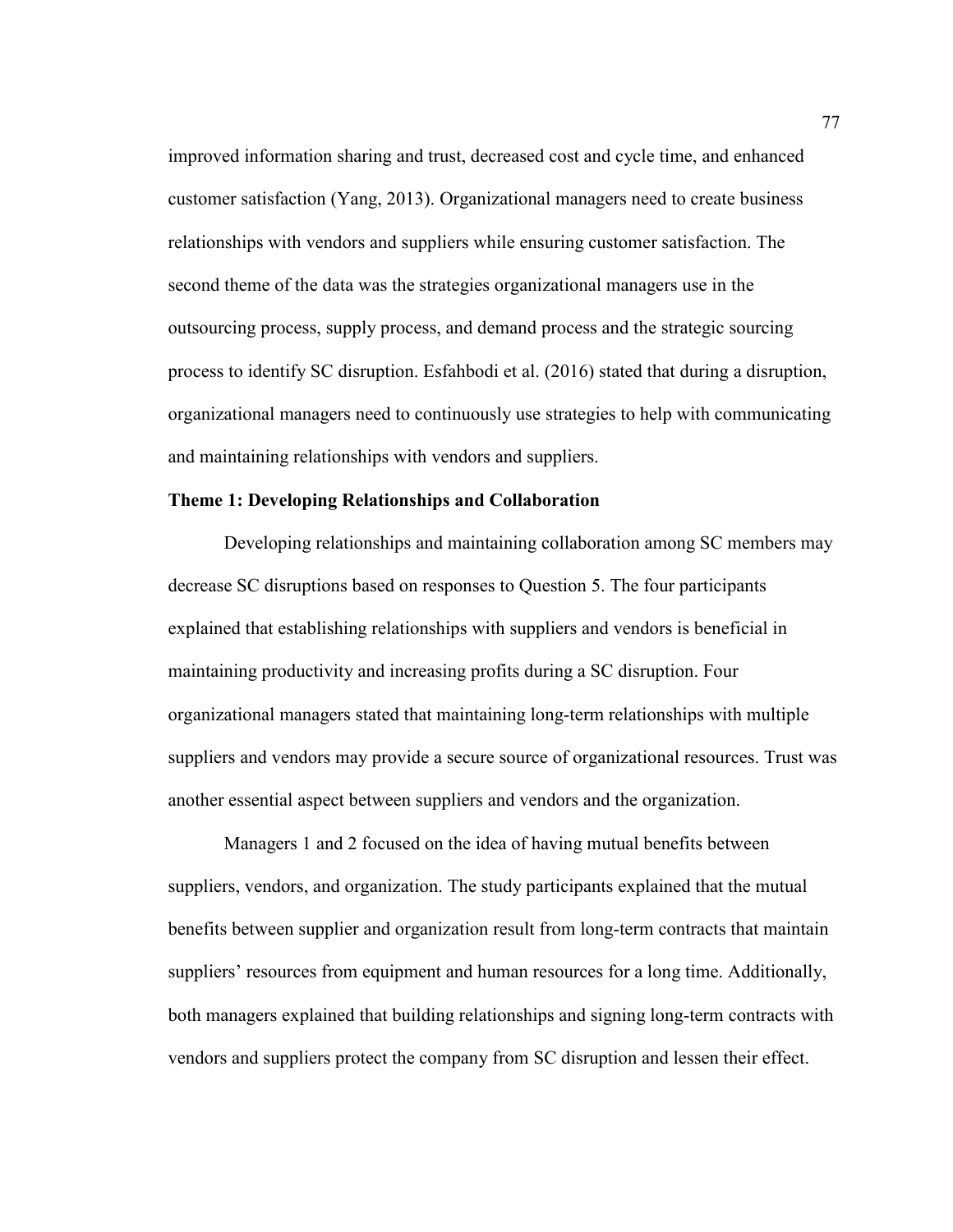Managers are required to obtain solutions for a recovery process, which can decrease the influence of a SC disruption (Carbonara & Pellegrino, 2018). Datta (2017) suggested that SC managers can manage inventory effectively and attain competitive advantage by using strategies that include information sharing and collaboration.

**Subtheme 1: Partnership and alliances.** One of the main strategies Manager 1 explained was including one of the major customers as a partner in the organization, which secured more than 50% of the organization production. According to Belkadi, Messaadia, Bernard, and Baudry (2017), organizational managers need to develop partnerships within the SC to combine their core competencies and resources to deal with market competitiveness and diversity. Managers may use a collaborative SC to suggest innovative solutions for a specific market, with the opportunity to transfer these solutions to another market with small adjustments (Belkadi et al., 2017). Study participants explained that the role of suppliers and vendors is crucial for an organization's success. Browne, Sackett, and Wortmann (1995) stated that organizational managers need to create collaborative value chains as a part of the organizational structure to encounter the needs of the market. According to the four managers, obtaining a high level of collaboration within the SC increases the level of flexibility in the communication between partners, which improves collaboration between partners to increase productivity and profit and decrease the impact of disruption.

Study participants stated that in supply chains, establishing mutually beneficial relationships results in long-term relationships. According to the study participants, forming long-term relationships within a SC is advantageous. Belkadi et al. (2017)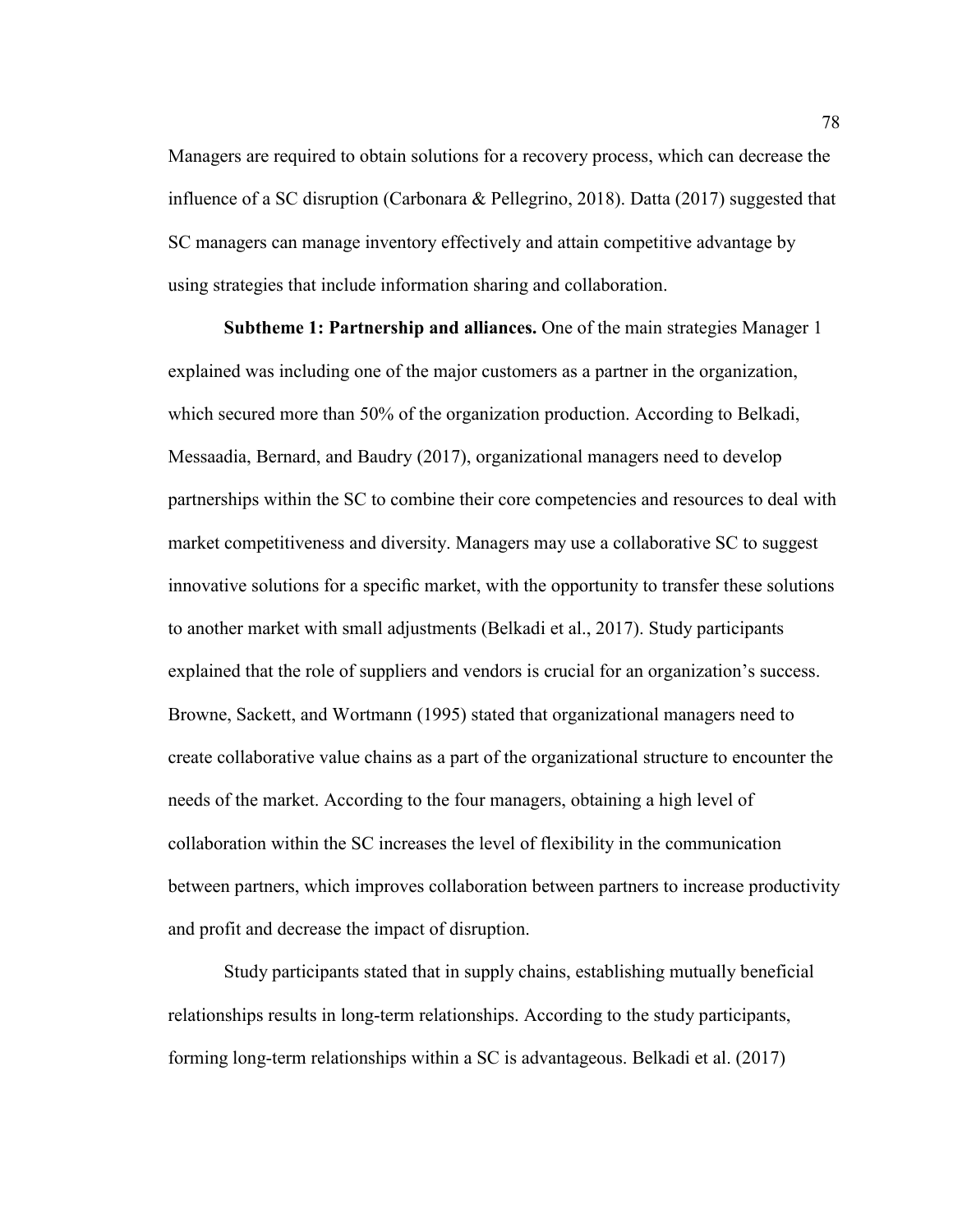explained that obtaining a group of implicit or contractual agreements among partners assists managers in avoiding conflicts of interest at the managerial level and conflicts between resources and processes at the operational level. Manager A2 and A4 explained that obtaining contracts and agreements between organization and suppliers and customers increase the level of trust between partners, which increases productivity and profit. Establishing contracts and agreements can provide flexibility for organization processes when they encounter changes and disruption in the economic environment and can allow all partners to collaborate effectively (Belkadi et al., 2017). Maintaining a longterm secure relationship is critical to the success of an organization while facilitating effective communication, improved information sharing and trust, decreased cost and cycle time, and enhanced customer satisfaction (Yang, 2013). Alliance in a collaborative system is an effective method of developing a long-term relationship between buyer and supplier (Yang, 2013). Collaborative alliances in a SC influence partners within the SC and helps collaborate the information and product flow through buyer and supplier interactions (Caridi, Cigolini, & DeMarco, 2005; Green & Inman, 2005).

**Subtheme 2: Trust.** One of the subthemes that emerge from collecting data was trust. Four study participants focus on the concept of trust within SC partners. Participants A2, A3, and A4 explained that trust is the foundation of organizations relationship among SC partners, which facilitate their work and increase their productivity and maintain a level of security to the organization. Brinkhoff, Özer, and Sargut (2015) stated that organizational managers need to create trust between SC partners. Obtaining trust among SC partners allow each partner to share their information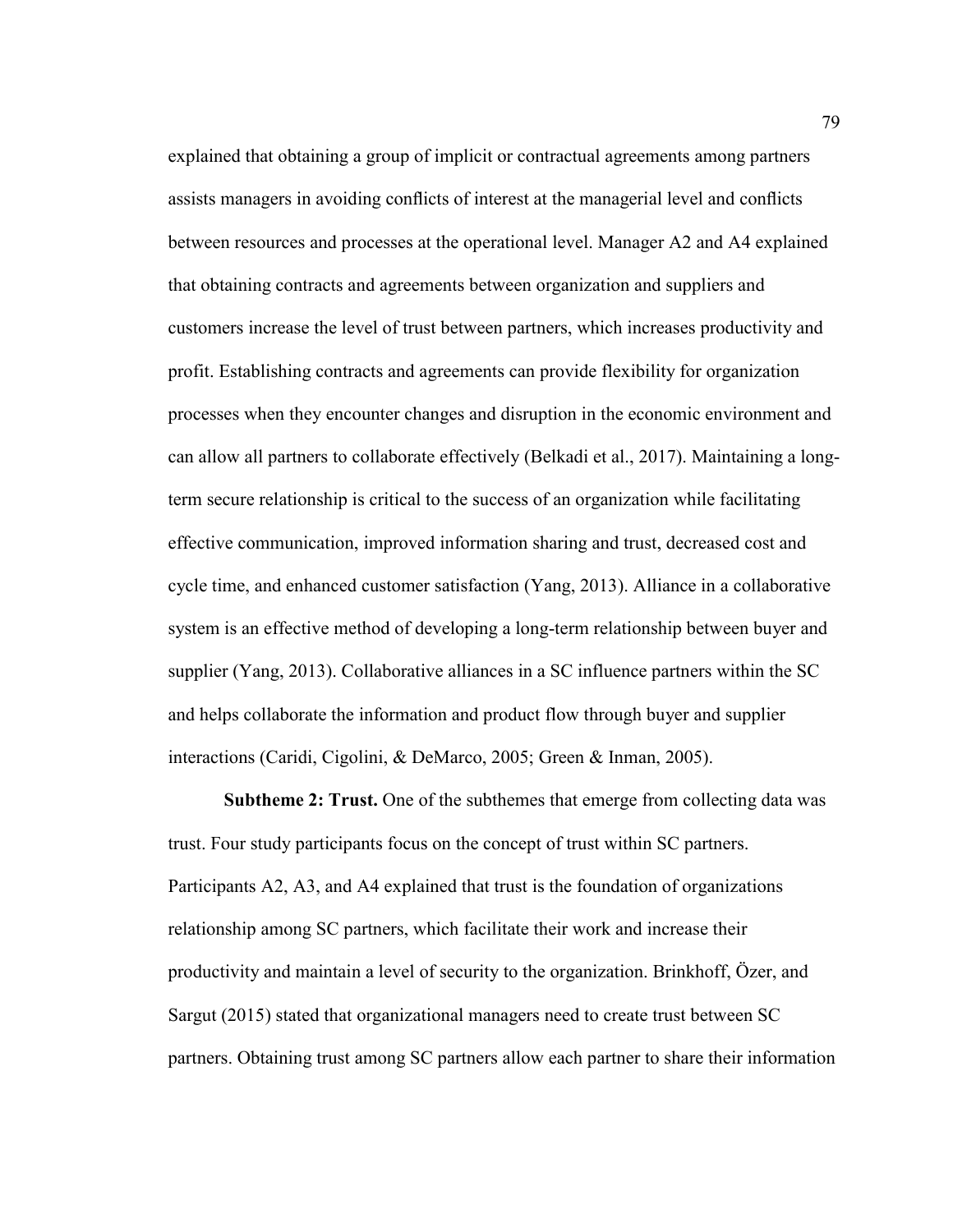and resources without losing control of their critical resources (Brinkhoff, Özer,  $\&$ Sargut, 2015). All study participants considered trust as an essential key to the development of long term relationships among SC partners. Additionally, four organizational managers indicated that obtaining long term relationships can enhance organizational performance.

According to manager A1 and A3, trust influences the level of commitment and encourages collaboration between SC partners. Chen et al. (2014) highlight the significance of trust and commitment to an organization through collaboration within the supply chain. Belkadi et al. (2017) explained collaboration as the ability to work together to accomplish mutual goals through sharing resources, skills, and information. Trust reflects the level of confidence in a partner's reliability and integrity of work (Rindfleisch, 2000). Four study participants explained that obtaining a good relationship with supply chain partners may result in building trust among partners and increase the level of reliability, which lessens the influence of supply chain disruption. Trust improves collaboration between partners (Manu, Ankrah, Chinyio, & Proverbs, 2015) and increases operational performance (Shi & Liao, 2015) and knowledge sharing (Choi, Kang, & Lee, 2008), which assist managers in obtaining a competitive advantage in a changing business environment (Myers & Cheung, 2008). Obtaining a relationship built on trust may reduce the uncertainty surrounding the partner's actions (Belkadi et al., 2017).

Four organizational managers in the study stated that developing relationships with supply chain partners is a critical key to organizational success. Sampson and Money (2015) stated that managers need to build relationships continuously between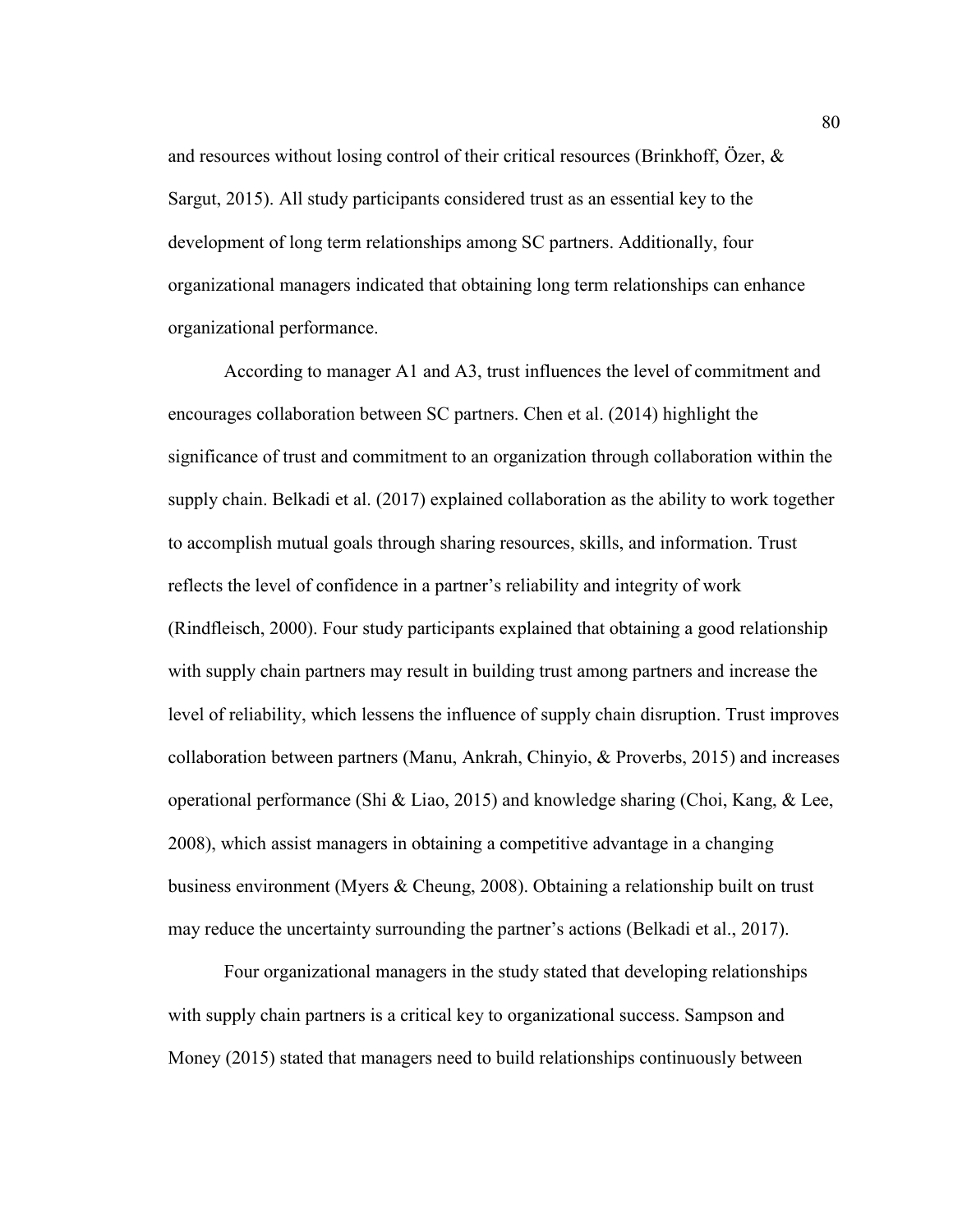their organization and suppliers, which may increase customer satisfaction. Creating effective long relationships with suppliers may lead to competitive advantage for organizations (Wiengarten, Humphreys, Gimenez, & Mclvor, 2016). Managers A1, A2, and A4 explained that building a secure relationship with suppliers and customers has increased loyalty and decreased mitigation resulting from supply chain disruption. Organizational managers in the mining industry have reduced mitigation and improved relationships with suppliers and customers. The RDT principle applied within Theme 1 was correlated to managers building relationships when reacting to a supply chain disruption.

Developing long-term relationships built on trust have enabled supply chain partners to work more effectively to maintain productively during supply chain disruptions. Carbonara and Pellegrino (2018) explained that managers need to develop strategies before disruptions occur. Obtaining quality relationships with consumers have provided positive results (Kache & Seuring, 2017; Rao et al., 2017) and decreased the negative influence of supply chain disruption. Managers A2 and A3 explained that one cause of disruption could be a result of delays in delivery days and delays in vendors responsiveness. Supply chain disruption must be anticipated and managed with a supply chain (Zhen, Li, Cai, & Shi, 2016). Additionally, obtaining long term, quality relationships can restore production processes more effectively (Fernandes, Sampaio, Sameiro, & Truong, 2017; Schmitt, Kumar, Stecke, Glover, Ehlen, 2017). Four organizational managers who participated in this study have successfully developed collaborative relationships within their supply chains. A key to adding value to supply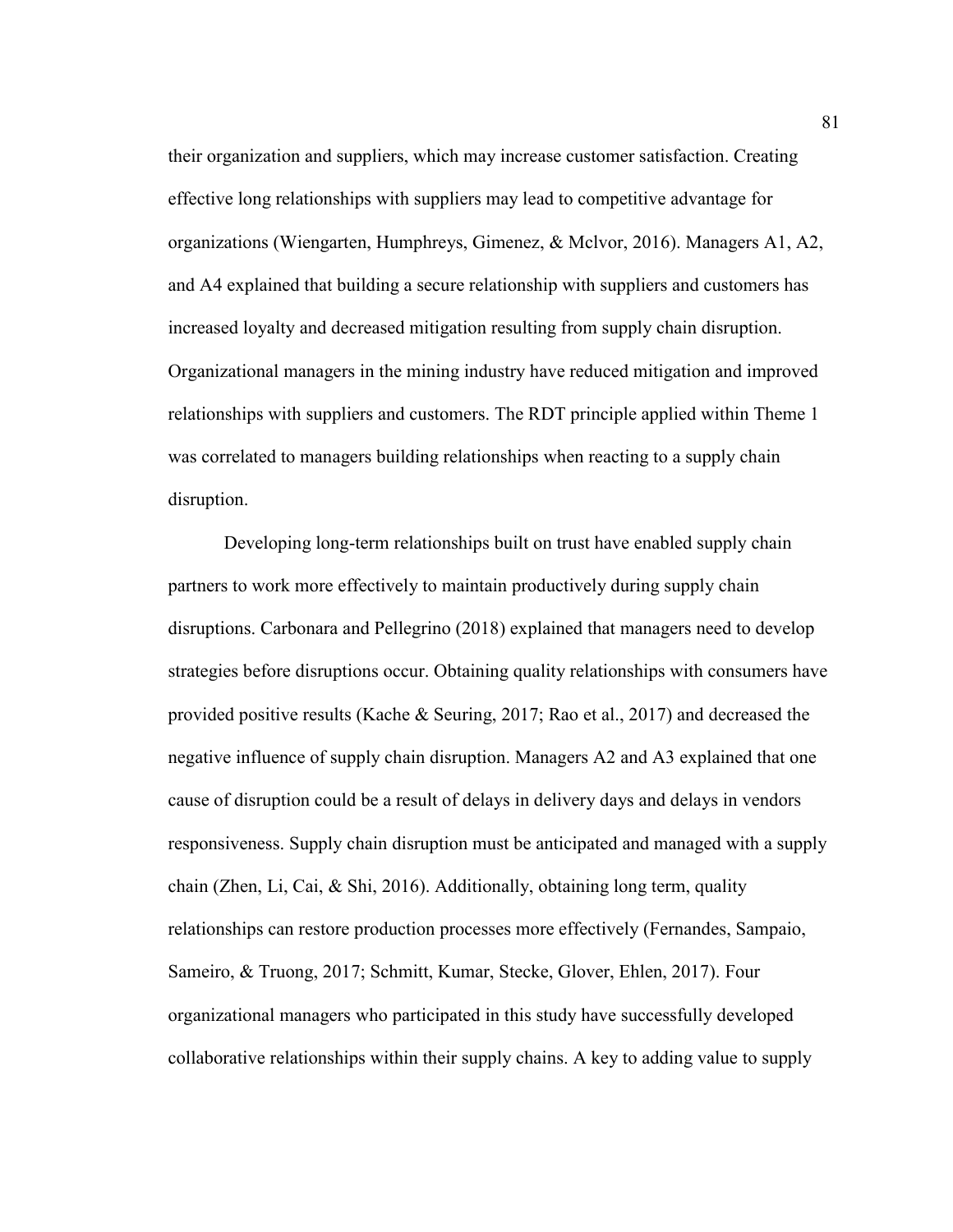chain effectiveness can be gained through more effective communication and information sharing and result in more collaborative relationships.

# **Theme 2: Strategy**

Four study participants stated that developing proactive planning strategies to identify supply chain disruption before an occurrence is very important. According to manager three and four, design recovery plans may help to minimize negative supply chain effects. Manager A3 explained that obtaining alternative suppliers was a critical key to the success of the organization and its survival. Manager A3 stated that preplanning supply chain disruption is essential to gaining quick and effective responses from within the organization and the employees. According to manager A3, deploying preplanning strategies provides a clearer understanding of each partner during a supply chain disruption. Manager A3 explained by obtaining a clear understanding among supply chain partners during a disruption allows the organizational managers to lessen the risk of supply chain disruption. Hill, Jones, and Schilling (2014) stated that obtaining a proactive plan for supply chain disruptions should focus on the readiness of organizational managers to deal effectively with a crisis. Wisner, Tan, and Leong (2016) stated that obtaining qualified, trained, and empowered employees are more effective when dealing with supply chain disruption. In addition, manager A3 stated that establishing well-trained supplier and vendor networks does support a recovery system for the organization in case of any supply chain disruption. Snyder et al. (2016) and Wisner et al. (2016) explained that obtaining a proactive plan as a management method with backup plans can enhance supply chain disruption management. According to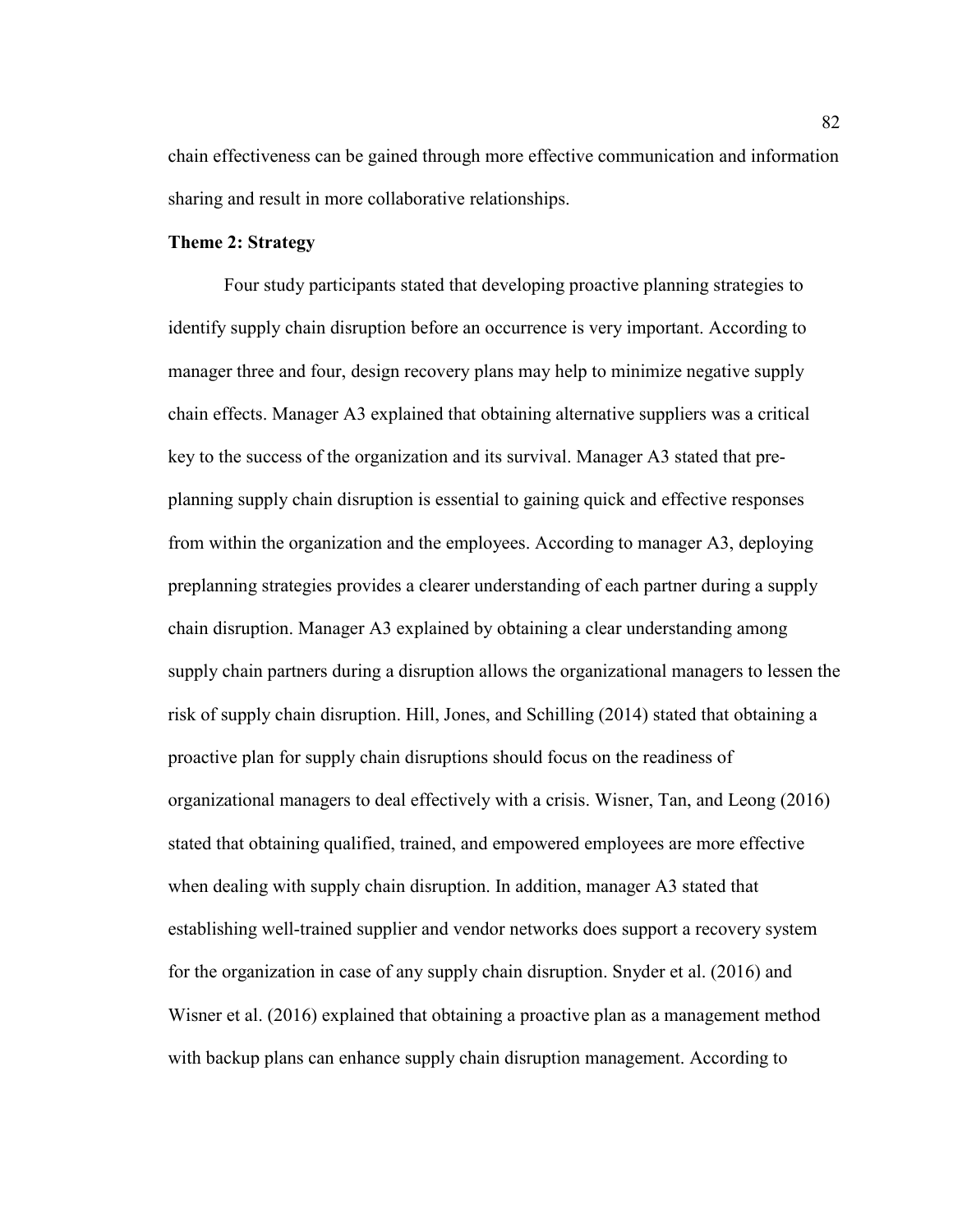McNeil, Frey, and Embrechts (2015) and Naidu and Patel (2013), managers who develop a plan for potential disruptions obtain a better understanding of supply chain management and how to mitigate disruption risk. Managers A3 and A4 explained that managing product demand and having different suppliers can help to reduce supply chain disruptions. Chong, Ch'ng, Liu, and Li (2017) explained that organizational managers could gain a competitive advantage over its competitors by obtaining an effective supply chain, which can be accomplished by a better understanding of the demands of products. Organizational managers can overcome market challenges by obtaining a better understanding and forecasting of customer demands (Chong et al., 2017). Organizational managers can utilize information technology (IT) and Data Sciences to understand and calculate customer demands more accurately using quantitative approaches (Chong et al., 2017). Suominen (2014) explained that the use of information technology could assist managers in understanding the real-time demand and trends of the products. Chong et al., (2017) stated that understand the product demand and the swing in demand in real-time can assist managers in obtaining an effective supply chain and overcoming any challenges managers can encounter.

Another strategy mentioned by four study participants was the use of software and innovated processes. Manager A1 and A3 explained that it is helpful to utilize different software programs in developing and assessing the effectiveness and efficiency of supply chain activities and approaches. Several researchers stated that supply chain managers need to infuse technology and innovation into a supply chain to enhance supply chain processes (Sekip-Altug & Van Ryzin, 2014; Narayana, Pati, & Vrat, 2014; Schönsleben,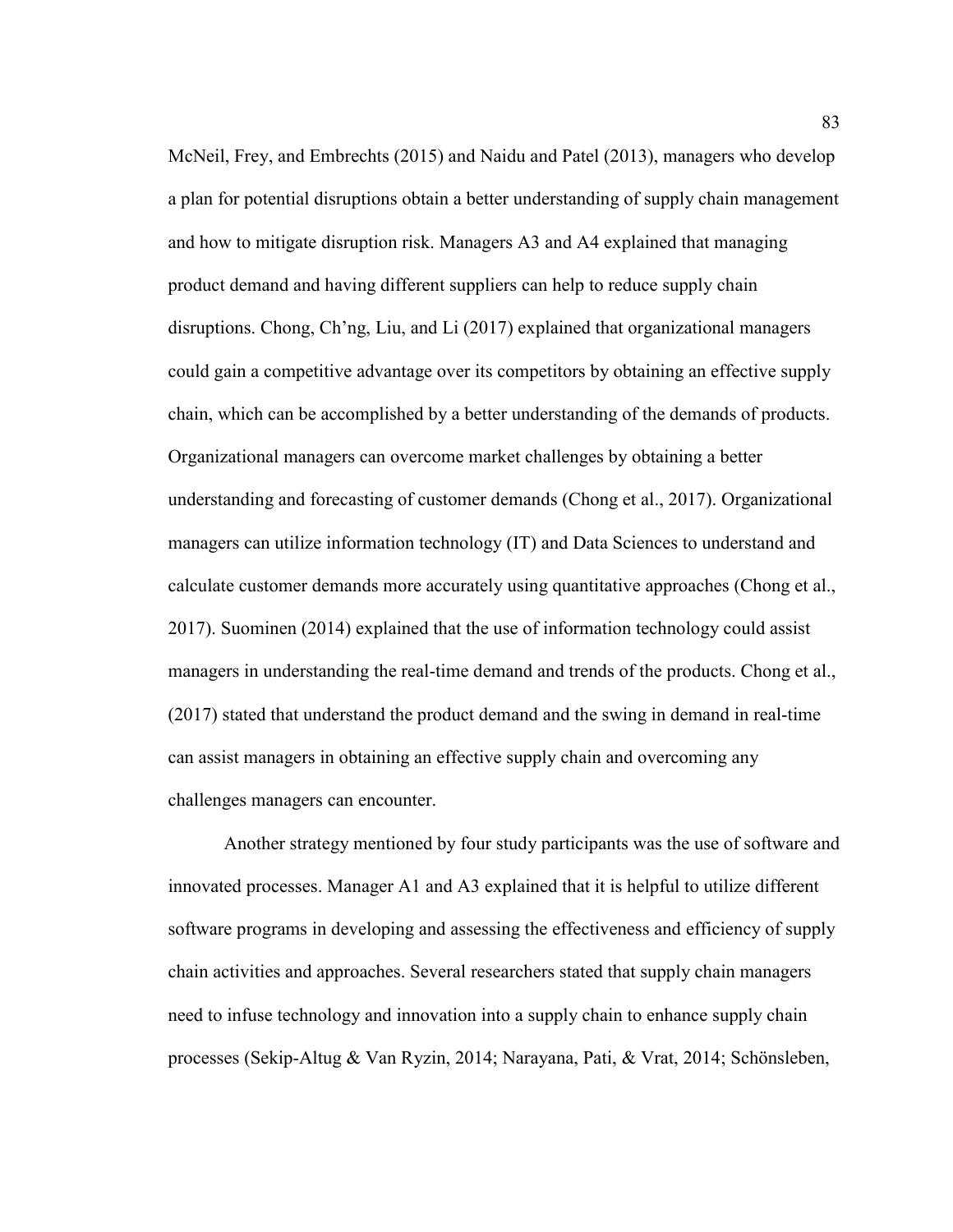2016; Wagner & Neshat, 2012). Manager A2 explained that including software and innovative methods assist managers in gaining a better understanding of supply chain disruption and the associated risks.

Organizational managers stated that establishing procedures and plans, developing relationships and effective communication, and deploying a clear strategy, assist managers to lessen the influence of supply chain disruption. Building stable long term relationship with suppliers and customers may increase commitment and desire of all parties to maintain secure relationships. Maintain a secure relationship among supply chain partners increases partners abilities to make some sacrifices to maintain a stable production environment during supply chain disruption.

 The finding of the study aligns with the conceptual framework. According to the RDT, managers attempt to manage their resource dependencies by establishing several forms of interorganizational arrangements to direct organizations toward their benefits (Klein & Diniz Pereira, 2016). Organizational managers utilize different procedures to reduce uncertainty in the flow of resources (Klein & Diniz Pereira, 2016), and according to RDT, establishing interorganizational relationships is an appropriate procedure to attain organization resources, maintain dependence, and reduce uncertainty (Pfeffer & Salancik, 2003). Birkie, Trucco, and Campos (2017) stated that obtaining different strategies can control and reduce the possible effects during a supply chain disruption. The study participants tried to provide effective strategies to mitigate the negative result of supply chain disruption in the mining industry, and generously recommend views and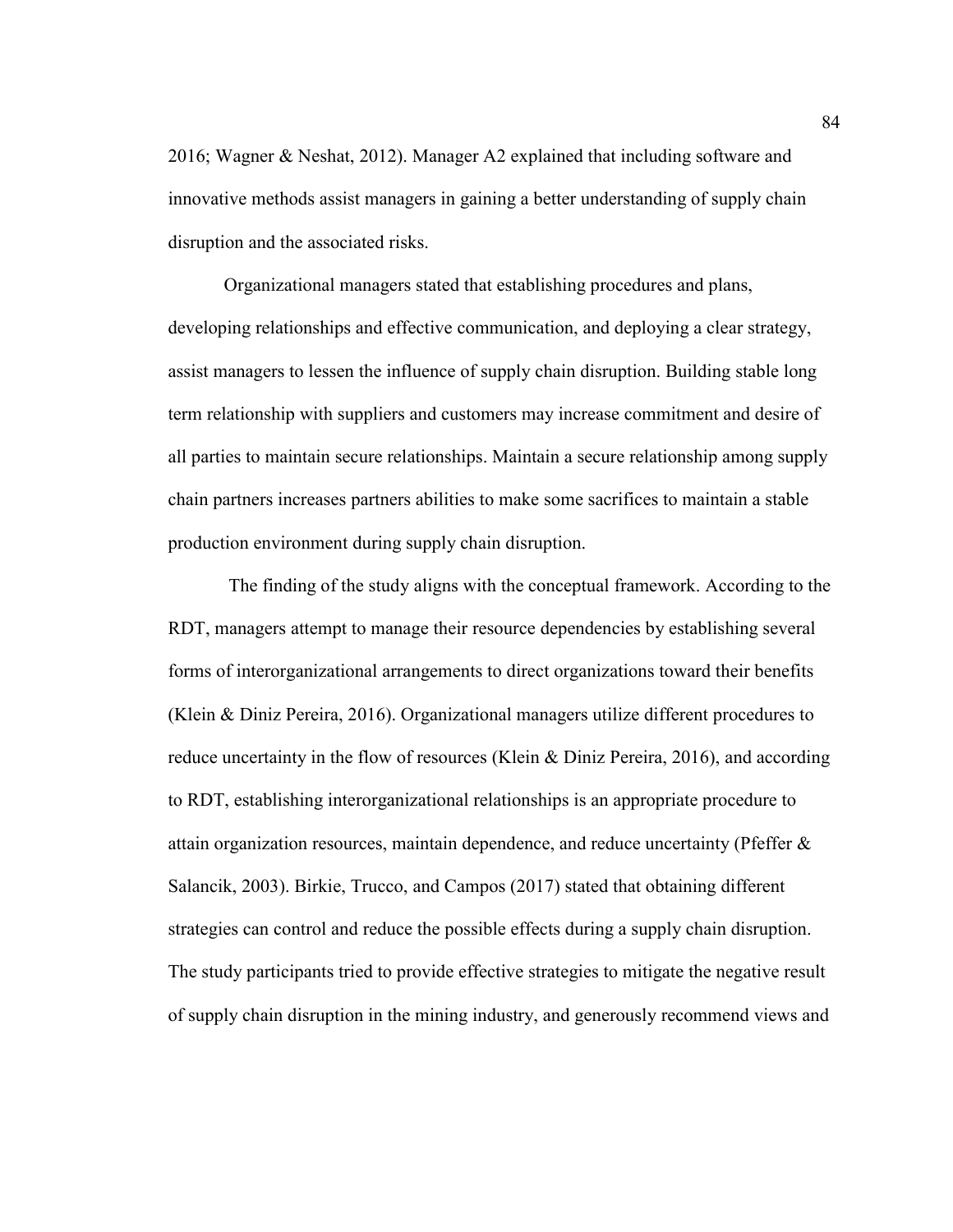helpful criticism to the supply chain managers and other members who want to enhance entire supply chain performance.

### **Applications to Professional Practice**

In this qualitative multiple case study, I explored the strategies organizational managers in the mining industry use to mitigate the negative effects caused by supply chain disruption. The population included four supply chain managers from two international organizations located in Jordan who have successfully deployed effective strategies to mitigate supply chain disruptions. I recruited organizational and supply chain managers as they are the most appropriate population who could provide answers in determining and implementing strategies to mitigate the negative results of supply chain disruptions. I purposely selected the population from organizations located in Jordan as cases of the reduction of profitability and lack of strategies to mitigate supply chain disruption risk are major concerns. My intention in exploring this research problem was to create a social change for society and communities through the most effective management of organizations resources, which can enable more effective utilization of resources, and reduce costs for business and consumers. The finding of this study may be significant to professional supply chain managers as they attempt to mitigate negative results caused by disruption. New supply chain managers or organizational managers who seek to improve supply chain performance may be able to use the finding of the study to develop and deploy more effective strategic plans to mitigate supply chain disruption and enhance organization performance.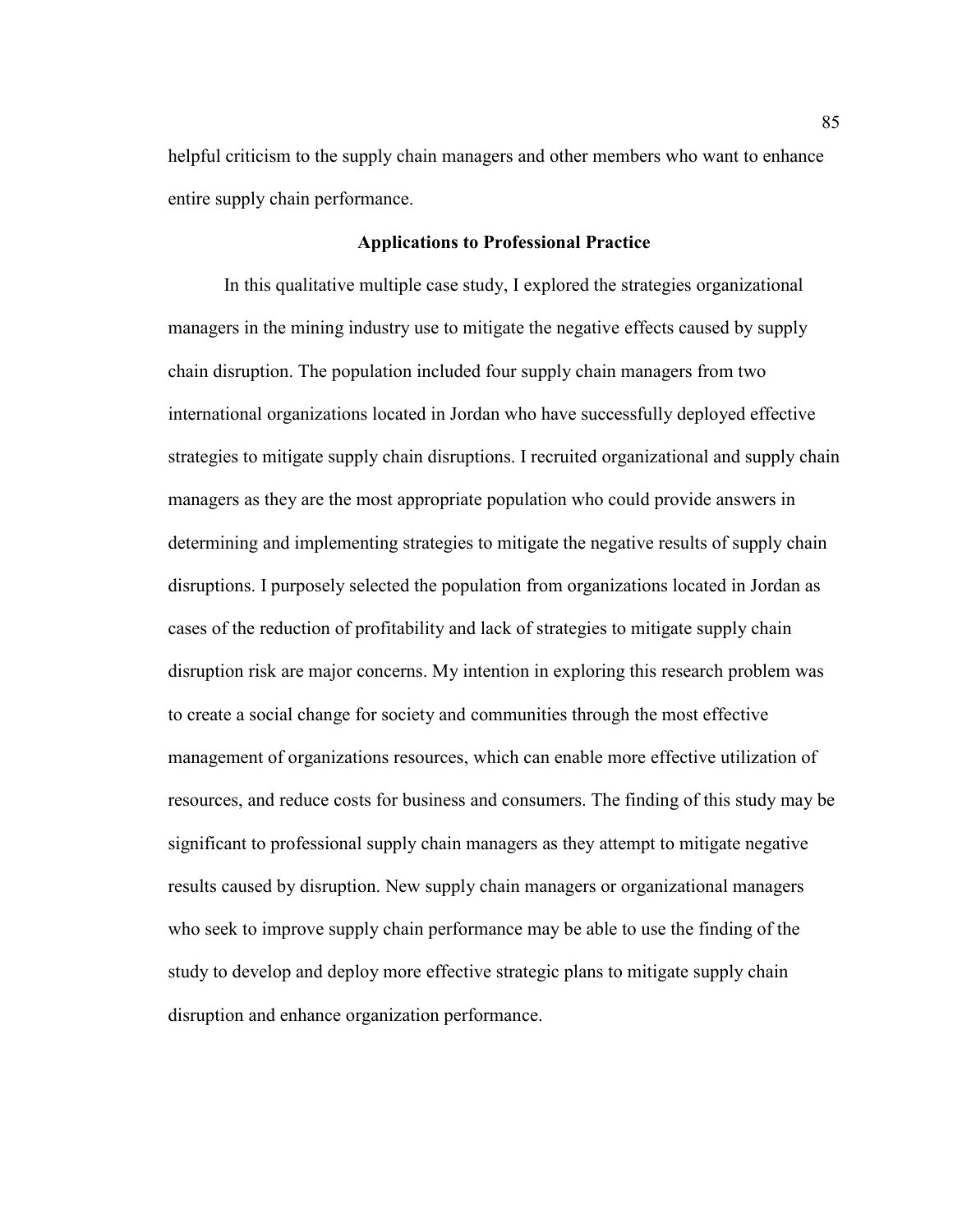Recognizing the strategies organizational managers utilize to avoid and mitigate the negative effects of disruptions may improve business performance (Parihar & Rahul, 2014). The findings from this study may enhance organizational practice through the information that can lessen the negative effects of disruptions in mining supply chains. The findings from this study may increase managers' knowledge and understanding of strategies for preventing and mitigating the negative result of disruptions in supply chains. Supply chain disruptions negatively influence operations, product quality, and customer loyalty, and reduced brand value and revenue (Chakravarty, 2013). Wright and Datskovska (2012) stated that utilizing successful mitigation strategies results in decreasing organizations costs and may increase profitability. The four organizational managers I interviewed suggested these themes as strategies to mitigate the negative result of supply chain disruption. Strategies used to mitigate supply chain disruption commonly start with building long-term relationships based on trust with suppliers and customers.

Organizational and supply chain managers can deploy the provided themes to assist them in improving supply chain performance while mitigating negative results of supply chain disruption. Obtaining collaborative partnerships in supply chains assist managers in identifying strategies to mitigate the negative result of supply chain disruption. According to the experience of the four study participants, the participants provided the best methods organizational managers can use to mitigate the negative result of supply chain disruption and sustain organizational productivity during a disruption.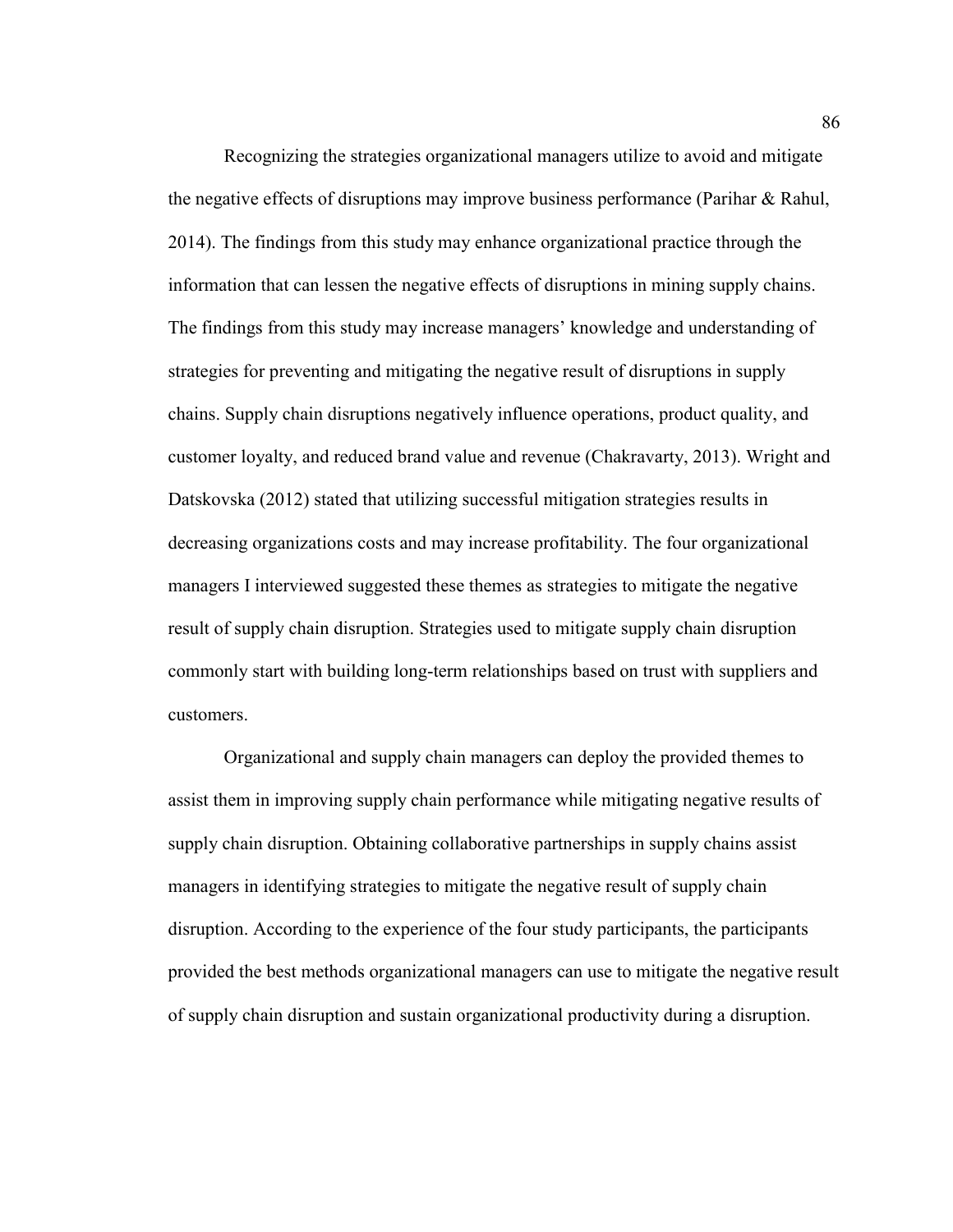This information may fill gaps in knowledge about effective supply chain strategies to mitigate supply chain disruption in the mining industry.

Obtaining a supply network built on trust and collaboration can provide a secure source of supply and distribution point. Chopra and Sodhi (2014) and Park, Hong, and Roh (2013) stated that obtaining different suppliers and establishing new supplier networks may improve organizational supply chain processes. According to four study participants, collaboration within supply chain partners is the essential business practice managers in the mining industry should use to avoid and mitigate the negative effects of supply disruptions. According to MacCarthy et al. (2016), supply chain collaboration, and coordination among supply chain partners may lead to more effective supply chain competitiveness. Organizational managers explained that collaboration within the supply chain simplifies information sharing, decision making, and recovery process. The study findings might close gaps in business practice regarding strategies organizational managers deploy to effectively avoid and mitigate the negative result of supply chain disruptions in the mining industry.

#### **Implications for Social Change**

The growing complexity of managing a supply chain has resulted in supply chain disruptions that negatively impact organizational performance and lead to increased cost (Kamalahmadi & Parast, 2017). Organizational managers who control disruption risk can enhance organizational performance and competitiveness and add value to customers (Tse et al., 2016). Successful organizational managers positively improve human and social conditions by founding jobs, contributing to environmental sustainability, and the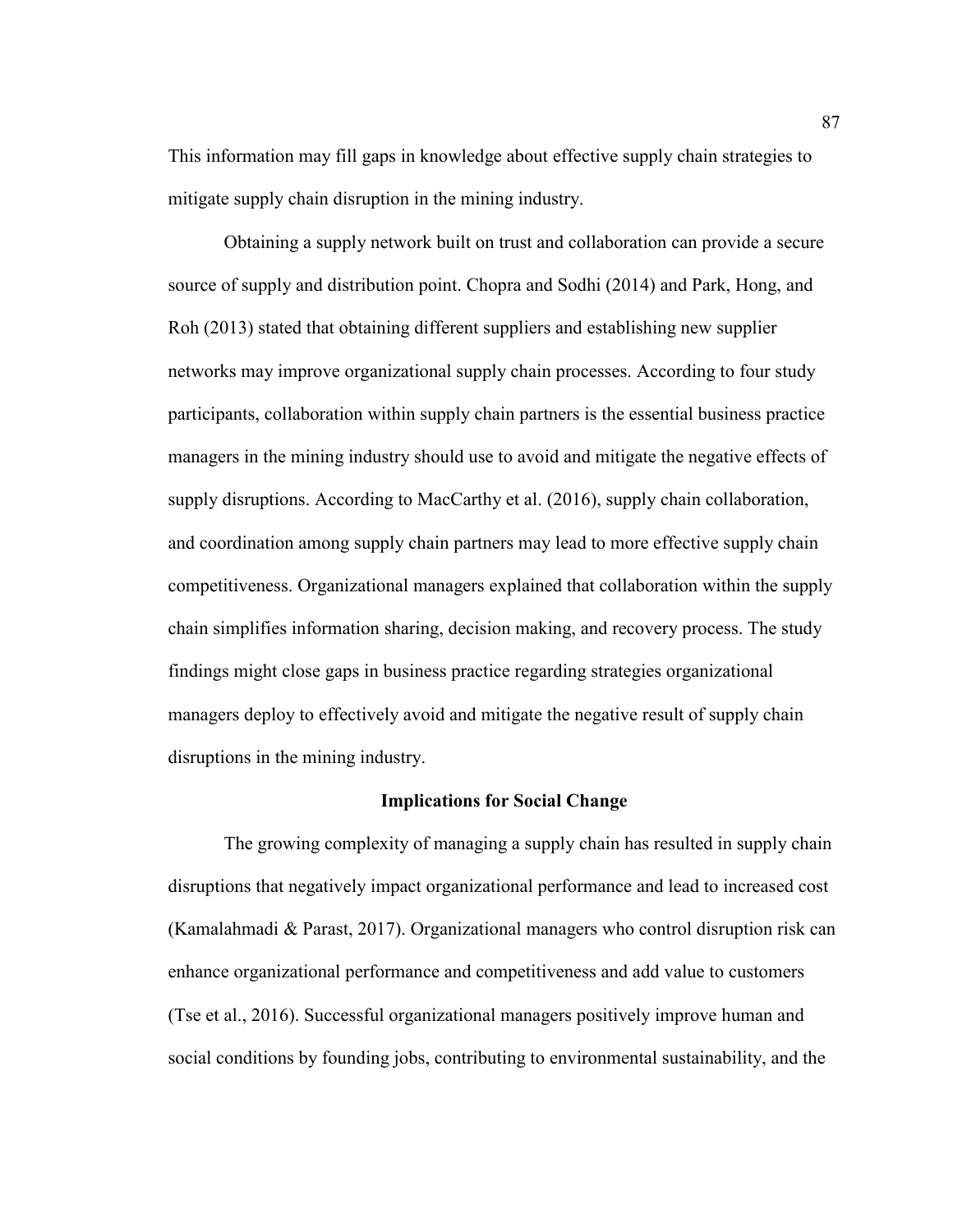promotion of economic growth (Polonsky et al., 2016). Deploying effective supply chain management strategies can save organizational resources and enhance customer value and customer satisfaction (Omar et al., 2012). Gaining knowledge about the proper strategies to mitigate negative results of supply chain disruption may enhance organizational supply chain outcomes and increase employment in the community. Effectively deploy a supply chain risk plan can support organizational profitability and sustainability. The outcomes of this study can help supply chain managers in the mining industry to improve supply chain performance during a disruption, sustain organizational growth, and increase job creation, which supports economic stability and improve social conditions.

The findings of this study may promote positive social change by presenting information on strategies to mitigate the negative result of supply chain disruption. Mitigating the negative result of supply chain disruption may maintain and enhance the performance of organizations and sustain employees jobs and conditions and lower the cost of the product, which could lead to an improvement in the lives of employees and consumers. According to Ellinger et al. (2012), the leading supply chain performer organizations reveal higher degrees of customer satisfaction and produce higher levels of shareholder value. Successful organizations and managers positively and productively impact individual lives and social conditions by founding jobs, contributing to environmental sustainability plans, and promote economic growth (Polonsky et al., 2016). Organizational managers can also enhance the standard of living for customers with smaller incomes because of the decrease in costs. Improved the knowledge and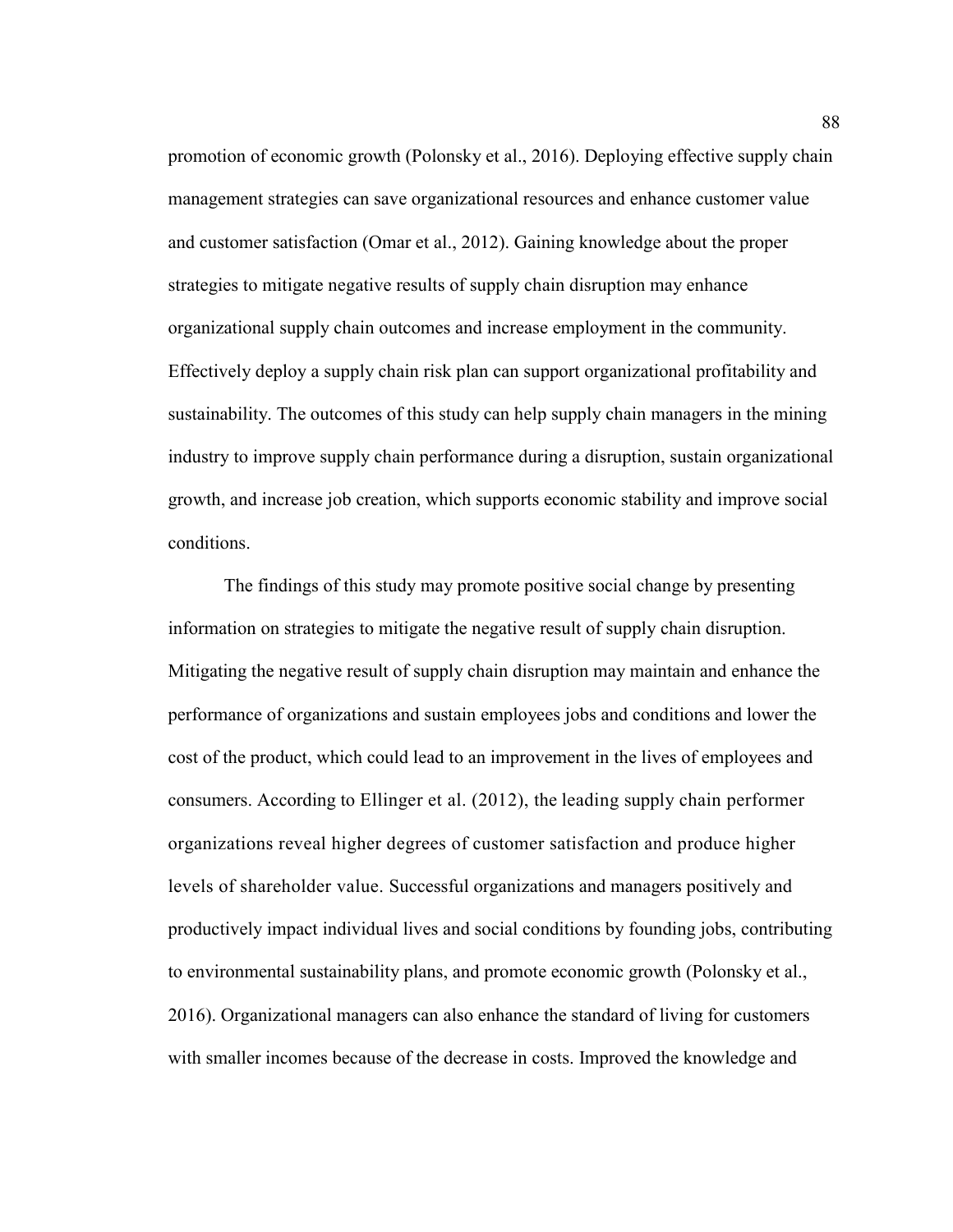understanding of mitigation strategies can benefit customers through the delivery of better services and right quality products. By providing products which satisfy market demand, organizational managers maintain a sustainable business where individuals and community may gain from the stable employment opportunities, and customers can gain from a dependable supply of products which meet their requirements. The study findings can also influence policy and decision makers in the mining industry in Jordan. Successful organizations and the engaged community partners provide governments and local authorities with revenues through taxes, which can be used to create plans to improve social and economic presence, which can enhance social conditions for individuals, organizations, and the community.

### **Recommendations for Action**

The growing complexity of managing a supply chain (SC) has resulted in supply chain disruptions that negatively impact organizational performance and increase costs (Kamalahmadi & Parast, 2017). Alcantara (2015) stated that according to the Supply Chain Resilience Survey of over 519 organizations from 71 countries, 75% of these organizations encountered at least one supply chain disruption, 15% faced disruptions that cost more than one million euros, and 9% addressed a single disruption that cost above one million euros. The business problem stated in this study was that some managers lack strategies to mitigate the negative results of supply chain disruptions. According to the study findings, I realized that organizational managers could use a variety of strategies successfully to prevent and mitigate the outcomes of disruptions in mining supply chains. Based on the study findings, I recommend that organizational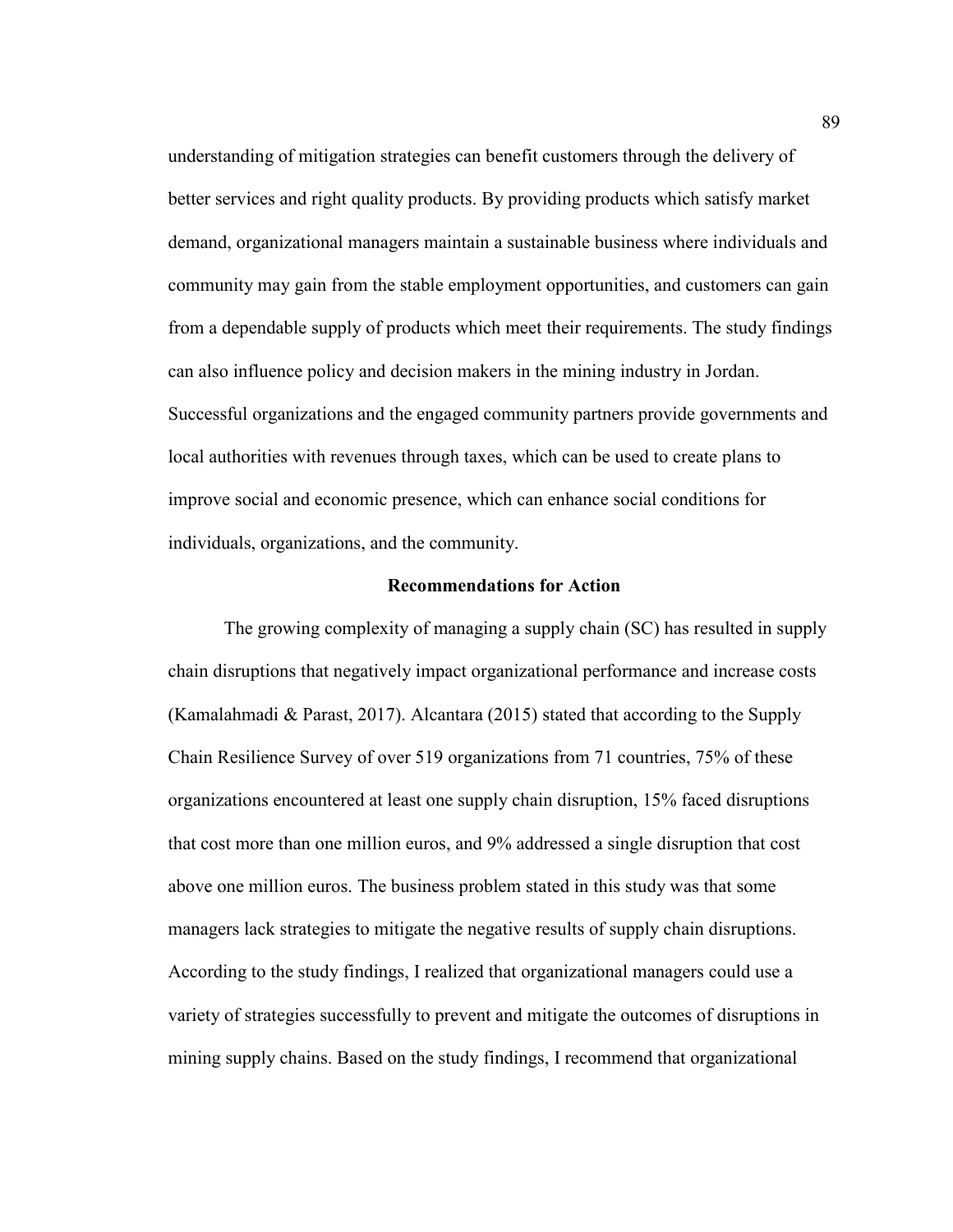managers adopt a systematic approach to mitigating disruption risk in mining supply chains. The approach should involve an effective collaboration built on long-term relationships based on trust that is mutually beneficial for all supply chain partners. Effective communication and information sharing within the supply chain are essential factors for successful collaborative relationships. Four study participants in this study stated that the level of information sharing within a supply chain depends on the level of trust among partners. I recommend that organizational managers should build a secure connection of communication among supply chain partners to simplify information flow and maintain transparent buyer-supplier relationships. Additionally, I recommend that organizational managers invest in more mutually beneficial relationships with supply chain partners. Four study participants explained that they provide a competitive price for customers, and sign long term contracts to increase loyalty and commitment. Additionally, obtaining a long term relationship with suppliers may improve terms of price, quality, delivery promises, and increased loyalty.

The findings and recommendations of this study are relevant to organizational managers, mining managers, supply chain specialists, researchers, and scholars. I will publish the research results for organizational managers, different participant groups, and professional development workshops. I will also share the study findings through an academic business journal.

## **Recommendations for Further Research**

The purpose of this qualitative study was to explore the strategies organizational managers utilize to mitigate the negative result of supply chain disruptions in the mining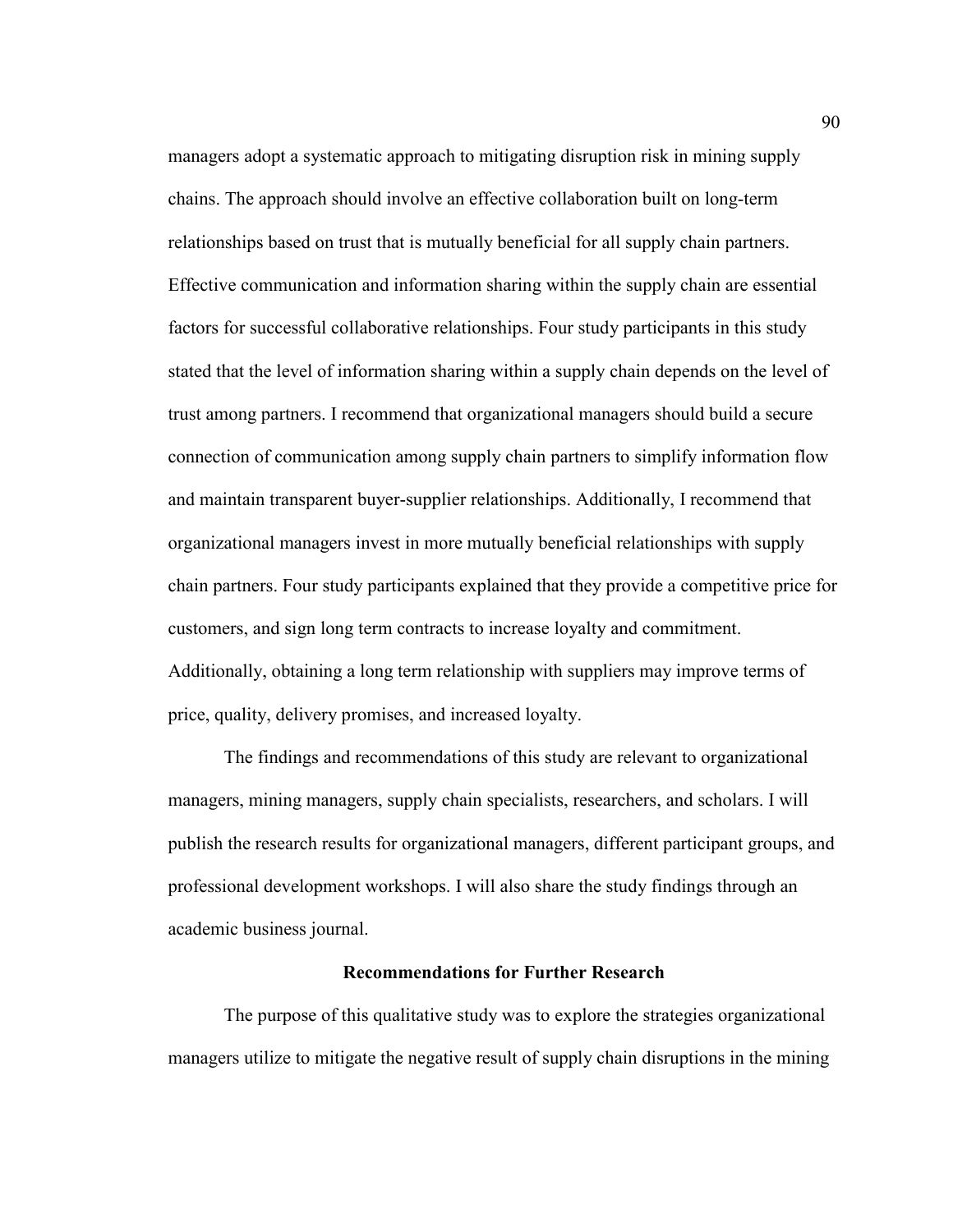industry. I used a qualitative multiple case study design, including semi-structured interviews. The research was specific to organizational managers in the mining industry located in Jordan. Future researchers may investigate other research methods, quantitative or mixed methods. Researchers can use the mixed methods approach which combines statistical analyses of numerical data and thematic data (Turner et al., 2017). Researchers may utilize a quantitative correlation design to study the performance rate of each strategy in preventing and minimizing the effects of supply disruptions in the mining industry. An additional area of research is examining the relationship between the different mitigation strategies and supply chain performance. Supply chain disruptions influence many industries; however, in this study, I focused on the mining industry only. Future researchers can focus on other geographic areas and other industries. An additional limitation of this study was the use of a small sample of four organizational managers in the mining industry. According to Boddy (2016), the deployment of a larger sample could have a different result. Researchers may consider a larger sample. Performing further research on mitigation strategies may add to the knowledge base of strategies for mitigating the negative result of disruptions in the mining industry.

## **Reflections**

Finishing this qualitative multiple case study has been one of the most meaningful challenges of my life. I started working on my doctoral study with limited understanding of the difficulty and discipline required to complete the journey. My goal was to develop skills in qualitative research while searching for solutions that address a specific business problem. Despite the required hard work, discipline, and time to finish this journey, the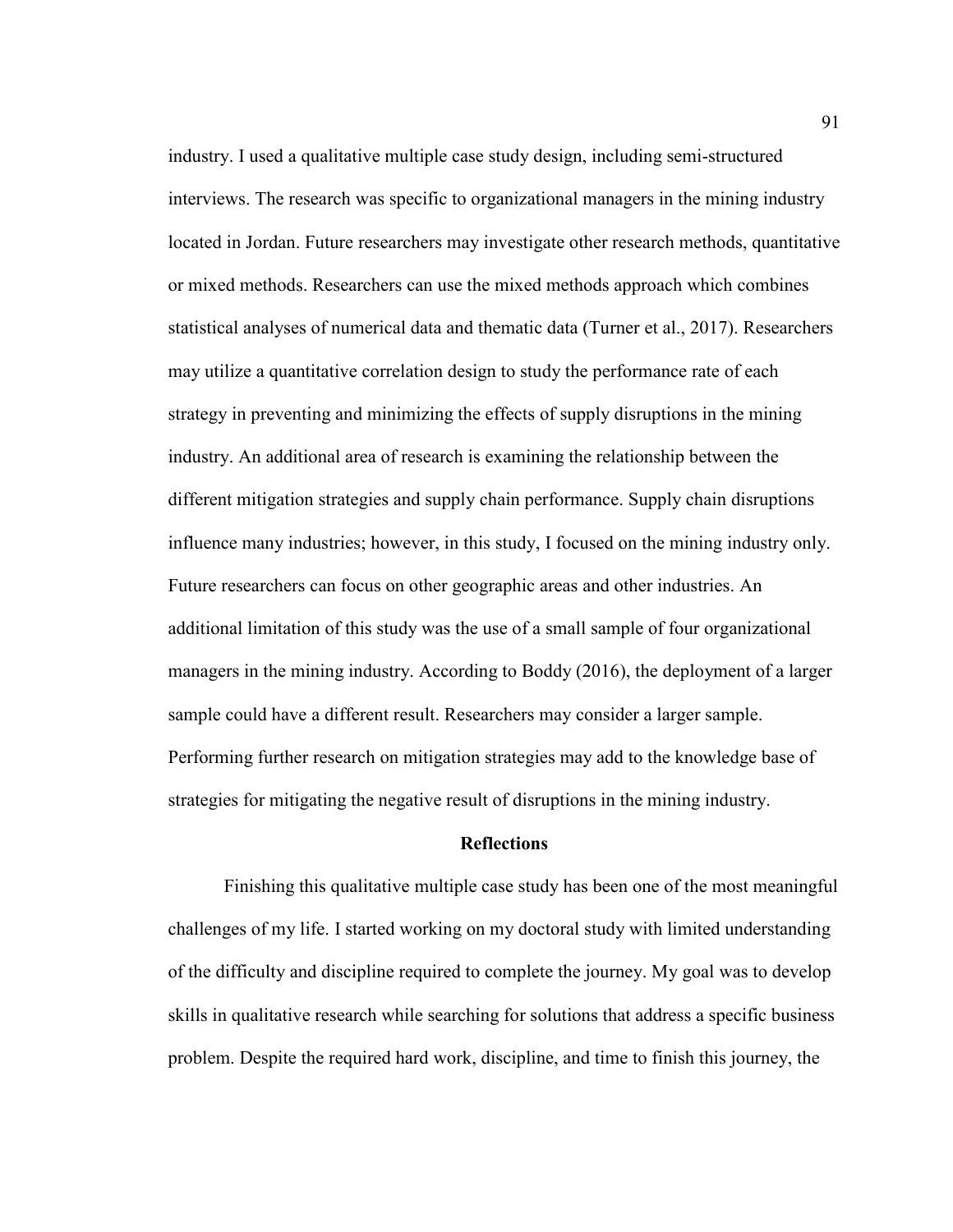prestige associated with the degree, personal satisfaction, and sense of accomplishment fade any other feelings. I am honored to say that I have accomplished my dream and goal. Getting through this study, I developed my knowledge of supply chain strategies and enhanced my researching skills. Writing the literature review was very challenging; however, I was able to develop a rational framework for my research by applying the rubric. During this study, I obtained a detailed and in-depth understanding of the research problem. Overall, the DBA journey was an enriching process for me.

## **Conclusion**

The findings from this qualitative, multiple case study revealed that organizational managers could mitigate the effects of supply chains disruption by an efficient collaboration among supply chain partners based on long term relationships built on trust. Organizational managers need to understand the sources of disruption, assess the potential impact, and develop the most appropriate strategies. In addition, the finding of this study revealed that by utilizing the strategies that emerged from the participants' responses, organizational managers could enhance supply chain sustainability and performance.

The disruption risks in supply chains and the related costs are of concern to several organizational leaders. By mitigating the negative results of disruption effectively, managers can enhance the performance and competitiveness of their organizations. I recommend that organizational managers, supply chain managers, researchers, and scholars use the findings and recommendations of this study to obtain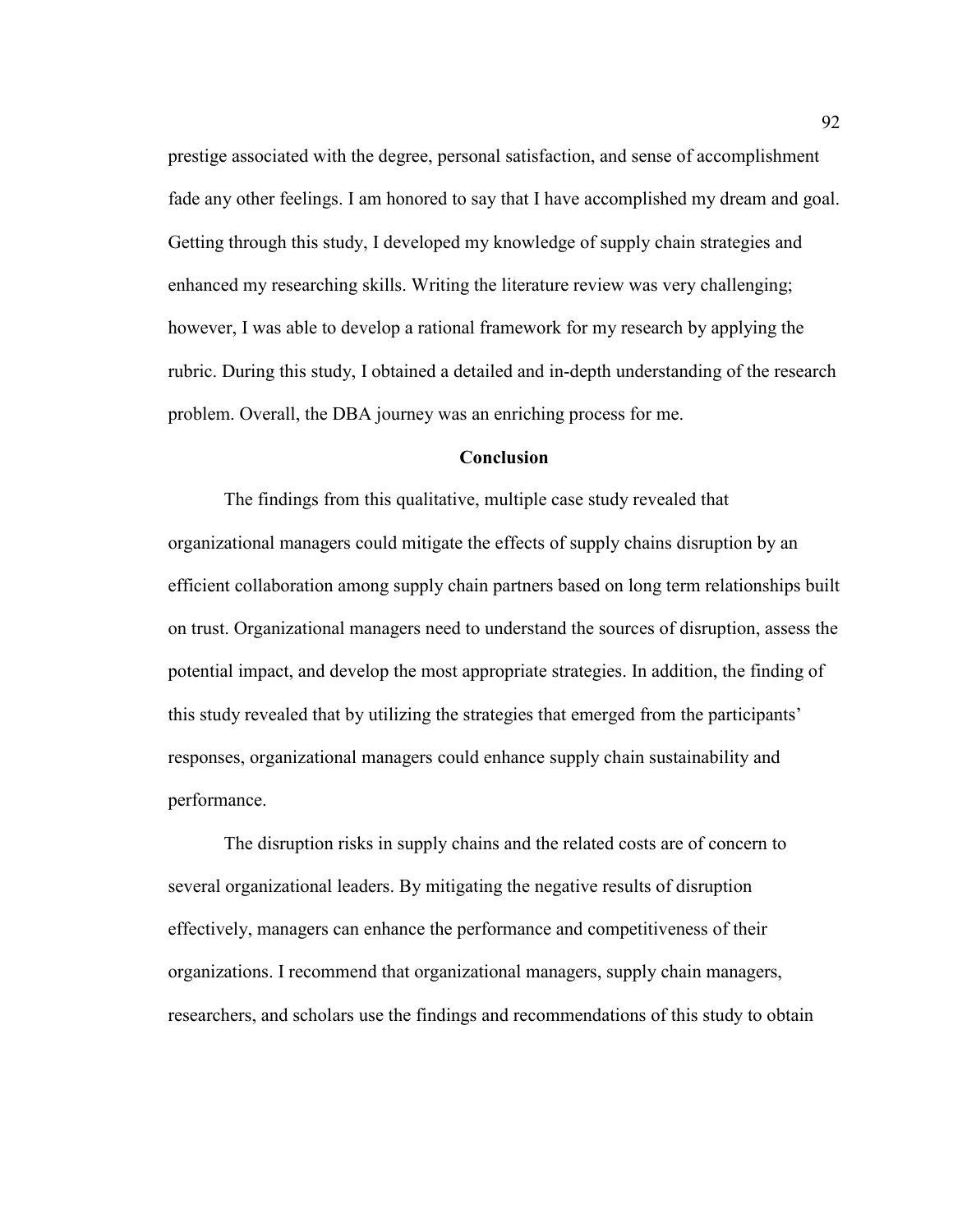new insights on strategies for mitigating the negative result of supply chain disruption in the mining industry.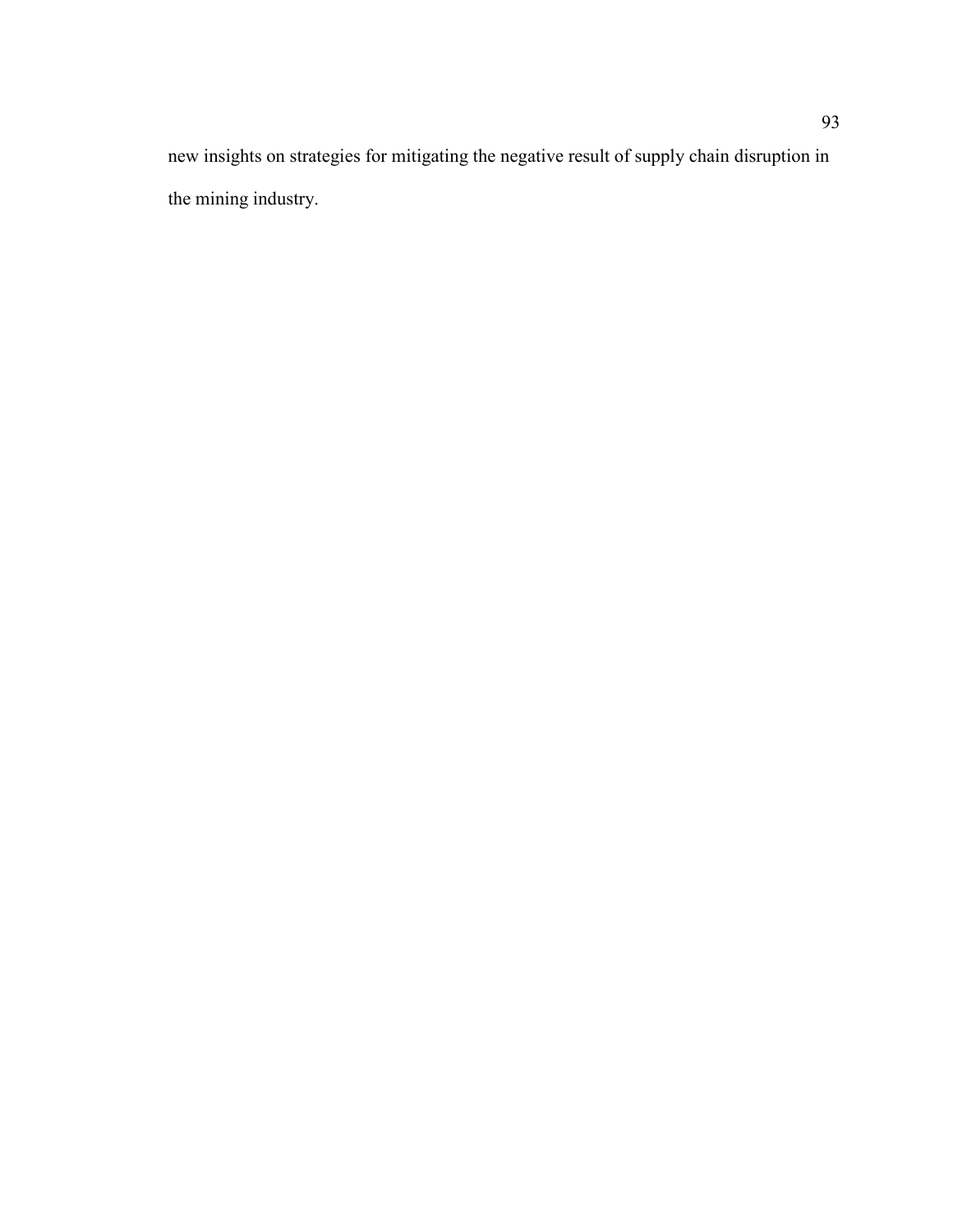#### References

- Abro, M. M. Q., Khurshid, M. A., & Aamir, A. (2015). The use of mixed methods in management research. *Journal of Applied Finance and Banking, 5*(2), 103–108. Retrieved from http://www.scienpress.com
- Adinoff, B., Conley, R. R., Taylor, S. F., & Chezem, L. L. (2013). Protecting confidentiality in human research. *American Journal of Psychiatry, 170*, 466–470. doi:10.1176/appi.ajp.2012.12050595
- Aggarwal, S., & Srivastava, M. K. (2016). Towards a grounded view of collaboration in Indian agri-food supply chains: A qualitative investigation. *British Food Journal, 118*(5), 1085–1106. doi:10.1108/BFJ-08-2015-0274
- Ahmad, W. N. K., de Brito, M. P., & Tavasszy, L. A. (2016). Sustainable supply chain management in the oil and gas industry: A review of corporate sustainability reporting practices. *Benchmarking: An International Journal, 23*, 1423–1444. doi:10.1108/BIJ-08-2013-0088
- Alcantara, P. (2015). Measuring the influence of industry sector membership on supply chain disruption reporting. *Journal of Business Continuity & Emergency Planning, 8*(4), 299–306. Retrieved from https://www.henrystewartpublications.com/jbcep

AlHusain, R., & Khorramshahgol, R. (2018). A multi-objective approach to design strategic supply chains and develop responsiveness-efficiency frontiers. *International Journal of Logistics Management, 29*(1), 365–386. doi:10.1108/IJLM-12-2016-0292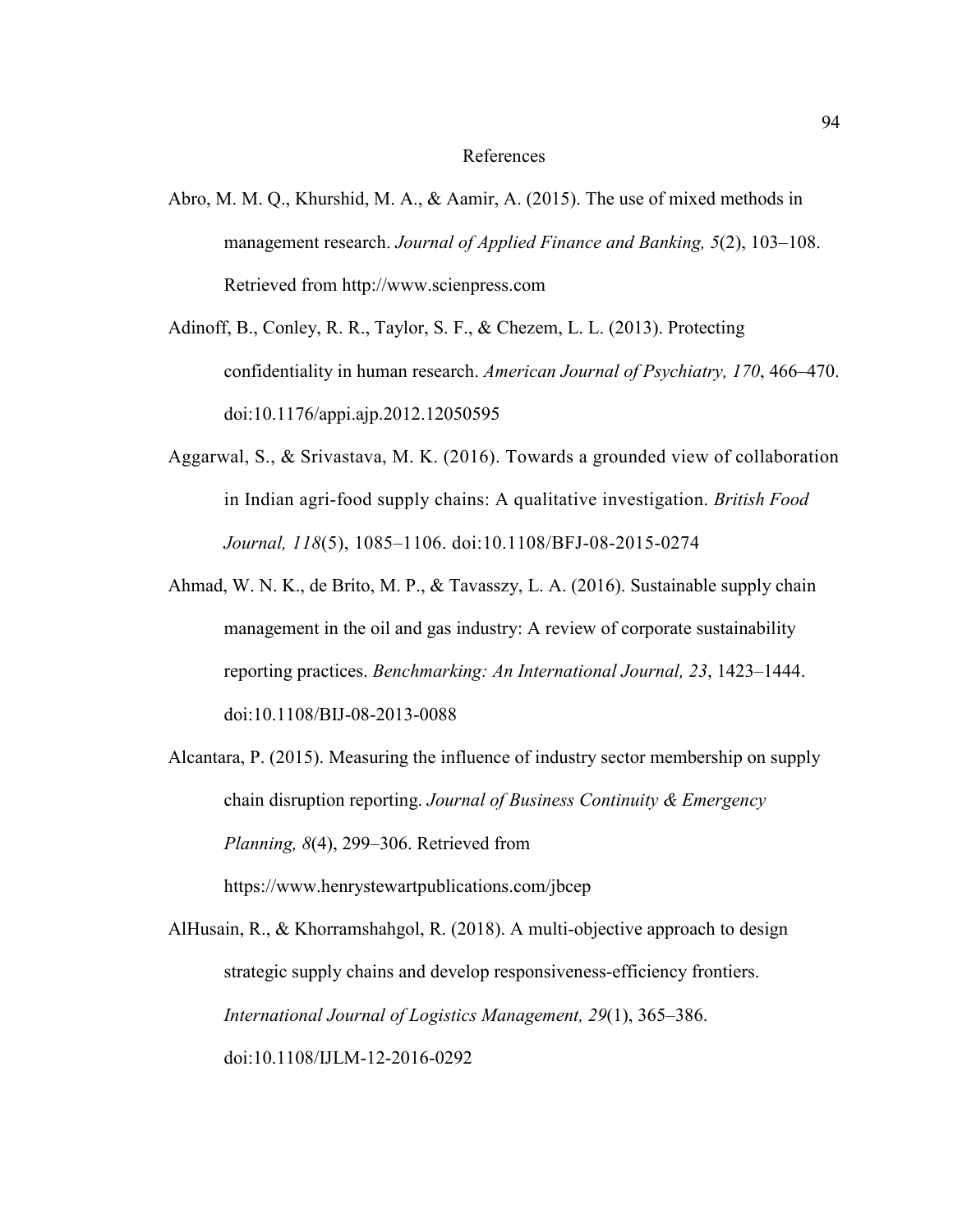- Amankwaa, L. (2016). Creating protocols for trustworthiness in qualitative research. *Journal of Cultural Diversity, 23*, 121–127. Retrieved from http://www.ncbi.nlm.nih.gov/journals/j-cult-drivers/
- Ambulkar, S., Blackhurst, J., & Grawe, S. (2015). Firm's resilience to supply chain disruptions: Scale development and empirical examination. *Journal of Operations Management, 33*, 111–122. doi:10.1016/j.jom.2014.11.002
- Anderson, V. (2017). Criteria for evaluating qualitative research. *Human Resource Development Quarterly, 28*, 125–133. doi:10.1002/hrdq.21282
- Aqlan, F., & Lam, S. S. (2015). Supply chain risk modelling and mitigation. *International Journal of Production Research, 53*(18), 5640–5656. doi:10.1080/00207543.2015.1047975
- Arik, M., Clark, L. A., & Raffo, D. M. (2016). Strategic responses of non-profit organizations to the economic crisis: Examining through the lenses of resource dependency and resourced-based view theories. *Academy of Strategic Management Journal, 15*(1), 48–70. Retrieved from http://alliedacademies.org/Public/Default.aspx
- Arora, A., Arora, A. S., & Sivakumar, K. (2016). Relationships among supply chain strategies, organizational performance, and technological and market turbulences. *International Journal of Logistics Management, 27*(1), 206–232. doi:10.1108/IJLM-09-2013-0103
- Bailey, L. F. (2014). The origin and success of qualitative research. *International Journal of Market Research, 56*(2), 167–184. doi:10.2501/IJMR-2014-013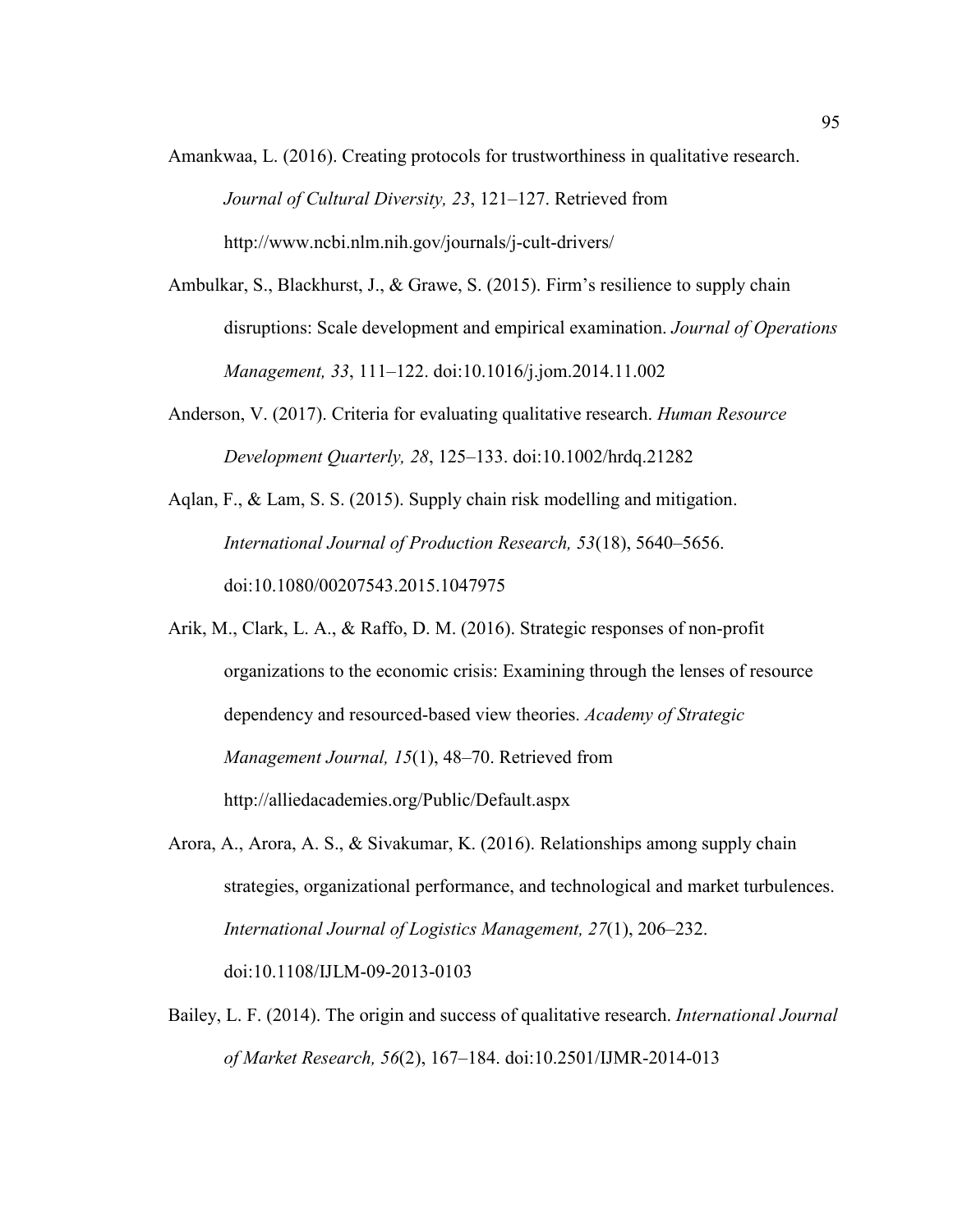- Baillie, L. (2015). Promoting and evaluating scientific rigour in qualitative research. *Nursing Standard, 29*(46), 36–42. doi:10.7748/ns.29.46.36.e8830
- Barros, A. C., Barbosa-Póvoa, A. P., & Blanco, E. E. (2013). Selection of tailored practices for supply chain management. *International Journal of Operations & Production Management, 33*(8), 1040–1074. doi:10.1108/IJOPM-08-2011-0264
- Baškarada, S. (2014). Qualitative case study guidelines. *The Qualitative Report, 19*, 1– 18. Retrieved from http://tqr.nova.edu/
- Bazeley, P., & Jackson, K. (2015). *Qualitative data analysis with NVivo* (2nd ed.). London, England: Sage Publications.
- Belkadi, F., Messaadia, M., Bernard, A., & Baudry, D. (2017). Collaboration management framework for OEM – suppliers relationships: A trust-based conceptual approach. *Enterprise Information Systems, 11*(7), 1018–1042. doi:10.1080/17517575.2016.1250166
- Bell, J. E., Mollenkopf, D. A., & Stolze, H. J. (2013). Natural resource scarcity and the closed-loop supply chain: A resource-advantage view. *International Journal of Physical Distribution & Logistics Management, 43*, 351–379. doi:10.1108/IJPDLM0320120092
- Bengtsson, M. (2016). How to plan and perform a qualitative study using content analysis. *NursingPlus Open, 2*, 8–14. doi:10.1016/j.npls.2016.01.001
- Bentahar, O., & Cameron, R. (2015). Design and implementation of a mixed method research study in project management. *Electronic Journal of Business Research*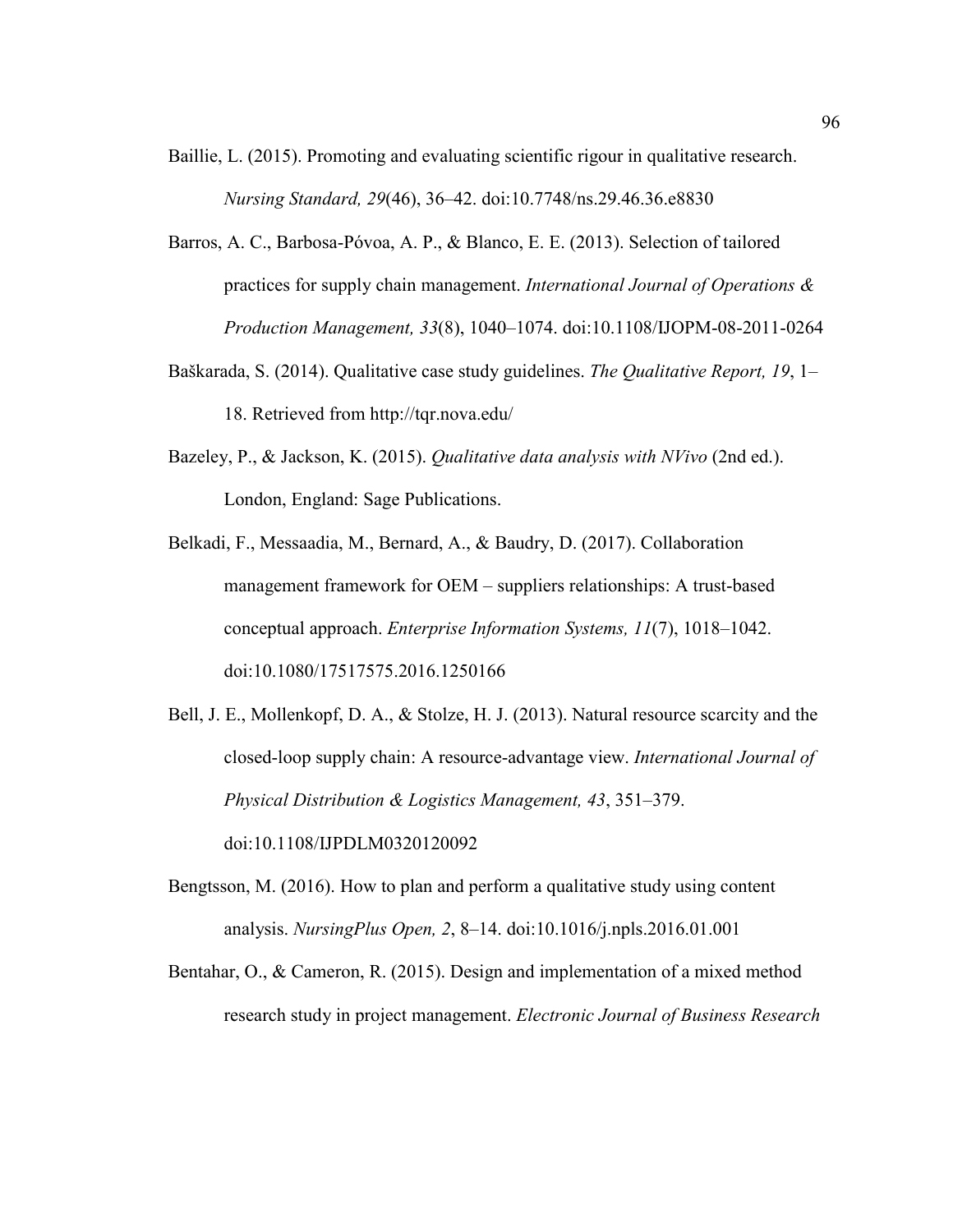*Methods, 13*(1), 3–15. Retrieved from http://www.academic-

conferences.org/ejournals.htm

- Beske, P., & Seuring, S. (2014). Putting sustainability into supply chain management. *Supply Chain Management: An International Journal, 19*, 322–331. doi:10.1108/SCM-12-2013-0432
- Birkie, S. E., Trucco, P., & Campos, P. F. (2017). Effectiveness of resilience capabilities in mitigating disruptions: Leveraging in supply chain structural complexity. *Supply Chain Management: An International Journal, 22*, 506–521. doi:10.1108/scm-01-2017-0009
- Birt, L., Scott, S., Cavers, D., Campbell, C., & Walter, F. (2016). Member checking: A tool to enhance trustworthiness or merely a nod to validation? *Qualitative Health Research, 26*, 1802–1811. doi:10.1177/1049732316654870
- Blackhurst, J., Dunn, K. S. & Craighead, C. W. (2011). An empirically derived framework of global supply resiliency. *Journal of Business Logistics, 32*(4): 374– 391. doi:10.1111/j.0000-0000.2011.01032.x
- Blackhurst, J., Rungtusanatham, M. J., Scheibe, K., & Ambulka X VVR, S. (2018). Supply chain vulnerability assessment: A network-based visualization and clustering analysis approach. *Journal of Purchasing and Supply Management, 24*(1), 21–30. doi:10.1016/j.pursup.2017.10.004
- Blackwood, R. A., Maio, R. F., Mrdjenovich, A. J., VandenBosch, T. M., Gordon, P. S., Shipman, E. L., & Hamilton, T. A. (2015). Analysis of the nature of IRB contingencies required for informed consent document approval. *Accountability*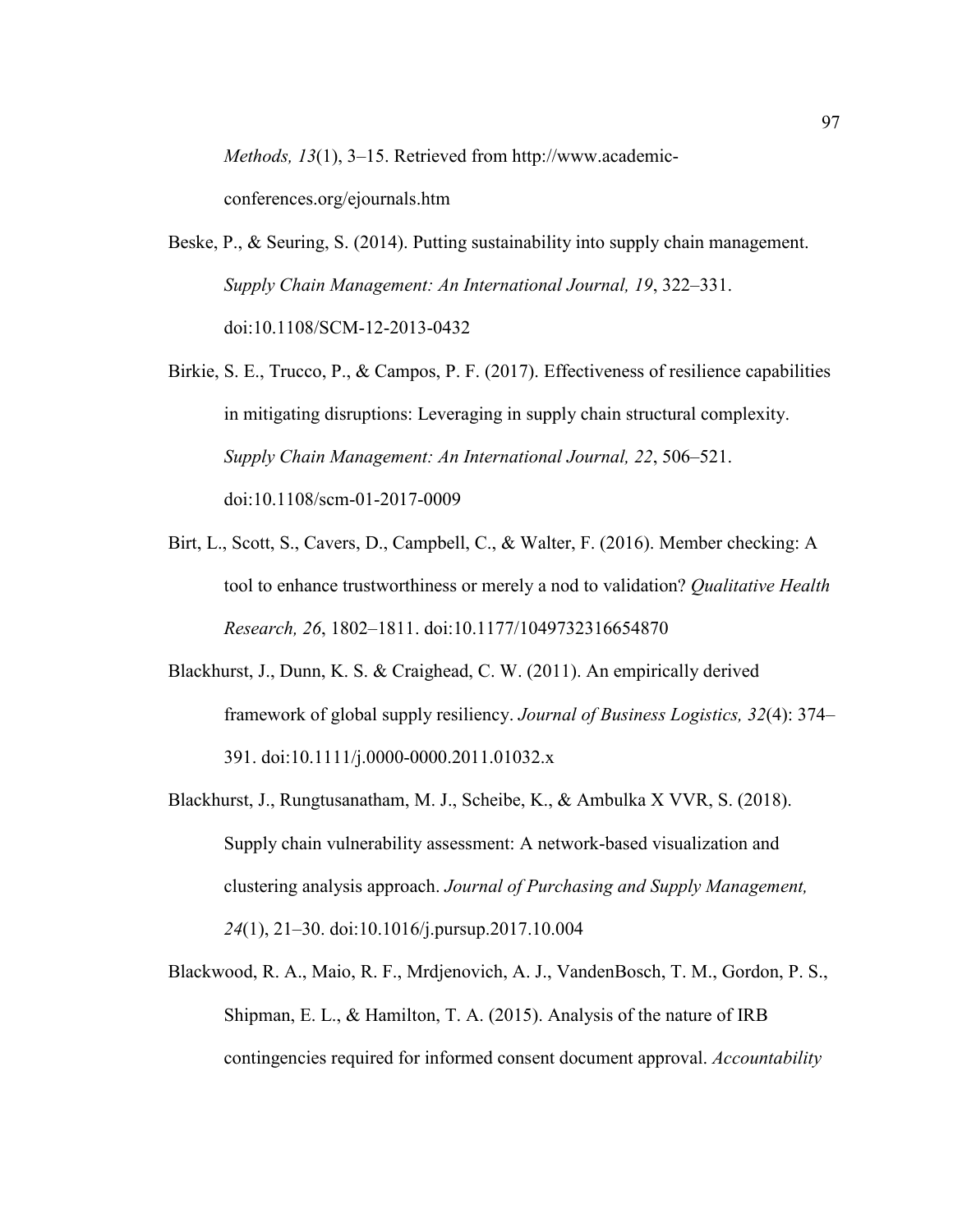*in Research: Policies & Quality Assurance, 22*, 237–245.

doi:10.1080/08989621.2014.956866

- Boddy, C. R. (2016). Sample size for qualitative research. *Qualitative Market Research: An International Journal, 19*, 426–432. doi:10.1108/QMR-06-2016-0053
- Bode, C., & Wagner, S. M. (2015). Structural drivers of upstream supply chain complexity and the frequency of supply chain disruptions. *Journal of Operations Management, 36*, 215–228. doi:10.1016/j.jom.2014.12.004
- Bode, C., Wagner, S. M., Petersen, K. J., & Ellram, L. M. (2011). Understanding responses to supply chain disruptions: insights from information processing and resource and dependence perspectives. *Academy of Management Journal, 54*, 833–856. doi:10.5465/AMJ.2011.64870145
- Boyson, S. (2014). Cyber supply chain risk management: Revolutionizing the strategic control of critical IT systems. *Technovation, 34*(7), 342–353. doi:10.1016/j.technovation.2014.02.001
- Bratucu, G., & Bratucu, T. (2015). Using the qualitative research in educational marketing. Bulletin of the Transylvania University of Brasov. *Economic Sciences, Series V, 5*(1), 19–24. Retrieved from http://webbut.unitbv.ro
- Brinkhoff, A., Özer, Ö., & Sargut, G. (2015). All You Need Is Trust? An Examination of Inter-organizational Supply Chain Projects. *Production & Operations Management, 24*(2), 181–200. doi: 10.1111/poms.12234
- Brody, B., Migueles, S. A., & Wendler, D. (2015). Should all research subjects be treated the same? *Hastings Center Report, 45*(1), 17–20. doi:10.1002/hast.414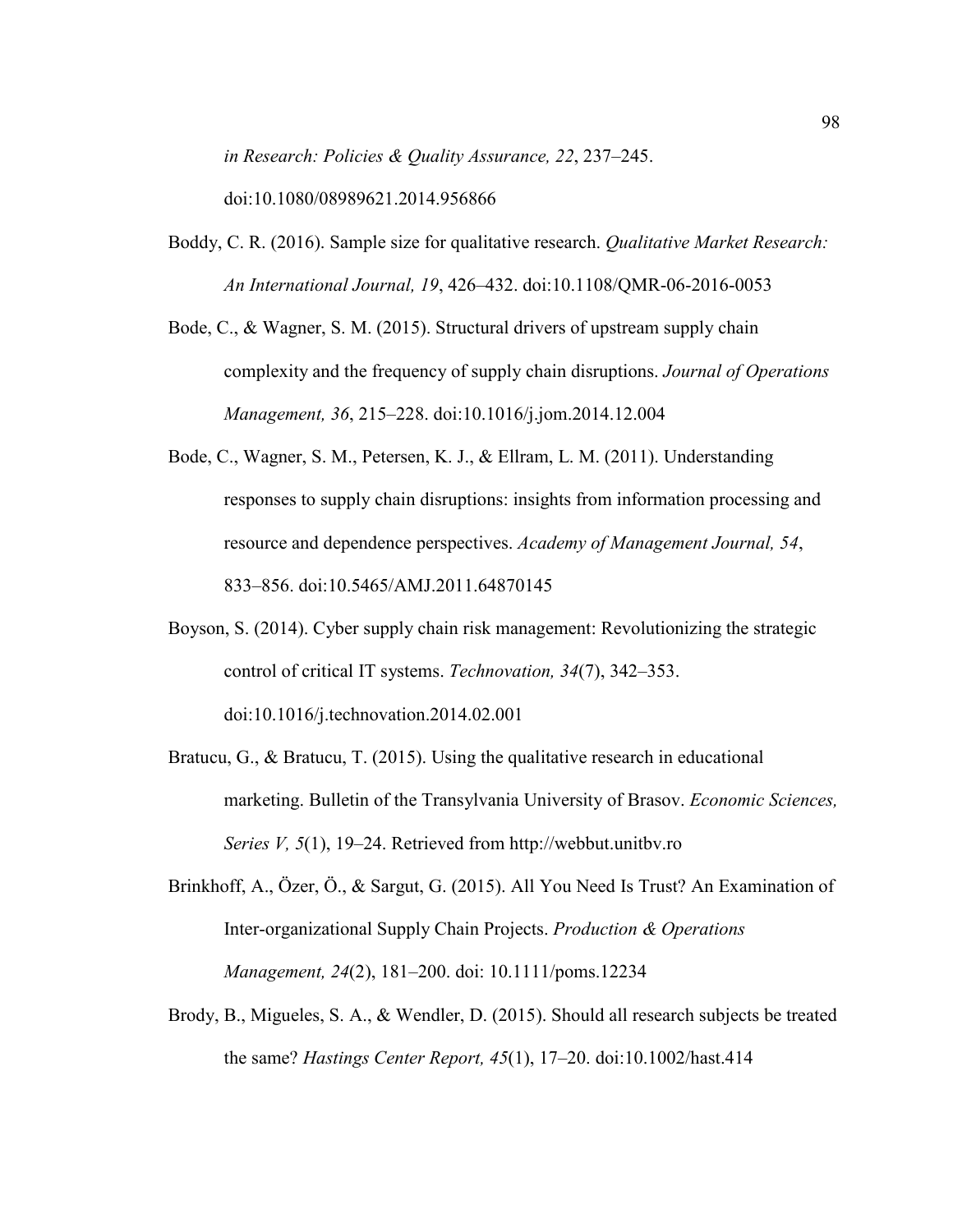Browne, J., Sackett, P. J., & Wortmann, J. C. (1995). Future manufacturing systems towards the extended enterprise. *Computers in Industry, 25*(3), 235–254. doi:10.1016/0166-3615(94)00035-O

Bryant, P., & Davis, C. (2012). Regulated change effects on boards of directors: A look at agency theory and resource dependency theory. *Academy of Strategic Management Journal, 11*(2), 1–15. Retrieved from http://www.questia.com/library/p150926/academy-of-strategicmanagementjournal

- Bryman, A., & Bell, E. (2015). *Business research methods*. United Kingdom: Oxford University Press.
- Burdon, W. M., & Harvey, J. (2016). A plea for adoption of ethical compliance. *Journal of Financial Crime, 23*(1), 187–200. doi:10.1108/jfc-11-2014-0049
- Buzacott, J. A., & Peng, S. H. (2012). Contract design for risk sharing partnerships in manufacturing. *European Journal of Operational Research, 218*(3), 656–666. doi:10.1016/j.ejor.2011.12.008
- Cacheche, L. P., Santos, J. A., Santos, E. B. A., & Akabane, G. (2015). Small investors: Challenges and benefits of IPO - A case study in small business in the region of Capao Redondo - SP. *Independent Journal of Management & Production, 6*, 255– 268. doi:10.14807/ijmp.v6i1.255
- Carbonara, N., & Pellegrino, 2018. Real options approach to evaluate postponement as supply chain disruptions mitigation strategy. *International Journal of Production Research, 56*(15), 5249–5271. doi:10.1080/00207543.2017.1403663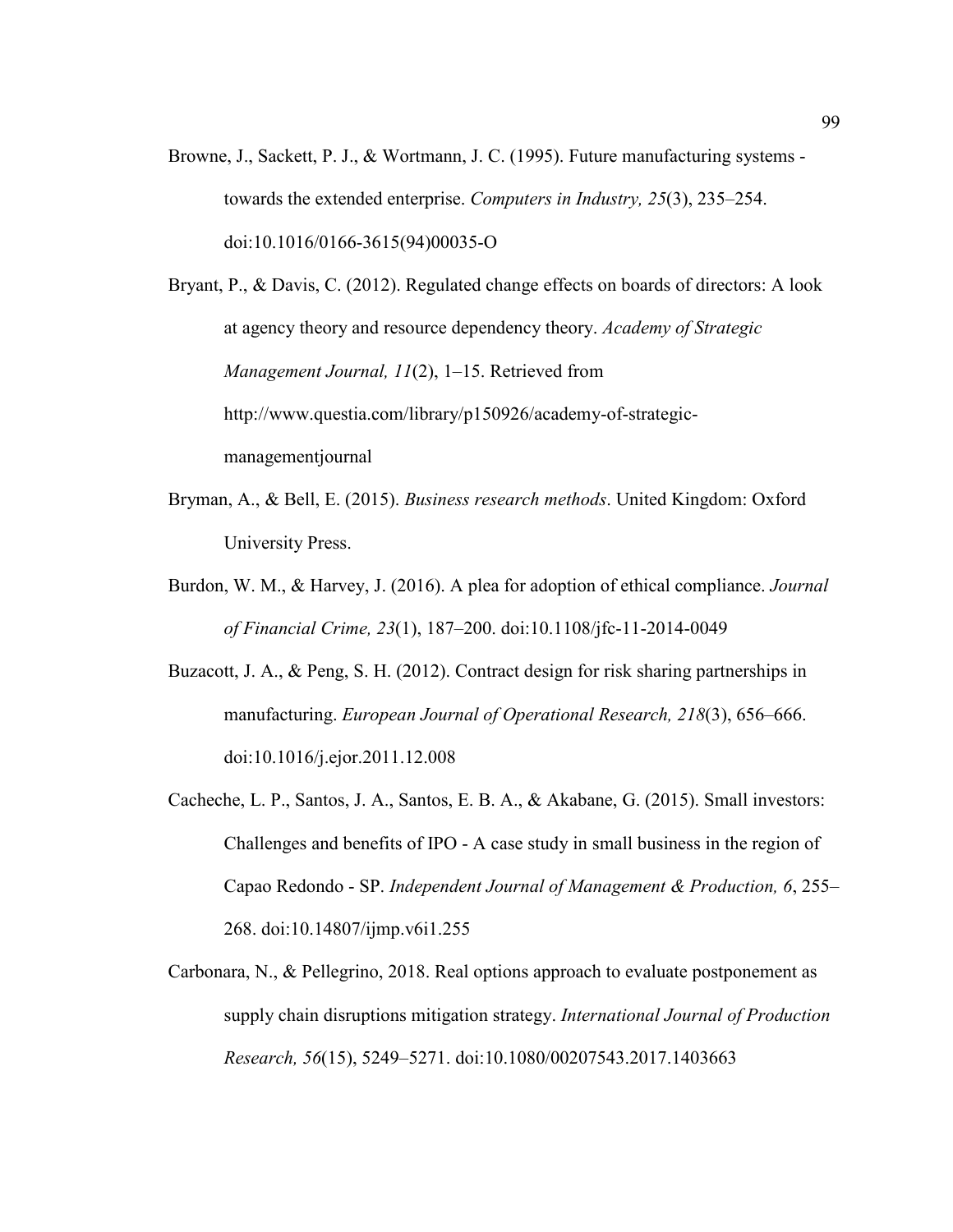- Caridi, M., Cigolini, R., & DeMarco, D., (2005). Improving supply-chain collaboration by linking intelligent CPFR. *International Journal of Production Research, 43*(20), 4191–4218. doi:10.1080/00207540500142134
- Carter, C. R., Rogers, D. S., & Choi, T. Y. (2015). Toward the theory of the supply chain. *Journal of Supply Chain Management, 51*(2), 89–97. doi:10.1111/jscm.12073
- Cagnin, F., Oliveira, M. C., Simon, A. T., Helleno, A. L., & Vendramini, M. P. (2016). Proposal of a method for selecting suppliers considering risk management. *International Journal of Quality & Reliability Management, 33*(4), 488–498. doi:10.1108/IJQRM-11-2014-0172
- Camuffo, A., Furlan, A., Romano, P., & Vinelli, A. (2007). Routes towards supplier and production network internationalisation. *International Journal of Operations & Production Management, 27*(4), 371–387. Retrieved from http://www.emeraldgrouppublishing.com/ijopm.htm
- Caretta, M. A. (2016). Member checking: A feminist participatory analysis of the use of preliminary results pamphlets in cross-cultural, cross-language research. Qualitative Research, 16, 305–318. doi:10.1177/1468794115606495
- Carman, M. J., Clark, P. R., Wolf, L. A., & Moon, M. D. (2015). Sampling considerations in emergency nursing research. Journal of Emergency Nursing, 41, 162–164. doi:10.1016/j.jen.2014.12.016
- Castleberry, A. (2014). NVivo 10 software program. version 10. QSR international; 2012. American Journal of Pharmaceutical Education, 78(1), 1–2. doi:10.5688/ajpe78125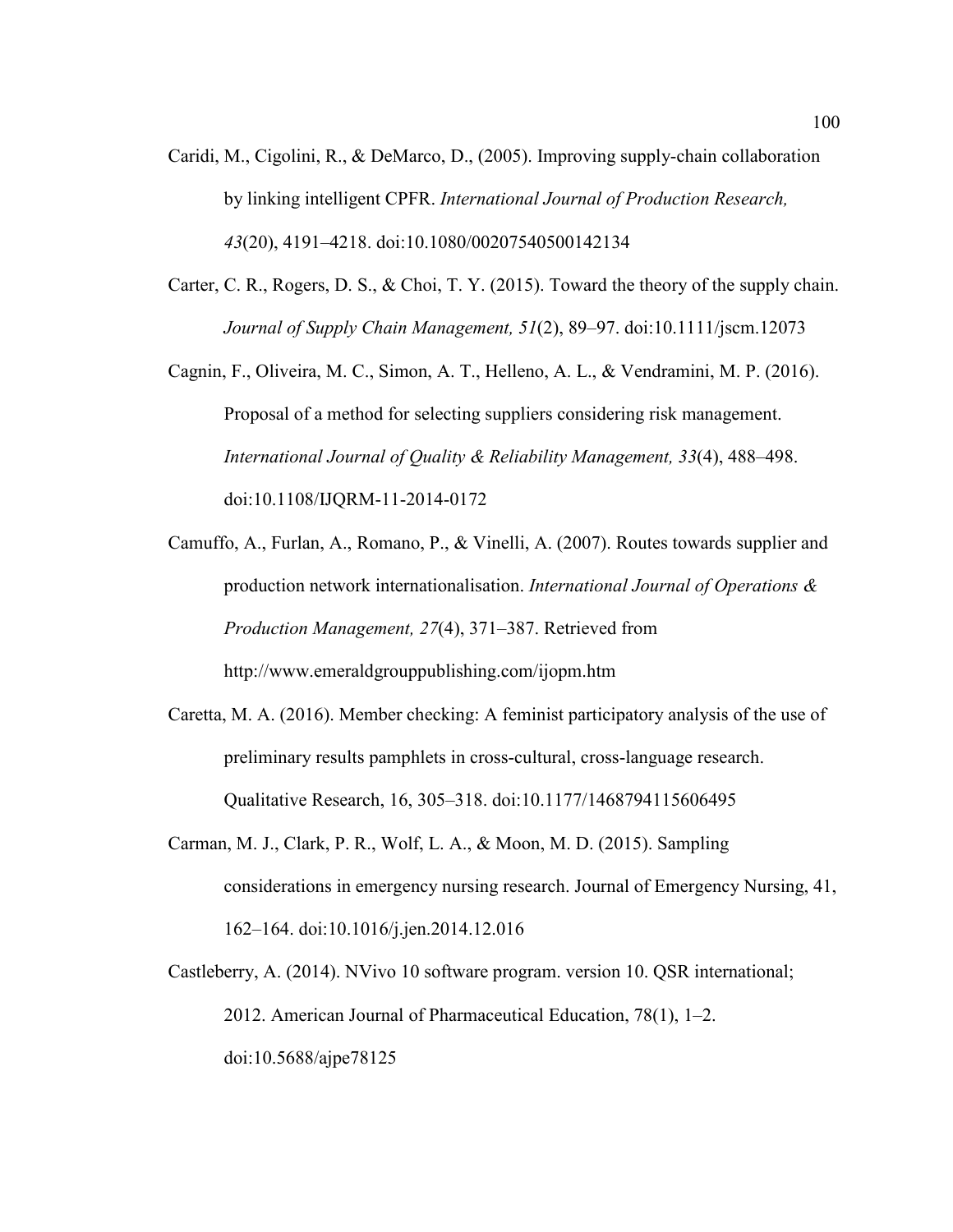Castillo-Montoya, M. (2016). Preparing for interview research: The interview protocol refinement framework. *Qualitative Report, 21*, 811–831. Retrieved from http://tqr.nova.edu/

Chakravarty, V. (2013). Managing a supply chain's web of risk. Strategy & Leadership, 41, 39–45. doi:10.1108/10878571311318231

- Chang, W., Ellinger, A. E., & Blackhurst, J. (2015). A contextual approach to supply chain risk mitigation. *International Journal of Logistics Management, 26*(3), 642– 656. doi:10.1108/IJLM-02-2014-0026
- Chen, Y. S., Su, H. C., & Ro, Y. K. (2016). Can I read your mind? Perception gaps in supply chain relationships. *Journal of Purchasing & Supply Management, 22*(4), 311–324. doi:10.1016/j.pursup.2016.06.006
- Chih-Feng, C., Ching-Jung, L., Walters, B. G., & Ching-Yieh, L. (2016). Measuring the moral reasoning competencies of service-learning e-tutors. *Journal of Educational Technology & Society, 19*, 269–281. https://www.jstor.org/
- Choi, T-M. (2018). A system of systems approach for global supply chain management in the big data era. *IEEE Engineering Management Review, 46*(1), 91–97. doi:10.1109/EMR.2018.2810069
- Choi, S. Y., Kang, Y. S., & Lee, H. (2008). The effects of socio-technical enablers on knowledge sharing: an exploratory examination. *Journal of Information Science, 34*(5), 742–754. doi:10.1177/0165551507087710
- Chong, A. Y. L., Ch'ng, E., Liu, M. J., & Li, B. (2017). Predicting consumer product demands via Big Data: The roles of online promotional marketing and online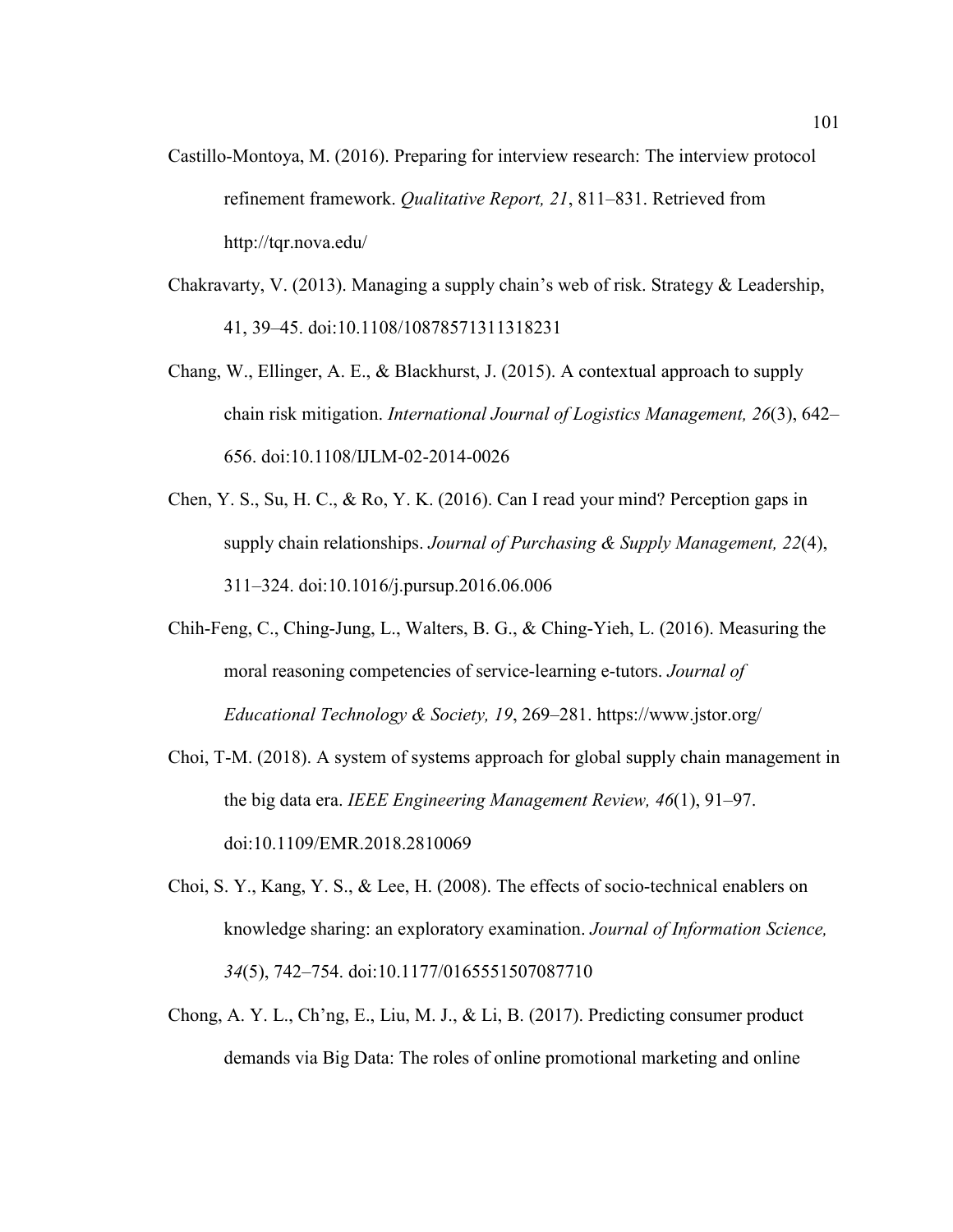reviews. *International Journal of Production Research, 55*(17), 5142–5156. doi:10.1080/00207543.2015.1066519).

- Chopra, S., & Sodhi, M. S. (2004). Managing Risk to Avoid Supply-Chain Breakdown. *MIT Sloan Management Review, 46*(1), 53–62. Retrieved from http://web.mit.edu/smr
- Chopra, S., & Sodhi, M. S. (2014). Reducing the risk of supply chain disruptions. *MIT Sloan Management Review, 55*(3), 73–80. Retrieved from http://sloanreview.mit.edu
- Chowdhury, M. F. (2015). Coding, sorting and sifting of qualitative data analysis: Debates and discussion. Quality & Quantity, 49, 1135–1143. doi:10.1007/s1135014-0039-2
- Christopher, M., & Peck, H. (2004). Building the Resilient Supply Chain. *International Journal of Logistics Management, 15*(2), 1–13. Retrieved from http://www.emeraldinsight.com.ezp.waldenulibrary.org/
- Cohen, M. A., & Kunreuther, H. (2007). Operations risk management: Overview of Paul Kleindorfer's contributions. *Production & Operations Management, 16*(5), 525– 541. Retrieved from http://www.wiley.com.ezp.waldenulibrary.org/WileyCDA/
- Connelly, L. M. (2016). Trustworthiness in qualitative research. MedSurg Nursing, 22, 435–436. Retrieved from https://www.amsn.org/
- Constantinou, C. S., Georgiou, M., & Perdikogianni, M. (2017). A comparative method for themes saturation (CoMeTS) in qualitative interviews. Qualitative Research, 17, 571–588. doi:10.1177/1468794116686650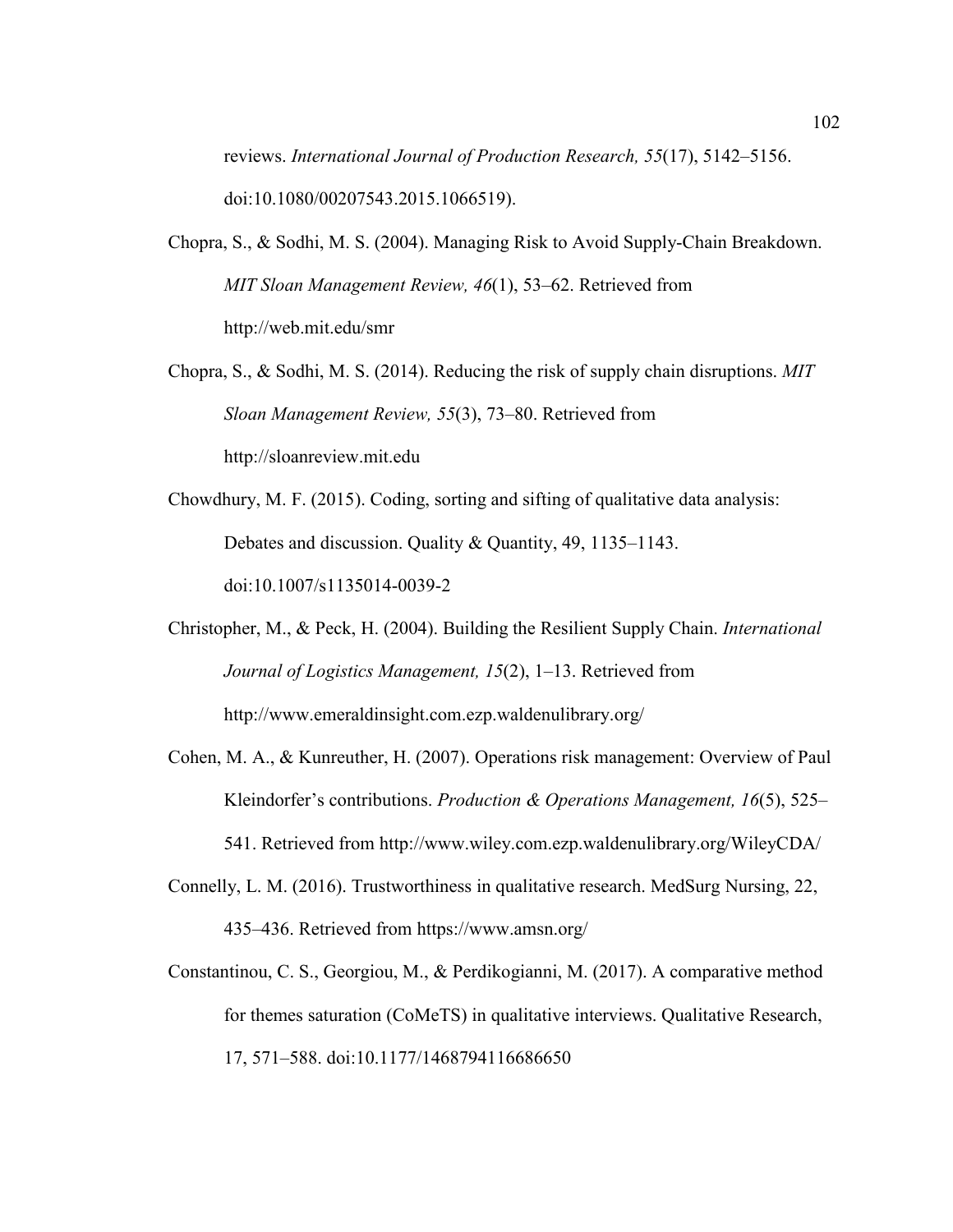- Cope, D. G. (2014). Methods and meanings: Credibility and trustworthiness of qualitative research. Oncology Nursing Forum, 41, 89–91. doi:10.1188/14.ONF.89-91
- Cypress, B. S. (2017). Rigor or reliability and validity in qualitative research: Perspectives, strategies, reconceptualization, and recommendations. Dimensions of Critical Care Nursing, 36, 253–263. doi:10.1097/dcc.0000000000000253
- Danese, P., Romano, P., & Formentini, M. (2013). The impact of supply chain integration on responsiveness: The moderating effect of using an international supplier network. *Transportation Research: Part E, 49*(1), 125–140. doi:10.1016/j.tre.2012.08.002
- Dasgupta, M. (2015). Exploring the relevance of case study research. *Vision, 19*(2), 147– 160. doi:10.1177/0972262915575661
- Datta, P. P. (2017). Enhancing competitive advantage by constructing supply chains to achieve superior performance. *Production Planning & Control, 28*, 57–74. doi:10.1080/09537287.2016.1231854
- Deakin, H., & Wakefield, K. (2014). Skype interviewing: Reflections of two PhD researchers. *Qualitative research, 14*, 603–616. doi:10.1177/1468794113488126
- Diabat, A., Govindan, K., & Panicker, V. V. (2012). Supply chain risk management and its mitigation in a food industry. *International Journal of Production Research, 50*(11), 3039–3050. doi:10.1080/00207543.2011.588619
- Dikko, M. (2016). Establishing construct validity and reliability: Pilot testing of a qualitative interview for research in Takaful (Islamic insurance). *Qualitative Report, 21*, 521–528. Retrieved from http://tqr.nova.edu/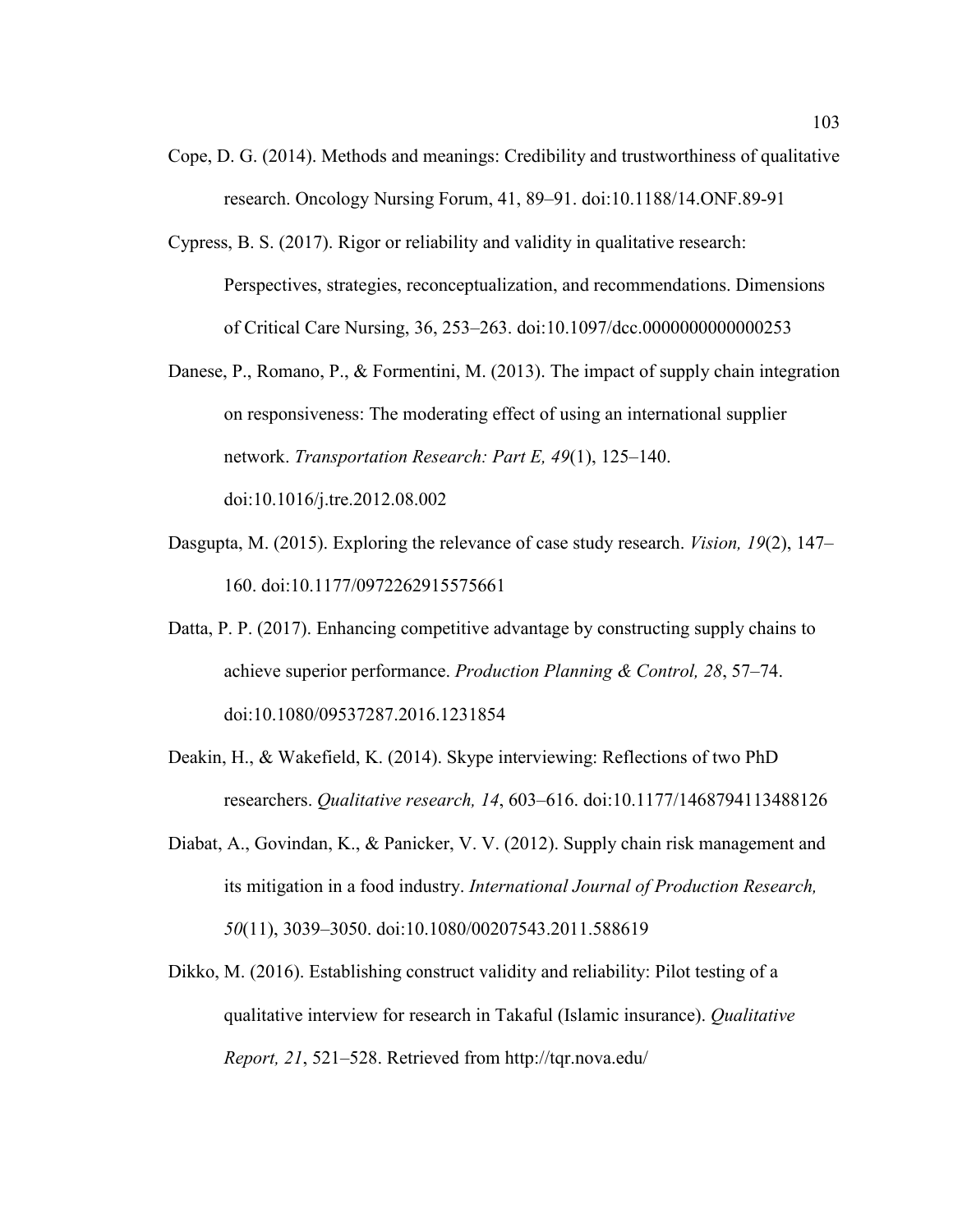Dong, S. T., Butow, P. N., Agar, M., Lovell, M. R., Boyle, F., Stockler, M., ... Tong, A. (2016). Original article: Clinicians' perspectives on managing symptom clusters in advanced cancer: A semistructured interview study. *Journal of Pain and Symptom Management, 51*, 706–717.e5. doi:10.1016/j.jpainsymman.2015.11.021

Dries, L., Gorton, M., Urutyan, V., & White, J. (2014). Supply chain relationships, supplier support programmes and stimulating investment: evidence from the Armenian dairy sector. *Supply Chain Management, 19*(1), 98–107. doi:10.1108/SCM-12-2012-0380

Durach, C. F., Wieland, A., & Machuca, J. A. D. (2015). Antecedents and dimensions of supply chain robustness: a systematic literature review. *International Journal of Physical Distribution & Logistics Management, 45*(1/2), 118–137. doi:10.1108/IJPDLM-05-2013-0133

- Edwards, G. (2017). Big ideas in social science. *International Journal of Research & Method in Education, 40*(2), 221–222. doi:10.1080/1743727x.2016.1275277
- Ellinger, A., Shin, H., Northington, W. M., Adams, F. G., Hofman, D., & O'Marah, K. (2012). The influence of supply chain management competency on customer satisfaction and shareholder value. *Supply Chain Management: An International Journal, 17*(3), 249–262. doi:10.1108/13598541211227090
- Ellis, P. D. (2016). The essential guide to effect sizes: Statistical power, meta-analysis, and the interpretation of research results. New York, NY: Cambridge University Press.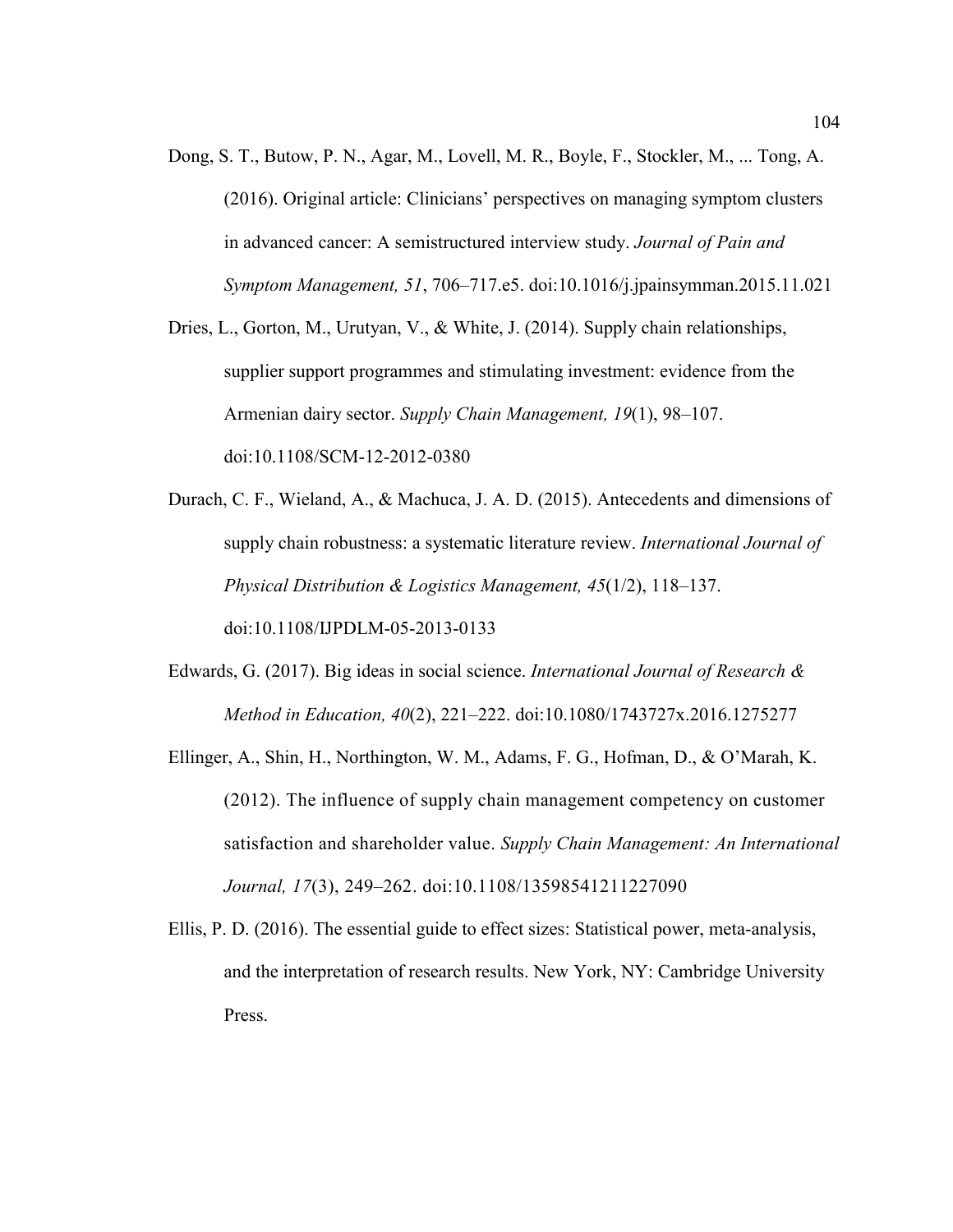Elo, S., Kaariainen, M., Kanste, O., Polkki, T., Utriainen, K., & Kyngas, H. (2014). Qualitative content analysis: A focus on trustworthiness. SAGE Open, 4(1), 1–10. doi:10.1177/2158244014522633

Enyinda, C. I., Mbah, C. H. N., & Ogbuehi, A. (2010). An empirical analysis of risk mitigation in the pharmaceutical industry supply chain: A developing-country perspective. *Thunderbird International Business Review, 52*(1), 45–54. doi:10.1002/tie.20309

- Eriksson, T. (2013). Methodological issues in dynamic capabilities research a critical review. *Baltic Journal of Management, 8*, 306–327. doi:10.1108/BJOM-Jul-20110072
- Esfahbodi, A., Zhang, Y., & Watson, G. (2016). Sustainable supply chain management in emerging economies: Trade-offs between environmental and cost performance. *International Journal of Production Economics, 181*, 350–366.

doi:10.1016/j.ijpe.2016.02.013

- Esmaeilikia, M., Fahimnia, B., Sarkis, J., Govindan, K., Kumar, A., & Mo, J. (2016). Tactical supply chain planning models with inherent flexibility: definition and review. *Annals of Operations Research, 244*, 407–427. doi:10.1007/s10479-014- 1544-3
- Essary, M. L. (2014). Key external factors influencing successful distance education programs. *Academy of Educational Leadership Journal, 18*, 121–136. Retrieved from http://www.alliedacademies.org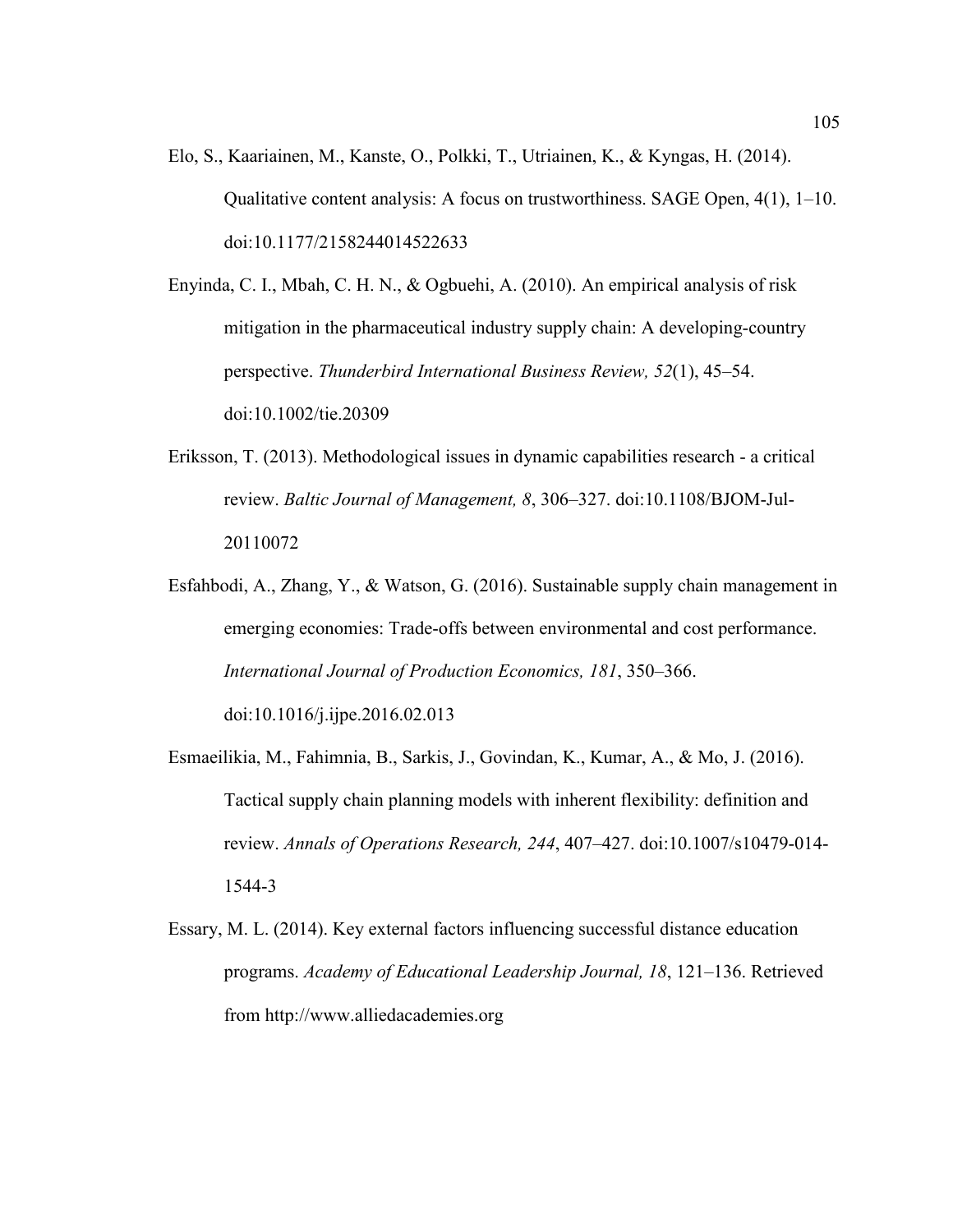- Etikan, I., Musa, S. A., & Alkassim, R. S. (2016). Comparison of convenience sampling and purposive sampling. *American Journal of Theoretical and Applied Statistics, 5*, 1–4. doi:10.11648/j.ajtas.20160501.11
- Fabbe-Costes, N., Roussat, C., Taylor, M., & Taylor, A. (2014). Sustainable supply chains: a framework for environmental scanning practices. *International Journal of Operations & Production Management, 34*(4), 664–694. doi:10.1108/IJOPM-10-2012-0446
- Faisal, M. N., Banwet, D. K., & Shankar, R. (2007). Management of risk in supply chains: SCOR approach and analytic network process. *Supply Chain Forum: International Journal, 8*(2), 66–79. doi:10.1080/16258312.2007.11517183
- Fan, Y., & Stevenson, M. (2018). A review of supply chain risk management: definition, theory, and research agenda. *International Journal of Physical Distribution & Logistics Management, 48*(3), 205–230. doi:10.1108/IJPDLM-01-2017-0043
- Fawcett, S. E., McCarter, M. W., Fawcett, A. M., Webb, G. S., & Magnan, G. M. (2015). Why supply chain collaboration fails: the socio-structural view of resistance to relational strategies. *Supply Chain Management, 20*(6), 648–663. doi:10.1108/SCM-08-2015-0331

Fernandes, A. C., Sampaio, P., Sameiro, M., & Truong, H. Q. (2017). Supply chain management and quality management integration: A concept model proposal. *International Journal of Quality & Reliability Management, 34*, 53–67. doi:10.1108/ijqrm-03-2015-0041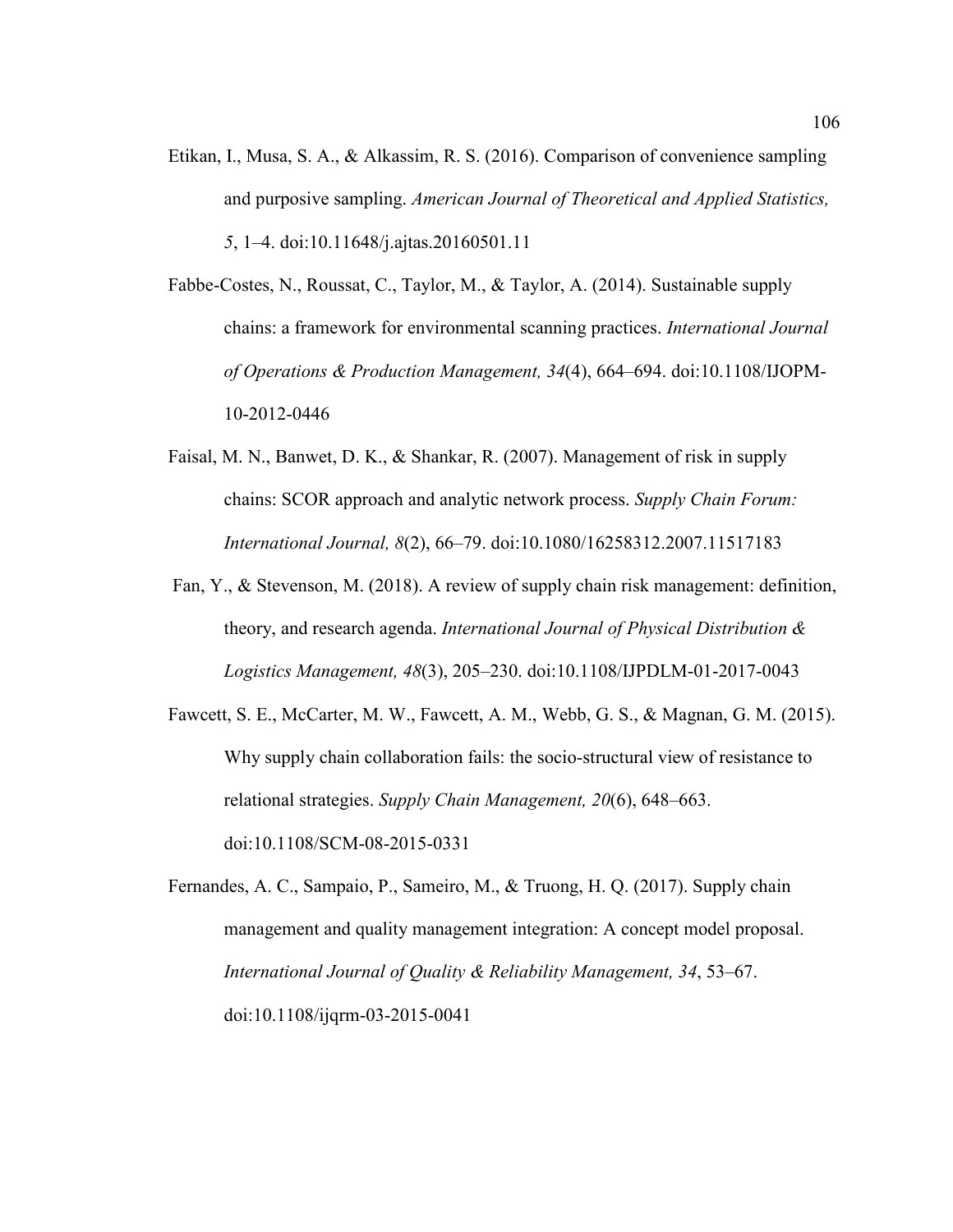- Ferreira, J. J., Moreno, M. F., Brandao, R., & Cerqueira, R. (2016). Multimedia in cognitive-intensive practices: a case with ATLAS. it supporting HCI qualitative research. *2016 IEEE International Symposium on Multimedia*, 679–684. doi:10.1109/ISM.2016.0144
- Foerstl, K., Azadegan, A., Leppelt, T., & Hartmann, E. (2015). Drivers of supplier sustainability: Moving beyond compliance to commitment. *Journal of Supply Chain management, 51*(1), 67–92. doi:10.1111/jscm.12067
- Fu, D., Ionescu, C. M., Aghezzaf, E., & De Keyser, R. (2016). A constrained EPSAC approach to inventory control for a benchmark supply chain system. *International Journal of Production Research, 54*(1), 232–250. doi:10.1080/00207543.2015.1070214
- Fusch, P. I., & Ness, L. R. (2015). Are we there yet? Data saturation in qualitative research. *The Qualitative Report, 20*, 1408–1416. Retrieved from http://www.nova.edu/ssss/QR/QR20/9/fusch1
- Gadde, L.-E., & Snehota, I. (2000). Making the Most of Supplier Relationships. *Industrial Marketing Management, 29*(4), 305–316. doi:10.1016/s0019- 8501(00)00109-7
- Gagnon, M., Jacob, J. D., McCabe, J. (2015). Locating the qualitative interview: Reflecting on space and place in nursing research. *Journal of Research in Nursing, 20*, 203–215. doi:10.1177/1744987114536571
- Gallagher, C. T., Mcdonald, L. J., & Mccormack, N. P. (2014). Undergraduate research involving human subjects should not be granted ethical approval unless it is likely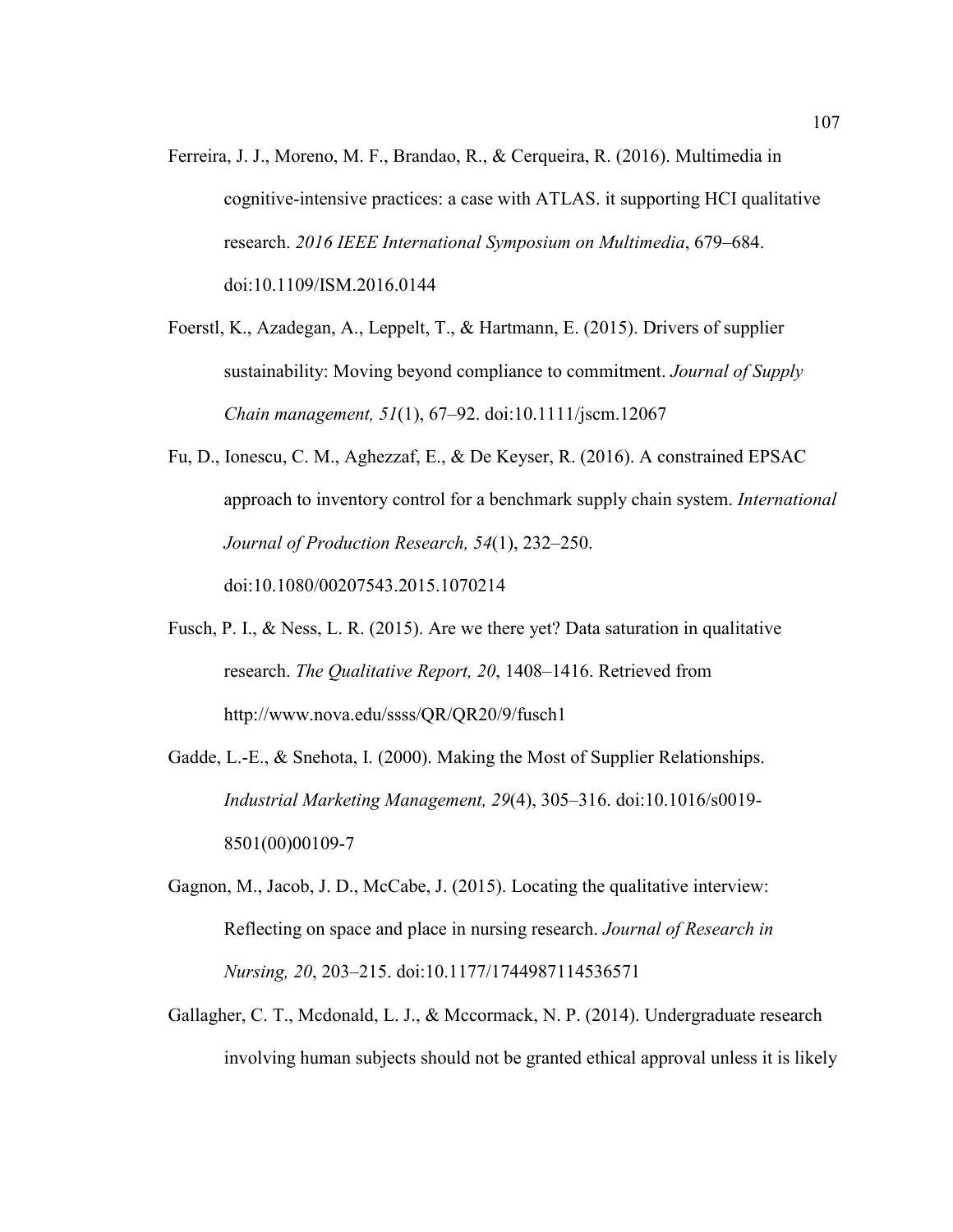to be of publishable quality. *HEC Forum, 26*(2), 169–180. doi:10.1007/s10730013-9232-2

- Garud, R., Gehman, J., & Giuliani, A. P. (2016). Technological exaptation: A narrative approach. *Industrial & Corporate Change, 25*(1), 149–166. doi:10.1093/icc/dtv050
- Gaudenzi, B., & Borghesi, A. (2006). Managing risks in the supply chain using the AHP method. *International Journal of Logistics Management, 17*(1), 114–136. doi:10.1108/09574090610663464
- Gergen, K. J., Josselson, R., & Freeman, M. (2015). The promises of qualitative inquiry. *American Psychologist, 70*(1), 1–9. doi:10.1037/a0038597
- Gerring, J. (2017). Qualitative methods. *Annual Review of Political Science, 20*(1), 15– 36. doi:10.1146/annurev-polisci-092415-024158
- Gentles, S. J., Charles, C., Ploeg, J., & McKibbon, K. A. (2015). Sampling in qualitative research: Insights from an overview of the methods literature. *The Qualitative Report, 20*, 1772–1789. Retrieved from http://tqr.nova.edu/
- Gheondea-Eladi, A. (2014). Is qualitative research generalizable? *Journal of Community Positive Practices, 14*, 114–124. Retrieved from http://jppc.ro
- Giannakis, M., & Papadopoulos, T. (2016). Supply chain sustainability: A risk management approach. *International Journal of Production Economics, 171*, 455–470. doi:10.1016/j.ijpe.2015.06.032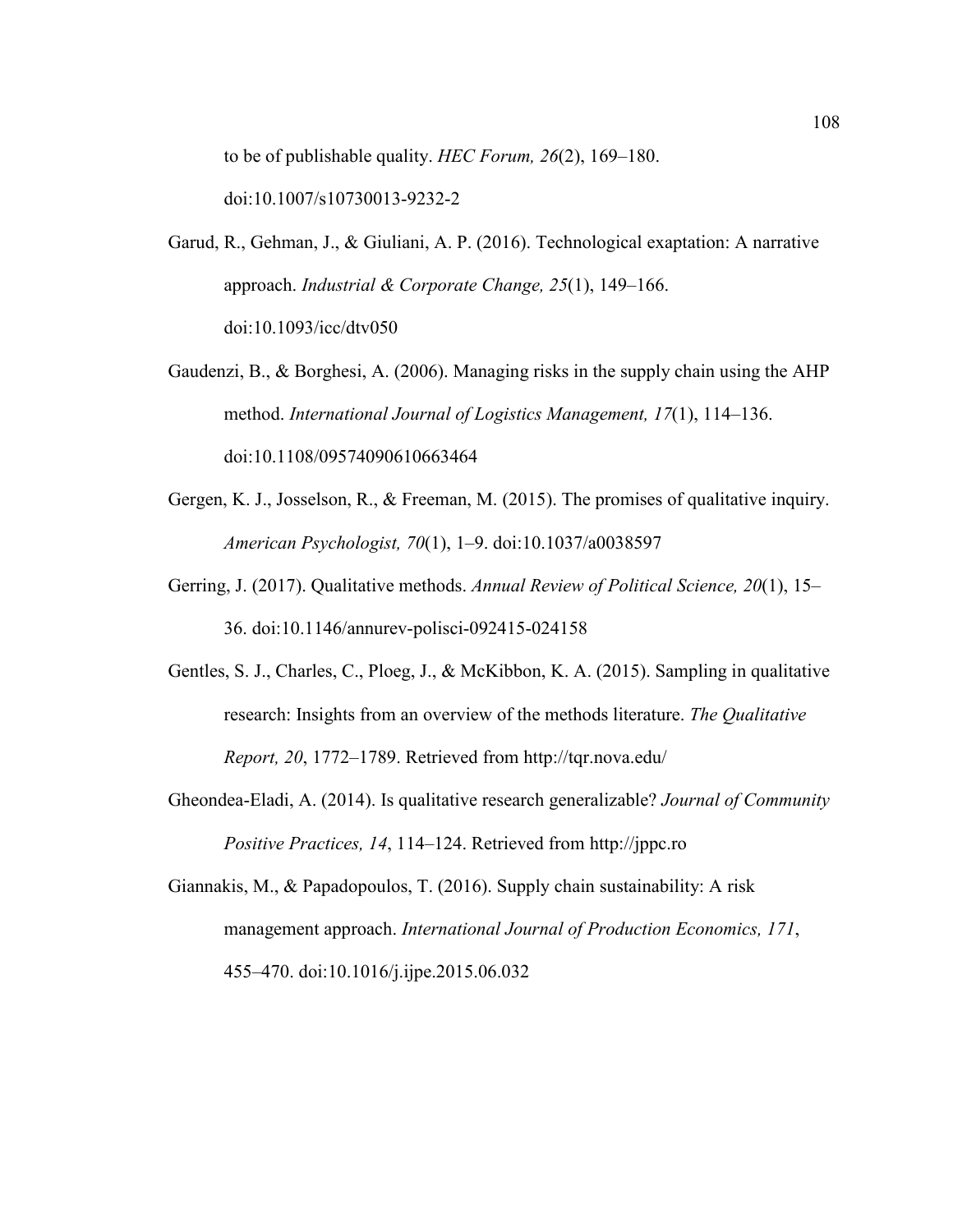- Gibbs, B. G., Shafer, K., & Dufur, M. J. (2015). Why infer? The use and misuse of population data in sport research. *International Review for the Sociology of Sport, 50*(1), 115–121. doi:10.1177/1012690212469019
- Gladwell, P. W., Badlan, K., Cramp, F., & Palmer, S. (2015). Direct and indirect benefits reported by users of transcutaneous electrical nerve stimulation for chronic musculoskeletal pain: Qualitative exploration using patient interviews. *Physical Therapy, 95*, 1518–1528. doi:10.2522/ptj.20140120
- Gledhill, A., & Harwood, C. (2014). Developmental experiences of elite female youth soccer players. *International Journal of Sport & Exercise Psychology, 12*, 150– 165. doi:10.1080/1612197X.2014.880259
- Gligor, D. M., Holcomb, M. C., & Stank, T. P. (2013). A multidisciplinary approach to supply chain agility: Conceptualization and scale development. *Journal of Business Logistics, 34*(2), 94–108. doi:10.1111/jbl.12012
- Goldberg, A., & Allen, K. (2015). Communicating qualitative research: Some practical guideposts for scholars. *Journal of Marriage and Family, 77*, 3–22. doi:10.1111/jomf.12153
- Gualandris, J., & Kalchschmidt, M. (2015). Mitigating the effect of risk conditions on supply disruptions: the role of manufacturing postponement enablers. *Production Planning & Control, 26*(8), 637–653. doi:10.1080/09537287.2014.955895
- Guertler, B., & Spinler, S. (2015). When does operational risk cause supply chain enterprises to tip? A simulation of intra-organizational dynamics. *Omega, 57*, 54– 69. doi:10.1016/j.omega.2015.03.005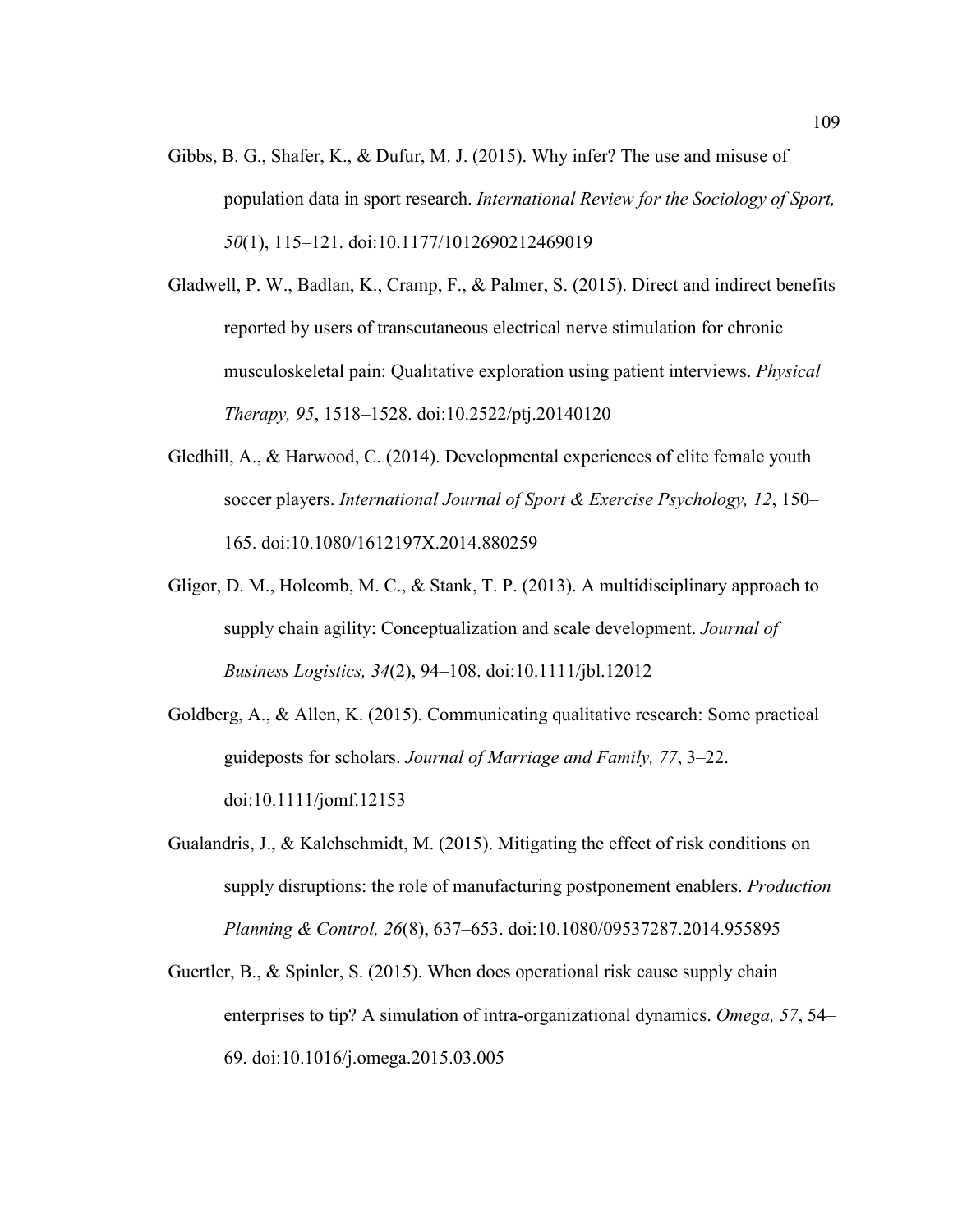- Gunasekaran, A., Kumar Tiwari, M., Dubey, R., & Fosso Wamba, S. (2016). Big data and predictive analytics applications in supply chain management. *Computers & Industrial Engineering, 101*, 525–527. doi:10.1016/j.cie.2016.10.020
- Gunasekaran, A., Subramanian, N., & Rahman, S. (2017). Improving supply chain performance through management capabilities. *Production Planning & Control, 28*(6/8), 473–477. doi:10.1080/09537287.2017.1309680
- Green, K., & Inman, R. (2005). Using a just-in-time selling strategy to strengthen supply chain linkages. *International Journal of Production Research, 43*(16), 3437– 3453. doi:10.1080/00207540500118035
- Green, K. W., Toms, L. C., & Clark, J. (2015). Impact of market orientation on environmental sustainability strategy. *Management Research Review, 38*, 217– 238. doi:10.1108/MRR-10-2013-0240
- Greening, P., & Rutherford, C. (2011). Disruptions and supply networks: A multi-level, multi-theoretical relational perspective. *International Journal of Logistics Management, 22*, 104–126. doi:10.1108/09574091111127570
- Grossoehme, D. H. (2014). Overview of qualitative research. *Journal of Health Care Chaplaincy, 20*, 109–122. doi:10.1080/08854726.2014.925660

Hadi, M. A., & Closs, S. J. (2016). Ensuring rigour and trustworthiness of qualitative research in clinical pharmacy. *International Journal of Clinical Pharmacy, 38*, 641–646. Retrieved from http://www.springer.com/medicine/internal/journal/11096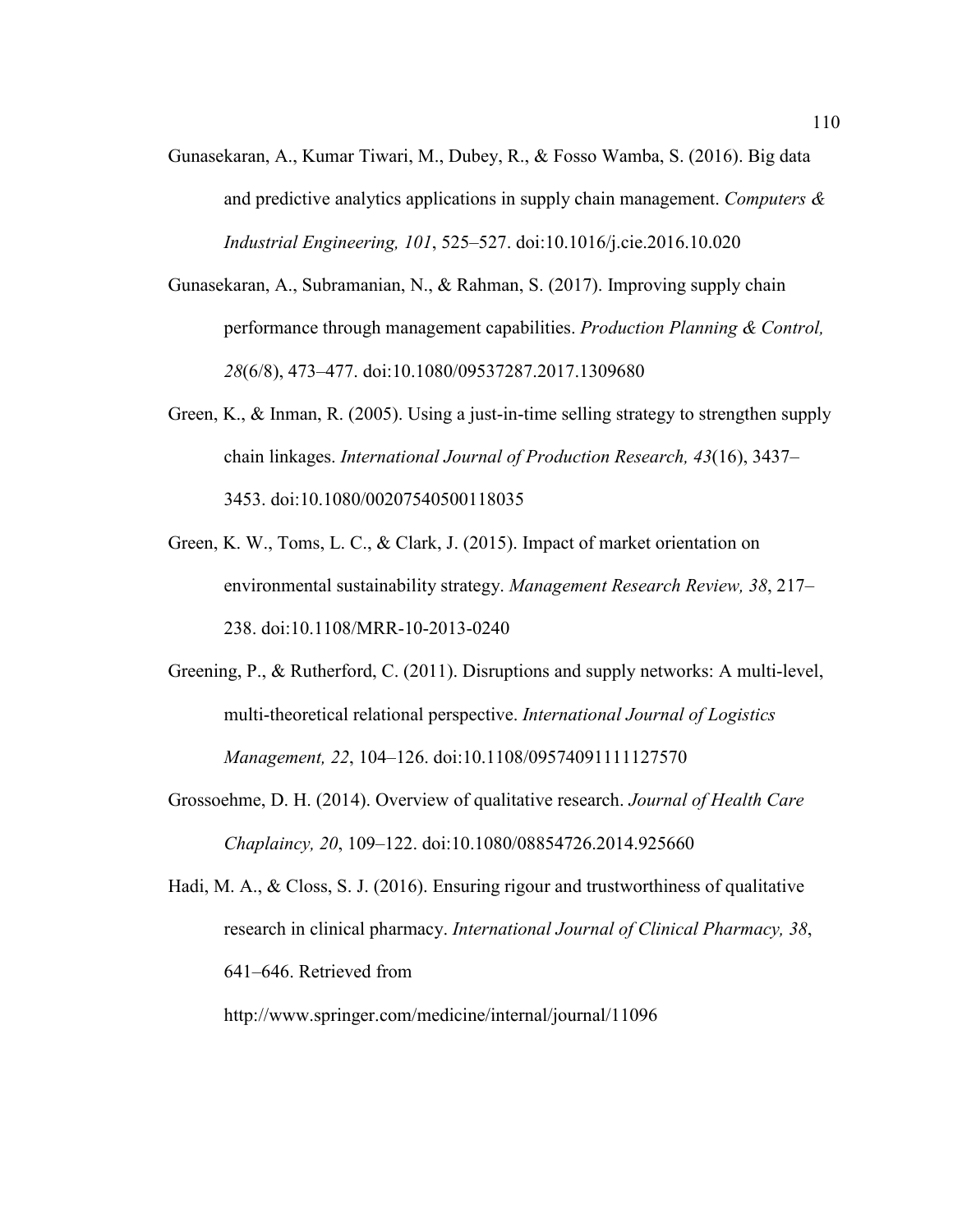- Hajmohammad, S., & Vachon, S. (2016). Mitigation, Avoidance, or Acceptance? Managing Supplier Sustainability Risk. *Journal of Supply Chain Management, 52*(2), 48–65. doi:10.1111/jscm.12099
- Hallikas, J., & Lintukangas, K. (2016). Purchasing and supply: An investigation of risk management performance. *International Journal of Production Economics, 171*, 487–494. doi:10.1016/j.ijpe.2015.09.013
- Hammer, D., & Berland, L. K. (2014). Confusing claims for data: A critique of common practices for presenting qualitative research on learning. *Journal of the Learning Sciences, 23*, 37–46. doi:10.1080/10508406.2013.802652
- Harvey, L. (2015). Beyond member-checking: A dialogic approach to the research interview. *International Journal of Research & Method in Education, 38*, 23–38. doi:10.1080/1743727X.2014.914487
- Hearnshaw, E. J. S., & Wilson, M. M. J. (2013). A complex network approach to supply chain network theory. *International Journal of Operations & Production Management, 33*, 442–469. doi:10.1108/01443571311307343
- Heckmann, I., Comes, T., & Nickel, S. (2015). Review: A critical review on supply chain risk - Definition, measure and modeling. *Omega, 52*, 119–132. doi:10.1016/j.omega.2014.10.004
- Hennink, M. M., Kaiser, B. N., & Marconi, V. C. (2017). Code saturation versus meaning saturation: How many interviews are enough? *Qualitative Health Research, 27*, 591–608. doi:10.1177/1049732316665344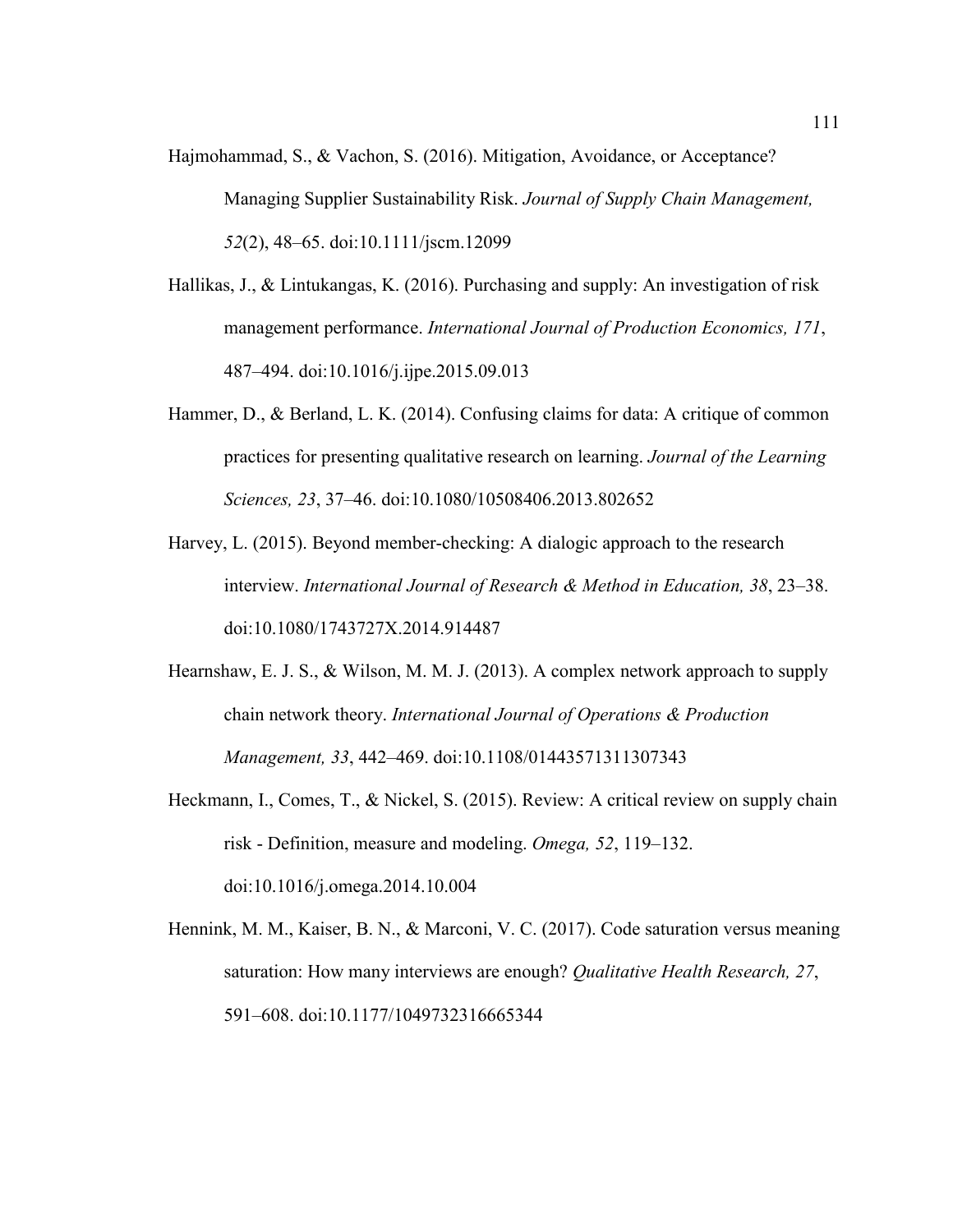- Hill, C. W., Jones, G. R., Schilling, M. A. (2014). *Strategic management theory: An integrated approach*. Stamford, CT: Cengage Learning.
- Hiriscau, I. E., Stingelin-giles, N., Stadler, C., Schmeck, K., & Reiter-Theil, S. (2014). A right to confidentiality or a duty to disclose? Ethical guidance for conducting prevention research with children and adolescents. *European Child & Adolescent Psychiatry, 23*, 409–416. doi:10.1007/s00787-014-0526-y
- Ho, W., Zheng, T., Yildiz, H., & Talluri, S. (2015). Supply chain risk management: a literature review. *International Journal of Production Research, 53*(16), 5031– 5069. doi:10.1080/00207543.2015.1030467
- Hofmann, E. (2017). Big data and supply chain decisions: the impact of volume, variety and velocity properties on the bullwhip effect. *International Journal of Production Research, 55*(17), 5108–5126. doi:10.1080/00207543.2015.1061222
- Hull, S. C., & Wilson, D. R. (2017). Beyond Belmont: Ensuring respect for AI/AN communities through tribal IRBs, laws, and policies. *American Journal of Bioethics, 17*(7), 60–62. doi:10.1080/15265161.2017.1328531
- Hum, S., Parlar, M., & Zhou, Y. (2018). Production, Manufacturing and Logistics: Measurement and optimization of responsiveness in supply chain networks with queueing structures. *European Journal of Operational Research, 264*, 106–118. doi:10.1016/j.ejor.2017.05.009
- Huo, B., Zhang, C., & Zhao, X. (2015). The effect of IT and relationship commitment on supply chain coordination: A contingency and configuration approach. *Information & Management, 52*(6), 728–740. doi:10.1016/j.im.2015.06.007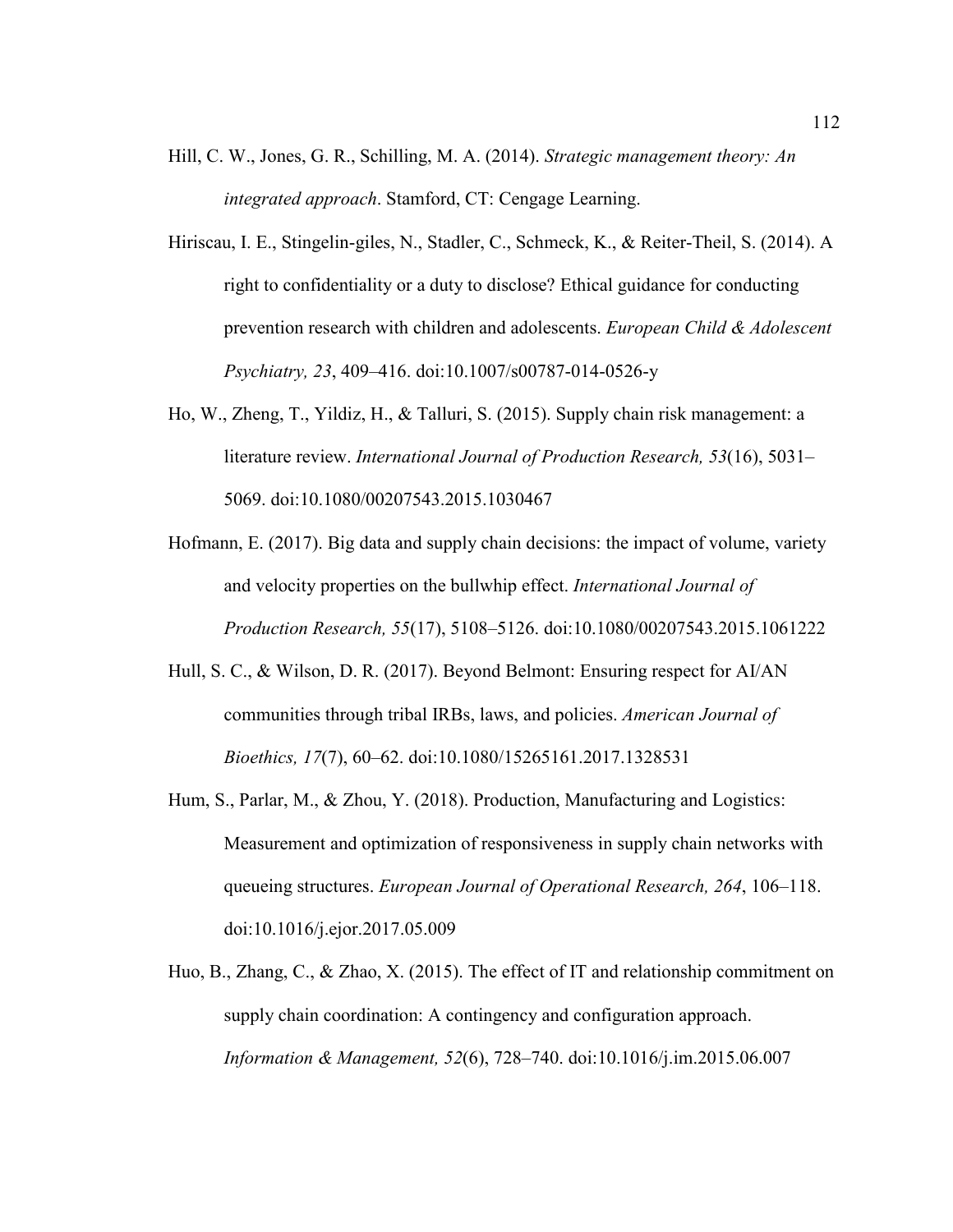- Hyett, N., Kenny, A., & Dickson-Swift, V. (2014). Methodology or method? A critical review of qualitative case study reports. *International Journal of Qualitative Studies on Health and Well-being, 9*(1), 1–12. doi:10.3402/qhw.v9.23606
- Iakovou, E., Vlachos, D., Keramydas, C., & Partsch, D. (2014). Dual sourcing for mitigating humanitarian supply chain disruptions. *Journal of Humanitarian Logistics and Supply Chain Management, 4*, 245–264. doi:10.1108/JHLSCM-03- 2013-0008
- Ibrahim, S. B., & Hamid, A. A. (2014). Supply Chain Management Practices and Supply Chain Performance Effectiveness. *International Journal of Science and Research (IJSR), 3*(8), 187–195. Retrieved from www.ijsr.net
- Ibrahim, H. W., Zailani, S., & Tan, K. C. (2015). A content analysis of global supply chain research. *Benchmarking, 22*, 1429–1462. doi:10.1108/BIJ-04-2013-0038
- Ibrahim, N., & Edgley, A. (2015). Embedding researcher's reflexive accounts within the analysis of a semi-structured qualitative interview. *The Qualitative Report, 20*, 1671–1681. Retrieved from http://nsuworks.nova.edu/tqr/vol20/iss10/9
- Ivanov, D. (2017). Simulation-based ripple effect modelling in the supply chain. *International Journal of Production Research, 55*(7), 2083–2101. doi:10.1080/00207543.2016.1275873
- Ivanov, D., Mason, S. J., & Hartl, R. (2016). Supply chain dynamics, control and disruption management. *International Journal of Production Research*, *54*(1), 1– 7. doi:10.1080/00207543.2015.1114186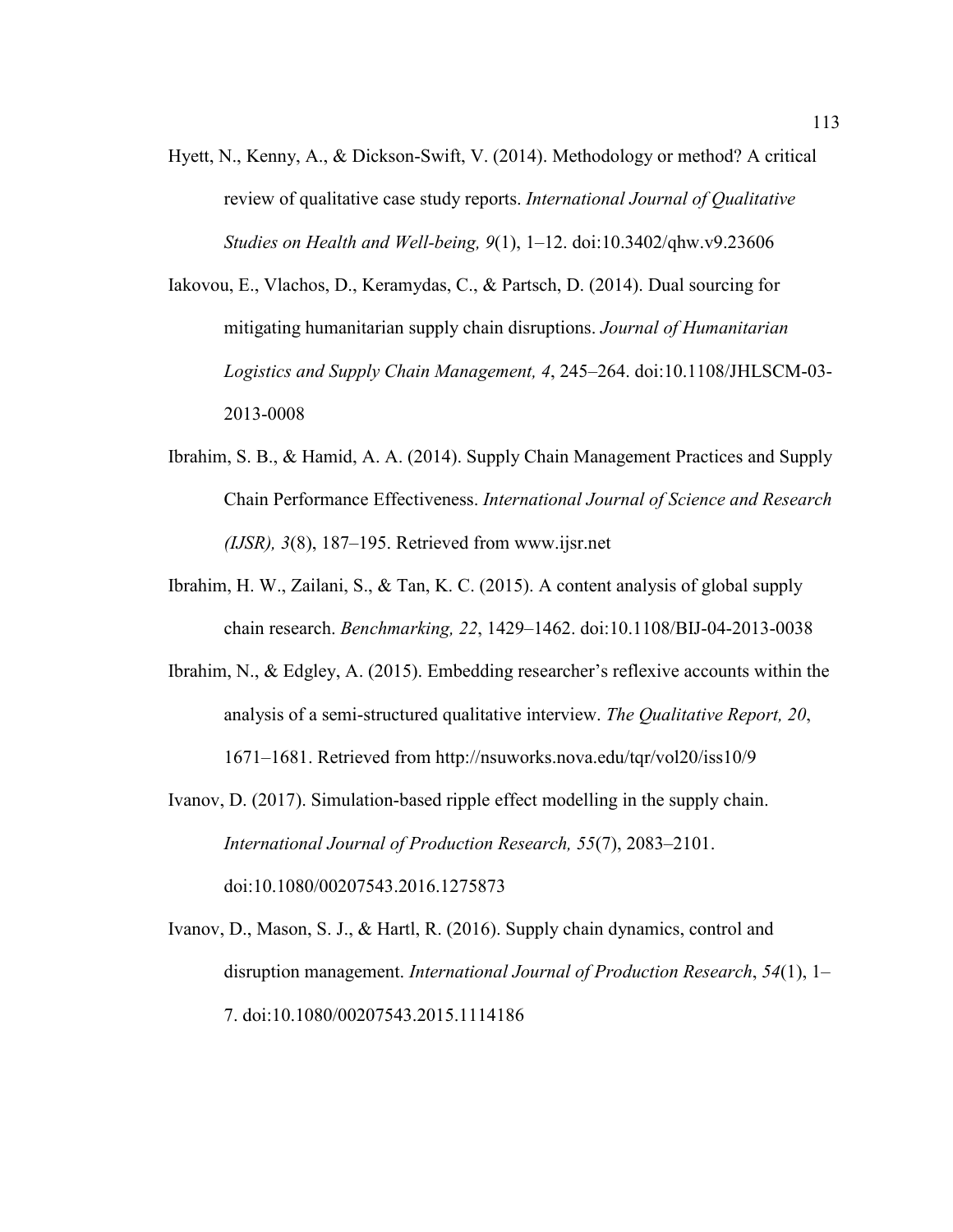- Kache, F., & Seuring, S. (2017). Challenges and opportunities of digital information at the intersection of Big Data Analytics and supply chain management. *International Journal of Operations & Production Management, 37*(1), 10–36. doi:10.1108/IJOPM-02-2015-0078
- Kaefer, F., Roper, J., & Sinha, P. (2015). A software-assisted qualitative content analysis of new articles: Example and reflections. *Forum: Qualitative Social Research,16*(2), 8–28. Retrieved from http://www.qualitative-research.net
- Kaki, A., Salo, A., & Talluri, S. (2015). Disruptions in supply networks: A probabilistic risk assessment approach. *Journal of Business Logistics, 36*(3), 273–287. doi:10.1111/jbl.12086
- Kamalahmadi, M., & Parast, M. M. (2017). An assessment of supply chain disruption mitigation strategies. *International Journal of Production Economics, 18*(4), 210– 230. doi:10.1016/j.ijpe.2016.12.011
- Kayis, B., & Karningsih, P. D. (2012). SCRISA knowledge-based system tool for assisting manufacturing organizations in identifying supply chain risks. *Journal of Manufacturing Technology Management, 23*(7), 834–852. doi:10.1108/17410381211267682

Kembro, J., & Näslund, D. (2014). Information sharing in supply chains, myth or reality? A critical analysis of empirical literature. *International Journal of Physical Distribution & Logistics Management, 44*(3), 179–200. doi:10.1108/IJPDLM-09- 2012-0287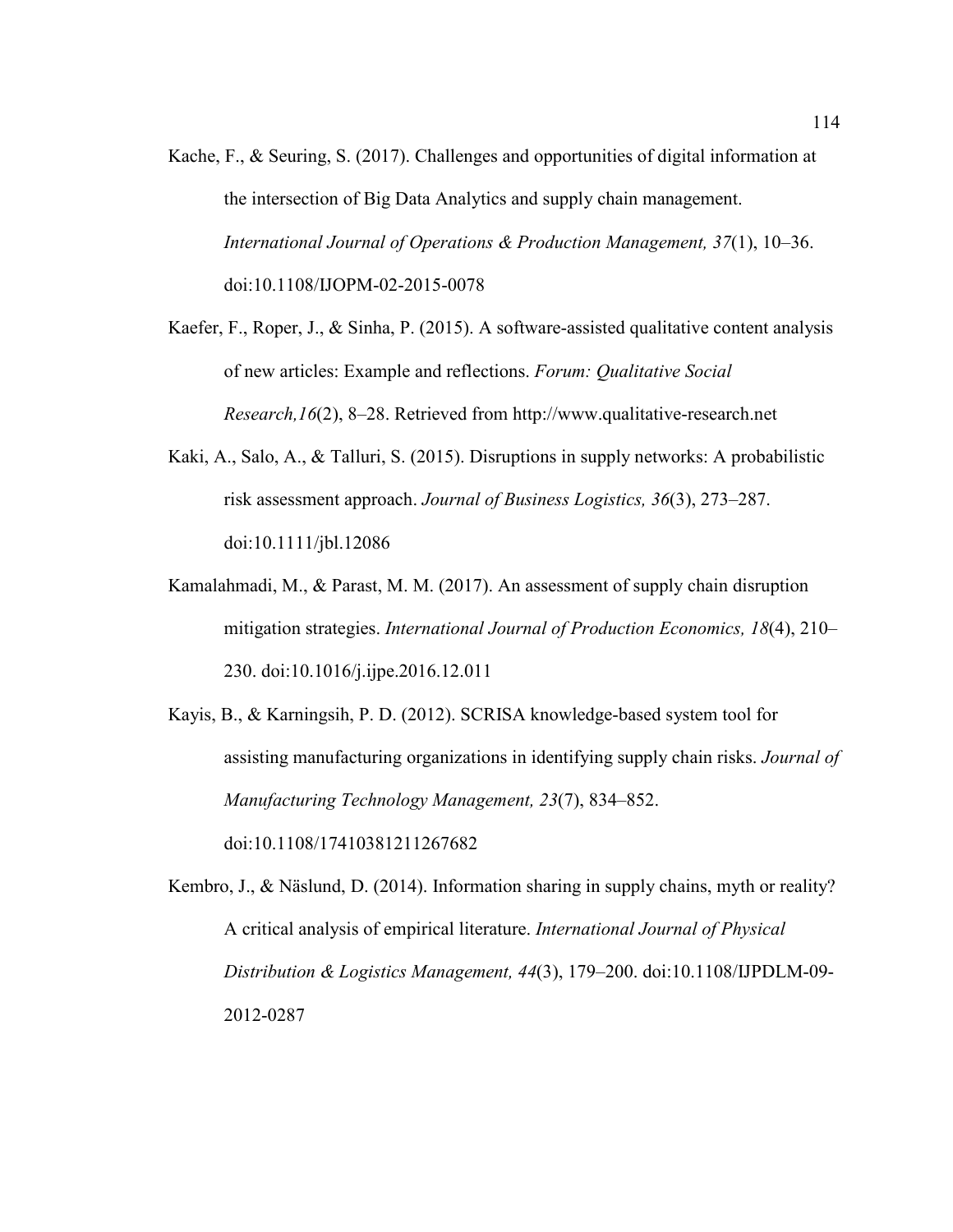- Kern, F. G. (2016). The trials and tribulations of applied triangulation: Weighing different data sources. *Journal of Mixed Methods Research, 10*, 1–16. doi:10.1177/1558689816651032
- Khan, S. N. (2014). Qualitative research method: Grounded theory. *International Journal of Business and Management, 9*(11), 224–233. doi:10.5539/ijbm.v9n11p224
- Kim, B., Park, K. S., Jung, S., & Park, S. H. (2018). Production, manufacturing and logistics: Offshoring and outsourcing in a global supply chain: Impact of the arm's length regulation on transfer pricing. *European Journal of Operational Research, 266*, 88–98. doi:10.1016/j.ejor.2017.09.004
- Kirovska, Z., Josifovska, A., & Kiselicki, M. (2016). Efficient management of supply chain in achieving a significant competitive advantage in the market. *Journal of Sustainable Development (1857-8519), 5*(14), 5–22. Retrieved from http://www.fbe.edu.mk
- Kisaka, S. E., & Anthony, M. (2014). An analysis of the presence of an entrepreneurial culture in Kenya: An application of the population ecology theory and the resource dependence theory. *European Journal of Business and Management, 6*, 184–191. Retrieved from http://www.iiste.org/Journals/index.php/EJBM
- Klein, L. L., & Diniz Pereira, B. A. (2016). The survival of interorganizational networks: A proposal based on resource dependence theory. *Revista De Administração Mackenzie, 17*(4), 153–175. doi:10.1590/1678- 9712016/administracao.v17n4p153-175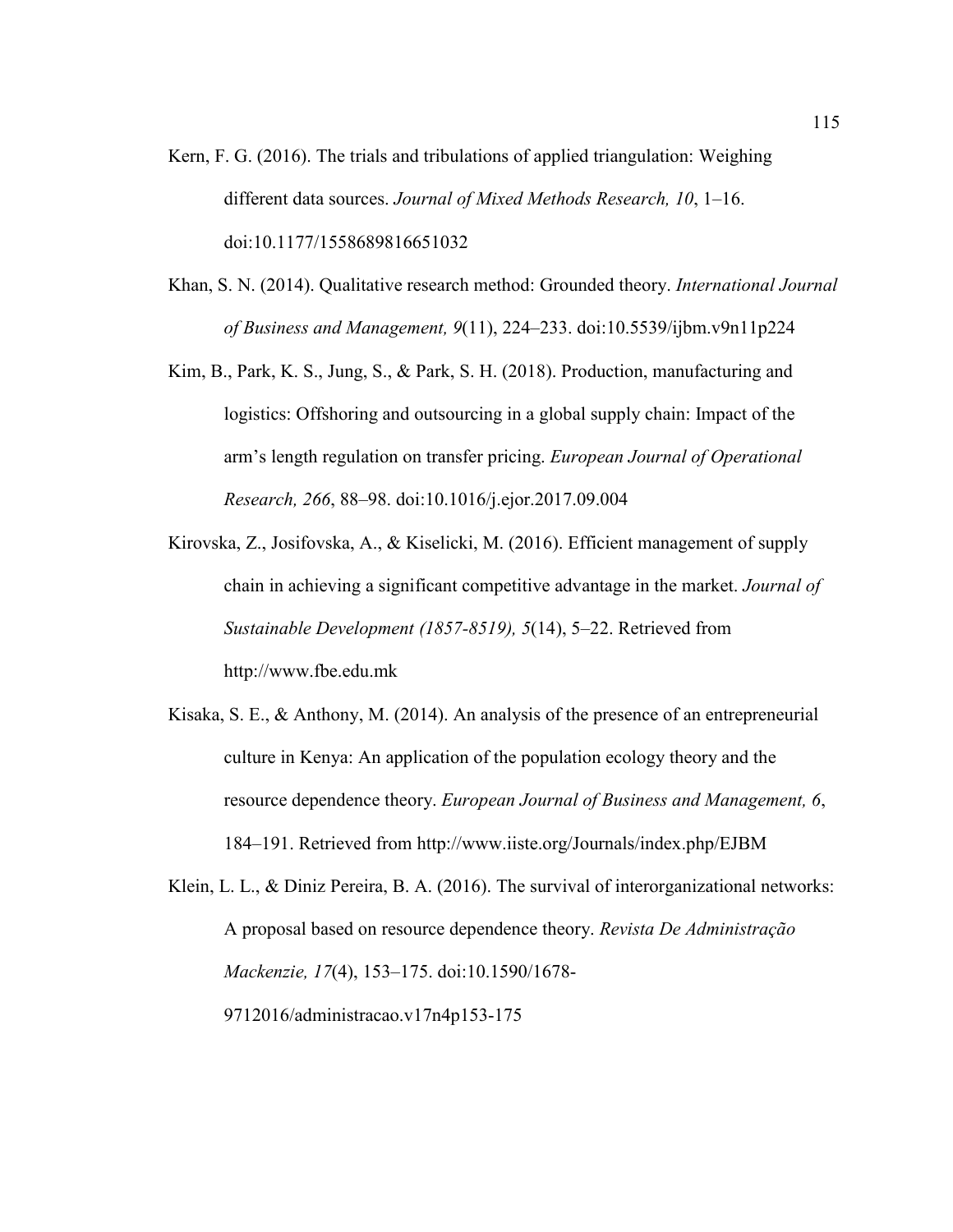- Klüber, T. E. (2014). Atlas.ti as a tool for analysis of qualitative research according phenomenological approach. *Educação Temática Digital, 16*(1), 5–23. Retrieved from http://basessibi.c3sl.ufpr.br/brapci/v/18016
- Knoppen, D., Johnston, D., & Sáenz, M. J. (2015). Supply chain relationships as a context for learning leading to innovation. *International Journal of Logistics Management, 26*(3), 543–567. doi:10.1108/IJLM-09-2012-0089
- Konig, A., & Spinler, S. (2016). The effect of logistics outsourcing on the supply chain vulnerability of shippers. *The International Journal of Logistics Management, 27*, 122–141. doi:10.1108/IJLM-03-2014-0043

Kornbluh, M. (2015). Combatting challenges to establishing trustworthiness in qualitative research. *Qualitative Research in Psychology, 12*, 397–414. doi:10.1080/14780887.2015.1021941

- Kruth, J. G. (2015). Five qualitative research approaches and their applications in parapsychology. *Journal of Parapsychology, 79*(2), 219–233. Retrieved from http://search.proquest.com/openview/
- Kumar, A., & Kushwaha, G. S. (2018). Supply chain management practices and operational performance of fair price shops in India: an empirical study. *Logforum, 14*(1), 85–99. doi:10.17270/J.LOG.2018.237

Kumar, G., & Banerjee, R. N. (2014). Supply chain collaboration index: an instrument to measure the depth of collaboration. *Benchmarking: An International Journal, 21*(2), 184–204. doi:10.1108/BIJ-02-2012-0008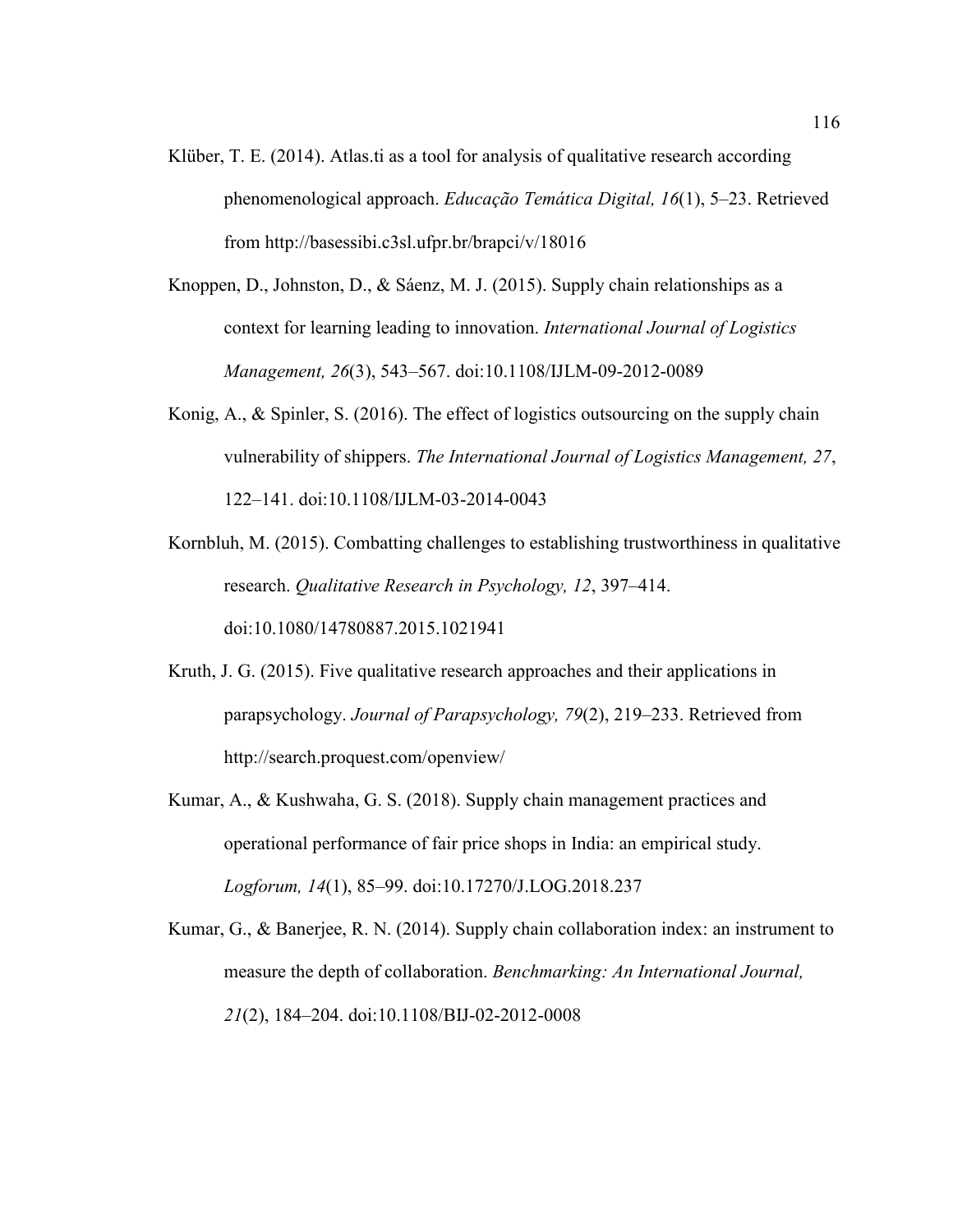- Kumar, R., & Kumar Singh, R. (2017). Coordination and responsiveness issues in SME supply chains: a review. *Benchmarking: An International Journal, 24*(3), 635– 650. doi:10.1108/BIJ-03-2016-0041
- Kumar, S., Himes, K. J., & Kritzer, C. P. (2014). Risk assessment and operational approaches to managing risk in global supply chains. *Journal of Manufacturing Technology Management, 25*, 873–890. doi:10.1108/JMTM-04-2012-0044
- Kurniawan, R., Zailani, S. H., Iranmanesh, M., & Rajagopal, P. (2017). The effects of vulnerability mitigation strategies on supply chain effectiveness: risk culture as moderator. *Supply Chain Management: An International Journal, 22* (1), 1–15. doi:10.1108/SCM-12-2015-0482
- Lach, D. (2014) Challenges of interdisciplinary research: Reconciling qualitative and quantitative methods for understanding human-landscape systems. *Environmental Management, 53*, 88–93. doi:10.1007/s00267-013-0115-8
- Lai, G., Debo, L. G., & Sycara, K. (2009). Sharing inventory risk in supply chain: The implication of financial constraint. *Omega, 37*(4), 811–825. doi:10.1016/j.omega.2008.06.003
- Leung, L. (2015). Validity, reliability, and generalizability in qualitative research. *Journal of Family Medicine and Primary Care, 4*, 324–327. doi:10.4103/22494863.161306
- Levi-Bliech, M., Naveh, G., Pliskin, N., & Fink, L. (2018). Mobile Technology and Business Process Performance: The Mediating Role of Collaborative Supply-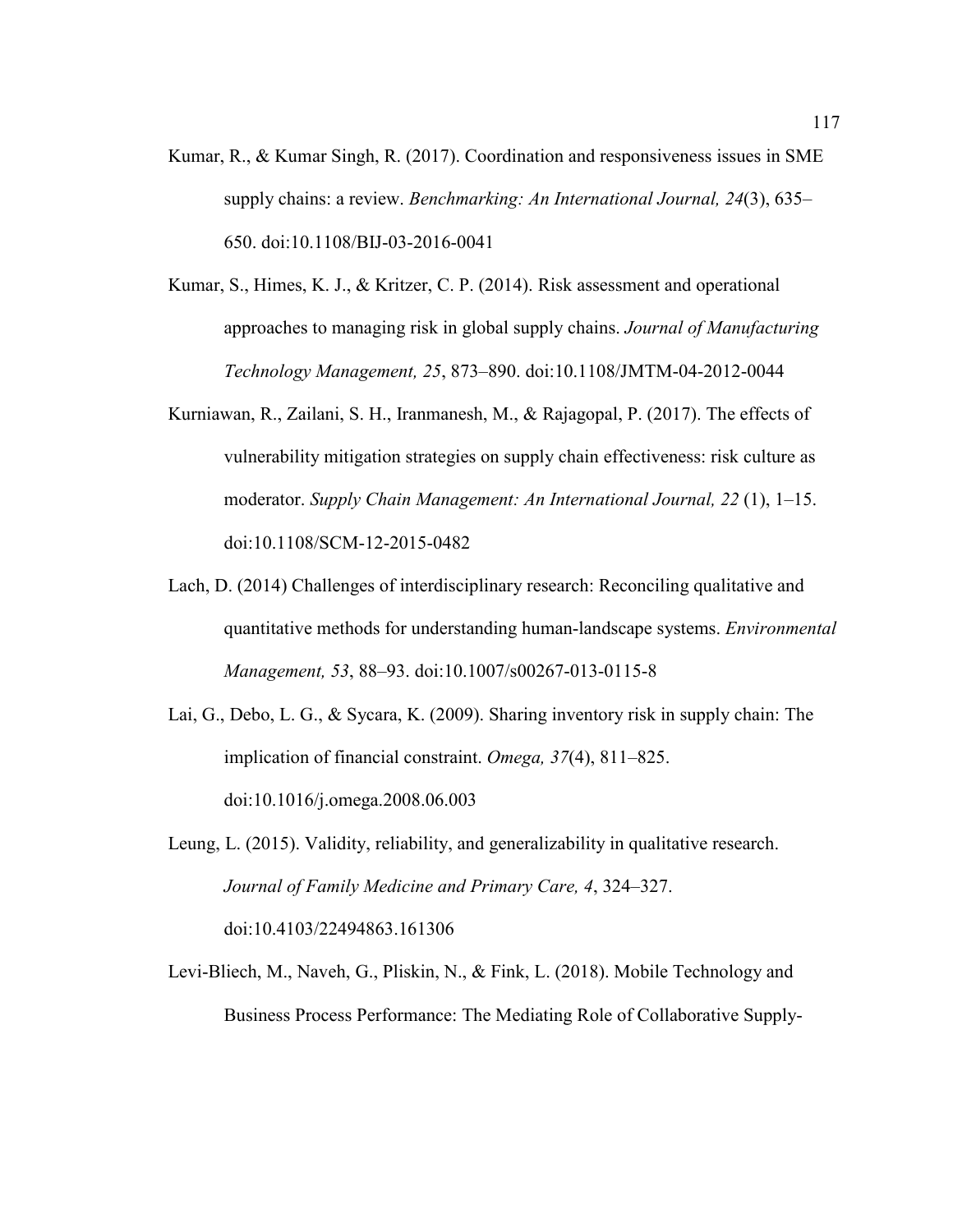Chain Capabilities. *Information Systems Management, 35*(4), 308–329. doi:10.1080/10580530.2018.1503803

- Li, G., Fan, H., Lee, P. K. C., & Cheng, T. C. E. (2015). Joint supply chain risk management: An agency and collaboration perspective. *International Journal of Production Economics, 164*, 83–94. doi:10.1016/j.ijpe.2015.02.021
- Li, Y., Zhen, X., Qi, X., & Cai, G. (2016). Penalty and financial assistance in a supply chain with supply disruption. *Omega, 61*, 167-181. doi:10.1016/j.omega.2015.12.011
- Liao, S., Ding, L., & Hu, D. (2017). Assessing the influence of supply chain collaboration value innovation, supply chain capability and competitive advantage in Taiwan's networking communication industry. *International Journal of Production Economics, 191*, 143–153. doi:10.1016/j.ijpe.2017.06.001
- Lii, P., & Kuo, F.-I. (2016). Innovation-oriented supply chain integration for combined competitiveness and firm performance. *International Journal of Production Economics, 174*, 142–155. doi:10.1016/j.ijpe.2016.01.018
- Liu, W., Wang, S., & Chen, L. (2017). The role of control power allocation in service supply chains: Model analysis and empirical examination. *Journal of Purchasing & Supply Management, 23*(3), 176–190. doi:10.1016/j.pursup.2017.02.001
- MacCarthy, B. L., Blome, C., Olhager, J., Srai, J. S., & Zhao, X. (2016). Supply chain evolution – theory, concepts and science. *International Journal of Operations & Production Management, 36*(12), 1696–1718. doi:10.1108/IJOPM-02-2016-0080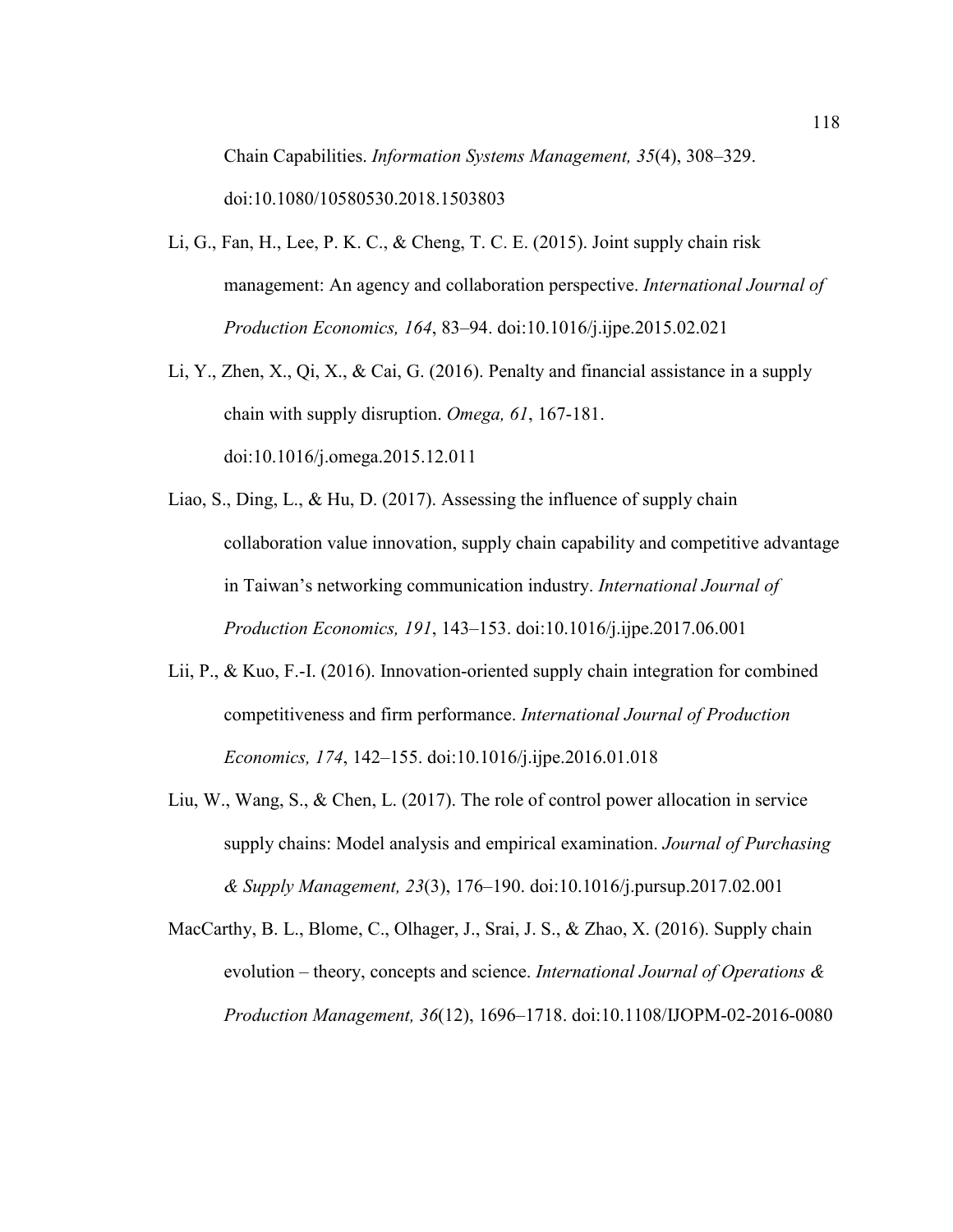- Macdonald, J. R., & Corsi, T. M. (2013). Supply chain disruption management: Severe events, recovery, and performance. *Journal of Business Logistics, 34*, 270–288. doi:10.1111/jbl.12026
- Mackelprang, A. W., Robinson, J. L., Bernardes, E., & Webb, G. S. (2014). The relationship between strategic supply chain integration and performance: A metaanalytic evaluation and implications for supply chain management research. *Journal of Business Logistics, 35*(1), 71–96. doi:10.1111/jbl.12023
- Madill, A., & Sullivan, P. (2017). Mirrors, portraits, and member checking: Managing difficult moments of knowledge exchange in the social sciences. *Qualitative Psychology, 3*, 1–18. doi:10.1037/qup0000089
- Malagon-Maldonado, G. (2014). Qualitative research in health design. *HERD: Health Environments Research & Design Journal, 7*, 120–134. doi:10.1177/193758671400700411
- Malatesta, D., & Smith, C. R. (2014). Lessons from resource dependence theory for contemporary public and nonprofit management. *Public Administration Review, 74*, 14–25. doi:10.1111/puar.12181
- Malterud, K., Siersma, V. D., & Guassora, A. D. (2016). Sample size in qualitative interview studies: Guided by information power. *Innovative Methods, 26*, 1753– 1760. doi:10.1177/1049732315617444
- Manu, E., Ankrah, N., Chinyio, E., & Proverbs, D. (2015). Trust influencing factors in main contractor and subcontractor relationships during projects. *International*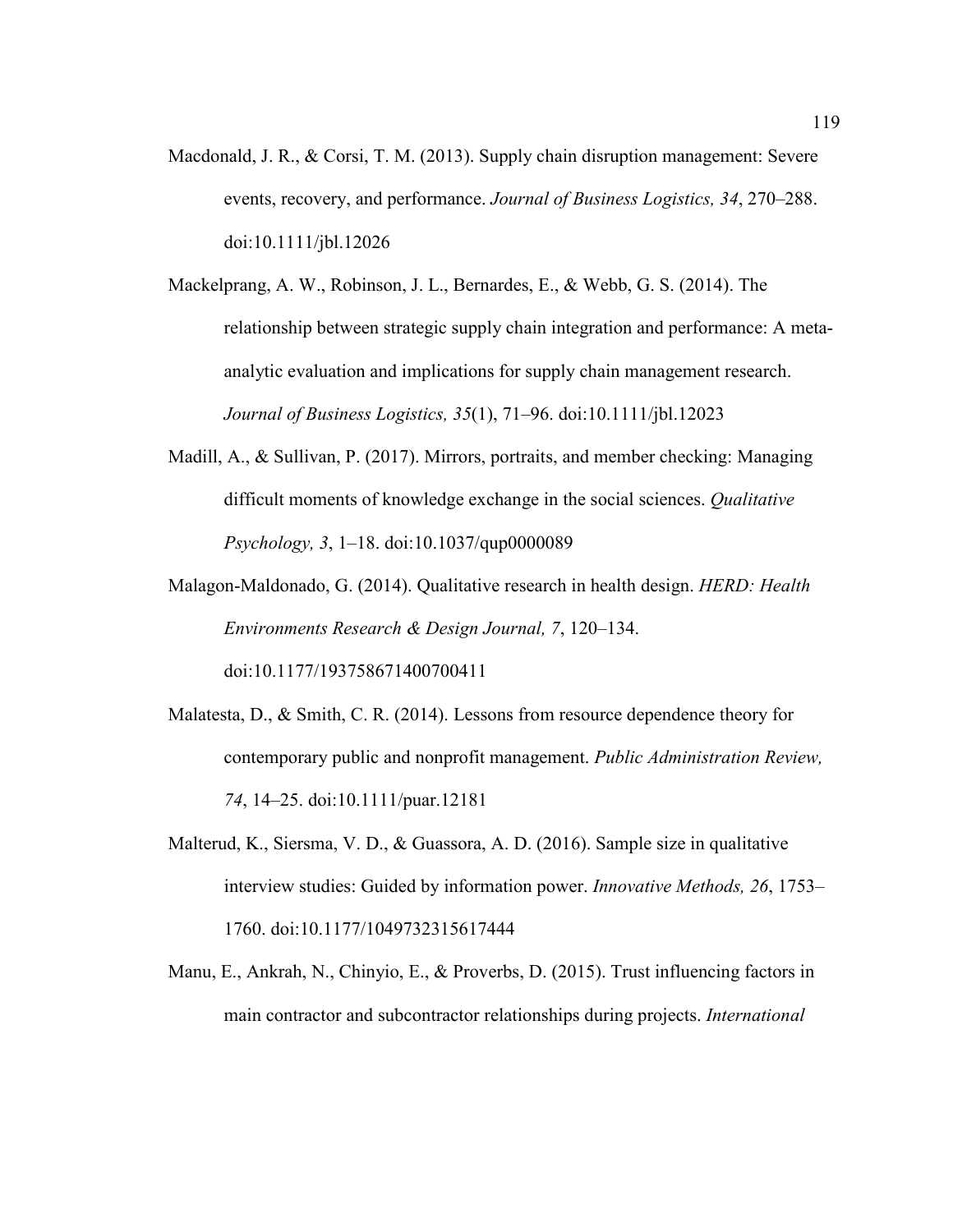*Journal of Project Management, 33*(7), 1495–1508.

doi:10.1016/j.ijproman.2015.06.006

- Manuj, I., & Mentzer, J. T. (2008). Global supply chain risk management strategies. *International Journal of Physical Distribution & Logistics Management, 38*(3), 192–223. doi:10.1108/09600030810866986
- Marshall, B., Cardon, P., Poddar, A., & Fontenot, R. (2013). Does sample size matter in qualitative research? A review of qualitative interviews in IS research. *The Journal of Computer Information Systems, 54*(1), 11–22. doi:10.1080/08874417.2013.11645667
- Marshall, C., & Rossman, G. B. (2016). *Designing qualitative research* (6th ed). Thousand Oaks, CA: Sage
- Masten, K. A., & Kim, S. L. (2015). So many mechanisms, so little action: The case for 3rd party supply chain coordination. *International Journal of Production Economics, 168*, 13–20. doi:10.1016/j.ijpe.2015.06.005
- McCusker, K., & Gunaydin, S. (2015). Research using qualitative, quantitative or mixed methods and choice based on the research. *Perfusion, 30*, 537–542. doi:10.1177/0267659114559116
- McNeil, A. J., Frey, R., & Embrechts, P. (2015). *Quantitative risk management: Concepts, techniques and tools*. Princeton, NJ: Princeton University Press.
- Mellat-Parast, M., & Spillan, J. E. (2014). Logistics and supply chain process integration as a source of competitive advantage: An empirical analysis. *International*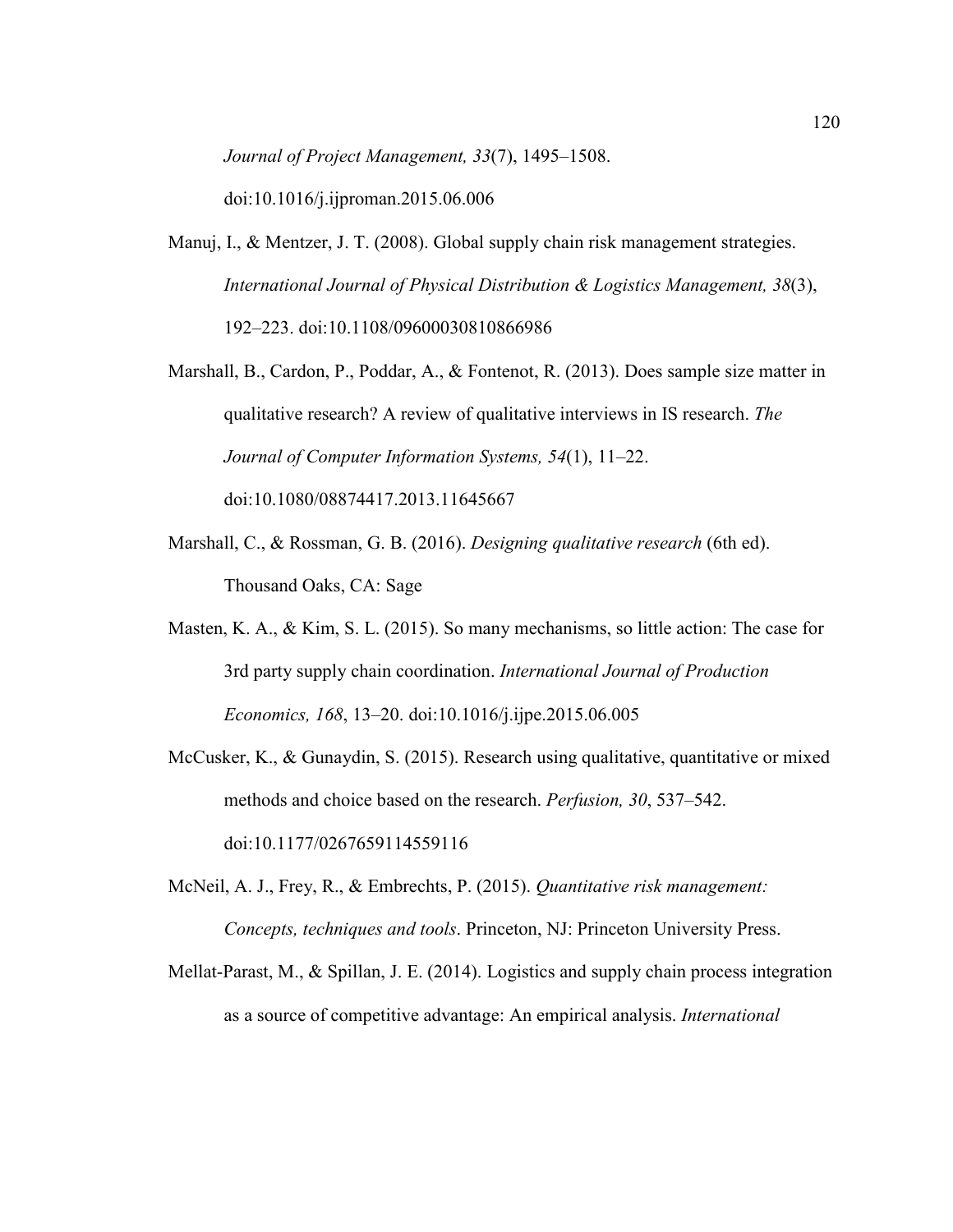*Journal of Logistics Management, 25*(2), 289–314. doi:10.1108/IJLM-07-2012- 0066

Merriam, S. B., & Tisdell, E. J. (2015). *Qualitative research: A guide to design and implementation*. San Francisco, CA: John Wiley & Sons.

Mertens, D. M., & Hesse-Biber, S. (2015). Triangulation and mixed methods research. *Journal of Mixed Methods Research, 6*(2), 75–79. doi:10.1177/1558689812437100

- Midgley, G., & Wilby, J. (2015). Learning across boundaries: Exploring the variety of systems theory and practice. *Systems Research and Behavioral Science, 32*(5), 509–513. doi:10.1002/sres.2357
- Milovanović, G., Milovanović, S., & Radisavljević, G. (2017). Globalization the key challenge of modern supply chains. *Ekonomika, 63*(1), 31–40. doi:10.5937/ekonomika1701031M
- Mizgier, K. J., Jüttner, M. P., & Wagner, S. M. (2013). Bottleneck identification in supply chain networks. *International Journal of Production Research, 51*(5), 1477–1490. doi:10.1080/00207543.2012.695878
- Moore, S. (2015). Researching local development cultures: Using the qualitative interview as an interpretive lens. *International Planning Studies, 20*, 390–406. doi:10.1080/13563475.2015.1034253
- Morgan, S. J., Pullon, S. H., Macdonald, L. M., McKinlay, E. M., & Gray, B. V. (2017). Case study observational research: A framework for conducting case study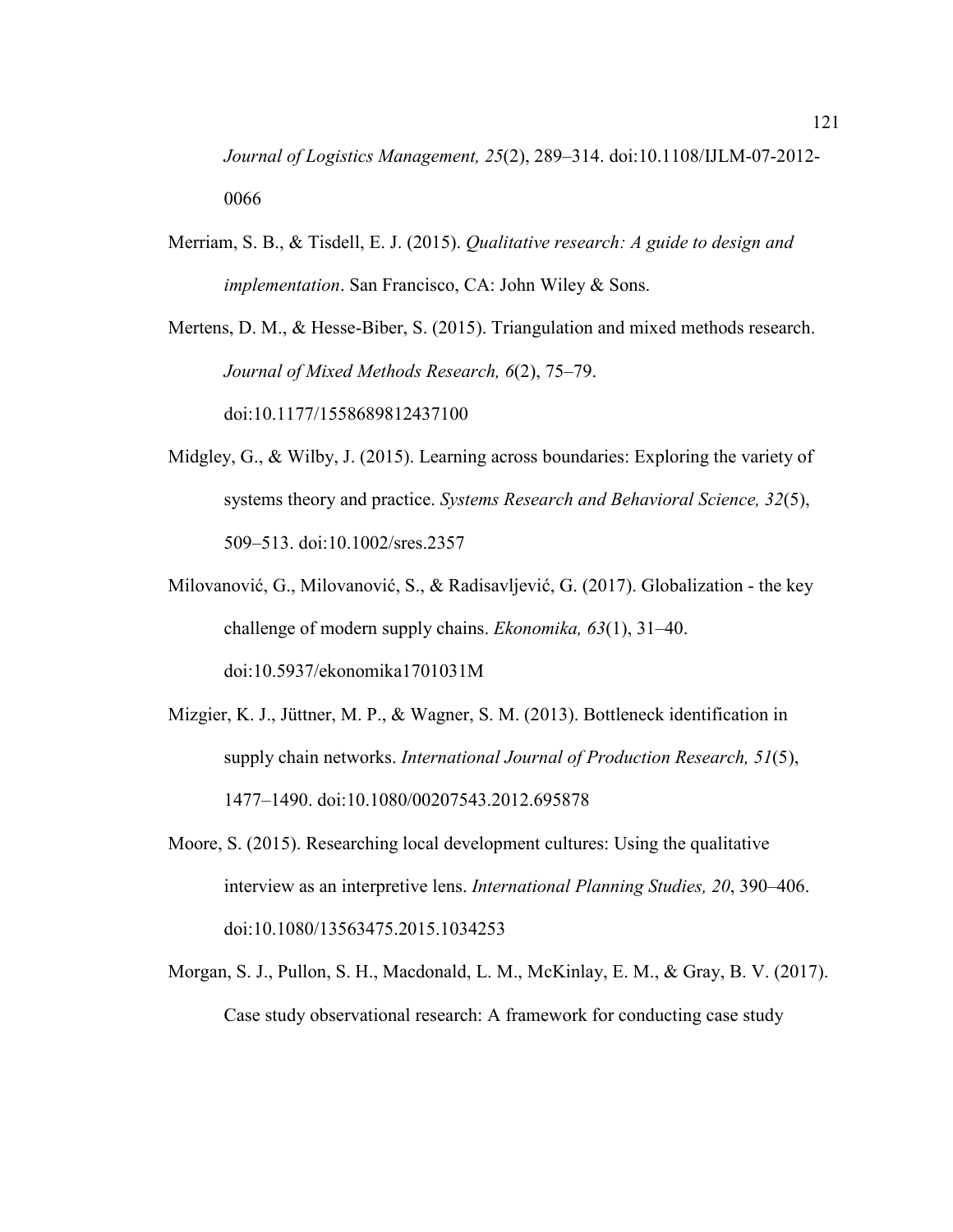research where observation data are the focus. *Qualitative Health Research, 27*, 1060–1068. doi:10.1177/1049732316649160

- Morita, M., Machuca, J. A. D., Flynn, E. J., & Pérez de los Ríos, J. L. (2015). Aligning product characteristics and the supply chain process – A normative perspective. *International Journal of Production Economics, 161*, 228–241. doi:10.1016/j.ijpe.2014.09.024
- Morse, J. M. (2015). Critical analysis of strategies for determining rigor in qualitative inquiry. *Qualitative Health Research, 25*, 1212–1222. doi:10.1177/1049732315588501
- Moyano-Fuentes, J., Sacristán-Díaz, M., & Garrido-Vega, P. (2016). Improving supply chain responsiveness through Advanced Manufacturing Technology: the mediating role of internal and external integration. *Production Planning & Control, 27*(9), 686–697. doi:10.1080/09537287.2016.1166277
- Muir, D. (2014). Mentoring and leader identity development: A case study. *Human Resource Development Quarterly, 25*, 349–379. doi:10.1002/hrdq.21194
- Mwai, N. W., Kiplang'at, J., & Gichoya, D. (2014). Application of resource dependency theory and transaction cost theory in analysing outsourcing information communication services decisions: A case of selected public university libraries in Kenya. *The Electronic Library, 32*(6), 786–805. doi:10.1108/EL-09-2012-0112
- Myers, M. B., & Cheung, M-S. (2008). Sharing Global Supply Chain Knowledge. *MIT Sloan Management Review, 49*(4), 67–73. Retrieved from https://sloanreview.mit.edu/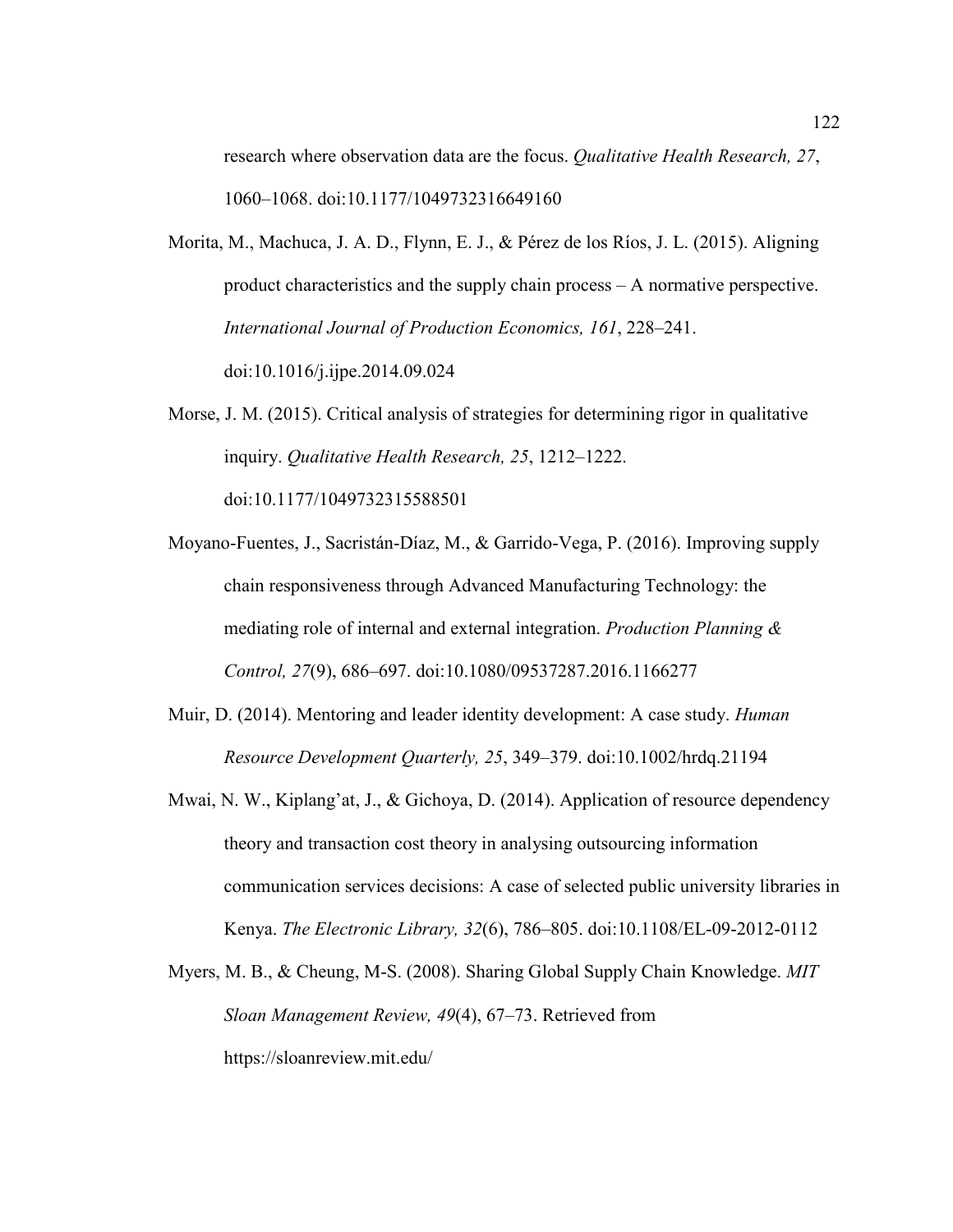Naidu, D., & Patel, A. (2013). A comparison of qualitative and quantitative methods of detecting earnings management: Evidence from two Fijian private and two Fijian state-owned entities. *Australasian Accounting Business and Finance Journal, 7*(1), 79–98. Retrieved from http://ro.uow.edu.au/aabfj/

Narayana, S. A., Pati, R. K., & Vrat, P. (2014). Managerial research on the pharmaceutical supply chain: A critical review and some insights for future directions. *Journal of Purchasing and Supply Management, 20*(1), 18–40. doi:10.1016/j.pursup.2013.09.001

- Neiger, D., Rotaru, K., & Churilov, L. (2009). Supply chain risk identification with value-focused process engineering. *Journal of Operations Management, 27*(2), 154–168. doi:10.1016/j.jom.2007.11.003
- Neureuther, B. D., & Kenyon, G. (2009). Mitigating supply chain vulnerability. *Journal of Marketing Channels, 16,* 245–263. doi:10.1080/10466690902934532
- Nickasch, B., Marnocha, S., Grebe, L., Scheelk, H., & Kuehl, C. (2016). What do I do next? Nurses' confusion and uncertainty with ECG monitoring. *Medsurg Nursing, 25*, 418–422. Retrieved from https://www.amsn.org/professionaldevelopment/periodicals/medsurg-nursingjournal

Nilsson, A., Castro, L., Rivas, S., & Arts, T. (2015). Assessing the effects of introducing a new software developmental process: a methodological description. *Tools for Technology Transfer, 17*(1), 1–16. doi:10.1007/s10009-013-0275-0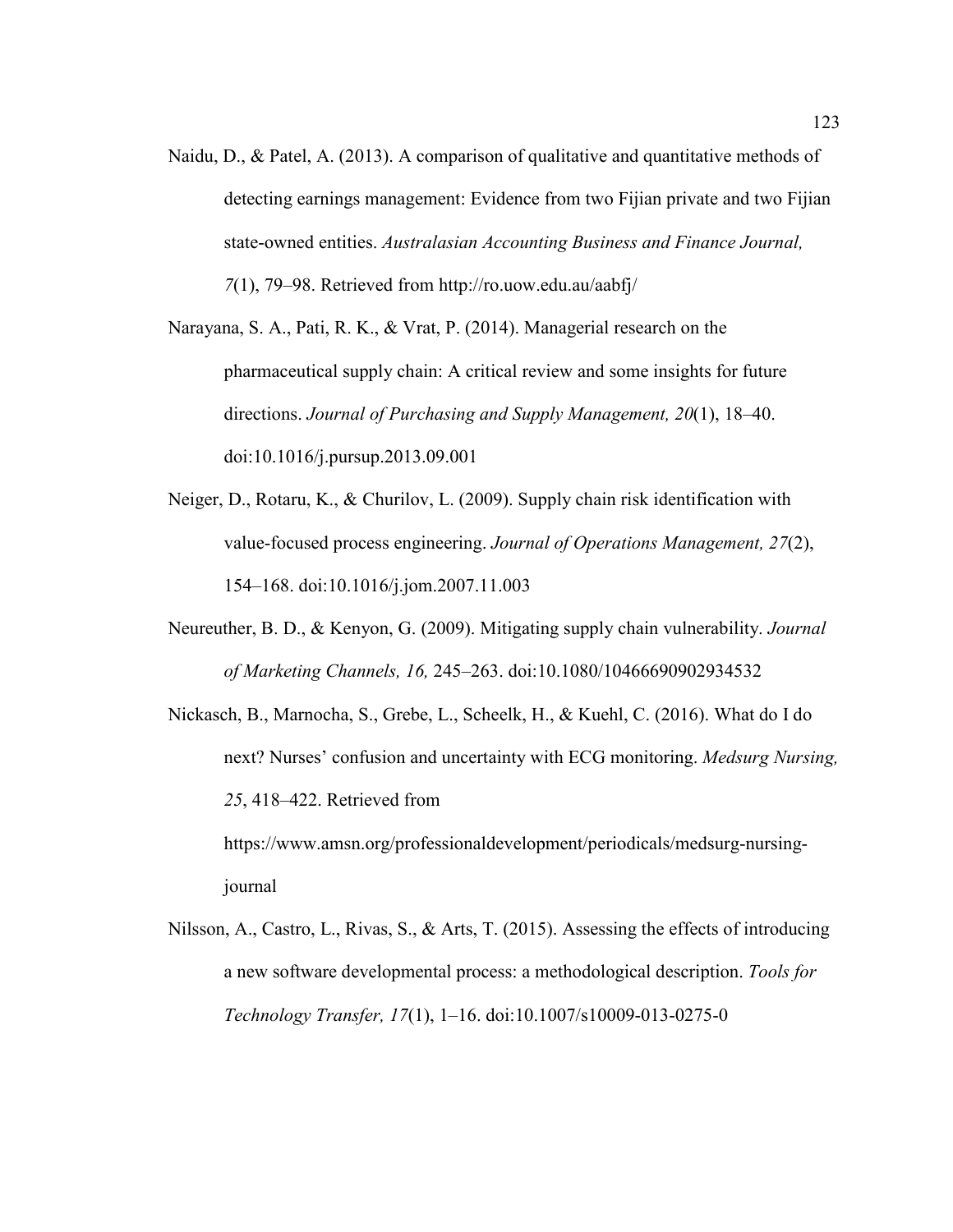- Njegomir, V., & Rihter, J. D. (2015). The role and importance of insurance of business and supply chain interruptions. *Management (1820-0222), 20*(77), 53–60. doi:10.7595/management.fon.2015.0025
- Noble, H., & Smith, J. (2015). Issues of validity and reliability in qualitative research. *Evidence-Based Nursing, 18,* 34–35. doi:10.1136/eb-2015-102054
- Nordstrom, S. (2015). Not so innocent anymore: Making recording devices matter in qualitative interviews. *Qualitative Inquiry, 21*, 388–401. doi:10.1177/1077800414563804
- Norrman, A., & Jansson, U. (2004). Ericsson's proactive supply chain risk management approach after a serious sub-supplier accident. *International Journal of Physical Distribution & Logistics Management, 34*(5), 434–456. doi:10.1108/09600030410545463
- Ntim, C. G., Lindop, S., Osei, K. A., & Thomas, D. A. (2015). Executive compensation, corporate governance and corporate performance: A simultaneous equation approach. *Managerial & Decision Economics, 36*(2), 67–96. doi:10.1002/mde.2653
- Nuruzzaman, M. (2015). Improving competitiveness in manufacturing-wholesaling retailing supply chains. *Sustaining Competitive Advantage Via Business Intelligence, Knowledge Management, and System Dynamics, 22*, 221–457. doi:10.1108/S1069-096420150000022016
- Odongo, W., Dora, M., Molnar, A., Ongeng, D., & Gellynck, X. (2016). Performance perceptions among food supply chain members: A triadic assessment of the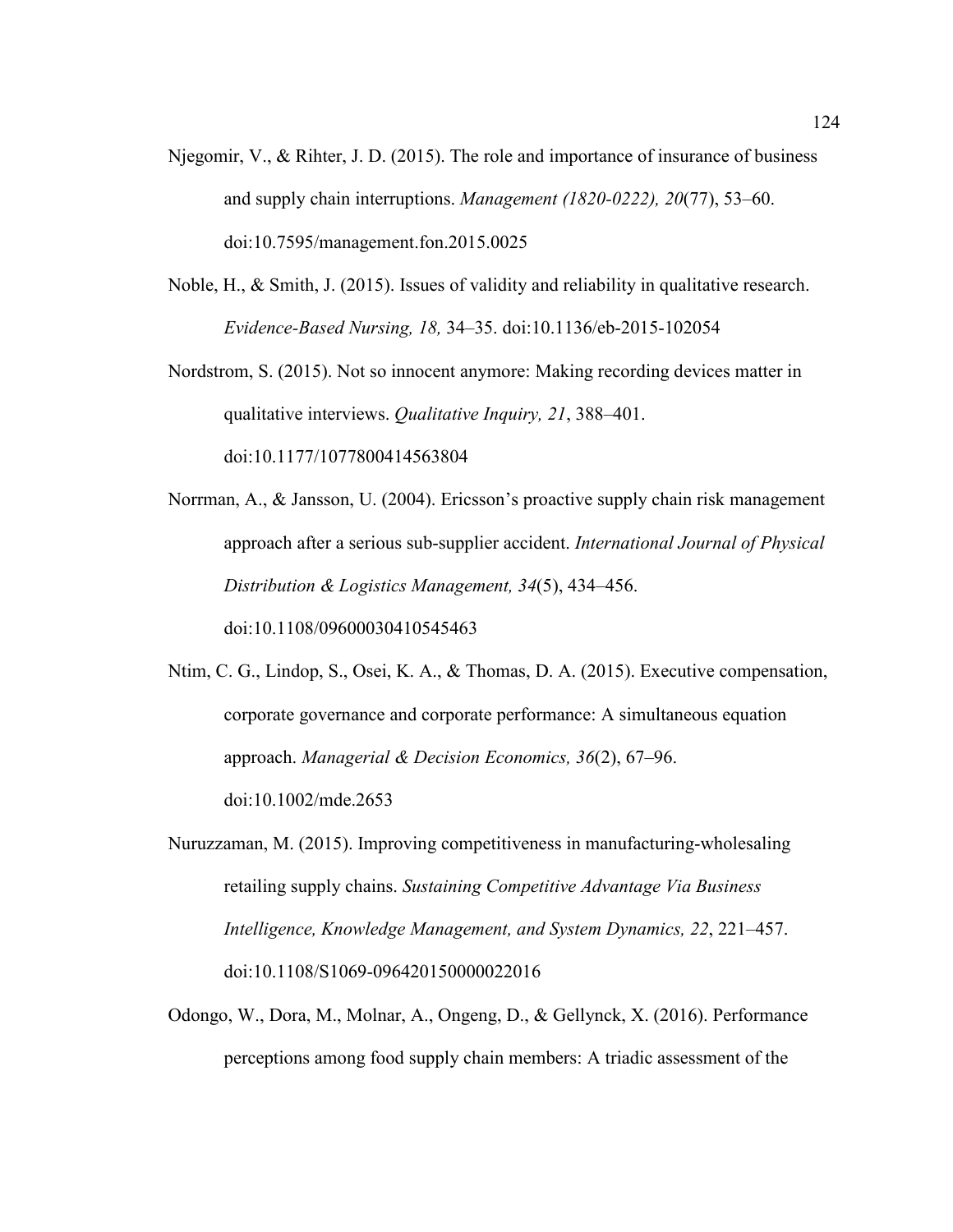influence of supply chain relationship quality on supply chain performance.

*British Food Journal, 118*, 1783–1799. doi:10.1108/BFJ-10-2015-0357

- O'Cass, A., & Griffin, D. (2015). Eliciting positive social change: Marketing's capacity to drive pro-social behaviors. *Marketing Intelligence & Planning, 33*, 826–843. doi:10.1108/MIP-02-2014-0027
- Omar, A., Davis-Sramek, B., Fugate, B. S., & Mentzer, J. T. (2012). Exploring the complex social processes of organizational change: Supply chain orientation from a manager's perspective. *Journal of Business Logistics, 33*(1), 4–19. doi:10.1111/j.0000-0000.2011.01034.x
- Onggo, B. S. S., & Hill, J. (2014). Data identification and data collection methods in simulation: A case study at ORH ltd. *Journal of Simulation, 8*, 195–205. doi:10.1057/jos.2013.28
- Ortas, E., Moneva, J. M., & Alvarez, I. (2014). Sustainable supply chain and company performance. A global examination. *Supply Chain Management: An International Journal, 19*, 332–350. doi:10.1108/SCM-12-2013-0444
- O'Sullivan, D. (2015). Voicing others' voices: Spotlighting the researcher as narrator. *International Electronic Journal of Elementary Education, 8,* 211–222. Retrieved from http://www.iejee.com/index/makale/216/voicing-others-voices-spotlighting the-researcher-as-narrator
- Panahifar, F., Byrne, P. J., & Heavey, C. (2015). A hybrid approach to the study of CPFR implementation enablers. *Production Planning & Control, 26*(13), 1090–1109. doi:10.1080/09537287.2015.1011725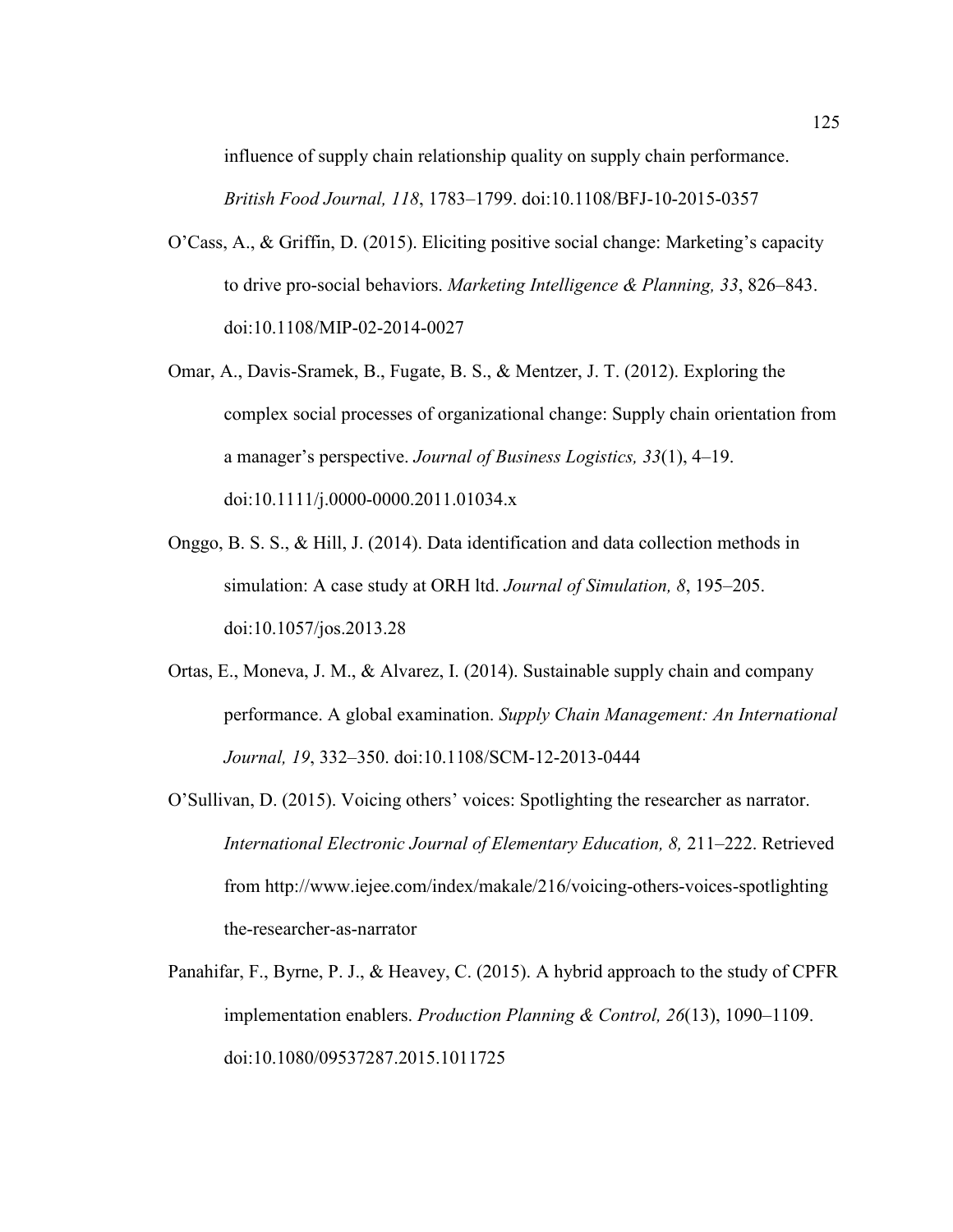Panahifar, F., Byrne, P. J., Salam, M. A., & Heavey, C. (2018). Supply chain collaboration and firm's performance. *Journal of Enterprise Information Management, 31*(3), 358–379. doi:10.1108/JEIM-08-2017-0114

Parastuty, Z., Schwarz, E. J., Breitenecker, R. J., & Harms, R. (2015). Organizational change: A review of theoretical conceptions that explain how and why young firms change. *Review of Managerial Science, 9*, 241–259. doi:10.1007/s11846014-0155-3

- Parihar, D. S., & Rahul, M. (2014). A review of supply chain disruptions: Managing risk. *International Journal of Business & Management, 2*(7), 236–241. Retrieved from http://www.theijbm.com
- Park, Y. W., Hong, P., & Roh, J. J. (2013). Supply chain lessons from the catastrophic natural disaster in Japan. *Business Horizons, 56*(1), 75–85. doi:10.1016/j.bushor.2012.09.008
- Park, J., & Park, M. (2016). Qualitative versus quantitative research methods: Discovery or justification? *Journal of Marketing Thought, 3*(1), 1–7. doi:10.15577/jmt.2016.03.01.1
- Pashaei, S., & Olhager, J. (2015). Product architecture and supply chain design: a systematic review and research agenda. *Supply Chain Management, 20*(1), 98– 112. doi: 10.1108/SCM-12-2013-0487
- Peng, P., Snyder, L. V., Lim, A. &. Liu, Z., (2011). Reliable logistics networks design with facility disruptions. *Transportation Research Part B: Methodological, 45*(8). 1190–1211. doi:10.1016/j.trb.2011.05.022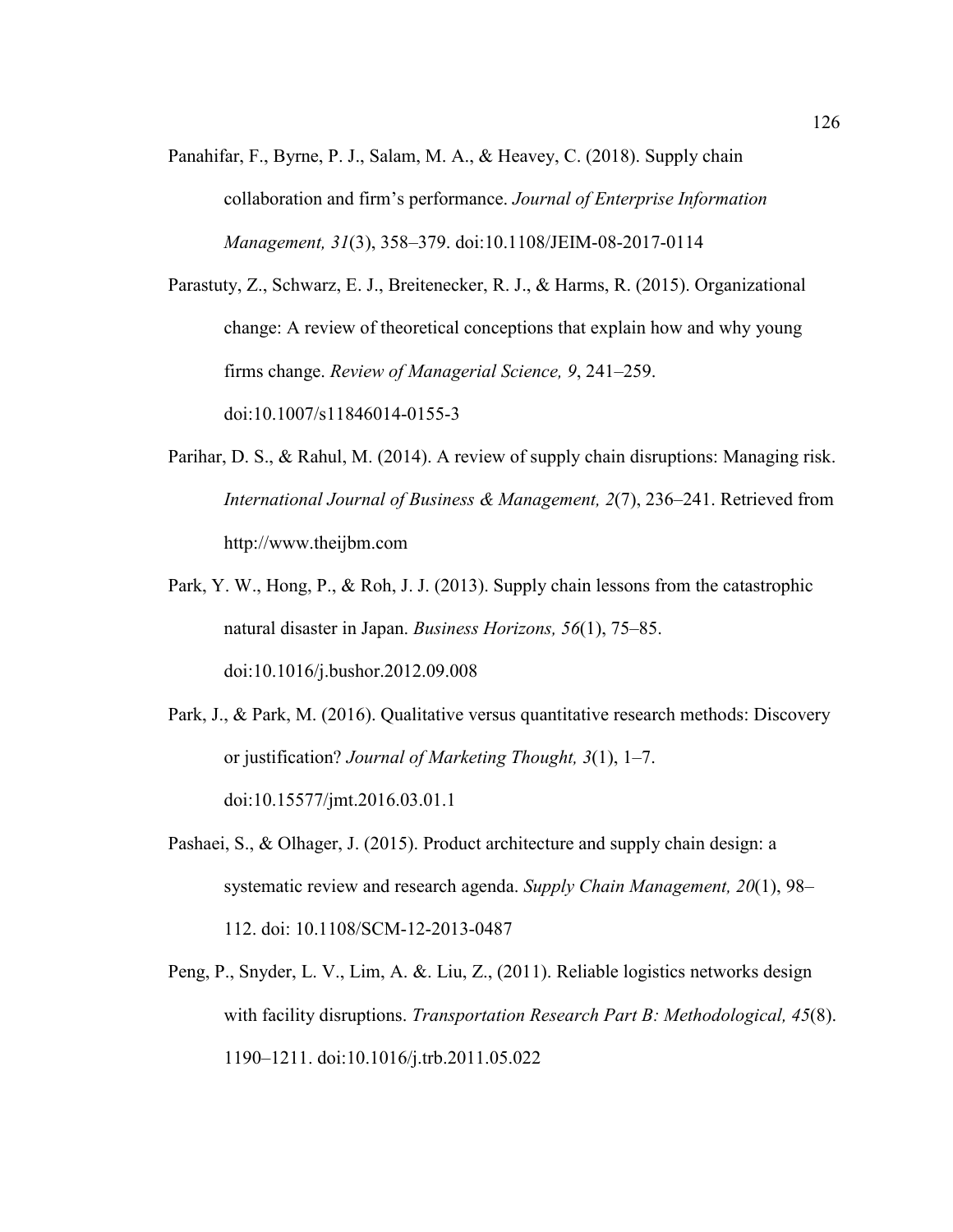Pettit, T. J., Croxton, K. L., & Fiksel, J. (2013). Ensuring supply chain resilience: development and implementation of an assessment tool. *Journal of Business Logistics, 34*(1), 46–76. doi:10.1111/jbl.12009

Pfeffer, J. (1981). *Power in organizations*. Marshfield, MA: Pitman.

- Pfeffer, J. S., & Salancik, G. R. (1978). *The external control of organizations: a resource dependence perspective*. New York: Harper and Row.
- Pfeffer, J. & Salancik G. R. (2003). *The external control of organizations: a resource dependence perspective*. Stanford, CA: Stanford Business Books
- Polonsky, M. J., Grau, S. L., & McDonald, S. (2016). Perspectives on social impact measurement and non-profit organizations. *Marketing Intelligence & Planning, 34*, 80–98. doi:10.1108/MIP-11-2014-0221
- Pournader, M., Rotaru, K., Kach, A. P., & Razavi Hajiagha, S. H. (2016). An analytical model for system-wide and tier-specific assessment of resilience to supply chain risks. *Supply Chain Management, 21*(5), 589–609. doi:10.1108/SCM-11-2015- 0430
- Pradhan, K., & Routroy, S. (2014). Analyzing the supply chain risk issues for an Indian manufacturing company*. Journal of Advances in Management Research, 11*, 144– 162. doi:10.1108/JAMR-11-2012-0047
- Prajogo, D., Mena, C., & Nair, A. (2017). The fit between supply chain strategies and practices: a contingency approach and comparative analysis. *IEEE Transactions on Engineering Management, 65*(1), 168–180. doi:10.1109/TEM.2017.2756982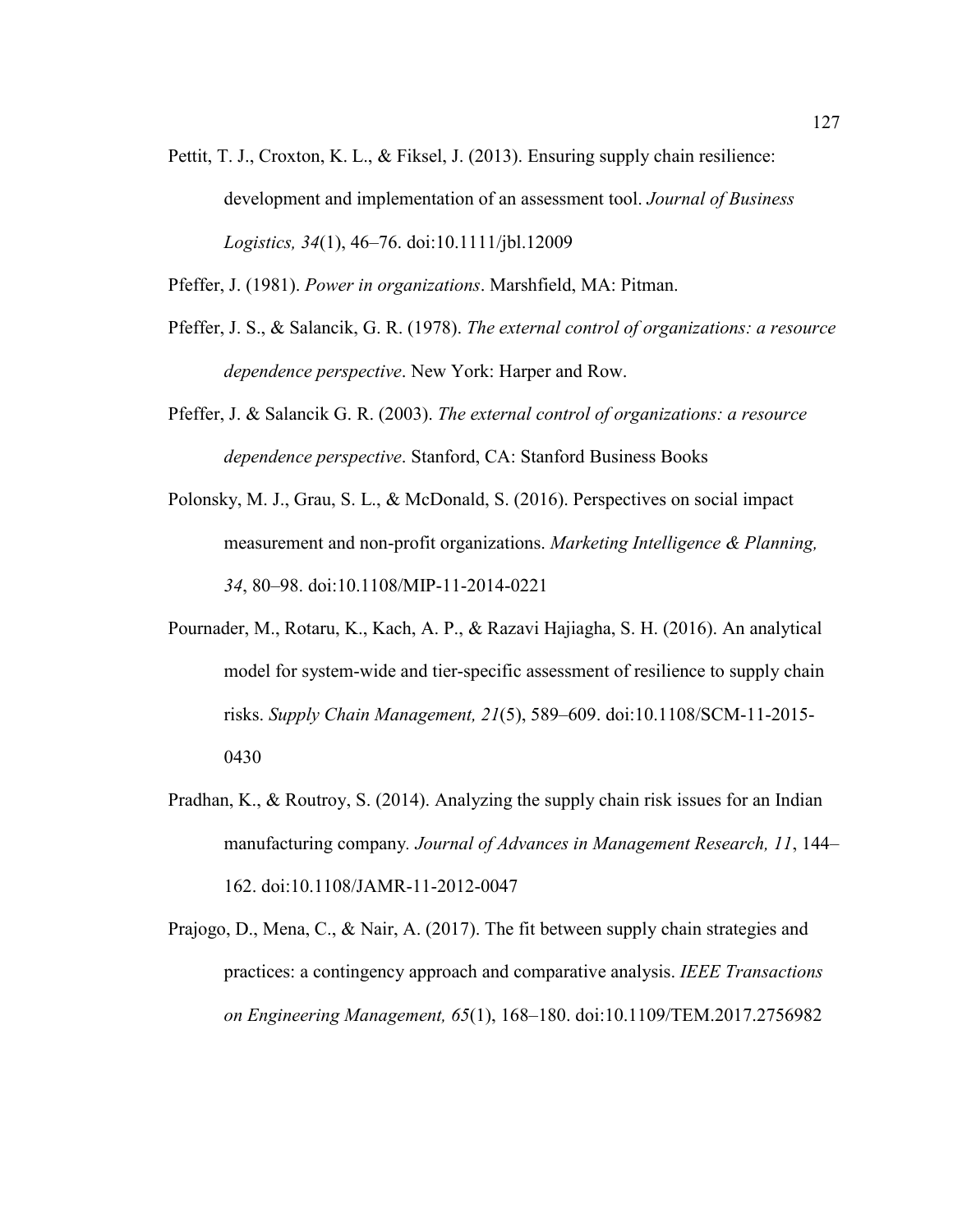- Prajogo, D., & Sohal, A. (2013). Supply chain professionals: A study of competencies, use of technologies, and future challenges. *International Journal of Operations & Production Management, 33*, 1532–1554. doi:10.1108/iJOPM-08-2010-0228
- Prasad, K. G. D., Subbaiah, K. V., & Rao, K. N. (2014). Supply chain design through QFD-based optimization. *Journal of Manufacturing Technology Management, 25*(5), 712–733. doi:10.1108/JMTM-03-2012-0030
- Pushnoi, G. S. (2015). Method of system's potential as holistic approach for CAS Modelling. *In Encyclopedia of Information Science and Technology, Third Edition,* 7180–7191. doi:10.4018/978-1-4666-5888-2.ch707
- Qazi, A., Quigley, J., Dickson, A., & Gaudenzi, B. (2018). Supply chain risk network management: A Bayesian belief network and expected utility-based approach for managing supply chain risks. *International Journal of Production Economics, 196,* 24–42. doi:10.1016/j.ijpe.2017.11.008
- Qrunfleh, S., & Tarafdar, M. (2013). Lean and agile supply chain strategies and supply chain responsiveness: the role of strategic supplier partnership and postponement. *Supply Chain Management, 18*(6), 571–582. doi:10.1108/SCM-01-2013-0015
- Rajesh, R., & Ravi, V. (2015). Modeling enablers of supply chain risk mitigation in electronic supply chains: A Grey–DEMATEL approach. *Computers & Industrial Engineering, 87*, 126–139. doi:10.1016/j.cie.2015.04.028
- Rajesh, R., Ravi, V., & Venkata Rao, R. (2015). Selection of risk mitigation strategy in electronic supply chains using grey theory and digraph-matrix approaches.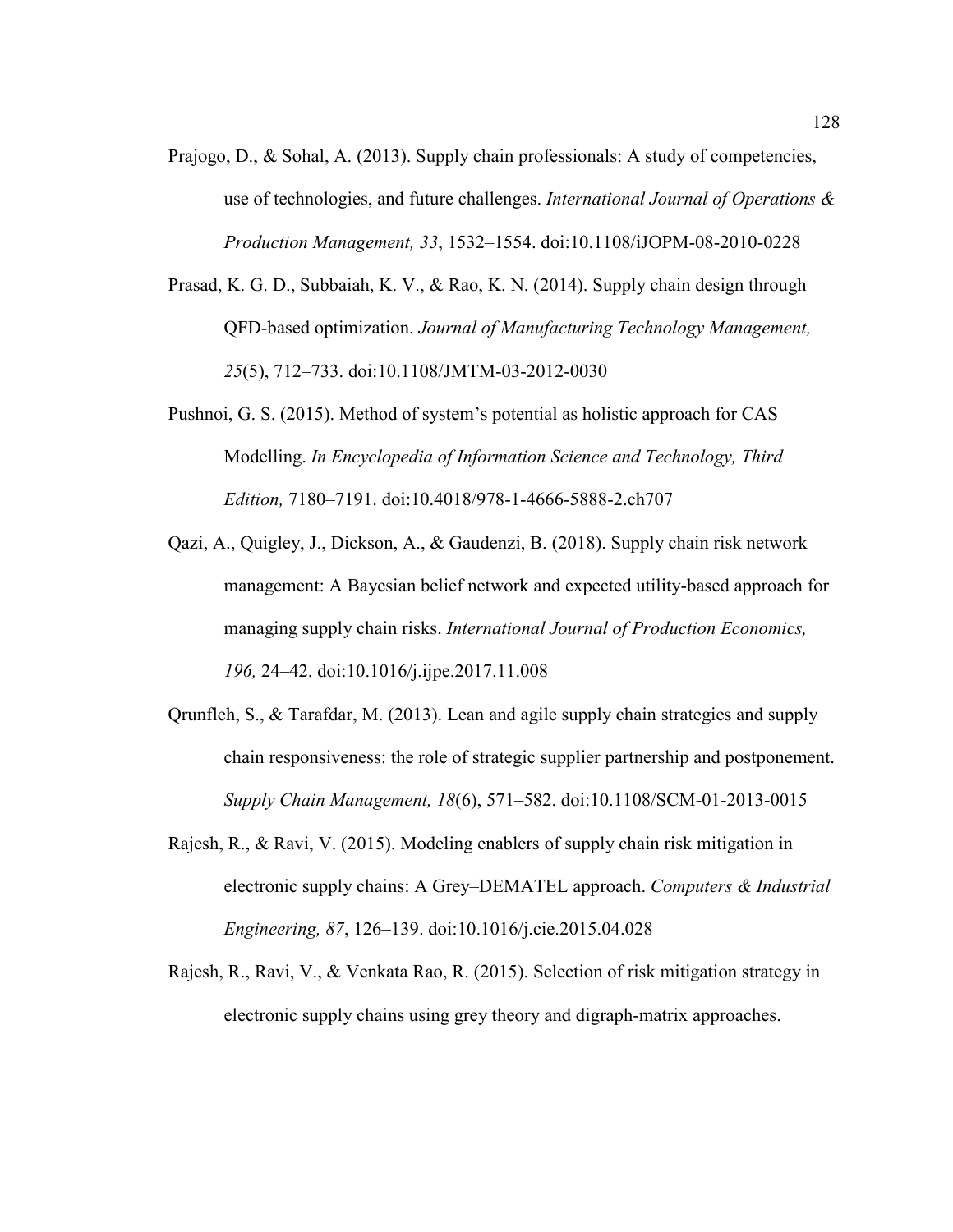*International Journal of Production Research, 53*(1), 238–257.

doi:10.1080/00207543.2014.948579

- Rao, C., Xiao, X., Goh, M., Zheng, J., & Wen, J. (2017). Compound mechanism design of supplier selection based on multi-attribute auction and risk management of supply chain. *Computers & Industrial Engineering, 105*, 63–75. doi:10.1016/j.cie.2016.12.042
- Revilla, E., & Knoppen, D. (2015). Building knowledge integration in buyer-supplier relationships. *International Journal of Operations & Production Management, 35*(10), 1408–1436. doi:10.1108/ijopm-01-2014-0030

Rieck, A. M. (2014). Exploring the nature of power distance on general practitioner and community pharmacist relations in a chronic disease management context. *Journal of Interprofessional Care, 28*, 440–446. doi:10.3109/13561820.2014.906390

- Riley, J. M., Klein, R., Miller, J., & Sridharan, V. (2016). How internal integration, information sharing, and training affect supply chain risk management capabilities. *International Journal of Physical Distribution & Logistics Management, 46*, 953–980. doi:10.1108/IJPDLM-10-2015-0246
- Rindfleisch, A. (2000). Organizational Trust and Interfirm Cooperation: An Examination of Horizontal Versus Vertical Alliances . *Marketing Letters, 11*(1), 81–95. doi:10.1023/A:1008107011529
- Ritchie, B., & Brindley, C. (2007). Supply chain risk management and performance : A guiding framework for future development. *International Journal of Operations*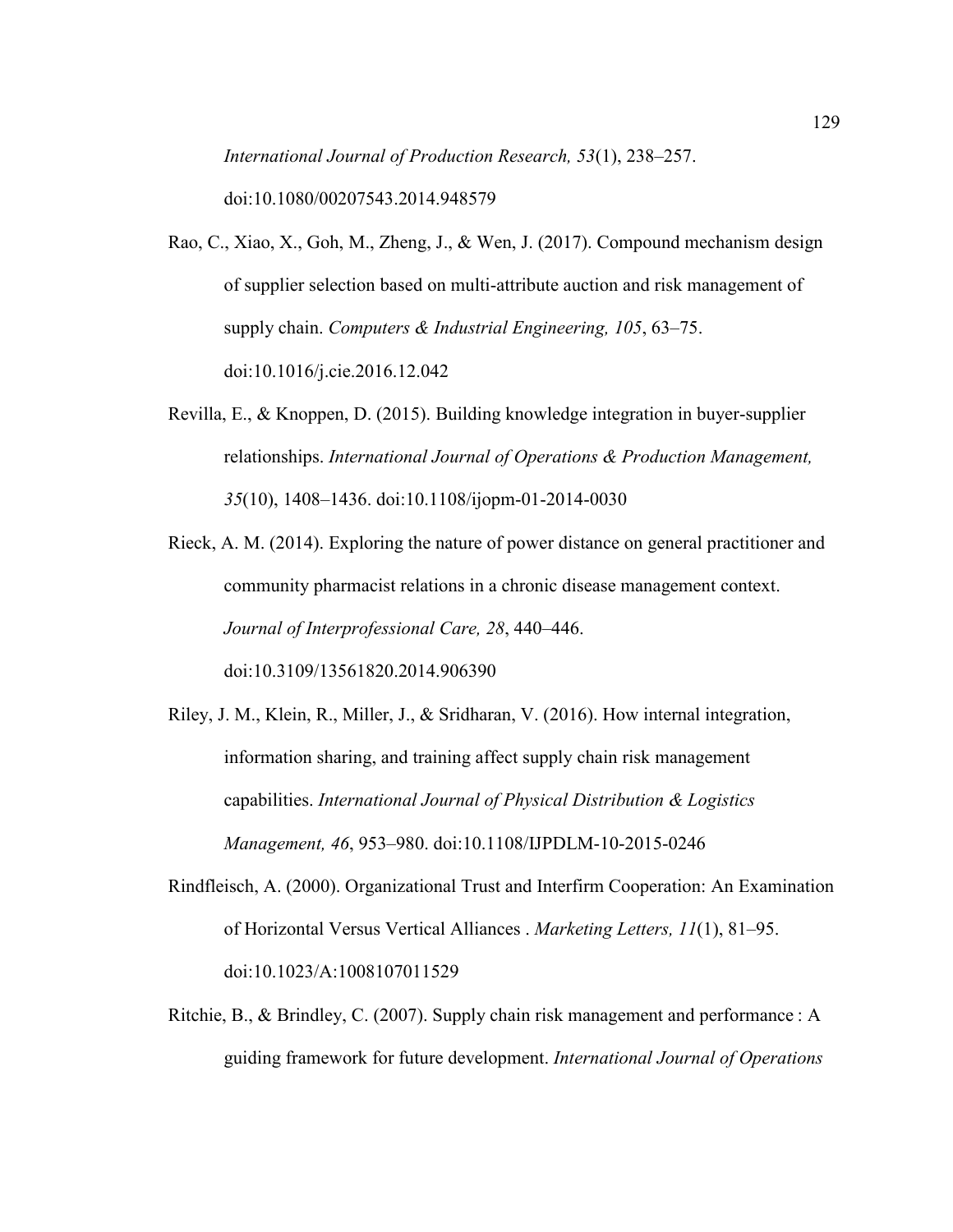*& Production Management, 27*(3), 303–322. Retrieved from

http://www.emeraldgrouppublishing.com/ijopm.htm

Rosales, A. (2014). Conflicting ethics of confidentiality in adolescent drug research. Psychopharmacology, 231, 1432–2072. doi:10.1007/s00213-013-3183-9

Runfola, A., Perna, A., Baraldi, E., & Gregori, G. L. (2017). The use of qualitative case studies in top business and management journals: A quantitative analysis of recent patterns. *European Management Journal, 35*, 116–127. doi:10.1016/j.emj.2016.04.001

- Sahu, A. K., Datta, S., & Mahapatra, S. S. (2016). Evaluation and selection of resilient suppliers in fuzzy environment. *Benchmarking: An International Journal, 23*(3), 651–673. doi:10.1108/BIJ-11-2014-0109
- Sampson, S. E., & Money, R. B. (2015). Modes of customer co-production for international service offerings. *Journal of Service Management, 26*(4), 625–647. doi:10.1108/josm-01-2015-0033
- Samet, A., Bouzembrak, Y., & Lefèvre, E. (2017). Supply chain network design under uncertainty with evidence theory. *Logistics Research, 10*, 1–19. doi:10.23773/2017\_8
- Saunders, M. N., Lewis, P., & Thornhill, A. (2015). *Research methods for business students*. New York, NY: Pearson Education Limited.
- Sarker, S., Engwall, M., Trucco, P., & Feldmann, A. (2016). Internal visibility of external supplier risks and the dynamics of risk management silos. *IEEE Transactions on Engineering Management, 63*(4), 451–461. doi:10.1109/TEM.2016.2596144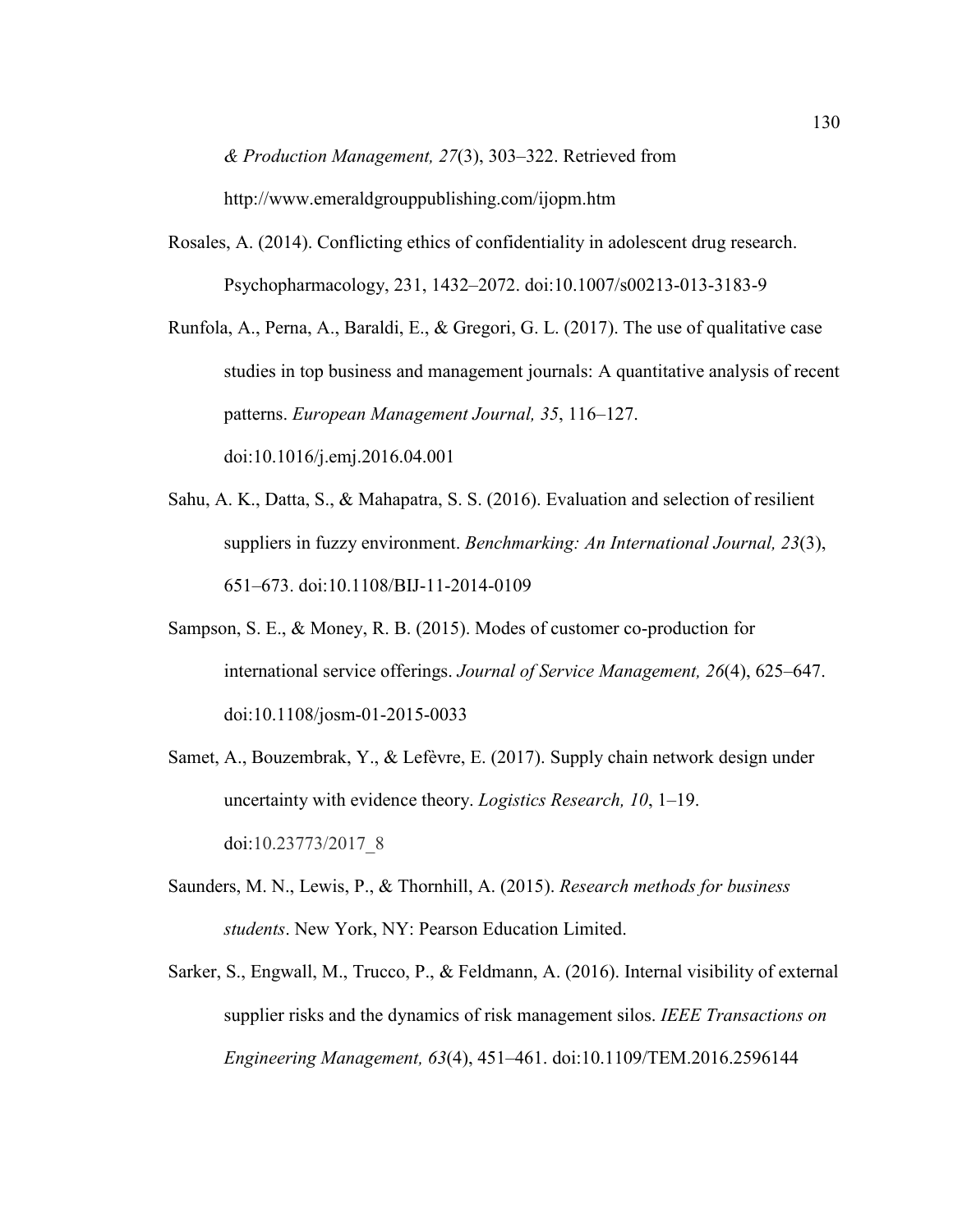Sawik, T. (2016). On the risk-averse optimization of service level in a supply chain under disruption risks. *International Journal of Production Research, 54*(1), 98–113. doi:10.1080/00207543.2015.1016192

Sawik, T. (2017). A portfolio approach to supply chain disruption management. *International Journal of Production Research, 55*(7), 1970–1991. doi:10.1080/00207543.2016.1249432

Sawik, T. (2018). Selection of a dynamic supply portfolio under delay and disruption risks. *International Journal of Production Research, 56*(1/2), 760–782. doi:10.1080/00207543.2017.1401238

Saxena, R. (2017). Muddling through the passage of qualitative research: Experiences of a novice researcher. *Vision: The Journal of Business Perspective, 21*, 314–322. doi:10.1177/0972262917721423

Schaltegger, S., & Burritt, R. (2014). Measuring and managing sustainability performance of supply chains: Review and sustainability supply chain 179 management framework. *Supply Chain Management: An International Journal, 19*, 232–241. doi:10.1108/SCM-02-2014-0061

Scheel-Sailer, A., Post, M. W., Michel, F., Weidmann-Hügle, T., & Baumann Hölzle, R. (2017). Patients' views on their decision making during inpatient rehabilitation after newly acquired spinal cord injury: A qualitative interview-based study. *Health Expectations, 20*, 1133–1142. doi:10.1111/hex.12559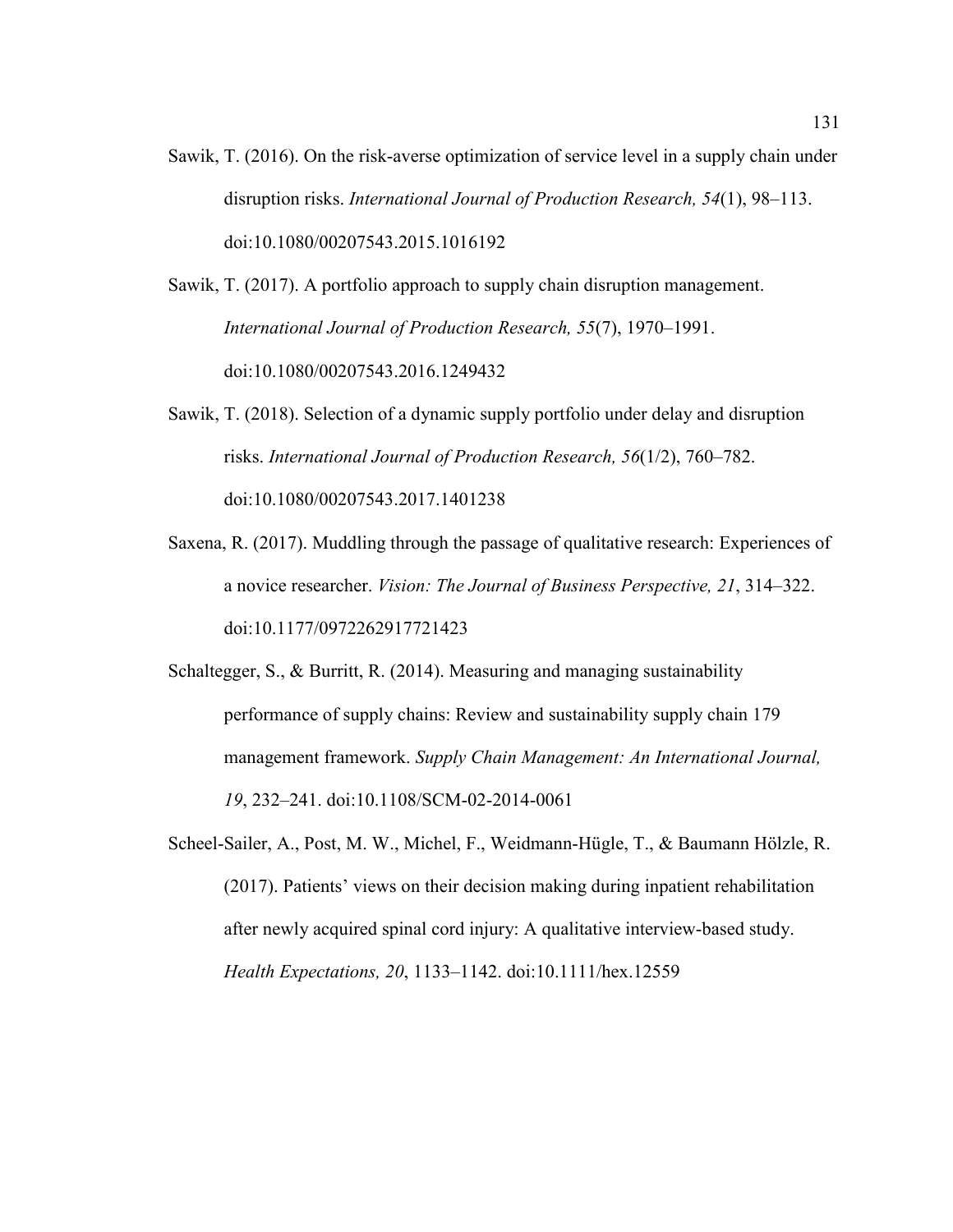- Scheibe, K. P., & Blackhurst, J. (2018). Supply chain disruption propagation: a systemic risk and normal accident theory perspective. *International Journal of Production Research, 56*(1/2), 43–59. doi:10.1080/00207543.2017.1355123
- Scheller-Wolf, A., & Tayur, S. (2009). Risk sharing in supply chains using order bands— Analytical results and managerial insights. *International Journal of Production Economics, 121*(2), 715–727. doi:10.1016/j.ijpe.2009.02.008
- Schlegel, G. (2015). Supply chain disruptions: Causes, impacts and mitigation strategies. *Journal of Business Forecasting, 34*(3), 4–11. Retrieved from http://www.ibf.org
- Schmitt, T. G., Kumar, S., Stecke, K. E., Glover, F. W., Ehlen, M. A. (2017). Mitigating disruptions in a multi-echelon supply chain using adaptive ordering. Omega, 68, 185–198. doi:10.1016/j.omega.2016.07.004
- Schoenung, B., & Dikova, D. (2016). Reflections on organizational team diversity research. *Equality, Diversity & Inclusion, 35*(3), 221–231. doi: 10.1108/EDI-11- 2015-0095
- Scholten, K., & Schilder, S. (2015). The role of collaboration in supply chain resilience. *Supply Chain Management: An International Journal, 20*, 471–484. doi:10.1108/SCM-11- 2014-0386
- Schönsleben, P. (2016). Integral logistics management: Operations and supply chain management within and across companies (5th ed.). Boca Raton, FL: CRC Press.
- Sekip-Altug, M., & Van Ryzin, G. (2014). Is revenue sharing right for your supply chain? *California Management Review, 56*(4), 53–81. doi:10.1525/cmr.2014.56.4.53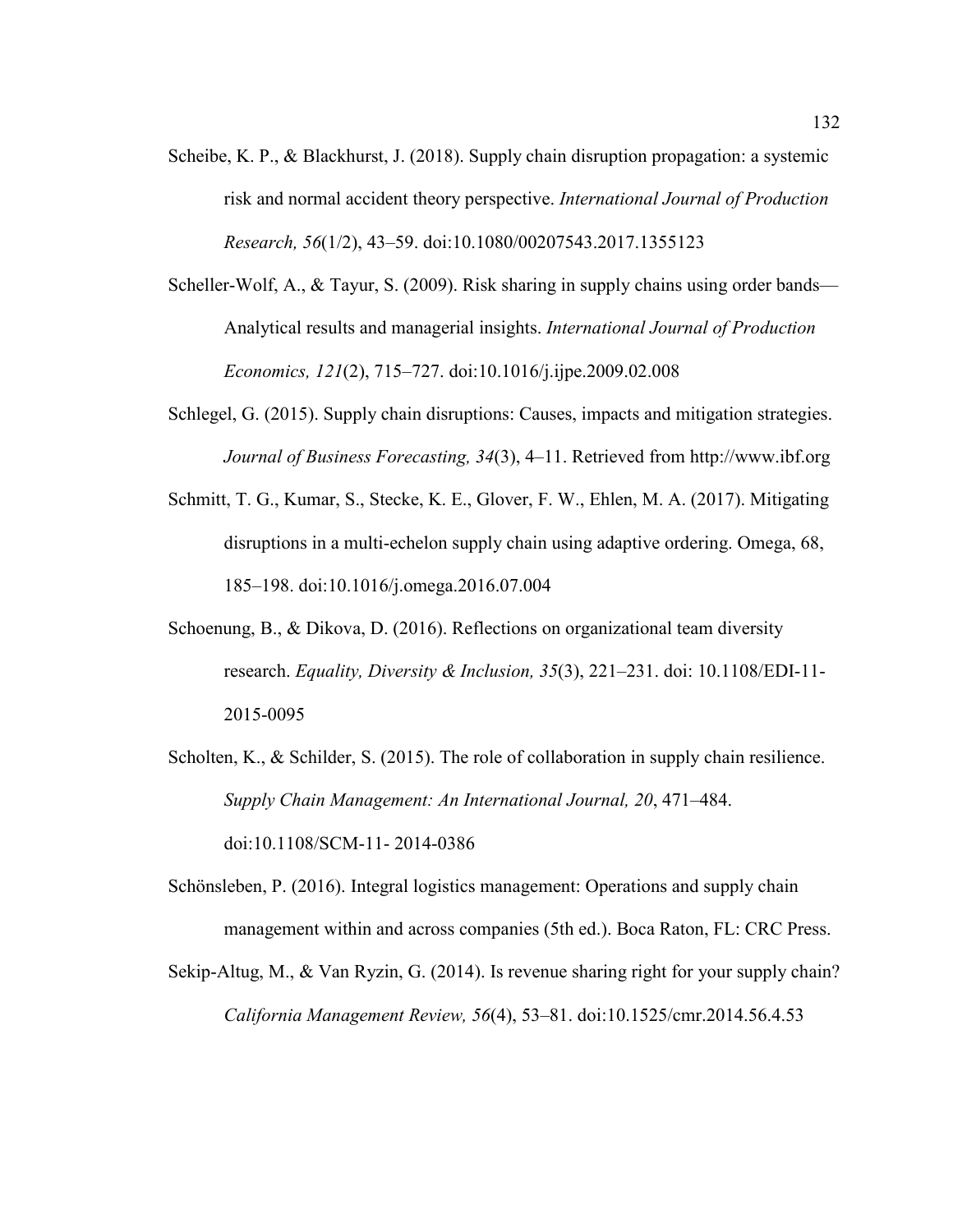- Seo, Y. J., Dinwoodie, J., & Kwak, D. W. (2014). The impact of innovativeness on supply chain performance: Is supply chain integration a missing link? *Supply Chain Management, 19*(5/6), 1–35. Retrieved from http://www.emeraldinsight.com.ezp
- Seth, D., & Panigrahi, A. (2015). Application and evaluation of packaging postponement strategy to boost supply chain responsiveness: A case study. *Production Planning & Control, 26*(13), 1069–1089. doi:10.1080/09537287.2015.1010626
- Setia, M. S. (2017). Methodology series module 10: Qualitative health research. *Indian Journal of Dermatology, 62*, 367–370. doi:10.4103/ijd.IJD\_290\_17
- Shi, X., & Liao, Z. (2015). Inter-firm dependence, inter-firm trust, and operational performance: The mediating effect of e-business integration. *Information & Management, 52*(8), 943–950. doi:10.1016/j.im.2015.06.010
- Simangunsong, E., Hendry, L. C., & Stevenson, M. (2016). Managing supply chain uncertainty with emerging ethical issues. *International Journal of Operations & Production Management, 36*(10), 1272–1307. doi:10.1108/IJOPM-12-2014-0599
- Simpson, A., & Quigley, C. F. (2016). Member checking process with adolescent students: Not just reading a transcript. *The Qualitative Report, 21*, 377–392. Retrieved from http://tqr.nova.edu
- Singh, R. K. (2015). Modelling of critical factors for responsiveness in supply chain. *Journal of Manufacturing Technology Management, 26*(6), 868–888. doi:10.1108/JMTM-04-2014-0042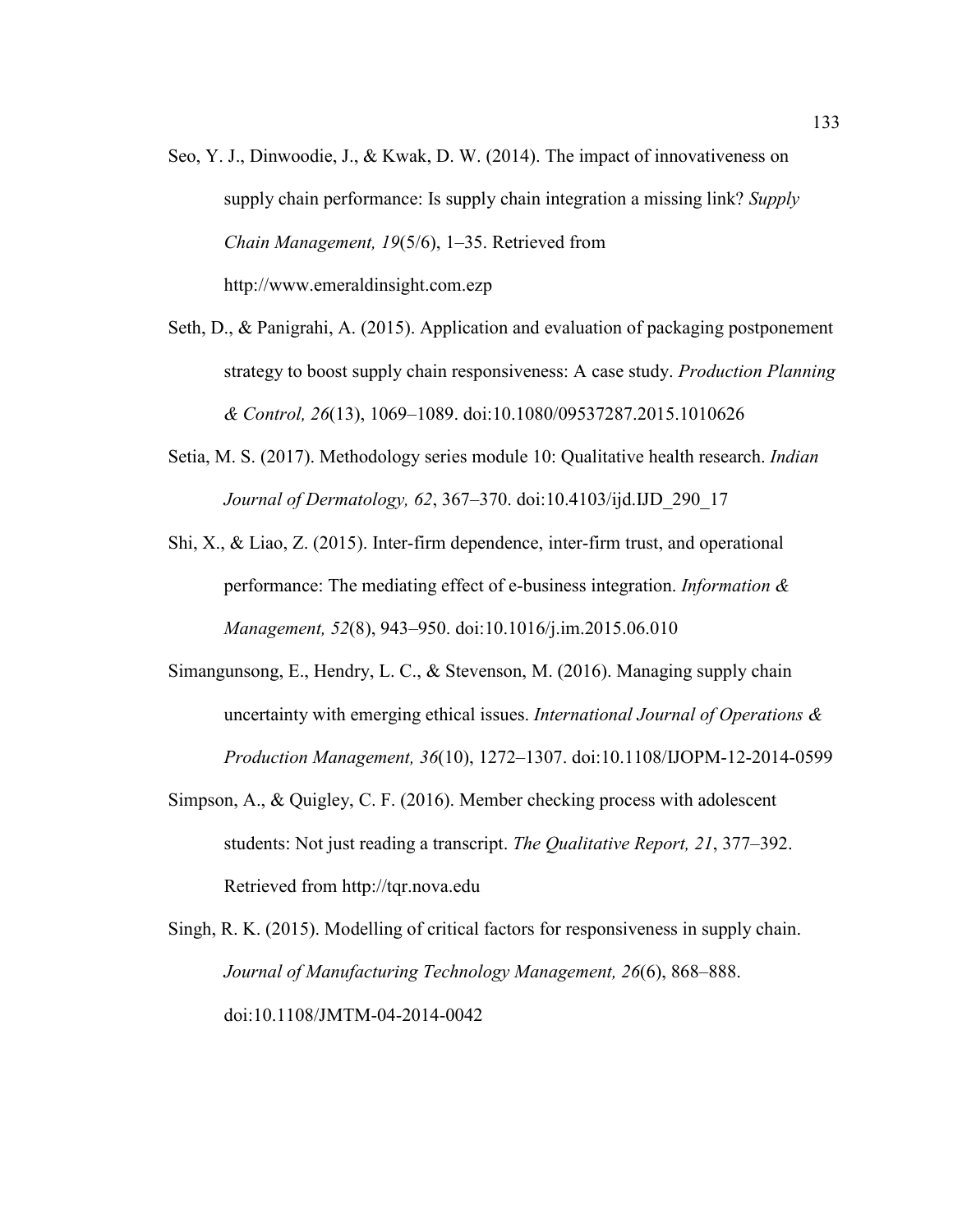Sinkovics, R. R., Penz, E., & Ghauri, P. N. (2008). Enhancing the Trustworthiness of Qualitative Research in International Business. *Management International Review (MIR), 48*(6), 689–713. Retrieved from

http://www.springer.com.ezp.waldenulibrary.org/us/

Skippari, M., Laukkanen, M., & Salo, J. (2017). Cognitive barriers to collaborative innovation generation in supply chain relationships. *Industrial Marketing Management, 62*, 108–117. doi:10.1016/j.indmarman.2016.08.002

- Skouloudis, A., Jones, N., Greig, A., Roumeliotis, S., Evangelinos, K., & Issac, D. (2017). Industrial pollution, spatial stigma and economic decline: The case of Asopos river basin through the lens of local small business owners. *Journal of Environmental Planning & Management, 60*, 1575–1600. doi:10.1080/09640568.2016.1243519
- Soosay, C. A., & Hyland, P. (2015). A decade of supply chain collaboration and directions for future research. *Supply Chain Management: An International Journal, 20*, 613–630. doi:10.1108/SCM-06-2015
- Snyder, L. V., Atan, Z., Peng, P., Rong, Y., Schmitt, A. J., & Sinsoysal, B. (2016). OR/MS models for supply chain disruptions: a review. *IIE Transactions, 48*(2), 89–109. doi:10.1080/0740817X.2015.1067735
- Sotiriadou, P., Brouwers, J., & Le, T. A. (2014). Choosing a qualitative data analysis tool: A comparison of NVivo and Leximancer. *Annals of Leisure Research, 17*(2), 218–234. doi:10.1080/11745398.2014.902292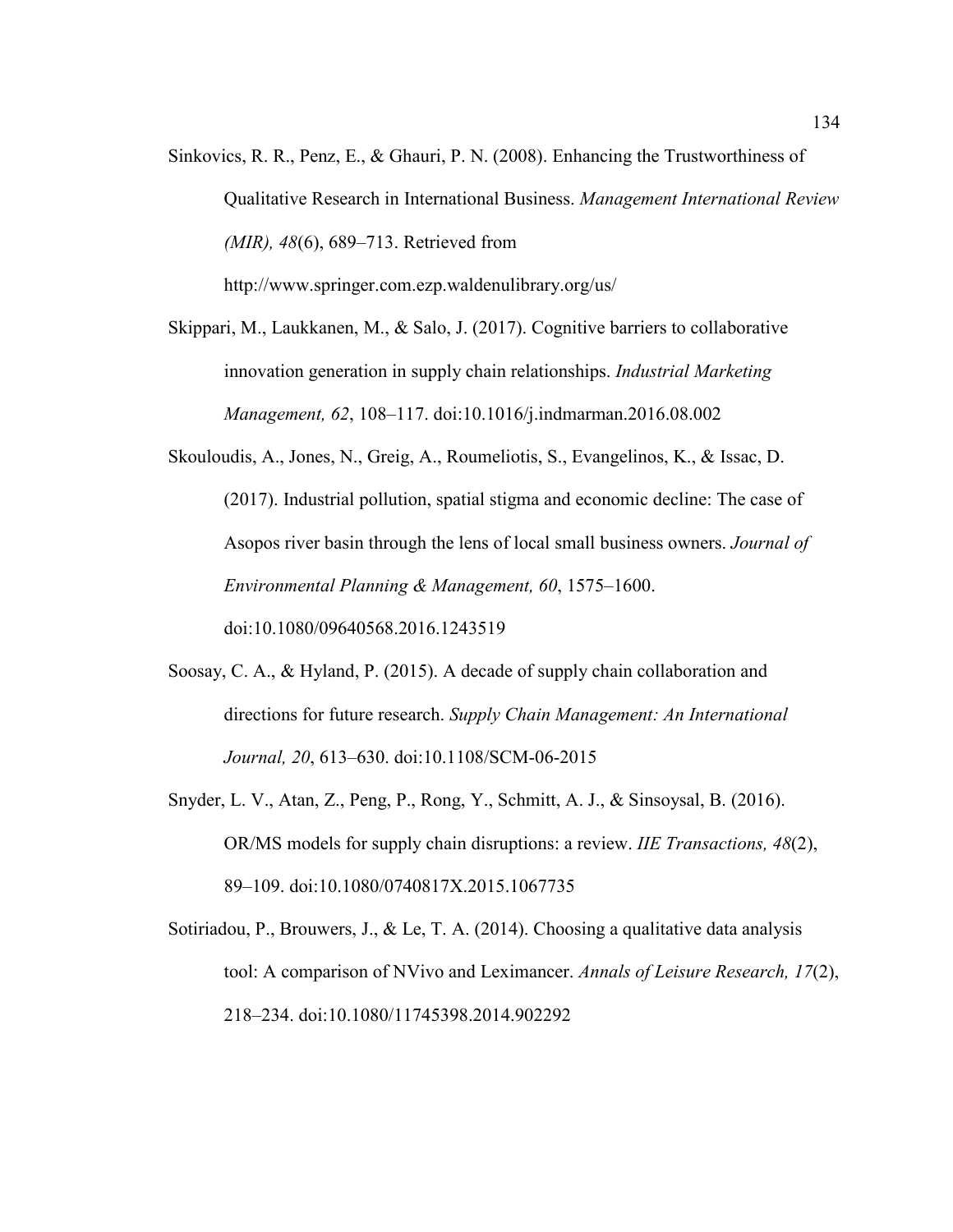Srivastava, S. K., Chaudhuri, A., & Srivastava, R. K. (2015). Propagation of risks and their impact on performance in fresh food retail. *The International Journal of Logistics Management, 26*, 568–602. doi:10.1108/IJLM-02-2014-0032

Steven, A. B., Dong, Y., & Corsi, T. (2014). Global sourcing and quality recalls: An empirical study of outsourcing-supplier concentration-product recalls linkages. *Journal of Operations Management, 32*(5), 241–253.

doi:10.1016/j.jom.2014.04.003

- Stevens, G. C., & Johnson, M. (2016). Integrating the Supply Chain … 25 years on. *International Journal of Physical Distribution & Logistics Management, 46*(1), 19–42. doi:10.1108/IJPDLM-07-2015-0175
- Storer, M., Hyland, P., Ferrer, M., Santa, R., & Griffiths, A. (2014). Strategic supply chain management factors influencing agribusiness innovation utilization. *International Journal of Logistics Management, 25*(3), 487–521.

doi:10.1108/IJLM-02-2013-0026

- Suen, L. W., Huang, H., & Lee, H. (2014). A comparison of convenience sampling and purposive sampling. *Hu Za Zhi, 61*(3), 105–111. doi:10.6224/JN.61.3.105
- Sundram, V. P. K., Chandran, V. G. R., & Bhatti, M. A. (2016). Supply chain practices and performance: the indirect effects of supply chain integration. *Benchmarking: An International Journal, 23*(6), 1445–1471. doi:10.1108/BIJ-03-2015-0023
- Suominen, K. (2014). How Big Data Streamlines Globalization. *Globalization 4.0.* Retrieved from https://katisuominen.wordpress.com/2014/07/18/ how-big-datacan-benefit-small-businesses-globalize/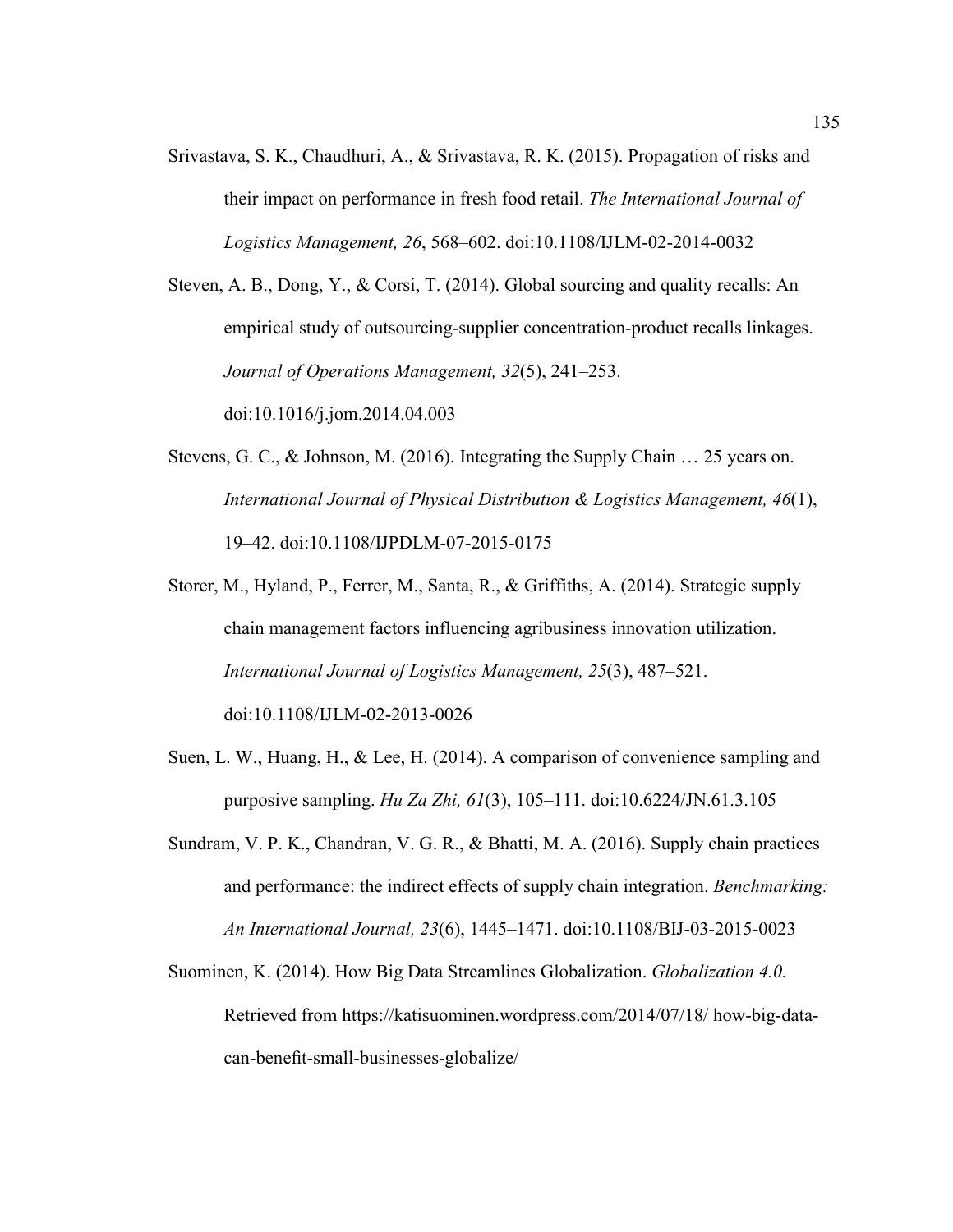- Tachizawa, E., & Yew Wong, C. (2014). Towards a theory of multi-tier sustainable supply chains: A systematic literature review. *Supply Chain Management: An International Journal, 19*, 643–663. doi:10.1108/SCM-02-2014-0070
- Talluri, S., Kull, T. J., Yildiz, H., & Yoon, J. (2013). Assessing the efficiency of risk mitigation strategies in supply chains. *Journal of Business Logistics, 34*, 253–269. doi:10.1111/jbl.12025
- Tannous, K. A., & Yoon, S. (2018). Summarizing Risk, Sustainability and Collaboration in Global Supply Chain Management. *International Journal of Supply & Operations Management, 5*(2), 192–196. Retrieved from https://ijsom.com
- Tarofder, A. K., Marthandan, G., Mohan, A. V., & Tarofder, P. (2013). Web technology in supply chain: an empirical investigation. *Business Process Management Journal, 19*(3), 431–458. doi:10.1108/14637151311319897
- Taylor, K. M., & Vachon, S. (2018). Empirical research on sustainable supply chains: IJPR's contribution and research avenues. *International Journal of Production Research, 56*(1/2), 950–959. doi:10.1080/00207543.2017.1402139
- Taylor, S. J., Bogdan, R., & DeVault, M. (2015). *Introduction to qualitative research methods: A guidebook and resource*. New York, NY: John Wiley & Sons.
- Teller, C., Kotzab, H., Grant, D. B., & Holweg, C. (2016). The importance of key supplier relationship management in supply chains. *International Journal of Retail & Distribution Management, 44*(2), 109–123. doi:10.1108/IJRDM-05- 2015-0072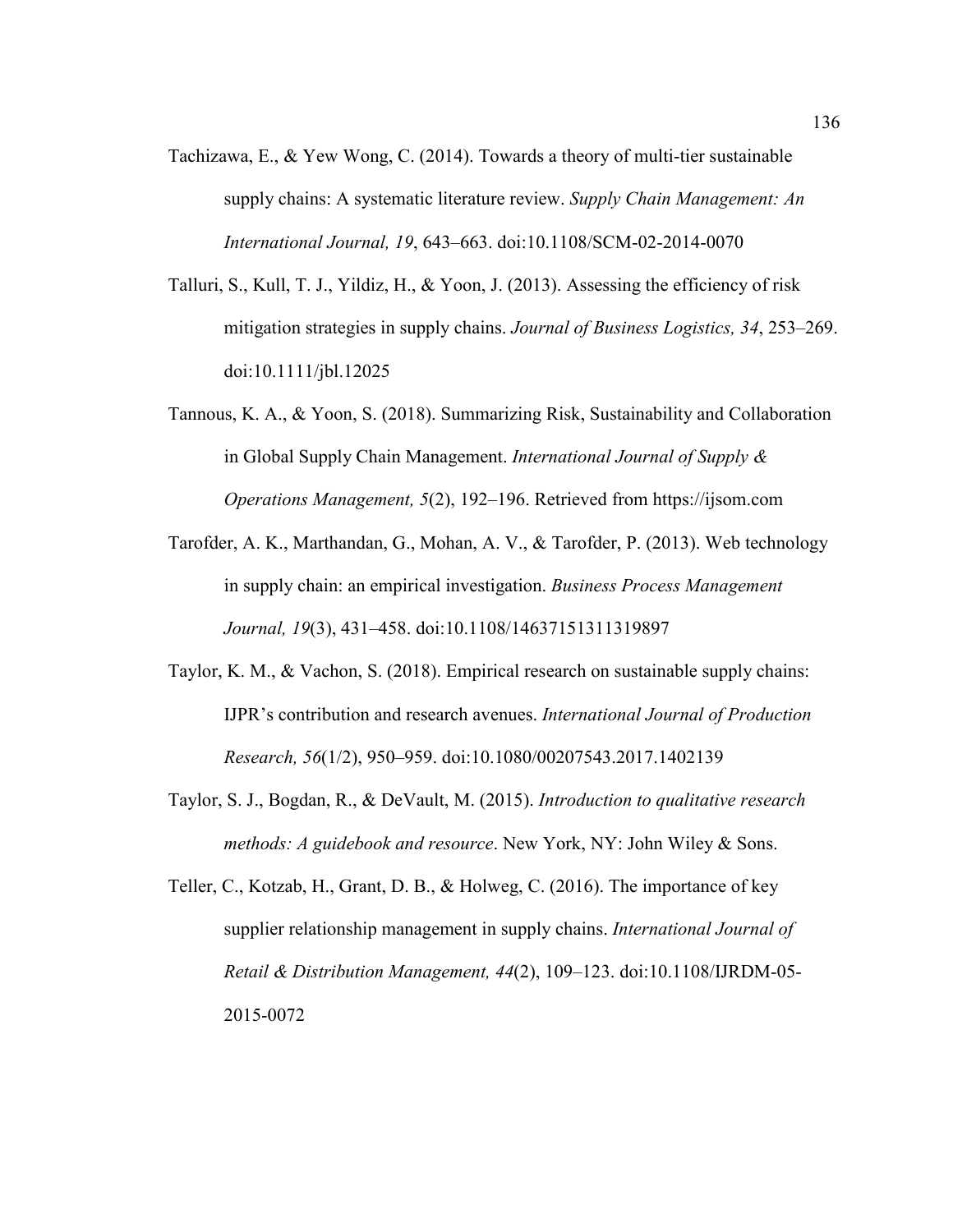- Thatte, A., Dhumal, P., & Agrawal, V. (2018). Competitive Advantage through Operations System and Supplier Network Responsiveness. *Journal of International Business Disciplines, 13*(1), 34–55. Retrieved from http://www.jibd.org/
- Tomos, F., Djebarni, R., Rogers, A., Thomas, A., Clark, A., & Balan, O. C. (2015). *Mixed Research Methods: Former and New Trends in Women Entrepreneurship Research*. In ECRM2015-Proceedings of the 14th European Conference on Research Methods 2015: Academic Conferences and Publishing International Limited.
- Trkman, P., Oliveira, M. P. V. de, & McCormack, K. (2016). Value-oriented supply chain risk management: you get what you expect. *Industrial Management & Data Systems, 116*(5), 1061–1083. doi:10.1108/IMDS-09-2015-0368
- Tseng, M., Lim, M., & Wong, W. P. (2015). Sustainable supply chain management: A closed-loop network hierarchical approach. *Industrial Management & Data Systems, 115*, 436–461. doi:10.1108/IMDS-10-2014-0319
- Tummala, R., & Schoenherr, T. (2011). Assessing and managing risks using the supply chain risk management process (SCRMP). *Supply Chain Management, 16*(6), 474–483. Retrieved from http://www.emeraldinsight.com.ezp

Tunarosa, A., & Glynn, M. A. (2017). Strategies of integration in mixed methods research. *Organizational Research Methods, 20*(2), 224–242. doi:10.1177/1094428116637197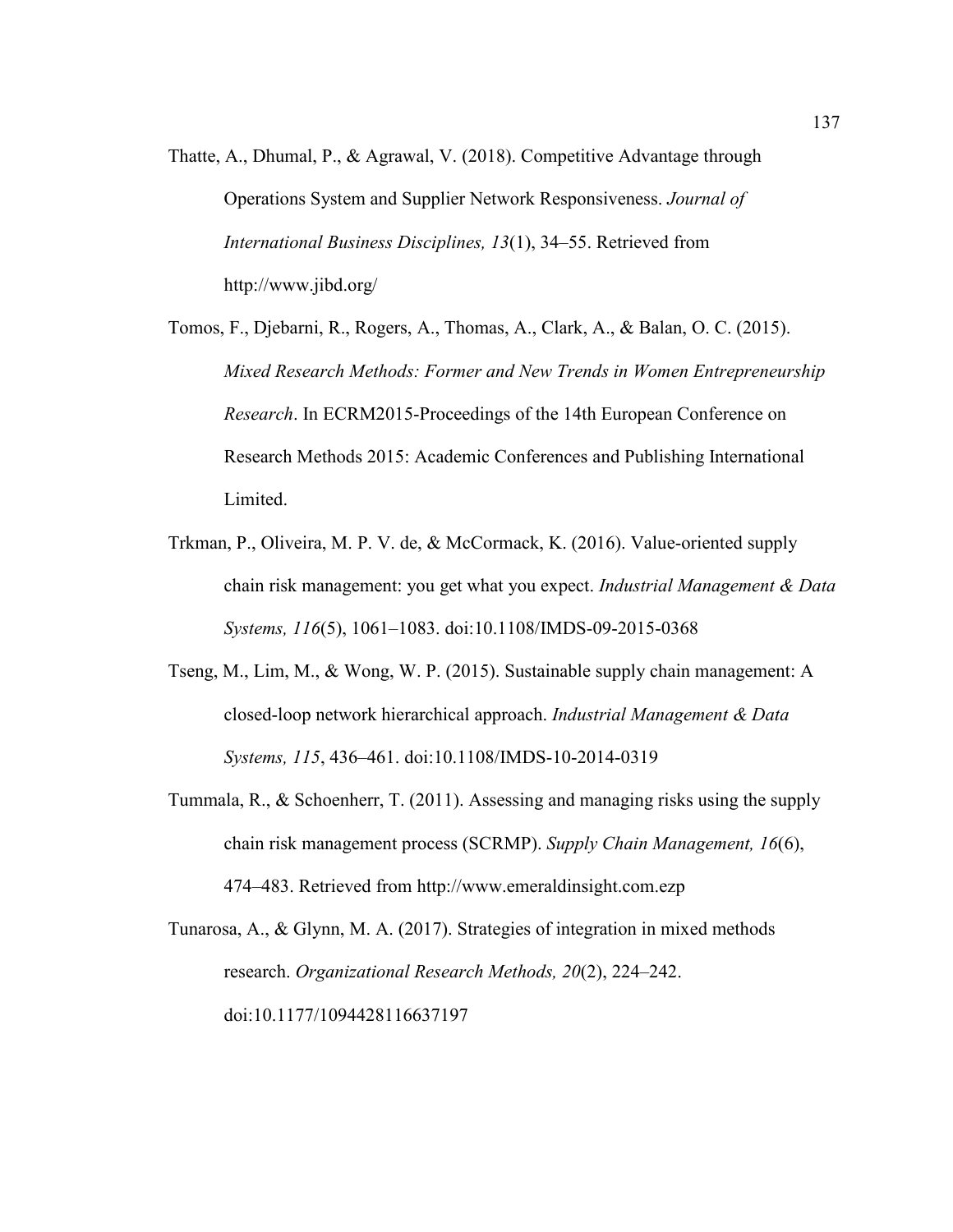- Tsai, M-C., Liao, C-H., & Han, C-S. (2008). Risk perception on logistics outsourcing of retail chains: model development and empirical verification in Taiwan. *Supply Chain Management, 13*(6), 415–424. Retrieved from http://www.emeraldinsight.com.ezp
- Tse, Y. K., Matthews, R. L., Tan, K. H., Sato, Y., & Pongpanich, C. (2016). Unlocking supply chain disruption risk within the Thai beverage industry. *Industrial Management & Data Systems, 116*, 21–42. doi:10.1108/IMDS-03-2015-0108
- Turner, S. F., Cardinal, L. B., & Burton, R. M. (2017). Research design for mixed methods. *Organizational Research Methods, 20*(2), 243–267. doi:10.1177/1094428115610808
- Ulrich, D. & Barney, J. B. (1984). Perspectives in organizations: Resource dependence, efficiency, and population. *The Academy of Management Review, 9*(3), 471–481. doi:10.5465/AMR.1984.4279680
- Usui, T., Kotabe, M., & Murray, J. Y. (2017). A dynamic process of building global supply chain competence by new ventures: The case of Uniqlo. *Journal of International Marketing, 25*(3), 1–20. Retrieved from http://www.ama.org/
- Van Rijnsoever, F. J. (2017). (I can't get no) saturation: A simulation and guidelines for sample sizes in qualitative research. *Plos One, 12*(7), 1–17. doi:10.1371/journal.pone.0181689
- Yang, J. (2013). Harnessing value in knowledge management for performance in buyer– supplier collaboration. *International Journal of Production Research*, *51*(7), 1984–1991. doi: 10.1080/00207543.2012.701774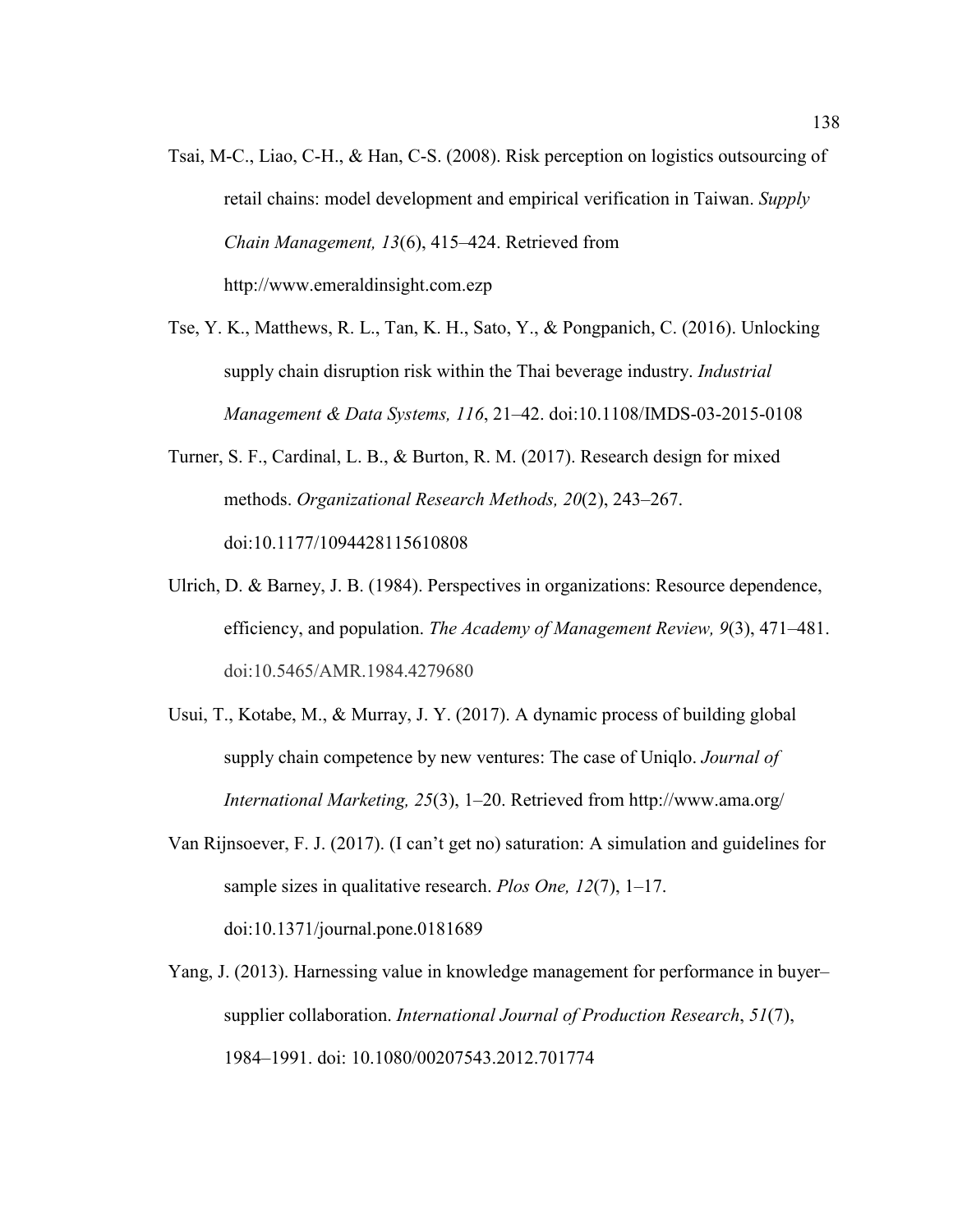- Yin, R. K. (2014). *Case study research: Design and methods*. Thousand Oaks, CA: SAGE.
- Yin, R. K. (2015). *Qualitative research from start to finish* (2nd ed.). New York, NY: The Guilford Press.
- Youyu, C., Tong, S., Shou, C., Shouyang, W., Kin Keung, L., & Lu, G. (2017). Strong– weak collaborative management in coping supply chain disruption risk transmission based on scale-free networks. *Applied Economics, 49*(39), 3943– 3958. doi:10.1080/00036846.2016.1273494
- Varpio, L., Ajjawi, R., Monrouxe, L. V., O'Brien, B. C., & Rees, C. E. (2017). Shedding the cobra effect: Problematising thematic emergence, triangulation, saturation and member checking. *Medical Education, 51*, 40–50. doi:10.1111/medu.13124
- Varsei, M., Soosay, C., Fahimnia, B., & Sarkis, J. (2014). Framing sustainability performance of supply chains with multidimensional indicators. *Supply Chain Management: An International Journal, 19*, 242–257. doi:10.1108/scm-12- 20130436
- Varzandeh, J., Farahbod, K., & Jake Zhu, J. (2016). Global logistics and supply chain risk management. *Journal of Business Behavioral Sciences, 28*(1), 124–130. Retrieved from http://asbbs.org/publications.html
- Venkatesh, V. G., Rathi, S., & Patwa, S. (2015). Analysis on supply chain risks in Indian apparel retail chains and proposal of risk prioritization model using Interpretive structural modeling. Journal of Retailing & Consumer Services, 26, 153–167. doi:10.1016/j.jretconser.2015.06.001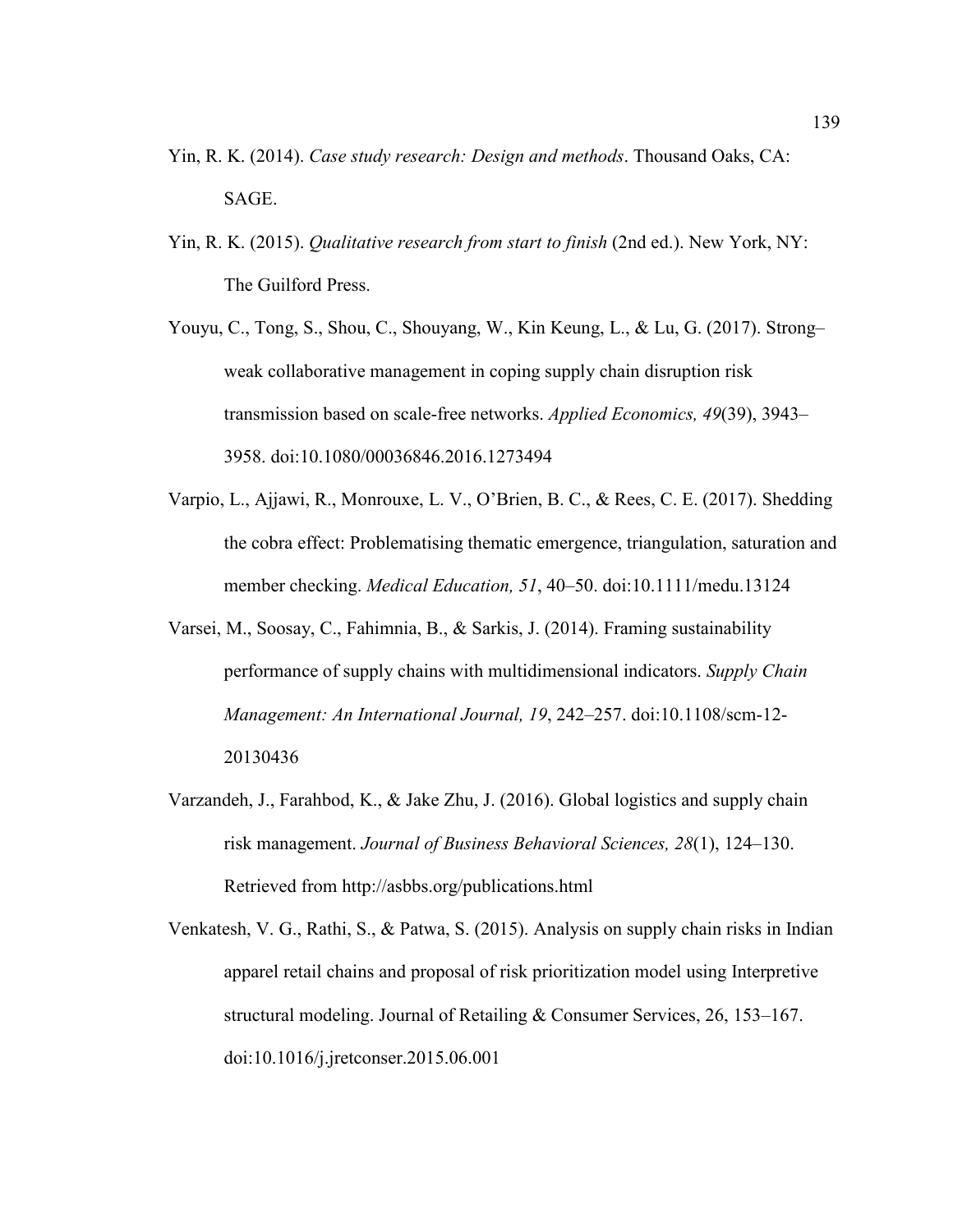- Vincent, C. J., & Blandford, A. (2017). Bags, batteries and boxes: A qualitative interview study to understand how syringe drivers are adapted and used by healthcare staff. *Applied Ergonomics, 63*, 115–122. doi:10.1016/j.apergo.2017.04.012
- Wagner, S. M., & Bode, C. (2006). An empirical investigation into supply chain vulnerability. *Journal of Purchasing & Supply Management, 12*(6), 301–312. doi:10.1016/j.pursup.2007.01.004
- Wagner, S. M., & Neshat, N. (2012). A comparison of supply chain vulnerability indices for different categories of firms. *International Journal of Production Research, 50*(11), 2877–2891. doi:10.1080/00207543.2011.561540
- Wiengarten, F., Humphreys, P., Gimenez, C., & Mclvor, R. (2016). Risk, risk management practices, and the success of supply chain integration. *International Journal of Production Economics, 171*, 361–370. doi:10.1016/j.ijpe.2015.03.020
- Wiens, V., Kyngäs, H., & Pölkki, T. (2016). The meaning of seasonal changes, nature, and animals for adolescent girls' wellbeing in northern Finland: A qualitative descriptive study. *International Journal of Qualitative Studies on Health and Well-being, 11*, 1–14, doi:10.3402/qhw.v11.30160
- Wisner, J. D., Tan, K. C., & Leong, G. K. (2016). *Principles of supply chain management: A balanced approach* (4th ed.). Boston, MA: Cengage Learning.
- Wolf, J. (2014). The relationship between sustainable supply chain management, stakeholder pressure and corporate sustainability performance. *Journal of Business Ethics, 119*, 317–328. doi:10.1007/s10551-012-1603-0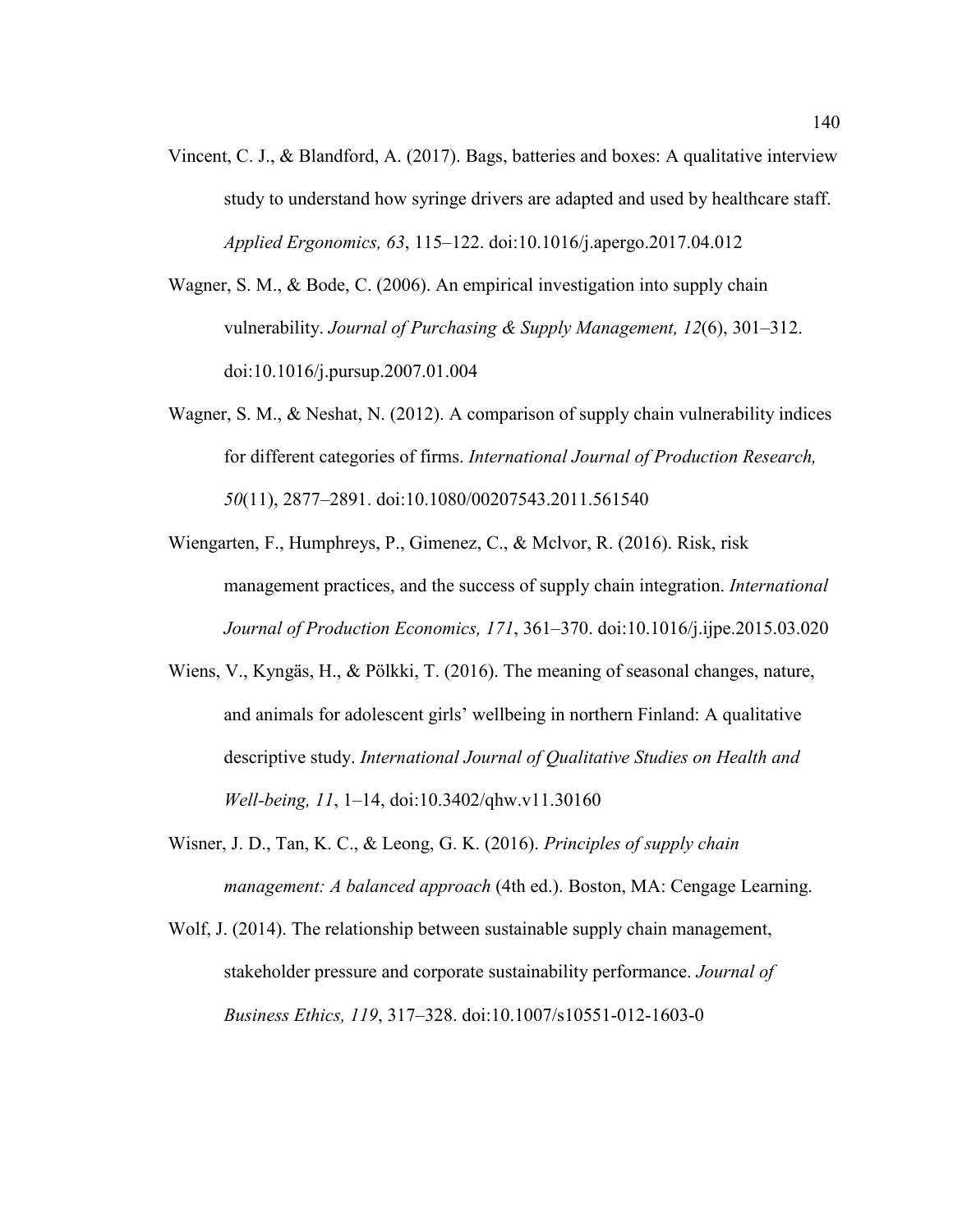- Woods, M., Paulus, T., Atkins, D. P., & Macklin, R. (2016). Advancing qualitative research using qualitative data analysis software (QDAS)? Reviewing potential versus practice in published studies using ATLAS.ti and NVivo, 1994– 2013. *Social Science Computer Review, 34*, 597-617. doi:10.1177/0894439315596311
- Wright, J., & Datskovska, D. (2012). Addressing Supply Chain Risk. *Financial Executive, 28*(6), 63–65. Retrieved from http://www.financialexecutivemag.com
- Wu, I.-L., & Chiu, M.-L. (2018). Examining supply chain collaboration with determinants and performance impact: Social capital, justice, and technology use perspectives. *International Journal of Information Management, 39*, 5–19. doi:10.1016/j.ijinfomgt.2017.11.004
- Wu, K., Liao, C., Tseng, M., & Chiu, K. K. (2016). Multi-attribute approach to sustainable supply chain management under uncertainty. *Industrial Management & Data Systems, 116*, 777–800. doi:10.1108/IMDS-08-2015-0327
- Xu, M. A., & Storr, G. B. (2012). Learning the concept of researcher as instrument in qualitative research. *The Qualitative Report, 17*(21), 1–18. Retrieved from http://nsuworks.nova.edu/tqr/vol17/iss21/2
- Zhao, L., Huo, B., Sun, L., & Zhao, X. (2013). The impact of supply chain risk on supply chain integration and company performance: A global investigation. *Supply Chain Management: An International Journal, 18*, 115–131. doi:10.1108/13598541311318773
- Zhen, X., Li, Y., Cai, G. G., & Shi, D. (2016). Transportation disruption risk management: Business interruption insurance and backup transportation.